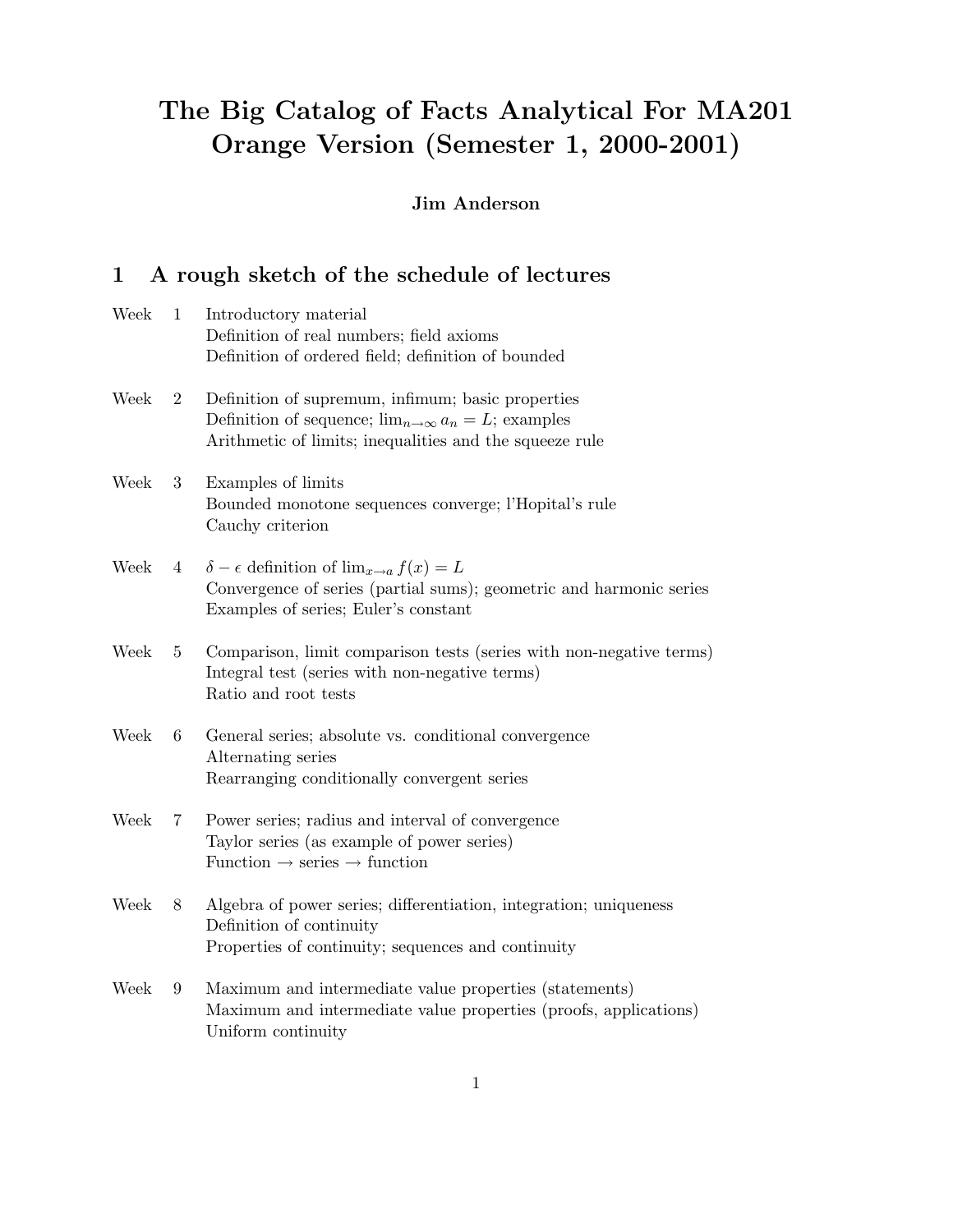- Week 10 Uniform convergence of sequences of functions Derivatives; Mean value theorem (statement) Proof of Mean value theorem; examples
- Week 11 Cauchy mean value theorem; proof of l'Hopital Fundamental theorem of calculus (statement and proof) Improper integrals
- Week 12 Revision Revision Revision

### 2 Properties of real numbers

**Definition 2.1** A field is a set F equipped with two (binary) operations:

- addition (denoted +) so that for any pair a and b of elements of F, their sum  $a + b$  is defined, and
- multiplication (denoted  $\cdot$ ) so that for any pair a and b of elements of F, their product a  $\cdot$  b is defined,

that satisfy the following conditions:

- $F$  is a commutative group under addition: that is, for any pair a and b of elements of F,  $a + b = b + a$ ; there is an element 0 of F (the **additive identity**) so that  $a + 0 = a$  for all  $a \in F$ ; and for each element  $a \in F$ , there is an **additive inverse**  $-a$  so that  $a + (-a) = 0$ ;
- $F \{0\} = F^*$  is a commutative group under multiplication: that is, for any pair a and b of elements of F,  $a \cdot b = b \cdot a$ ; there is an element 1 of F (the multiplicative identity) so that  $a \cdot 1 = a$  for all  $a \in F$ ; and for each element  $a \in F^*$ , there is a **multiplicative inverse**  $a^{-1}$  so that  $a \cdot a^{-1} = 1$ ;
- addition and multiplication are related by the distributive law: that is, for any three elements a, b, and c of F, we have  $a \cdot (b + c) = a \cdot b + a \cdot c$ .

**Example 2.2** The real numbers R with its usual operations of addition and multiplication is a field. (In fact, we can think of the axioms defining a field as being abstracted from the familiar properties of the real numbers.)

The rational numbers  $Q$  also form a field, a subfield of  $R$ . However, the integers  $Z$  do not form a field, as there is no multiplicative inverse for 2.

**Example 2.3** Prove that the statement 'a  $\cdot$  0 = 0  $\cdot$  a = 0 for all a  $\in$  F' holds in a field F, using only the axioms of a field given above.

Since 0 is the additive identity,  $x+0=x$  for all elements x of F. In particular, take  $x=0$ , so that  $0 + 0 = 0$ . Multiply both sides on the left by a to get  $a \cdot (0 + 0) = a \cdot 0$ . Apply the distributive law to the left hand side to get  $a \cdot 0 + a \cdot 0 = a \cdot 0$ . Since  $a \cdot 0$  is an element of F, it has an additive inverse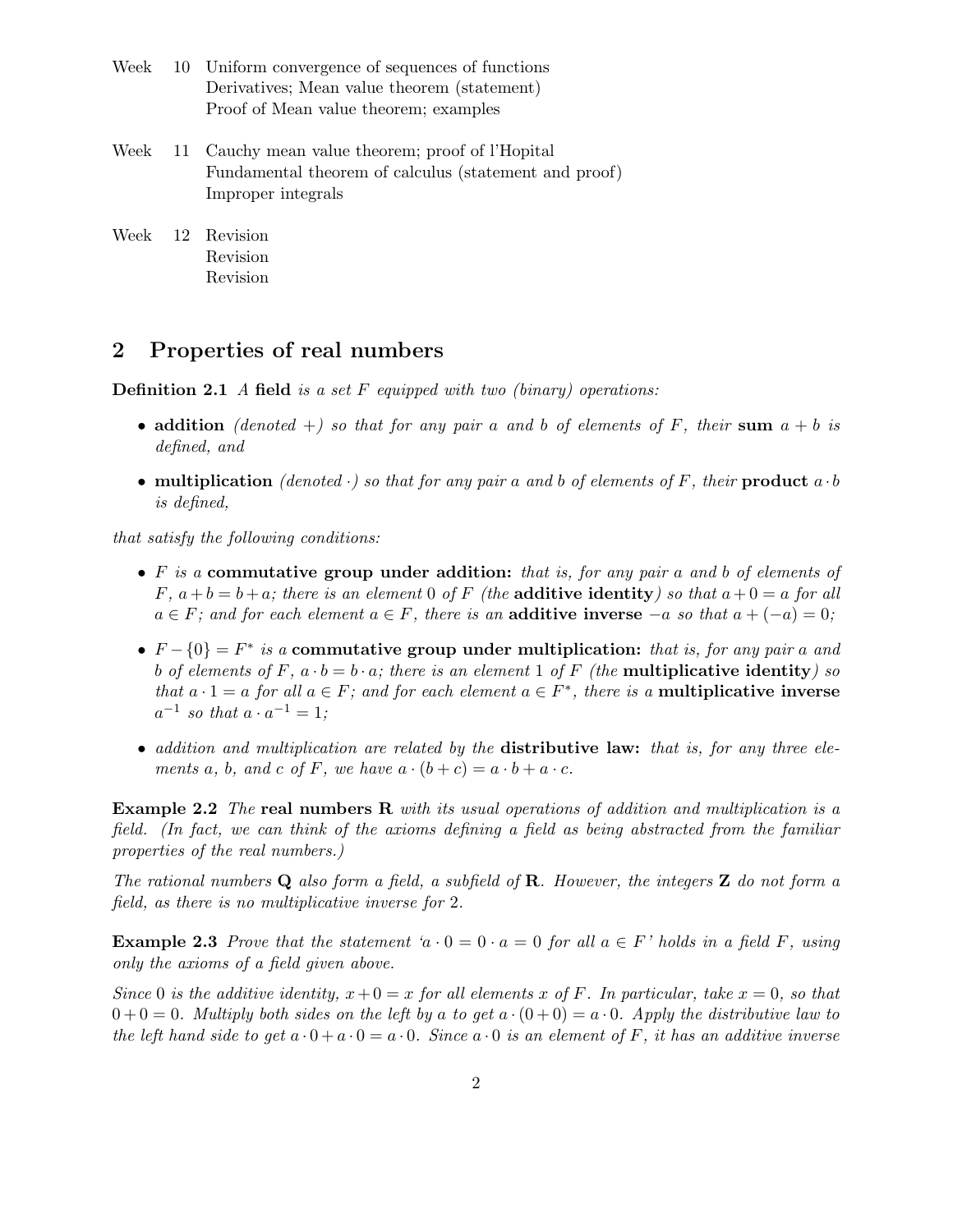$-(a \cdot 0)$ . Adding  $-(a \cdot 0)$  to both sides, we get  $a \cdot 0 + a \cdot 0 + (- (a \cdot 0)) = a \cdot 0 + (- (a \cdot 0))$ . Since  $a \cdot 0 + (- (a \cdot 0)) = 0$ , this simplifies to  $a \cdot 0 + 0 = 0$ . Since 0 is the additive identity,  $a \cdot 0 = 0$ , and so finally we get  $a \cdot 0 = 0$  as desired. (To get  $0 \cdot a = 0$ , we just repeat this argument, multiplying on the right by a instead of on the left.) (To see that  $a \cdot 0 = 0 \cdot a$ , we note that both are equal to 0, and hence are equal to each other.)

**Exercise 2.4** Prove that each of the following statements holds in a field  $F$ , using only the axioms of a field.

- 1.  $a \cdot (-b) = (-a) \cdot b = -(a \cdot b)$  for all  $a, b \in F$ ;
- 2.  $(-a) \cdot (-b) = a \cdot b$  for all  $a, b \in F$ ;
- 3.  $(-1) \cdot a = -a$  for all  $a \in F$ ;
- $4. (-1) \cdot (-1) = 1.$

**Example 2.5** Let p be a prime number, and consider the integers modulo p, usually denoted  $\mathbf{Z}_p$ or  $\mathbf{Z}/p\mathbf{Z}$ . This is a field.

**Exercise 2.6** Let  $n \geq 4$  be an integer that is not prime. Show that the integers modulo n,  $\mathbf{Z}_n$ , is not a field.

**Definition 2.7** An order on a set X is a relation  $\lt$ , called less than, on X satisfying three conditions, namely:

- $a \nless a$  for all elements a of X;
- for any pair a and b of elements of X,  $a \neq b$ , either  $a < b$  or  $b < a$ ;
- for any three elements a, b, and c of X, if  $a < b$  and  $b < c$ , then  $a < c$ .

An ordered field is a field F with an order  $\lt$  that is well behaved with respect to the operations of addition and multiplication, namely

- for any three elements a, b, and c of F, if  $a < b$ , then  $a + c < b + c$ ;
- for any three elements a, b, and c of F with  $c > 0$ , if  $a < b$ , then  $a \cdot c < b \cdot c$ .

**Example 2.8** The real numbers **R** and the rational numbers **Q** with the usual notion of  $\lt$  are ordered fields. However, the integers modulo a prime  $p \mathbb{Z}_p$  do not form an ordered field.

**Exercise 2.9** Prove that there does not exist an order on the complex numbers  $C$  so that  $C$  becomes an ordered field.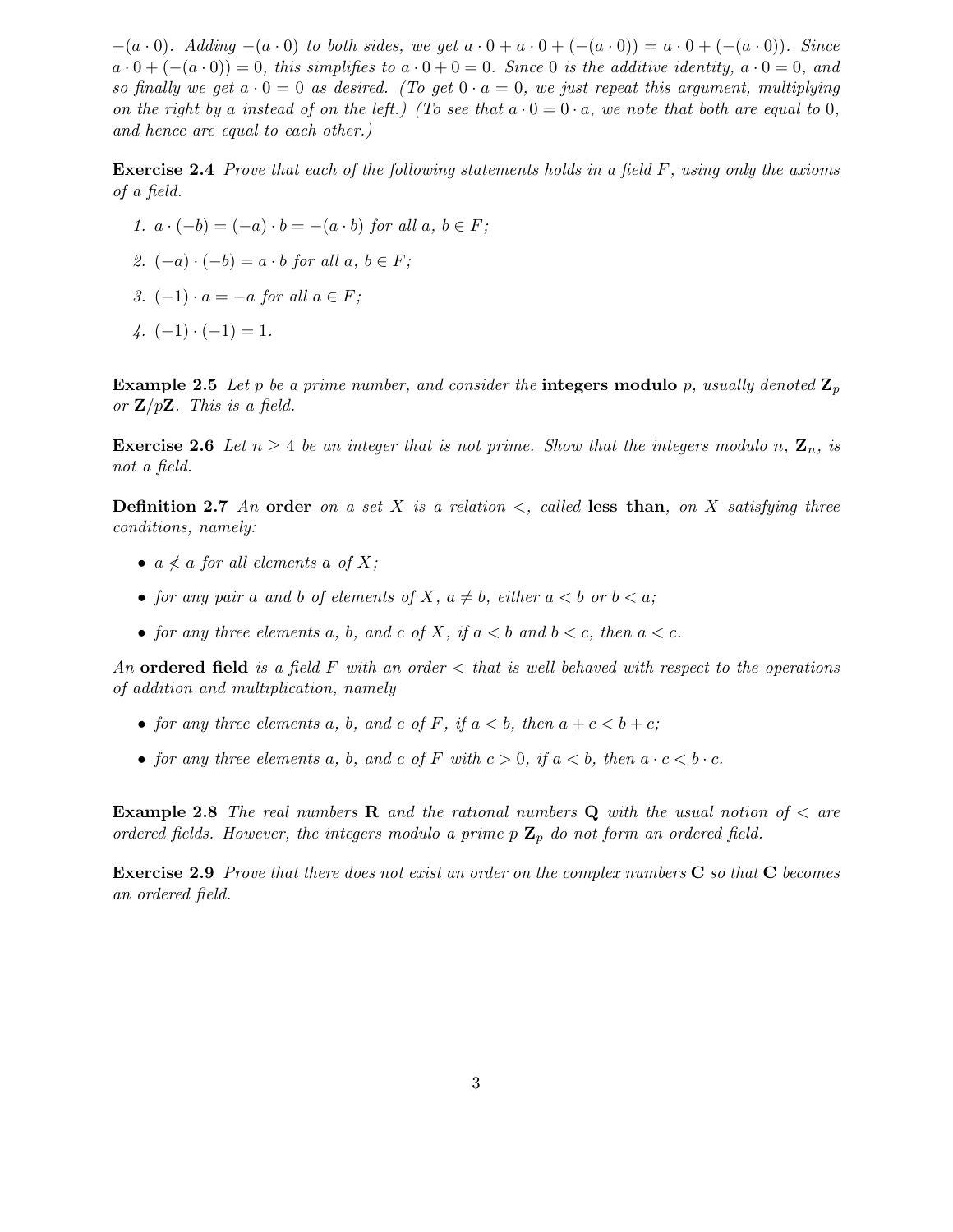#### 3 Some properties of order

**Definition 3.1** A set A of real numbers is **bounded above** if there exists a real number s so that  $a \leq s$  for all  $a \in A$ . A number s satisfying this definition is called an upper bound for A. Note that upper bounds are not unique; if s is an upper bound for A, then  $s + 1$ ,  $s + 2, \ldots, s + 100, \ldots$ are also upper bounds for A.

**Definition 3.2** A set A of real numbers is **bounded below** if there exists a real number t so that  $t \le a$  for all  $a \in A$ . A number t satisfying this definition is called a lower bound for A. Note that lower bounds are not unique; if t is a lower bound for A, then  $t-1$ ,  $t-2, \ldots, t-100, \ldots$  are also lower bounds for A.

**Definition 3.3** A set A of real numbers is **bounded** if it is both bounded above and bounded below.

**Definition 3.4** Let A be a set of real numbers. The supremum of A is a real number s satisfying two properties:

- s is an upper bound for  $A$ ;
- if u is any upper bound for A, then  $s \leq u$ .

The supremum of A is denoted  $\sup(A)$ . The supremum is also called the least upper bound, as it is the smallest of all possible upper bounds for A. Any set of real numbers that is bounded above has a supremum.

**Definition 3.5** Let A be a set of real numbers. The infimum of A is a real number t satisfying two properties:

- $\bullet$  t is a lower bound for A;
- if w is any lower bound for A, then  $w \leq t$ .

The infimum of A is denoted inf(A). The infimum is also called the greatest lower bound, as it is the largest of all possible lower bounds for A. Any set of real numbers that is bounded below has an infimum.

**Definition 3.6** An ordered field F is a complete ordered field if every subset A of F that is bounded above, has a supremum. (Equivalently, if every set that is bounded below then has an infimum.)

**Example 3.7** The real numbers  $\bf{R}$  with their usual order  $\lt$  are a complete ordered field.

**Exercise 3.8** Show that the rationals  $Q$  with their usual order  $\lt$  form an ordered field but not a complete ordered field.

**Example 3.9** For the subset  $S = \left\{\frac{1}{n}\right\}$  $\left\{ \frac{1}{n} \mid n \in \mathbf{N} \right\}$  of **R**, determine whether S is bounded above, bounded below, bounded, or neither. If S is bounded above, determine  $\sup(S)$ , and decide whether or not sup(S) is an element of S. If S is bounded below, determine  $\inf(S)$ , and decide whether or not inf(S) is an element of S.

S is bounded below by 0 (since  $0 < \frac{1}{n}$ )  $\frac{1}{n}$  for all  $n \in \mathbb{N}$ ), and so has an infimum. Since 0 is a lower bound and since there are elements of S arbitrarily close to 0 (given  $\varepsilon > 0$ , we can find n so that  $\frac{1}{n} < \varepsilon$  by taking n to be any integer greater than  $\frac{1}{\varepsilon}$ ), the infimum inf  $S = 0$ . In this case, inf(S)  $\notin S$ .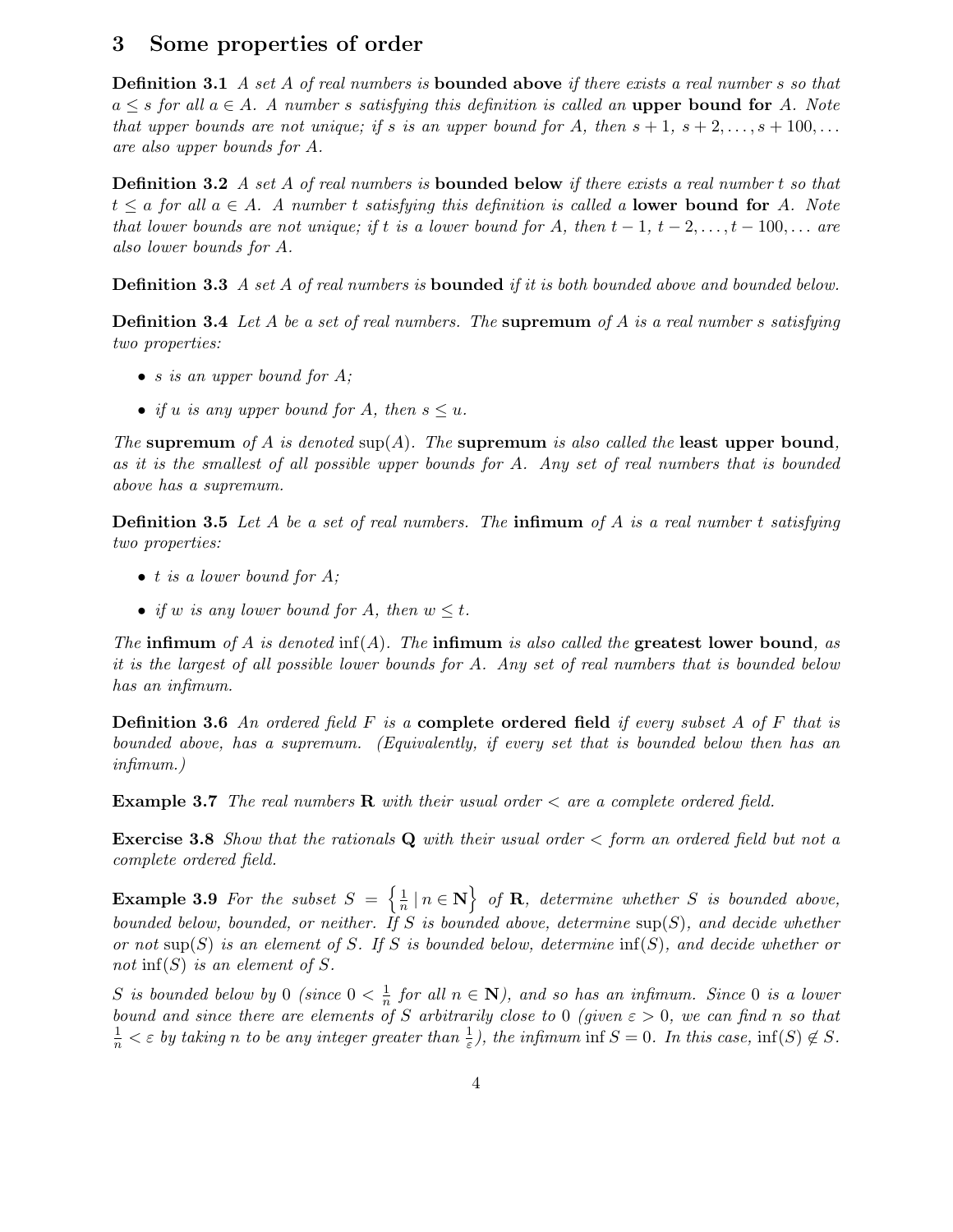S is bounded above by 1 (since  $\frac{1}{n} \leq 1$  for all  $n \in \mathbb{N}$ ), and so has a supremum. Making use of a result from Exercise ??, since 1 is an upper bound for S and since  $1 \in S$ , we have that  $1 = \sup(S)$ . In this case,  $\sup(S) \in S$ .

Since S is both bounded above and bounded below, it is bounded.

**Exercise 3.10** For each subset S of R given below, determine whether S is bounded above, bounded below, bounded, or neither. If S is bounded above, determine  $\sup(S)$ , and decide whether or not  $\text{sup}(S)$  is an element of S. If S is bounded below, determine  $\text{inf}(S)$ , and decide whether or not  $\inf(S)$  is an element of S.

1. 
$$
S = \left\{ \frac{1}{n} | n \in \mathbf{Z} - \{0\} \right\};
$$
  
\n2.  $S = \{2^x | x \in \mathbf{Z}\};$   
\n3.  $S = [-1, 1] \cup \{5\} = \{x \in \mathbf{R} | -1 \le x \le 1\} \cup \{5\};$   
\n4.  $S = \left\{\frac{x}{2^y} | x, y \in \mathbf{N}\right\};$   
\n5.  $S = \left\{\frac{n+1}{n} | n \in \mathbf{N}\right\};$   
\n6.  $S = \left\{(-1)^n \left(1 + \frac{1}{n}\right) | n \in \mathbf{N}\right\};$   
\n7.  $S = \{x \in \mathbf{Q} | x^2 < 10\};$   
\n8.  $S = \{x \in \mathbf{R} | |x| > 2\};$ 

**Example 3.11** For subsets A and B of R, show that  $\text{sup}(A \cup B) = \text{max}(\text{sup}(A), \text{sup}(B)).$ 

Assume without loss of generality that  $\sup(A) \geq \sup(B)$ , so that  $\max(\sup(A), \sup(B)) = \sup(A)$ . To show that  $\sup(A \cup B) = \sup(A)$ , we need to show two things, that  $\sup(A)$  is an upper bound for  $A \cup B$  and that if u is any upper bound for  $A \cup B$ , then  $u \ge \sup(A)$ .

If  $a \in A$ , then  $a \leq \sup(A)$  by definition (since  $\sup(A)$  is greater than or equal to every element of A). Similarly, if  $b \in B$ , then  $b \leq \sup(B)$ ; since  $\sup(B) \leq \sup(A)$ , this yields that  $b \leq \sup(A)$  for all  $b \in B$ . Since every element c of  $A \cup B$  satisfies either  $c \in A$  or  $c \in B$  (or both), we see that  $c \leq \sup(A)$ , and so  $\sup(A)$  is an upper bound for  $A \cup B$ .

Let u be any upper bound for  $A \cup B$ . Since  $u \geq c$  for every  $c \in A \cup B$ , we also have that  $u \geq c$ for every  $c \in A$ . In particular, u is an upper bound for A, and so by the definition of supremum,  $u > \sup(A)$ . Therefore,  $\sup(A)$  is an upper bound for  $A \cup B$  that is less than or equal to any other upper bound for  $A \cup B$ . That is,  $\sup(A \cup B) = \sup(A)$ .

Exercise 3.12 In this question, A and B are subsets of R. Show that each of the following holds.

- 1. inf( $A \cup B$ ) = min(inf(A), inf(B));
- 2. if  $A \cap B \neq \emptyset$ , then sup $(A \cap B) \leq \min(\sup(A), \sup(B));$
- 3. if  $A \cap B \neq \emptyset$ , then  $\inf(A \cap B) \ge \max(\inf(A), \inf(B));$
- 4. if u is an upper bound for A and if  $u \in A$ , then  $u = \sup(A)$ ;
- 5. if t is an lower bound for A and if  $t \in A$ , then  $t = \inf(A)$ ;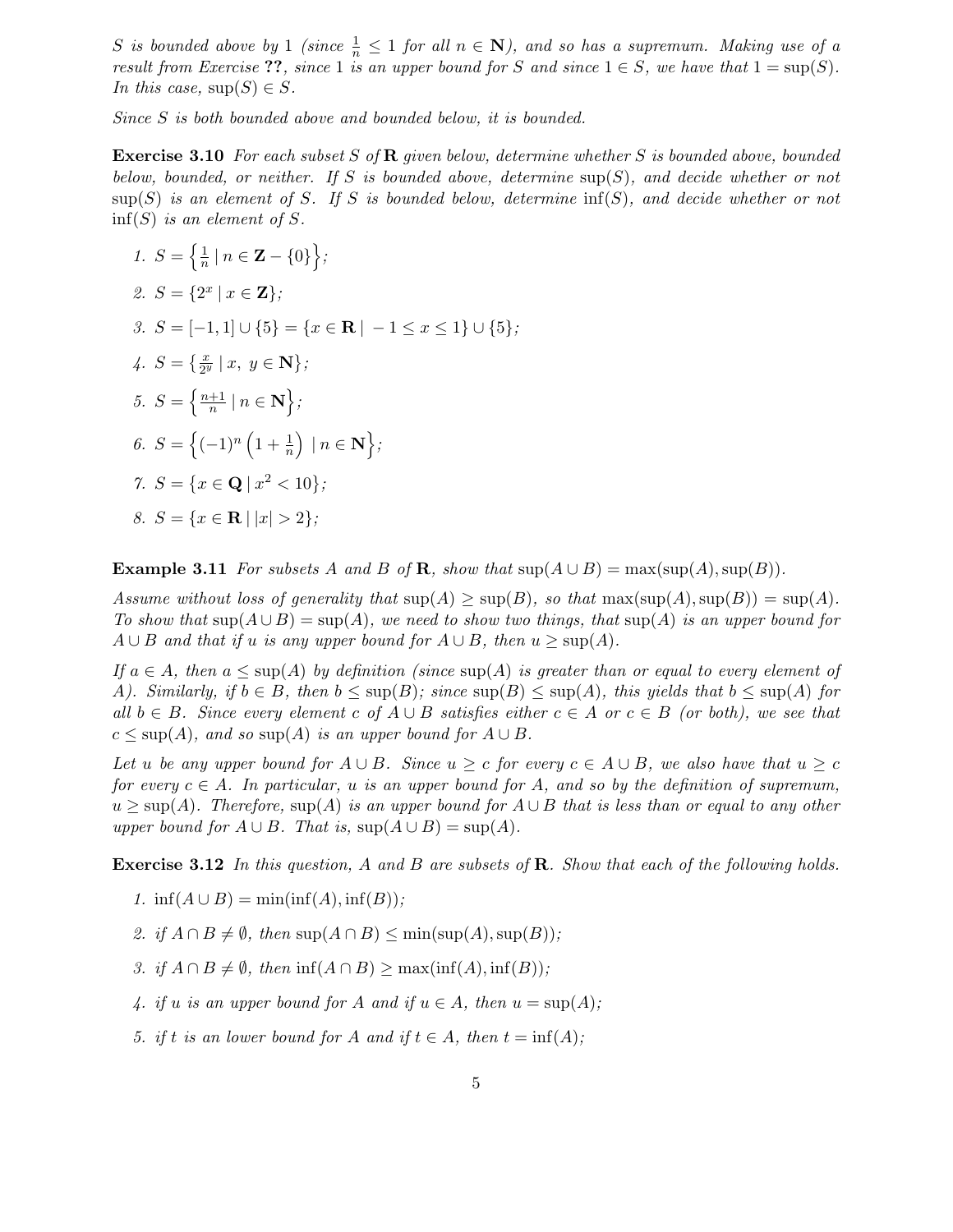- 6. if  $\inf(A)$  exists, then  $\inf(A) = \sup\{y \mid y \text{ is a lower bound of } A\}$ ;
- 7. if sup(A) exists, then  $\sup(A) = \inf\{y \mid y \text{ is a upper bound of } A\};$
- 8. sup $(A)$  is unique if it exists;
- 9. inf(A) is unique if it exists;

**Exercise 3.13** In this question, A is a subset of R. Define  $A^- = \{-a \mid a \in A\}$ . Show that each of the following holds.

- 1. if sup(A) exists, then inf(A<sup>-</sup>) exists and inf(A<sup>-</sup>) =  $-\sup(A)$ ;
- 2. if  $\inf(A)$  exists, then  $\sup(A^-)$  exists and  $\sup(A^-) = -\inf(A)$ .

**Exercise 3.14** For each of the following, either give an example of a subset  $S$  of  $\bf{R}$  satisfying the stated property, or prove that no such set exists.

- 1. S has a rational lower bound and  $\inf(S)$  is irrational;
- 2. S has a rational lower bound and inf(S) is rational;
- 3. S has an irrational lower bound and  $\inf(S)$  is rational;
- 4. S has an irrational lower bound and  $\inf(S)$  is irrational;

## 4 Sequences and limits of sequences

**Definition 4.1** A sequence  $\{a_n\}$  is a collection of real numbers indexed by a collection of consecutive, increasing integers. The index set of a sequence is usually, but not always, taken to be the natural numbers N.

Example 4.2 The collections

$$
\{a_n = n \mid n \in \mathbf{N}\}
$$

and

$$
\{b_n = \frac{1}{\ln(n)} \mid n \ge 2\}
$$

are two examples of sequences.

**Definition 4.3** Let  $\{a_n\}$  be a sequence. Then,  $\{a_n\}$  converges to L if, for every  $\varepsilon > 0$ , there exists M so that  $|a_n - L| < \varepsilon$  for every  $n > M$ .

Symbolically, the sentence '{a<sub>n</sub>} converges to L' is denoted either by  $a_n \to L$  as  $n \to \infty$  or by  $\lim_{n\to\infty}a_n=L.$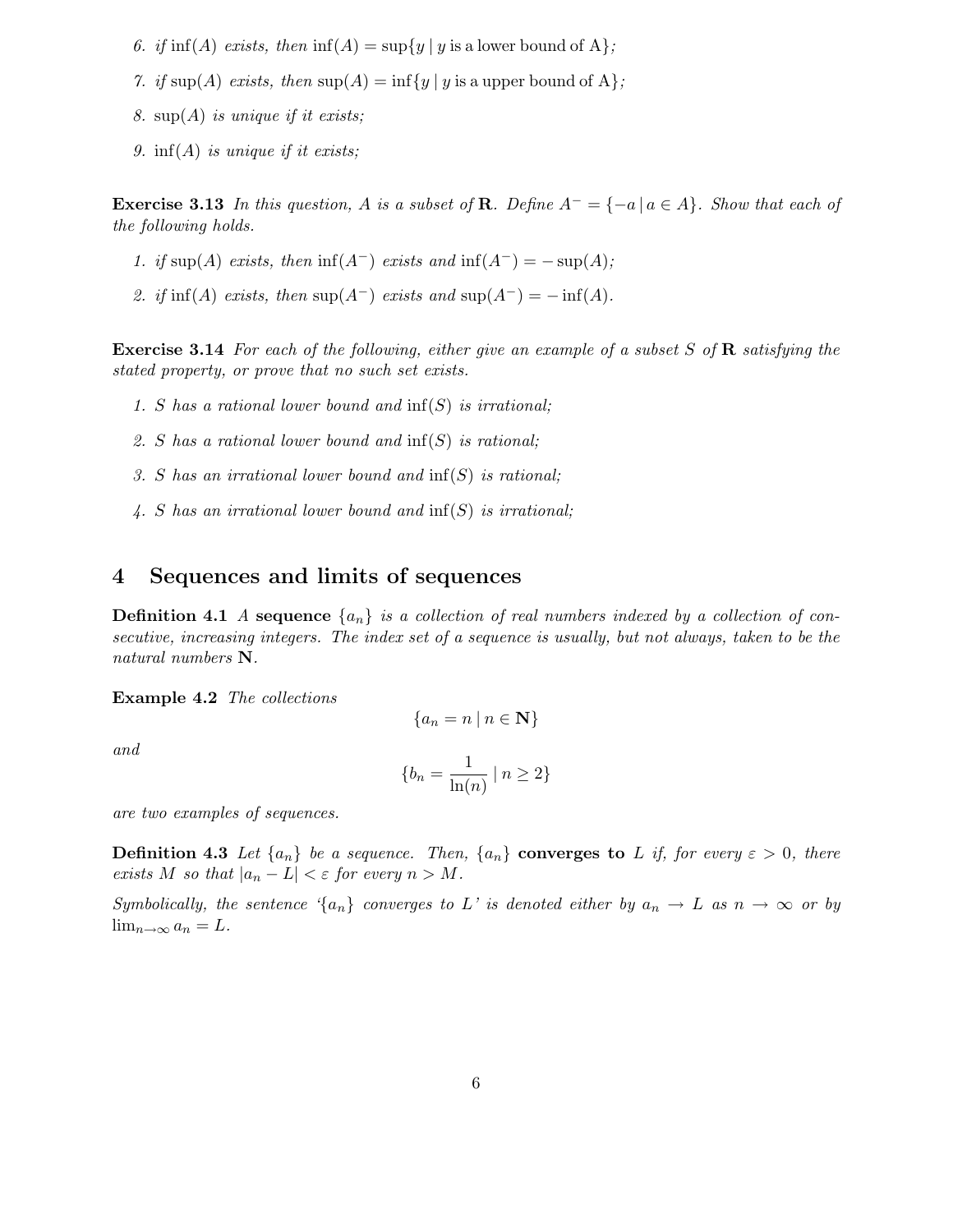Definition 4.4 A sequence that does not converge, diverges.

There are two nice ways that a sequence can diverge. A divergent sequence  $\{a_n\}$  converges to  $\infty$ if, for every  $\varepsilon > 0$ , there is M so that  $a_n > \varepsilon$  for every  $n > M$ .

Symbolically, the sentence '{a<sub>n</sub>} converges to  $\infty$ ' is denoted either by  $a_n \to \infty$  as  $n \to \infty$  or by  $\lim_{n\to\infty} a_n = \infty$ .

Similarly, a divergent sequence  $\{a_n\}$  converges to  $-\infty$  if, for every  $\varepsilon > 0$ , there is M so that  $a_n < -\varepsilon$  for every  $n > M$ .

Symbolically, the sentence '{a<sub>n</sub>} converges to  $-\infty$ ' is denoted either by a<sub>n</sub>  $\rightarrow -\infty$  as n  $\rightarrow \infty$  or by  $\lim_{n\to\infty} a_n = -\infty.$ 

**Exercise 4.5** A sequence has its n<sup>th</sup> term given by  $u_n = \frac{3n-1}{4n-5}$  $\frac{3n-1}{4n-5}$ . Write the 1<sup>st</sup>, 5<sup>th</sup>, 10<sup>th</sup>, 100<sup>th</sup>,  $1000^{\text{th}}$ ,  $10,000^{\text{th}}$ , and  $100,000^{\text{th}}$  term of the sequence in decimal form. Make a guess as to the limit of this sequence as  $n \to \infty$ . Using the definition of limit, verify that the quess you've made is correct.

**Exercise 4.6** Using the definition of limit, prove that  $\lim_{n\to\infty} \frac{1+2\cdot10^n}{5+3\cdot10^n} = \frac{2}{3}$  $\frac{2}{3}$ . For what value of M do we have that  $\left|\frac{1+2\cdot 10^n}{5+3\cdot 10^n}-\frac{2}{3}\right|$  $\frac{2}{3}$ | < 10<sup>-3</sup> for all n > M?

Definition 4.7 Varieties of monotonicity: a sequence  $\{a_n\}$  is

- monotone increasing (or just increasing) if  $a_n < a_{n+1}$  for all n (each term is strictly bigger than the preceeding term);
- monotone non-decreasing (or just non-decreasing) if  $a_n \le a_{n+1}$  for all n (each term is no smaller than the preceeding term);
- monotone decreasing (or just decreasing) if  $a_n > a_{n+1}$  for all n (each term is strictly smaller than the preceeding term);
- monotone non-increasing (or just non-increasing) if  $a_n \ge a_{n+1}$  for all n (each term is no bigger than the preceeding term);

A sequence is monotone if it is one of these four.

Think of a non-decreasing sequence as an increasing sequence with a stutter, and similarly of a non-increasing sequence as a decreasing sequence with a stutter.]

Theorem 4.8 A bounded monotone sequence converges.

**Proof of Theorem ??:** Let  $\{a_n\}$  be a bounded monotone sequence. There are two cases: either  ${a_n}$  is monotone non-increasing (which includes the case of monotone decreasing) or is monotone non-decreasing (which includes the case of monotone increasing). Suppose to start that  $\{a_n\}$  is monotone non-decreasing. Let  $A = \{a_n\}$ , and let  $s = \sup(A)$ .

Since  $s = \sup(A)$ , we know that  $a_n \leq s$  for all  $a_n \in A$  and also that for each  $\varepsilon > 0$ , there exists some M so that  $|s - a_M| = s - a_M < \varepsilon$ . (Because, if there is some  $\varepsilon_0 > 0$  so that  $s - a_n \geq \varepsilon_0$  for all n, then  $s - \varepsilon_0$  is an upper bound for  $A = \{a_n\}$  which is smaller than s, contradicting the choice of  $s = \sup(A)$ .)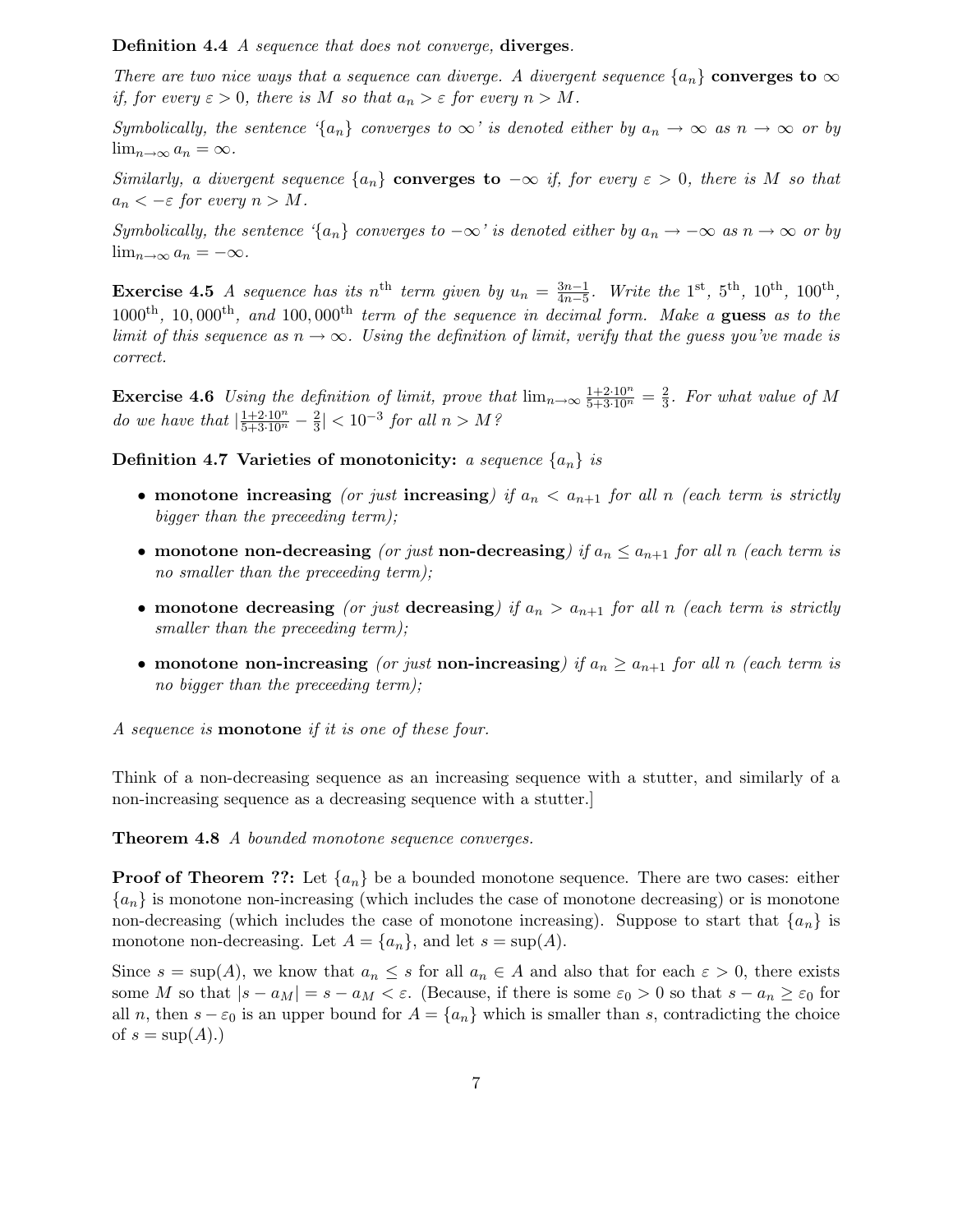However, since  $\{a_n\}$  is monotonically non-decreasing, we have that  $a_n \ge a_M$  for all  $n > M$ , and so we have that  $s \ge a_n \ge a_M$  for all  $n > M$ . In particular,  $|s - a_n| < |s - a_M| < \varepsilon$  for all  $n > M$ , and so  $\{a_n\}$  satisfies the definition of  $\lim_{n\to\infty} a_n = s$ .

The proof in the case that  $\{a_n\}$  is monontonically non-increasing is the same, except that  $\inf(A)$ takes the place of sup(A). Note that the proof of Theorem ?? gives up a bit more information than the statement of the theorem, namely, not only does a bounded monotone sequence converge, but it converges to its infimum or supremum (depending on whether it's monotone non-increasing or monotone non-decreasing). **QED** 

**Method 4.9** A method to test whether a sequence  $\{a_n\}$  is monotone: we know from first year calculus that a function with non-negative derivative is increasing (that is, if  $f$  is a function with  $f'(x) \geq 0$  for all x (in its domain) and if  $a < b$ , then  $f(a) < f(b)$ ), and that a function with nonpositive derivative is decreasing (that is, if f is a function with  $f'(x) \leq 0$  for all x (in its domain) and if  $a < b$ , then  $f(a) > f(b)$ . (We will revisit this point later in the course, and in fact we'll see how to use the mean value theorem to prove these statements.)

So, suppose we can find a function  $f(x)$  so that  $a_n = f(n)$  and so that  $f'(x) \geq 0$ . Then, the sequence  $\{a_n\}$  is monotonically non-decreasing. (If  $f'(x) > 0$ , then  $\{a_n\}$  is monotonically increasing.) Similarly, if  $f'(x) \leq 0$ , then  $\{a_n\}$  is monotonically non-increasing. (If  $f'(x) < 0$ , then  $\{a_n\}$  is monotonically decreasing.)

**Exercise 4.10** Prove that  $\frac{1}{n+1} < \ln(n+1) - \ln(n) < \frac{1}{n}$  $\frac{1}{n}$  for all  $n \in \mathbb{N}$ .

Now, consider the sequence given by  $a_n = \left(\sum_{k=1}^n \frac{1}{k}\right)$  $\left(\frac{1}{k}\right)$  –  $\ln(n)$ . Prove that  $\{a_n\}$  is a decreasing sequence and that each  $a_n$  is positive. Conclude that the limit  $\gamma = \lim_{n\to\infty} a_n$  exists. [This number  $\gamma$  is known as **Euler's constant**, and little is known about it. For instance, it is not known whether  $\gamma$  is rational or irrational.

Exercise 4.11 Explain exactly what is meant by the following statements:

- 1.  $\lim_{n\to\infty} 3^{2n-1} = \infty;$
- 2.  $\lim_{n\to\infty}(1-2n)=-\infty;$
- 3.  $\lim_{n\to\infty} e^{-n} = 0;$

**Theorem 4.12 Arithmetic of sequences:** Let  $\{a_n\}$  be a sequence converging to a and let  $\{b_n\}$ be a sequence converging to b. Show that the following hold:

- 1. sums:  $\{a_n + b_n\}$  converges to  $a + b$ ;
- 2. differences:  $\{a_n b_n\}$  converges to  $a b$ ;
- 3. **products:**  $\{a_n b_n\}$  converges to ab;
- 4. reciprocals: if  $a \neq 0$ , then  $\{\frac{1}{a_n}$  $\frac{1}{a_n}$ } converges to  $\frac{1}{a}$ ;
- 5. quotients: if  $b \neq 0$ , then  $\{\frac{a_n}{b_n}\}$  $\left\{\begin{array}{c} \frac{a_n}{b_n} \end{array}\right\}$  converges to  $\frac{a}{b}$ ;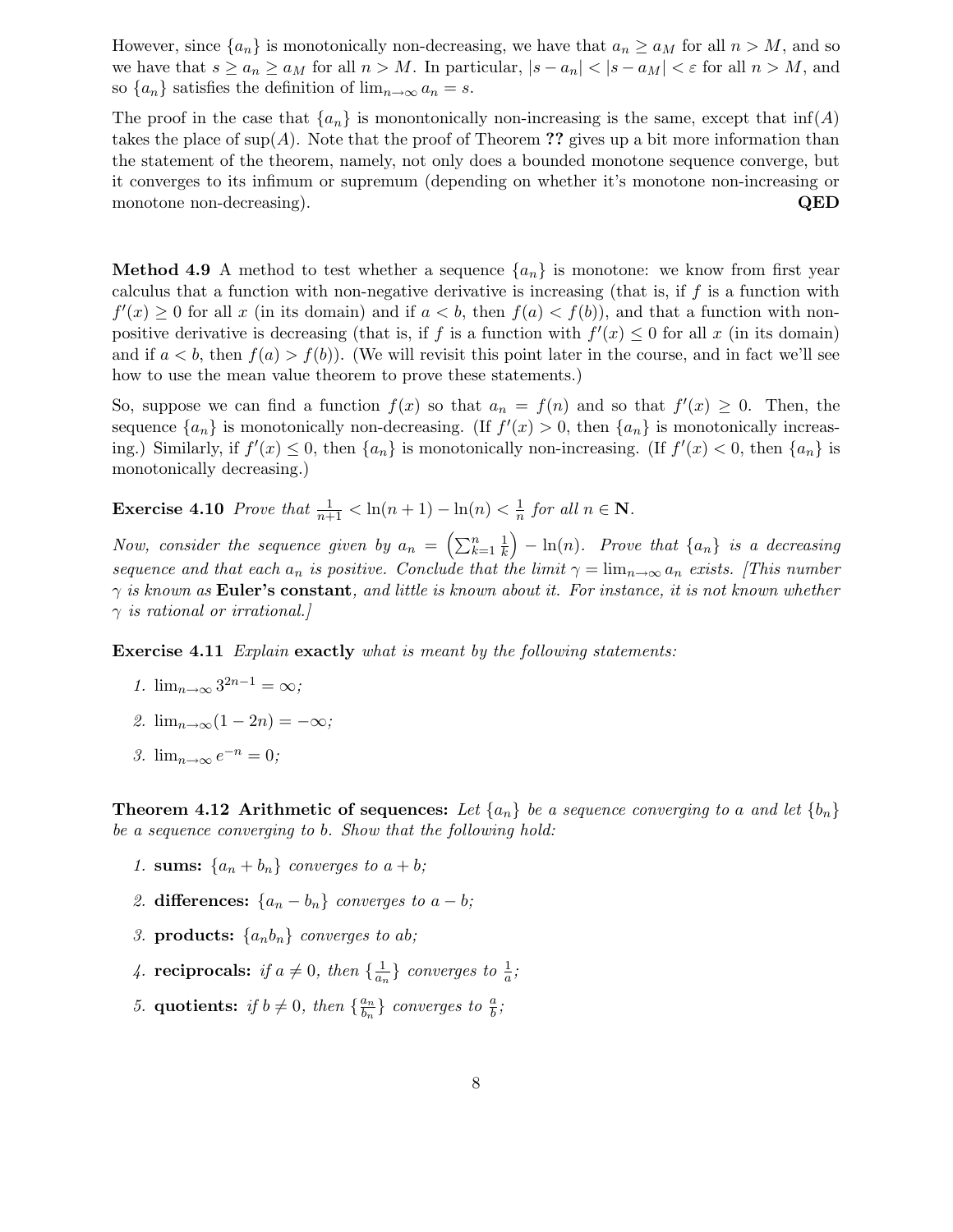**Proof of Theorem ??:** The information we are given to start is that  $\lim_{n\to\infty} a_n = a$  and that  $\lim_{n\to\infty} b_n = b$ . Translating these into mathese, for any  $\varepsilon > 0$ , there exists M so that  $|a_n - a| < \varepsilon$ for  $n > M$  and there exists P so that  $|b_n - b| < \varepsilon$  for  $n > P$ .

1. we need to show that for any  $\varepsilon > 0$ , there exists Q so that  $|(a_n + b_n) - (a + b)| < \varepsilon$  for  $n > Q$ . So, start by simplifying:

$$
|(a_n+b_n)-(a+b)|=|a_n-a+b_n-b|\leq |a_n-a|+|b_n-b|.
$$

Since  $\lim_{n\to\infty} a_n = a$ , there exists M so that  $|a_n - a| < \frac{1}{2}$  $\frac{1}{2}\varepsilon$  for  $n > M$ . Since  $\lim_{n \to \infty} b_n = b$ , there exists P so that  $|b_n - b| < \frac{1}{2}$  $\frac{1}{2}\varepsilon$  for  $n > P$ . So, for  $n > Q = \max(M, P)$ , we have that both  $|a_n - a|$  and  $|b_n - b|$  are less than  $\frac{1}{2}\varepsilon$ , and so

$$
|(a_n+b_n)-(a+b)|\leq |a_n-a|+|b_n-b|<\frac{1}{2}\varepsilon+\frac{1}{2}\varepsilon=\varepsilon.
$$

2. we need to show that for any  $\varepsilon > 0$ , there exists Q so that  $|(a_n - b_n) - (a - b)| < \varepsilon$  for  $n > Q$ . So, start by simplifying:

$$
|(a_n - b_n) - (a - b)| = |a_n - a - b_n + b| \le |a_n - a| + |-b_n + b| = |a_n - a| + |b_n - b|.
$$

Since  $\lim_{n\to\infty} a_n = a$ , there exists M so that  $|a_n - a| < \frac{1}{2}$  $\frac{1}{2}\varepsilon$  for  $n > M$ . Since  $\lim_{n \to \infty} b_n = b$ , there exists P so that  $|b_n - b| < \frac{1}{2}$  $\frac{1}{2}\varepsilon$  for  $n > P$ . So, for  $n > Q = \max(M, P)$ , we have that both  $|a_n - a|$  and  $|b_n - b|$  are less than  $\frac{1}{2}\varepsilon$ , and so

$$
|(a_n - b_n) - (a - b)| \le |a_n - a| + |b_n - b| < \frac{1}{2}\varepsilon + \frac{1}{2}\varepsilon = \varepsilon.
$$

3. we need to show that for any  $\varepsilon > 0$ , there exists Q so that  $|a_n b_n - a b| < \varepsilon$  for  $n > Q$ . We follow the same general pattern as for the previous two, though the algebra is a bit more intricate. As before, we begin by simplifying  $|a_n b_n - a b|$ :

$$
|a_n b_n - a b| = |a_n b_n - a_n b + a_n b - a b| \le |a_n b_n - a_n b| + |a_n b - a b|.
$$

We take these two terms one at a time.

We start with  $|a_n b_n - a_n b| = |a_n| |b_n - b|$ . Since  $\lim_{n \to \infty} a_n = a$ , we have control over  $|a_n|$ ; specifically, we have that for large n,  $|a_n|$  is almost equal to  $|a|$ . Specifically, apply the definition of  $\lim_{n\to\infty} a_n = a$  with  $\varepsilon = 1$  to see that there exists M so that  $|a_n - a| < 1$  for  $n > M$ . Rearranging, this implies that  $|a_n| < |a| + 1$  for  $n > M$ . Using this positive constant  $|a| + 1$ , we now apply the definition of  $\lim_{n \to \infty} b_n = b$  to get P so that  $|b_n - b| < \frac{1}{2}$ 2  $\frac{1}{|a|+1}\varepsilon$  for  $n > P$ . Thus, for  $n > \max(P, M)$ , we have that

$$
|a_n b_n - a_n b| = |a_n| |b_n - b| < (|a| + 1) \frac{1}{2} \frac{1}{|a| + 1} \varepsilon = \frac{1}{2} \varepsilon,
$$

The other term to consider is  $|a_n b - a b| = |a_n - a||b|$ . We first note that  $|b| < |b| + 1$ . (This is to eliminate the possibility of dividing by 0, as we'll see in a second.) Since  $\lim_{n\to\infty} a_n = a$ , there exists K so that  $|a_n - a| < \frac{1}{2}$ 2  $\frac{1}{|b|+1} \varepsilon$  for  $n > K$ . Hence, for  $n > K$  we have that

$$
|a_n b - a b| = |a_n - a| |b| < |a_n - a| (|b| + 1) \le \frac{1}{2} \frac{1}{|b| + 1} \varepsilon (|b| + 1) = \frac{1}{2} \varepsilon.
$$

Hence, for  $n > Q = \max(P, M, K)$ , we have that

$$
|a_n b_n - a b| \le |a_n b_n - a_n b| + |a_n b - a b| < \frac{1}{2} \varepsilon + \frac{1}{2} \varepsilon = \varepsilon.
$$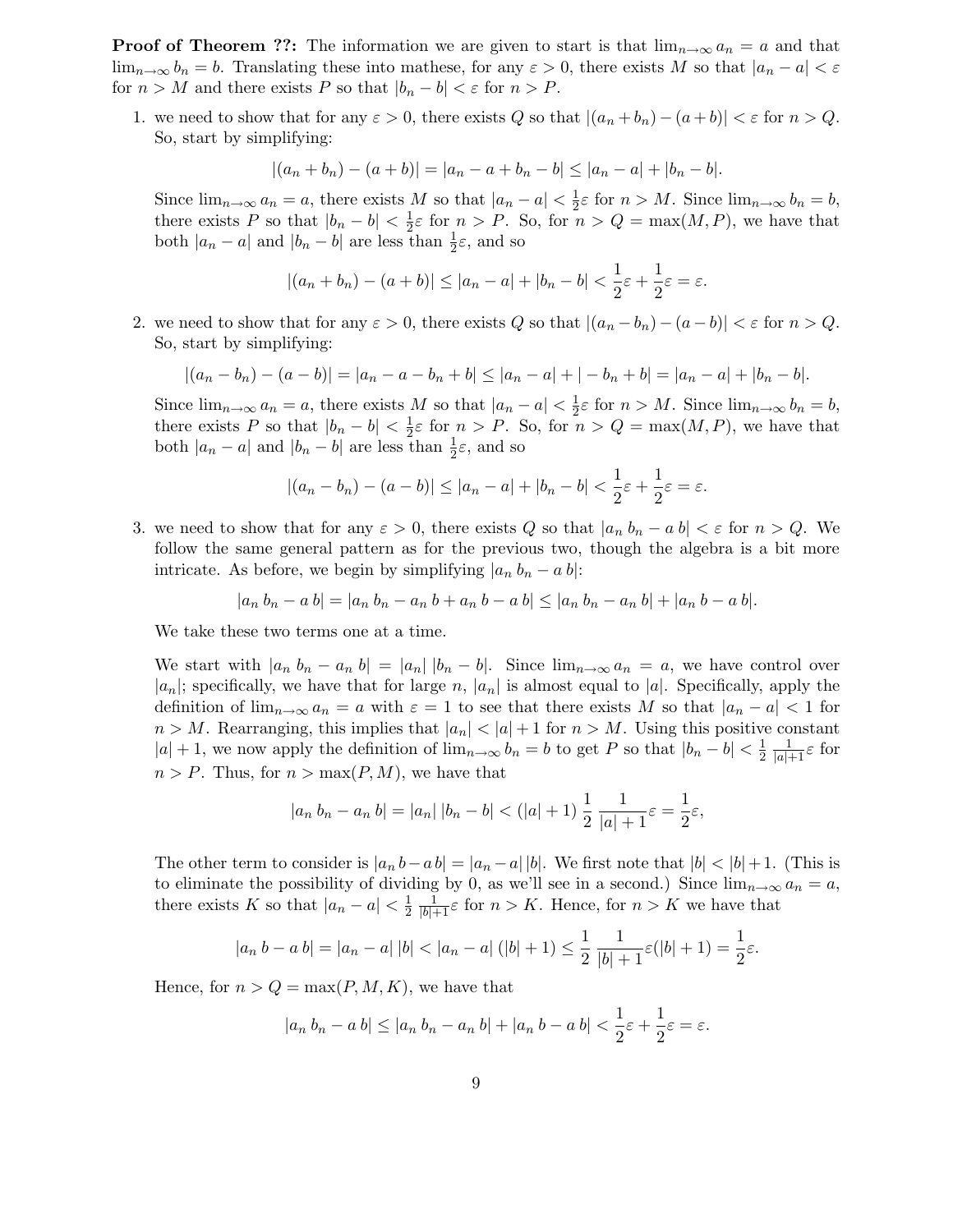4. we need to show that for any  $\varepsilon > 0$ , there exists Q so that  $\frac{1}{a_n}$  $\frac{1}{a_n}-\frac{1}{a}$  $\frac{1}{a}| < \varepsilon$  for  $n > Q$ . So, as with all the others, we start by simplifying:

$$
\left|\frac{1}{a_n} - \frac{1}{a}\right| = \frac{|a - a_n|}{|a a_n|}.
$$

Note that since  $a \neq 0$  by assumption and since  $\{a_n\}$  converges to a, we can choose M so that  $a_n \neq 0$  for all  $n > M$ , by taking  $\varepsilon = \frac{1}{2}$  $\frac{1}{2}|a|$  in the definition of  $\lim_{n\to\infty} a_n = a$ .

Again taking  $\varepsilon = \frac{1}{2}$  $\frac{1}{2}|a|$  in the definition of  $\lim_{n\to\infty} a_n = a$ , we have not only that  $a_n \neq 0$  for  $n > M$ , but we also have that  $\frac{3}{2}|a| > |a_n| > \frac{1}{2}$  $\frac{1}{2}|a|$  for  $n > M$ , since  $|a_n|$  lies in the interval of radius  $\frac{1}{2}|a|$  centered at  $|a|$ . Hence, for  $n > M$ , we have that

$$
\frac{1}{|a\ a_n|} \le \frac{2}{|a|^2}.
$$

Since  $\lim_{n\to\infty} a_n = a$ , we can choose P so that  $|a_n - a| < \frac{|a|^2}{2}$  $\frac{l}{2} \varepsilon$  for  $n > P$ . Then, for  $n > Q = \max(M, P)$ , we have that

$$
\left| \frac{1}{a_n} - \frac{1}{a} \right| = \frac{|a - a_n|}{|a a_n|} < \frac{2}{|a|^2} \frac{|a|^2}{2} \varepsilon = \varepsilon,
$$

as desired.

5. One way to do this would be to repeat the style of argument just given for reciprocals, which would work but which is somewhat involved. Another approach, and the one we take here, is to note that since  $\{a_n\}$  converges to a and since  $\{b_n\}$  converges to  $b \neq 0$ , we have that  $\left\{\frac{1}{b_{\tau}}\right\}$  $\frac{1}{b_n}$  converges to  $\frac{1}{b}$ , by what we just did with reciprocals, and hence  $\{\frac{a_n}{b_n}\}$  $\left\{\begin{array}{c} a_n \\ b_n \end{array}\right\}$  converges to  $\frac{a}{b}$ , by taking products.

#### QED

Theorem 4.13 Tests for convergence and divergence of sequences. Let  $\{a_n\}$ ,  $\{b_n\}$ , and  ${c_n}$  be sequences.

- 1. Comparison test: If  $a_n \leq b_n$  for all n and if  $a_n \to \infty$  as  $n \to \infty$ , then  $b_n \to \infty$  as  $n \to \infty$ ;
- 2. Limit comparison test: If  $\lim_{n\to\infty}\frac{a_n}{b_n}$  $\frac{a_n}{b_n} = L$  with  $0 < L < \infty$ , then  $\{a_n\}$  converges if and only if  $\{b_n\}$  converges.
- 3. l'Hopital's rule: (see Section ?? for the statement and proof of l'Hopital's rule.)
- 4. Squeeze rule: If  $a_n \leq b_n \leq c_n$  for all n and if  $\{a_n\}$  and  $\{c_n\}$  both converge with  $\lim_{n\to\infty} a_n =$  $\lim_{n\to\infty} c_n$ , then  $\{b_n\}$  converges with  $\lim_{n\to\infty} b_n = \lim_{n\to\infty} c_n$ .
- 5. Cauchy criterion: if  $\{a_n\}$  converges, then for every  $\varepsilon > 0$ , there exists M so that  $|a_p a_q|$  <  $\varepsilon$  for all  $p, q > M$ .

Proof of Theorem ??: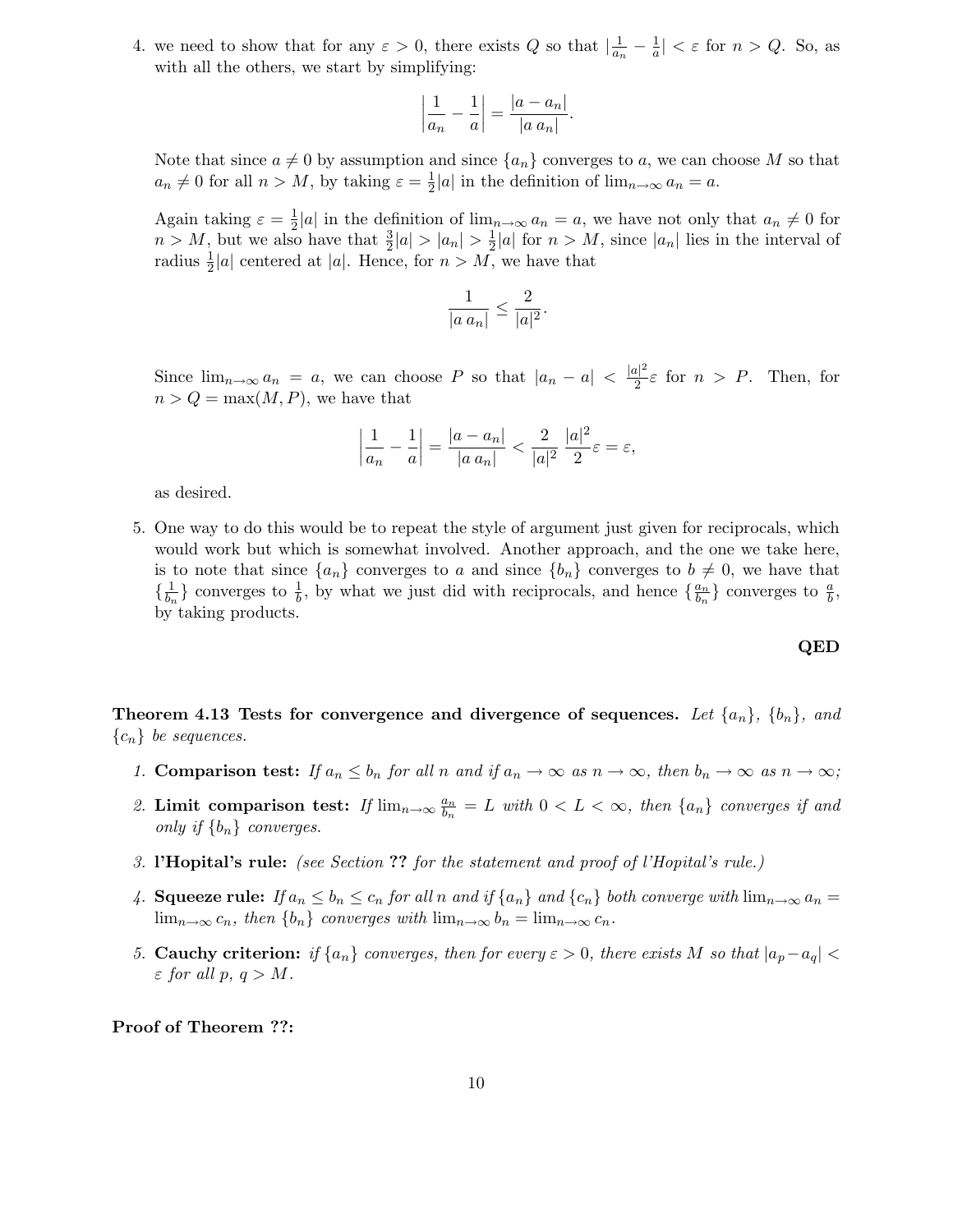- 1. we are given that  $a_n \to \infty$  as  $n \to \infty$ , and so we have that for every  $\varepsilon > 0$ , there exists M so that  $a_n > \varepsilon$  for  $n > M$ . Since  $b_n \ge a_n$  for all n, we have  $b_n > \varepsilon$  for  $n > M$ , and so the definition of  $\lim_{n\to\infty} b_n = \infty$  is satisfied.
- 2. we are given that  $\lim_{n\to\infty}\frac{a_n}{b_n}$  $\frac{a_n}{b_n} = L$  with  $0 < L < \infty$ . In particular, by the definition of limit, for every  $\varepsilon > 0$ , there exists M so that  $a_n$  $\left|\frac{a_n}{b_n} - L\right| < \varepsilon$  for  $n > M$ . Taking  $\varepsilon = \frac{1}{2}$  $\frac{1}{2}L$  and rewriting this a bit, we have that there exists M so that  $\frac{1}{2}L < \frac{a_n}{b_n}$  $\frac{a_n}{b_n} < \frac{3}{2}$  $\frac{3}{2}L$  for  $n > M$ .

Suppose now that  ${b_n}$  converges, and set  $\lim_{n\to\infty} b_n = b$ . We want to show that  ${a_n}$ converges. A reasonable guess for the limit of  $\{a_n\}$  would be  $bL$ , since  $\{\frac{a_n}{b_n}\}$  $\frac{a_n}{b_n}$  converges to L and  ${b_n}$  converges to b. So, take  $\varepsilon > 0$  and consider the quantity  $|a_n - bL|$ :

$$
\begin{array}{rcl}\n|a_n - bL| & = & \left| \frac{a_n}{b_n} b_n - bL \right| \\
& = & \left| \frac{a_n}{b_n} b_n - b_n L + b_n L - bL \right| \\
& \leq & \left| \frac{a_n}{b_n} b_n - b_n L \right| + |b_n L - bL| \\
& = & |b_n| \left| \frac{a_n}{b_n} - L \right| + L |b_n - b|\n\end{array}
$$

Since  $\lim_{n\to\infty} b_n = b$ , there exists M so that  $|b_n - b| < \frac{1}{2l}$  $\frac{1}{2L}\varepsilon$  for  $n > M$ .

Also, since  $\lim_{n\to\infty} b_n = b$ , we have that  $\lim_{n\to\infty} |b_n| = |b|$ , and so there exists P so that  $|b_n| < |b| + 1$  for  $n > P$  (apply the definition of  $\lim_{n\to\infty} |b_n| = |b|$  with  $\varepsilon = 1$ ). Further, there exists Q so that

$$
\left|\frac{a_n}{b_n} - L\right| < \frac{1}{2} \frac{1}{|b| + 1} \varepsilon
$$

for  $n > Q$ . Hence, for  $n > M = \max(M, P, Q)$ , we have that

$$
|a_n - bL| \le |b_n| \left| \frac{a_n}{b_n} - L \right| + L |b_n - b| < (|b| + 1) \frac{1}{2} \frac{1}{|b| + 1} \varepsilon + L \frac{1}{2L} \varepsilon = \varepsilon,
$$

and so  $\{a_n\}$  converges to bL.

To go the other way, that if  $\{a_n\}$  converges then  $\{b_n\}$  converges, we use the argument just given and the fact that if  $\lim_{n\to\infty}\frac{a_n}{b_n}$  $\frac{a_n}{b_n} = L$  with  $0 < L < \infty$ , then  $\lim_{n \to \infty} \frac{b_n}{a_n}$  $\frac{b_n}{a_n} = \frac{1}{L}$  $\frac{1}{L}$ .

- 3. (see Section ?? for the statement and proof of l'Hopital's rule.)
- 4. we are given that  $a_n \leq b_n \leq c_n$  for all n and that  $\{a_n\}$  and  $\{c_n\}$  both converge with  $\lim_{n\to\infty} a_n = \lim_{n\to\infty} c_n = A$ . We want to show that  $\lim_{n\to\infty} b_n = A$ , which is to say, for every  $\varepsilon > 0$ , there exists M so that  $|b_n - A| < \varepsilon$  for  $n > M$ .

Since  $\lim_{n\to\infty} a_n = \lim_{n\to\infty} c_n = A$ , we have that  $\lim_{n\to\infty} (a_n - c_n) = A - A = 0$ , and so for every  $\mu > 0$ , there exists P so that  $|a_n - c_n| < \mu$  for  $n > P$ . Since  $a_n \leq b_n \leq c_n$  for all n, we know that  $|a_n - b_n| \leq |a_n - c_n|$  for all n, and so  $|a_n - b_n| < \mu$  for  $n > P$ . We also know, since  $\lim_{n\to\infty} a_n = A$ , that for every  $\eta > 0$ , there exists Q so that  $|a_n - A| < \eta$  for  $n > Q$ .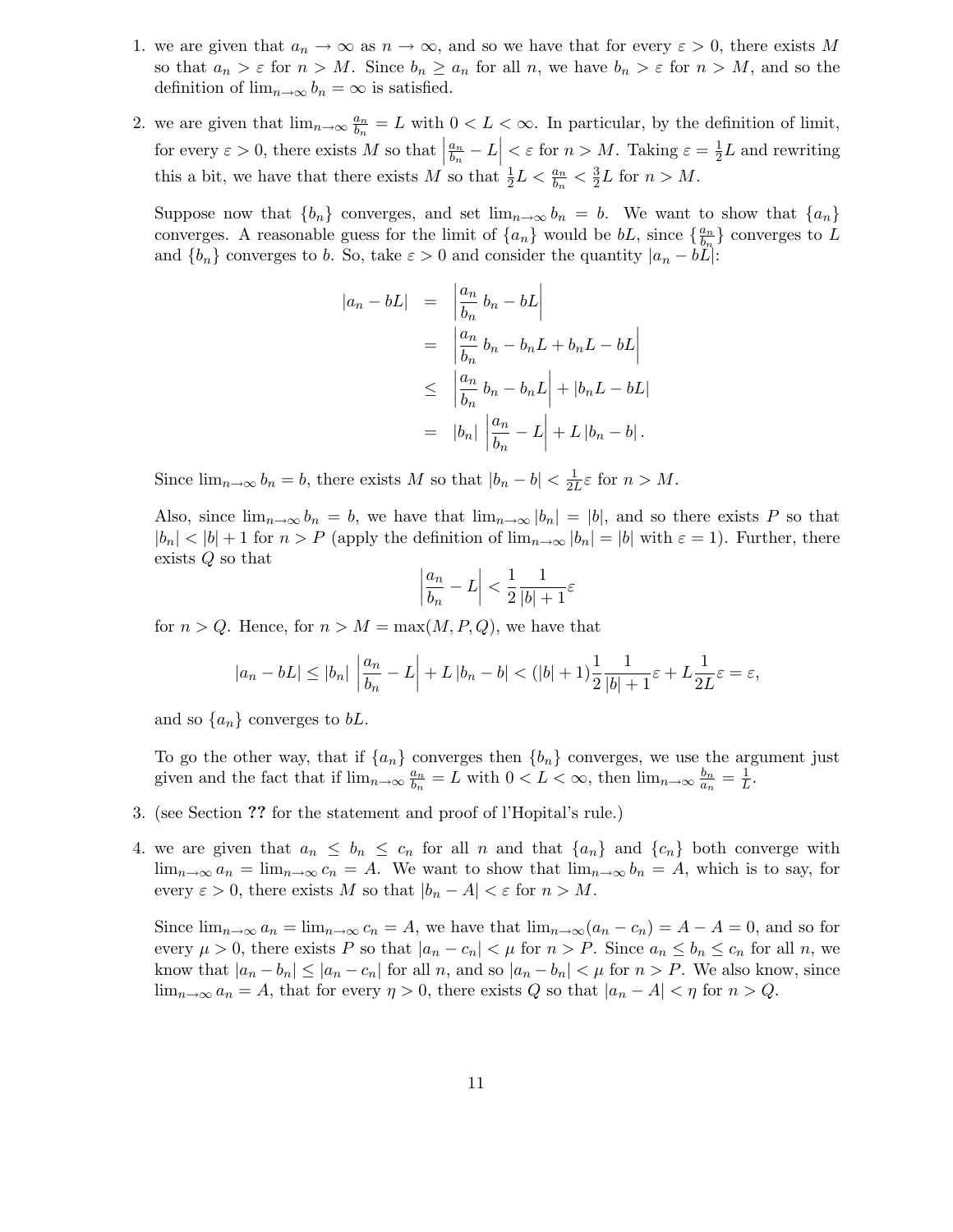So, for  $\varepsilon > 0$ , choose P so that  $|a_n - b_n| < \frac{1}{2}$  $\frac{1}{2}\varepsilon$  for all  $n > P$ , and choose Q so that  $|a_n - A| < \frac{1}{2}$  $rac{1}{2}\varepsilon$ for  $n > Q$ . Then, for  $n > M = \max(P, Q)$ , we have that

$$
|b_n - A| = |b_n - a_n + a_n - A| \le |b_n - a_n| + |a_n - A| < \frac{1}{2}\varepsilon + \frac{1}{2}\varepsilon = \varepsilon,
$$

as desired.

5. since  $\{a_n\}$  converges, write  $\lim_{n\to\infty} a_n = a$ , so that for every  $\varepsilon > 0$  there exists M so that  $|a_n - a| < \frac{1}{2}$  $\frac{1}{2}\varepsilon$  for  $n > M$ . Consider the difference  $|a_p - a_q|$  for  $p, q > M$ :

$$
|a_p - a_q| = |a_p - a + a - a_q| \le |a_p - a| + |a - a_q| < \frac{1}{2}\varepsilon + \frac{1}{2}\varepsilon = \varepsilon,
$$

as desired.

QED

Remark 4.14 The more often used form is the contrapositive of the Cauchy criterion: Let  ${a_n}$  be a sequence. Suppose there exists  $\mu > 0$  so that for every M, there are p,  $q > M$  with  $|a_p - a_q| \geq \mu$ . Then,  $\{a_n\}$  diverges.

Also, it is a fact, and one that we won't prove here, that the converse of the Cauchy criterion holds as well. That is, if  $\{a_n\}$  is a sequence of real numbers, and if for every  $\varepsilon > 0$ , there exists M so that  $|a_p - a_q| < \varepsilon$  for all p,  $q > M$ , then  $\{a_n\}$  converges. This fact is useful, as it gives us a way of checking whether a sequence converges without explicitly determining its limit beforehand.

Remark 4.15 Standard tricks for evaluating limits: Some of these are facts that we will prove later in the course but which are nonetheless very useful to know now.

- 1. exponents: for  $c > 0$ , if  $\{a_n\}$  converges to a, then  $\{c^{a_n}\}$  converges to  $c^a$ ;
- 2. trigonometric functions: if  $\{a_n\}$  converges to a, then  $\{\cos(a_n)\}\$  converges to  $\cos(a)$ , and  $\{\sin(a_n)\}\; converges\; to\; \sin(a).$

Example 4.16 For the two sequences given below, do the following:

- Determine whether the sequence converges or diverges;
- if the sequence converges, determine its limit;
- if the sequence diverges, determine whether the sequence converges to  $\infty$  or if the sequence converges to  $-\infty$  or neither;
- 1.  $a_n = \sqrt{n+5} \sqrt{n}$ ;

converges: we use the standard first method to try for evaluating limits of differences of square roots. Write

$$
a_n = \sqrt{n+5} - \sqrt{n} = (\sqrt{n+5} - \sqrt{n})\frac{\sqrt{n+5} + \sqrt{n}}{\sqrt{n+5} + \sqrt{n}} = \frac{5}{\sqrt{n+5} + \sqrt{n}}.
$$

Then, since  $\sqrt{n+5} + \sqrt{n} > \sqrt{n}$  and since  $\sqrt{n} \to \infty$  as  $n \to \infty$ , we have that  $\sqrt{n+5} + \sqrt{n} \to \infty$  $\infty$  as  $n \to \infty$ , and hence  $\{a_n\}$  converges to 0.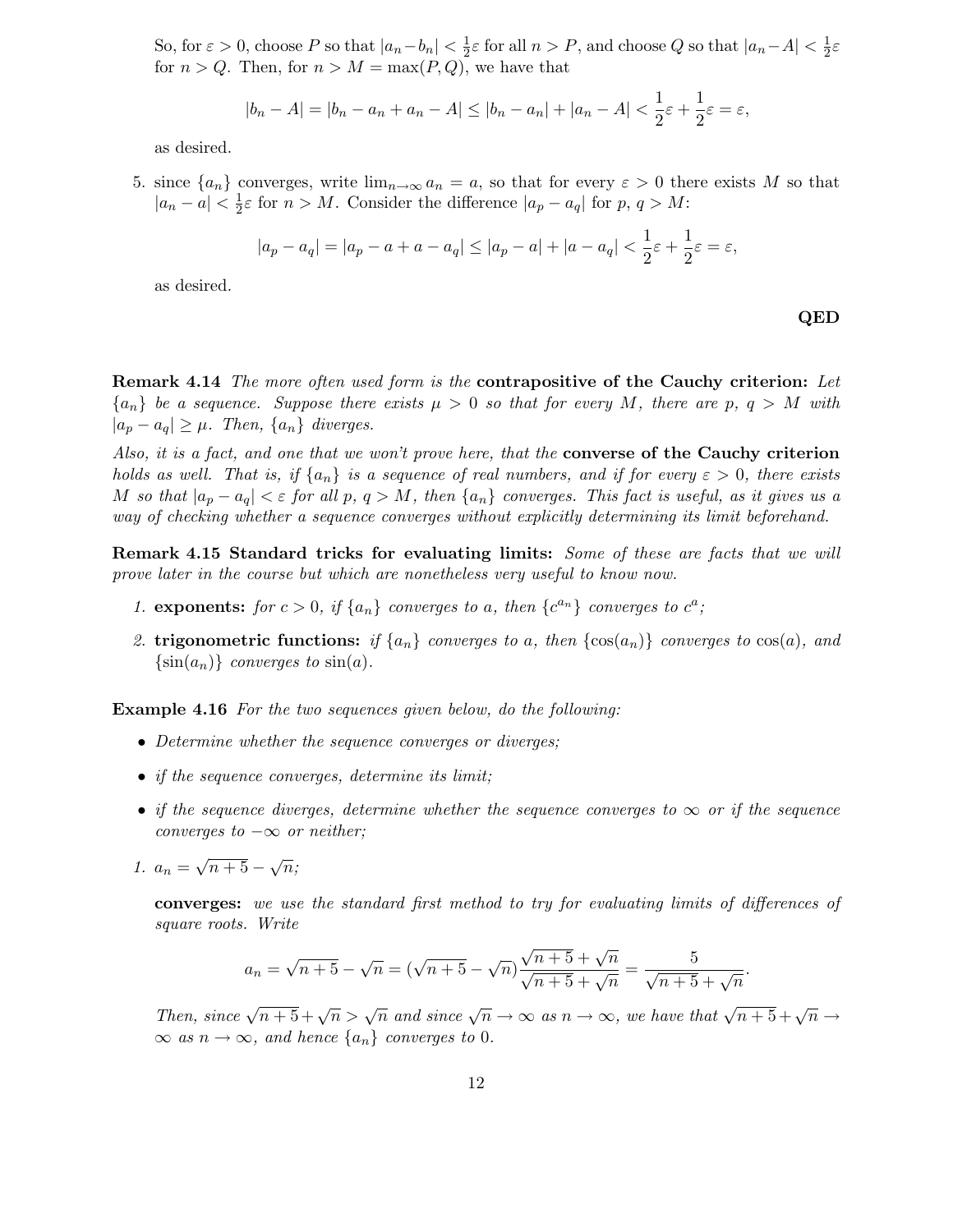2.  $a_n = \sin\left(\frac{n\pi}{4}\right)$  $\frac{i\pi}{4}$ );

> diverges: for  $n = 8k$ ,  $a_n = \sin\left(\frac{8k\pi}{4}\right)$  $\left(\frac{k\pi}{4}\right)$  =  $\sin(2k\pi)$  = 0, and for  $n = 8k + 2$ ,  $a_n$  =  $\sin\left(\frac{(8k+2)\pi}{4}\right)$  $\left(\frac{+2\pi}{4}\right) = \sin \left(2k\pi + \frac{\pi}{2}\right)$  $\left(\frac{\pi}{2}\right) = 1$ . Hence,  $|a_{8k} - a_{8k+2}| = 1$  for all k, and so the sequence fails the Cauchy criterion, and hence diverges.

**Exercise 4.17 The sequence scavenger hunt:** for each of the following sequences  $\{a_n\}$ , do the following:

- Determine whether the sequence converges or diverges;
- if the sequence converges, determine its limit;
- if the sequence diverges, determine whether the sequence converges to  $\infty$  or if the sequence converges to  $-\infty$  or neither;
- 1.  $a_n = (n+2)^{1/n}$ ; 2.  $a_n = \frac{n^2 + 3n + 2}{6n^3 + 5}$ ; 3.  $a_n = (1 + \frac{1}{n})$  $\frac{1}{n})^n$ ; 4.  $a_n = \frac{\sin(n)}{3^n};$ 5.  $a_n = \sqrt{2n+3} - \sqrt{n+1};$ 6.  $a_n = \cos\left(\frac{n\pi}{4}\right)$  $\frac{i\pi}{4}$ ); 7.  $a_n = (1 + \frac{1}{n})$  $(\frac{1}{n})^{1/n}$ ; 8.  $a_n = \ln(n);$ 9.  $a_n = e^n;$ 10.  $a_n = \frac{\ln(n)}{\sqrt{n}};$ 11.  $a_n = \left(1 - \frac{2}{n^2}\right)^n;$ 12.  $a_n = \frac{n^3}{10n^2+1}$ ; 13.  $a_n = x^n$ , where x is a constant with  $|x| < 1$ ; 14.  $a_n = \frac{c}{n^p}$ , where  $c \neq 0$  and  $p > 0$  are constants; 15.  $a_n = \frac{2n}{5n-1}$  $rac{2n}{5n-3}$ ; 16.  $a_n = \frac{1-n^2}{2+3n^2}$ ; 17.  $a_n = \frac{n^3 - n + 7}{2n^3 + n^2}$ ; 18.  $a_n = 1 + \left(\frac{9}{10}\right)^n;$ 19.  $a_n = 2 - \left(-\frac{1}{2}\right)$  $\frac{1}{2}$  $\Big)^n$ ;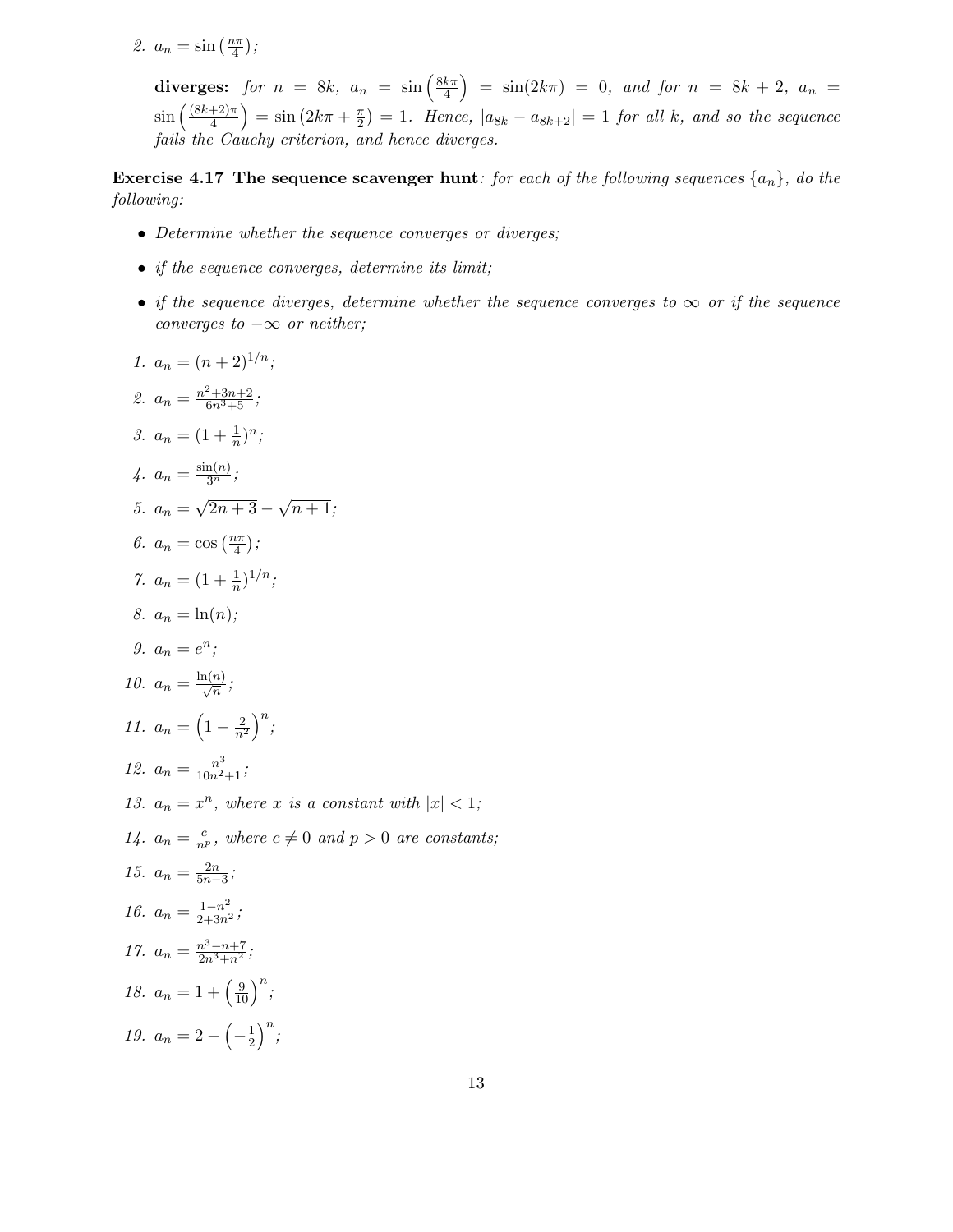20. 
$$
a_n = 1 + (-1)^n
$$
;  
\n21.  $a_n = \frac{1 + (-1)^n}{n}$ ;  
\n22.  $a_n = \frac{1 + (-1)^n \sqrt{n}}{\left(\frac{3}{2}\right)^n}$ ;  
\n23.  $a_n = \frac{\sin^2(n)}{\sqrt{n}}$ ;  
\n24.  $a_n = \sqrt{\frac{2 + \cos(n)}{n}}$ ;  
\n25.  $a_n = n \sin(\pi n)$ ;  
\n26.  $a_n = n \cos(\pi n)$ ;  
\n27.  $a_n = \pi^{-\sin(n)/n}$ ;  
\n28.  $a_n = 2^{\cos(\pi n)}$ ;  
\n29.  $a_n = \frac{\ln(2n)}{\ln(3n)}$ ;  
\n30.  $a_n = \frac{\ln^2(n)}{n}$ ;  
\n31.  $a_n = n \sin\left(\frac{1}{n}\right)$ ;  
\n32.  $a_n = \frac{\arctan(n)}{n}$ ;  
\n33.  $a_n = \frac{\arctan(n)}{n}$ ;  
\n34.  $a_n = \frac{2^n + 1}{e^n}$ ;  
\n35.  $a_n = \frac{\sinh(n)}{\cosh(n)}$ ;  
\n36.  $a_n = (2n + 5)^{1/n}$ ;  
\n37.  $a_n = (0.001)^{-1/n}$ ;  
\n38.  $a_n = 0.001)^{-1/n}$ ;  
\n39.  $a_n = 2^{(n+1)/n}$ ;  
\n40.  $a_n = \left(\frac{2}{n}\right)^{3/n}$ ;  
\n41.  $a_n = (-1)^n (n^2 + 1)^{1/n}$ ;  
\n42.  $a_n = \frac{\left(\frac{2}{3}\right)^n}{\left(\frac{1}{2}\right)^n + \left(\frac{9}{10}\right)^n}$ ;  
\n42.  $a_n = \frac{\left(\frac{2}{3}\right)^n}{\left(\frac{1}{2}\right)^n + \left(\frac{9}{10}\right)^n}$ ;  
\n43.  $a_n = \frac{\left(\frac{2}{3}\right)^n}{\left(\frac{1}{2}\right)^n + \left(\frac{9}{10}\right)^n}$ ;  
\n44.  $a_n = (-1)^n (n^2 + 1)^{1/n}$ 

**Exercise 4.18** The Fibonacci sequence  $\{a_n | n \ge 0\}$  is formed by setting  $a_0 = 0$ ,  $a_1 = 1$ , and  $a_n = a_{n-1} + a_{n-2}$  for  $n \geq 2$ . Consider the derived sequence  $\{q_n = \frac{a_n}{a_{n-1}}\}$  $\left\{\frac{a_n}{a_{n-1}}\right\}$  of quotients of consecutive terms of the Fibonacci sequence. Show that if  $\lim_{n\to\infty} q_n$  exists, then  $\lim_{n\to\infty} q_n = \frac{1+\sqrt{5}}{2}$  $\frac{\sqrt{5}}{2}$ .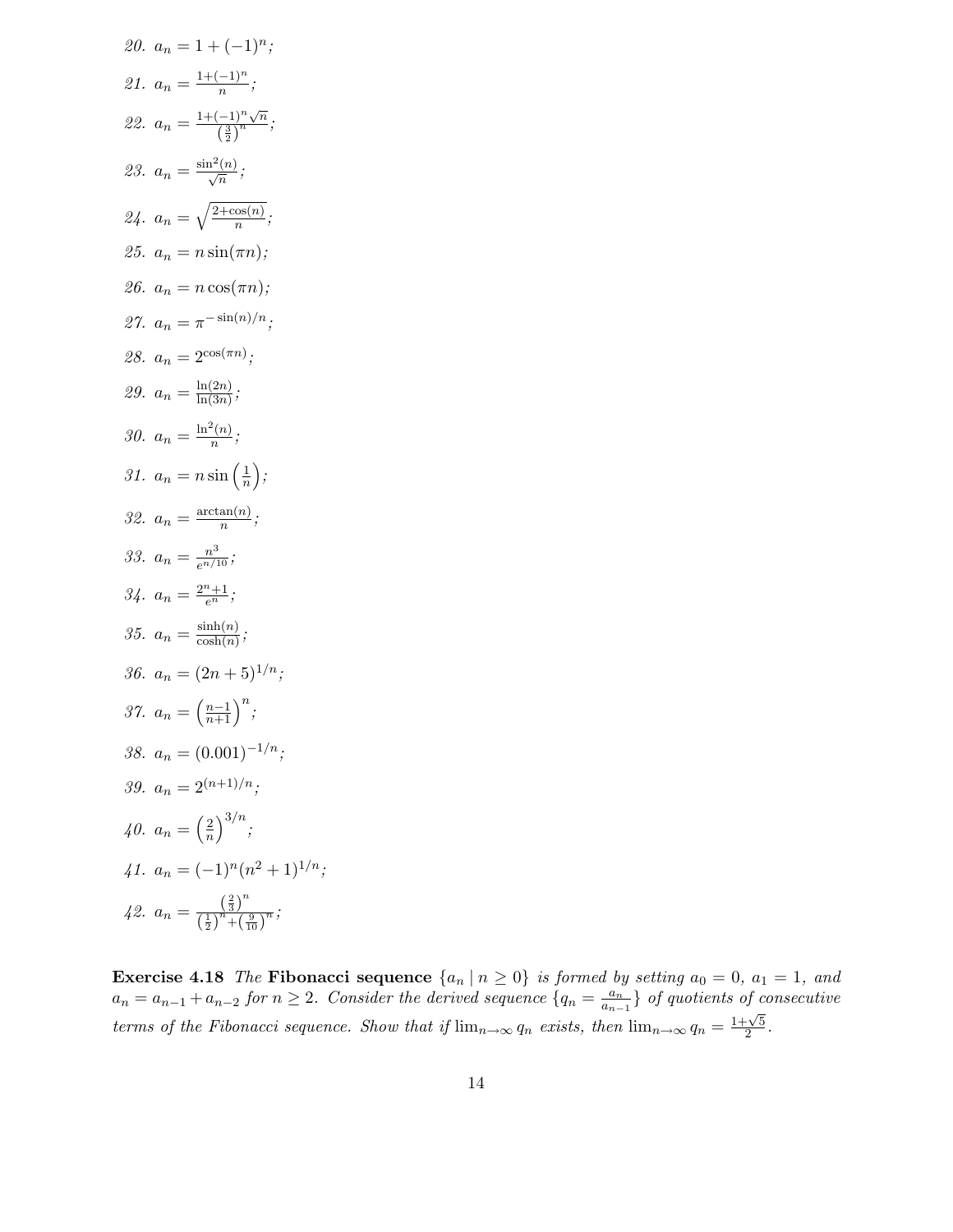**Example 4.19** Prove that if  $x_n \to -4$  as  $n \to \infty$ , then  $|x_n| \to 4$  as  $n \to \infty$ , using the definition of limit.

We need to show that  $\lim_{n\to\infty} |x_n| = 4$ , which is phrased mathematically as needing to show that for each  $\mu > 0$ , there is P so that  $||x_n| - 4| < \mu$  for  $n > P$ . First, note that if we take  $\varepsilon = 1$ , we have that there exists  $M_1$  so that  $|x_n - (-4)| < 1$  for  $n > M_1$ . In particular, for  $n > M_1$  we have that  $x_n < 0$  (since for  $n > M_1$  it lies in the interval of radius 1 centered about  $-4$ , which is the interval  $(-5, -3)$ ). In particular, for  $n > M_1$ , we have that  $|x_n| = -x_n$ .

So, for  $n > M_1$ , we have that  $||x_n| - 4| = |-x_n - 4| = |x_n + 4|$ , and we have been given that for any  $\varepsilon > 0$ , there is M so that  $||x_n| - 4| = |-x_n - 4| = |x_n + 4| < \varepsilon$ . So, for any  $\varepsilon > 0$ , take P to be the larger of  $M_1$  (chosen so that  $x_n < 0$  for  $n > M_1$ ) and M (which comes from the definition that  $\lim_{n\to\infty}x_n=-4$ ). Then, for  $n>P$ , we have that  $||x_n|-4|<\varepsilon$ , and we are done.

Exercise 4.20 Prove that each of the following statements is true, using the definition of limit.

- 1. if  $x_n \to -4$  as  $n \to \infty$ , then  $\sqrt{|x_n|} \to 2$  as  $n \to \infty$ ;
- 2. if  $x_n \to -4$  as  $n \to \infty$ , then  $x_n^2 \to 16$  as  $n \to \infty$ ;
- 3. if  $x_n \to -4$  as  $n \to \infty$ , then  $\frac{x_n}{3} \to -\frac{4}{3}$  $\frac{4}{3}$  as  $n \to \infty$ ;

**Exercise 4.21** Let  $\{a_n\}$  be a sequence converging to a. Show that the following hold:

- 1. square roots: if  $a > 0$ , then  $\{\sqrt{a_n}\}$  converges to  $\sqrt{a}$ ;
- 2.  $\{|a_n|\}$  converges to  $|a|$ ;
- 3. if  $a = \infty$ , then  $\{\frac{1}{a_n}\}$  $\frac{1}{a_n}$  converges to 0.
- 4. If  $a \neq 0$ , then  $\{(-1)^n a_n\}$  diverges;
- 5. If  $a = 0$ , then  $\{(-1)^n a_n\}$  converges to 0.

**Exercise 4.22** Prove that if  $x_n \to x$  as  $n \to \infty$ , then  $\frac{x_1 + \dots + x_n}{n} \to x$  as  $n \to \infty$ .

**Proposition 4.23** Let  $A = \{a_n\}$  be a convergent sequence. Then, A is bounded.

**Proof** Set  $a = \lim_{n \to \infty} a_n$ , and apply the definition of limit of a sequence with  $\varepsilon = 1$ , so that there exists  $M > 0$  so that  $|a_n - a| < 1$  for all  $n > M$ . In particular, for  $n > M$ , we have that  $a_n$  lies in the interval  $(a-1, a+1)$ . Let  $s = \max(a_1, \ldots, a_M, a+1)$ , and note that  $a_n \leq s$  for all n. In particular,  $A = \{a_n\}$  is bounded above by s.

Similarly, set  $t = \min(a_1, \ldots, a_M, a-1)$ , and note that  $t \le a_n$  for all n, so that  $A = \{a_n\}$  is bounded below by t.

Since A is both bounded below and bounded above, it is bounded. (Note that the choice of  $\varepsilon = 1$ ) is completely arbitrary. Any positive number will work.) **QED** 

Exercise 4.24 Give five different examples of sequences that are bounded but not convergent.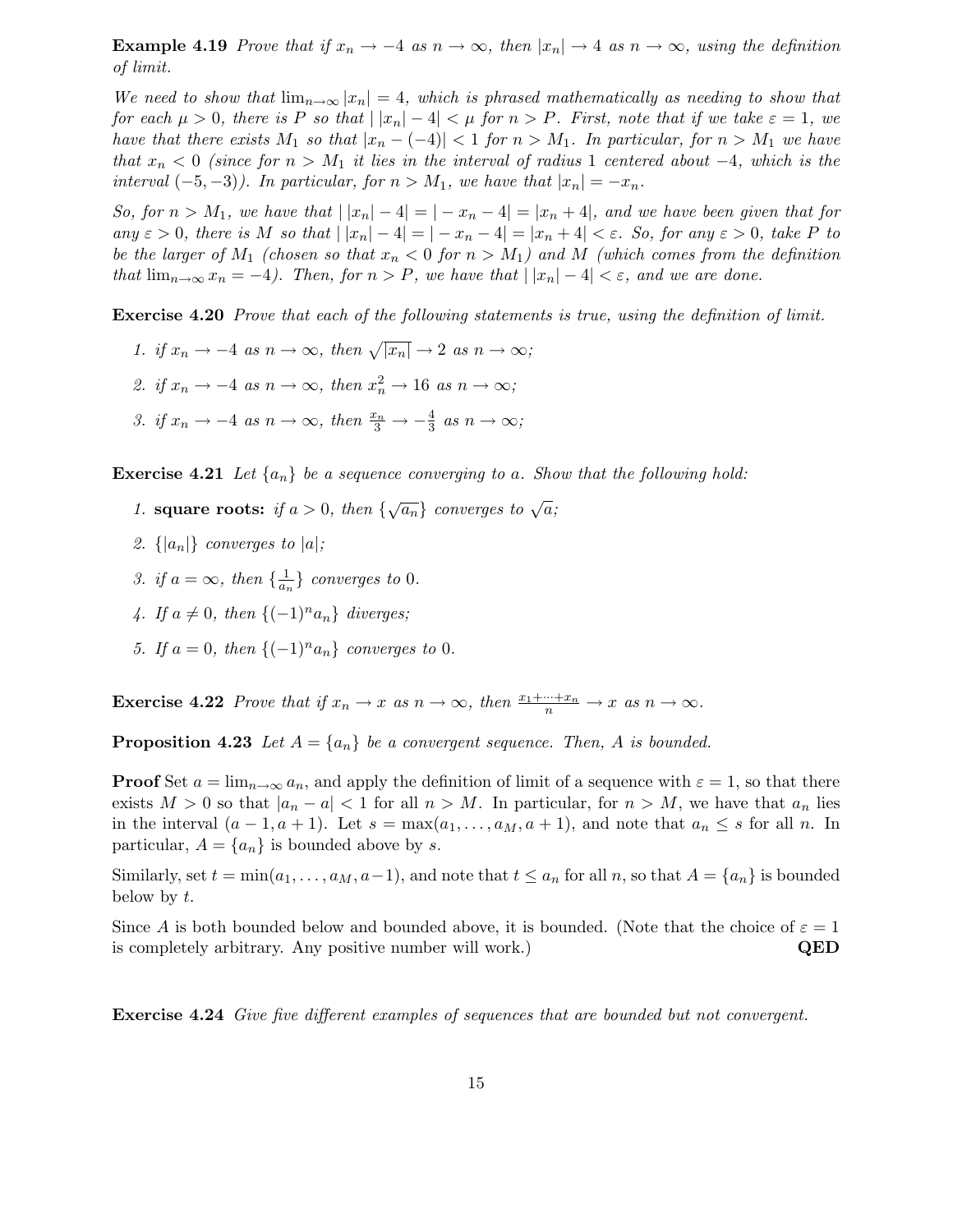### 5 Limits of functions

In the same way that we define the supremum and infimum for a subset of  $\bf{R}$ , we can define the supremum and infimum of a function  $f : S \to \mathbf{R}$ , where  $S \subset \mathbf{R}$ .

**Definition 5.1** Let  $f : S \to \mathbf{R}$  be a function, where  $S \subset \mathbf{R}$ . Define the supremum of f on S, denoted sup(f), by setting  $\sup(f) = \sup(f(S))$ . That is, the supremum of a function is the supremum of the image of its domain in  $\mathbf R$ .

Similarly, define the **infimum of f on** S, denoted  $\inf(f)$ , by setting  $\inf(f) = \inf(f(S))$ . That is, the infimum of a function is the infimum of the image of its domain in  $\mathbf{R}$ .

**Example 5.2** Take the function  $f : (0, \infty) \to \mathbf{R}$  defined by  $f(x) = e^{-x}$ . For this function,  $\sup(f) = 1$  and  $\inf(f) = 0$ , since the image of  $(0, \infty)$  under f is the interval  $(0, 1)$ .

**Exercise 5.3** Given a function  $f : A \to \mathbf{R}$ , define a new function  $-f : A \to \mathbf{R}$  by  $(-f)(a) =$  $-f(a)$ . Prove that inf( $-f$ ) =  $-\sup(f)$ .

**Definition 5.4 limit of a function:** Let f be a function defined on the union  $(a-\beta, a) \cup (a, a+\beta)$ for some  $\beta > 0$ . Say that  $\lim_{x\to a} f(x) = L$  if for every  $\varepsilon > 0$ , there exists  $\delta > 0$  so that if  $0 < |x - a| < \delta$ , then  $|f(x) - L| < \varepsilon$ .

Note that the definition of  $\lim_{x\to a} f(x) = L$  includes the requirement that  $0 < |x - a|$ , and so does not require that the function f be defined at a, nor that  $f(a) = L$ . The definition cares what is happening near a, not what is happening at a.

The definitions of  $\lim_{x\to\infty} f(x) = L$ ,  $\lim_{x\to-\infty} f(x) = L$ ,  $\lim_{x\to a} f(x) = \infty$ , and  $\lim_{x\to a} f(x) = -\infty$ are similar:

- $\lim_{x\to\infty} f(x) = L$ : for every  $\varepsilon > 0$ , there exists M so that if  $x > M$ , then  $|f(x) L| < \varepsilon$ ;
- $\lim_{x\to-\infty} f(x) = L$ : for every  $\varepsilon > 0$ , there exists M so that if  $x < M$ , then  $|f(x) L| < \varepsilon$ ;
- $\lim_{x\to a} f(x) = \infty$ : for every  $N > 0$ , there exists  $\delta > 0$  so that if  $0 < |x a| < \delta$ , then  $f(x) > N;$
- $\lim_{x\to a} f(x) = -\infty$ : for every  $N < 0$ , there exists  $\delta > 0$  so that if  $0 < |x a| < \delta$ , then  $f(x) < N;$

Exercise 5.5 Explain exactly what is meant by the following statements:

- 1.  $\lim_{x\to 1}(2x)^4 = 16;$
- 2.  $\lim_{x \to -3} (3x^2 + e^x) = 81 + e^{-3};$

**Definition 5.6** there are times when we need a variant of the definition of the limit of a function:

• right-handed limit: Let f be a function defined on the interval  $(a, a + \beta)$  for some  $\beta > 0$ . Say that  $\lim_{x\to a+} f(x) = L$  if for every  $\varepsilon > 0$ , there exists  $\delta > 0$  so that if  $0 < x - a < \delta$ , then  $|f(x) - L| < \varepsilon$ . [Note that since  $0 < x - a$ , we are restricting our attention to values of x that are greater than a, that is, to values of x that are to the right of a on the numberline.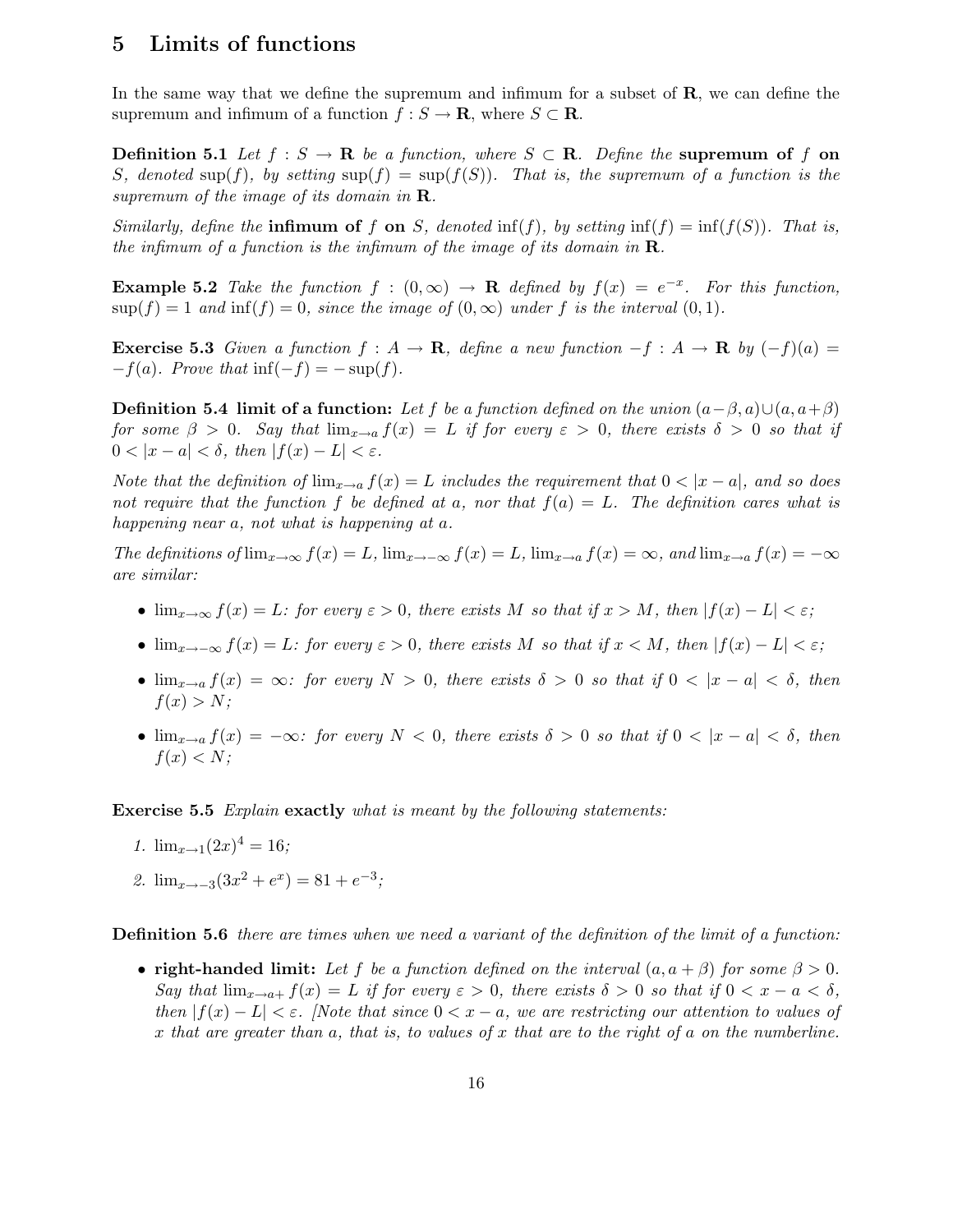• left-handed limit: Let f be a function defined on the interval  $(a - \beta, a)$  for some  $\beta > 0$ . Say that  $\lim_{x\to a^-} f(x) = L$  if for every  $\varepsilon > 0$ , there exists  $\delta > 0$  so that if  $0 < a - x < \delta$ , then  $|f(x) - L| < \varepsilon$ . [Note that since  $0 < a - x$ , we are restricting our attention to values of x that are less than a, that is, to values of x that are to the left of a on the numberline.

Though we won't use them much at all, the definitions of  $\lim_{x\to a+} f(x) = \infty$ ,  $\lim_{x\to a+} f(x) = -\infty$ ,  $\lim_{x\to a^-} f(x) = \infty$ , and  $\lim_{x\to a^-} f(x) = -\infty$  are similar:

- $\lim_{x\to a+} f(x) = \infty$ : for every  $N > 0$ , there exists  $\delta > 0$  so that if  $0 < x a < \delta$ , then  $f(x) > N$ :
- $\lim_{x\to a+} f(x) = -\infty$ : for every  $N < 0$ , there exists  $\delta > 0$  so that if  $0 < x a < \delta$ , then  $f(x) < N$ :
- $\lim_{x\to a^-} f(x) = \infty$ : for every  $N > 0$ , there exists  $\delta > 0$  so that if  $0 < a x < \delta$ , then  $f(x) > N;$
- $\lim_{x\to a^-} f(x) = -\infty$ : for every  $N < 0$ , there exists  $\delta > 0$  so that if  $0 < a x < \delta$ , then  $f(x) < N;$

These one-sided variants of the definition of limit are related to the definition given first by the following lemma.

**Lemma 5.7**  $\lim_{x\to a} f(x) = L$  if and only if  $\lim_{x\to a+} f(x) = \lim_{x\to a-} f(x) = L$ .

**Proof** If  $\lim_{x\to a} f(x) = L$ , then for every  $\varepsilon > 0$ , there exists  $\delta > 0$  so that if  $0 < |x - a| < \delta$ , then  $|f(x)-L| < \varepsilon$ . In particular, by restricting our attention to only those values of x with  $0 < x-a < \delta$ , we get that the definition of  $\lim_{x\to a+} f(x) = L$  is satisfied, while restricting our attention to only those values of x with  $0 < a - x < \delta$ , we get that the definition of  $\lim_{x\to a^-} f(x) = L$  is satisfied.

Suppose now that  $\lim_{x\to a+} f(x) = \lim_{x\to a-} f(x) = L$ . Since  $\lim_{x\to a+} f(x) = L$ , for every  $\varepsilon > 0$ , there is  $\delta_1 > 0$  so that if  $0 < x - a < \delta_1$ , then  $|f(x) - L| < \varepsilon$ . Since  $\lim_{x \to a^-} f(x) = L$ , for every  $\varepsilon > 0$ , there is  $\delta_2 > 0$  so that if  $0 < a - x < \delta_2$ , then  $|f(x) - L| < \varepsilon$ .

Set  $\delta = \min(\delta_1, \delta_2)$ , and suppose that  $0 < |x - a| < \delta$ . If  $0 < x - a$ , then  $|x - a| = x - a < \delta \le \delta_1$ , and so  $|f(x) - L| < \varepsilon$ . If  $0 < a - x$ , then  $|x - a| = a - x < \delta \leq \delta_2$ , and so  $|f(x) - L| < \varepsilon$ . In either case, we see that if  $0 < |x - a| < \delta$ , then  $|f(x) - L| < \varepsilon$ , and so the definition of  $\lim_{x \to a} f(x) = L$  is satisfied. QED is satisfied.  $QED$ 

The usual rules of arithmetic and basic properties of limits of sequences also hold for limits of functions, with the same proofs. We collect them here in a single statement, and leave it to you the reader to modify the proofs given for sequences.

**Theorem 5.8** Let  $f(x)$ ,  $g(x)$ , and  $h(x)$  be functions defined on the union  $S = (a - \beta, a) \cup (a, a + \beta)$ for some  $\beta > 0$ , and suppose that the limits of the three functions as  $x \to a$  exist, with  $\lim_{x\to a} f(x) =$ L,  $\lim_{x\to a} g(x) = M$ , and  $\lim_{x\to a} h(x) = P$ . Then:

- sums:  $\lim_{x \to a} (f(x) + g(x)) = L + M;$
- differences:  $\lim_{x\to a}(f(x)-g(x))=L-M;$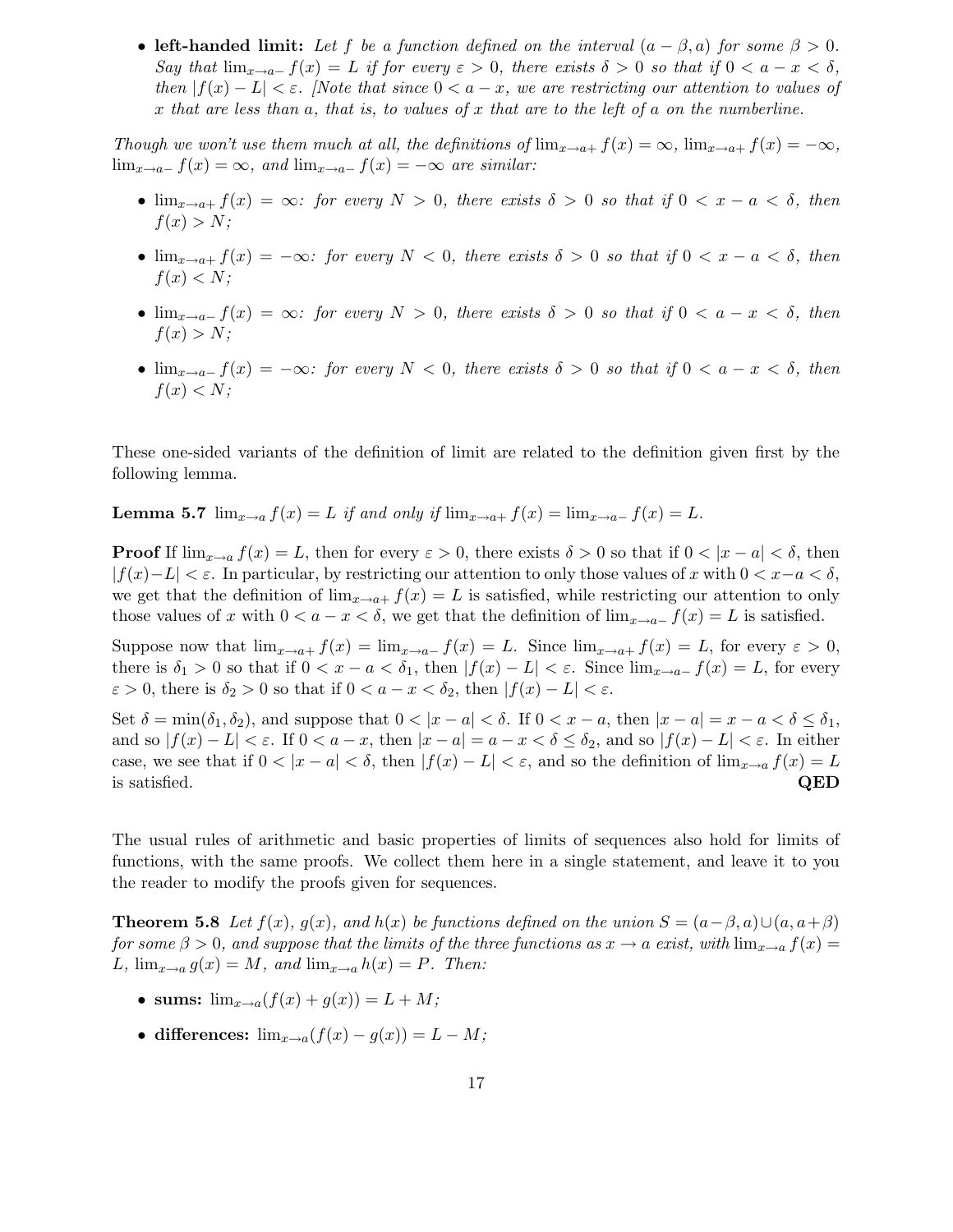- products:  $\lim_{x\to a}(f(x)\cdot g(x)) = L \cdot M;$
- reciprocals: if  $L \neq 0$ , then  $\lim_{x\to a} \frac{1}{f(x)} = \frac{1}{L}$  $\frac{1}{L}$ ;
- quotients: if  $M \neq 0$ , then  $\lim_{x\to a} \frac{f(x)}{g(x)} = \frac{L}{M}$ ;
- Comparison test: If  $f(x) \le g(x)$  for all x and if  $\lim_{x\to\infty} f(x) = \infty$ , then  $\lim_{x\to\infty} g(x) = \infty$ ;
- Limit comparison test: If  $\lim_{x\to\infty} \frac{f(x)}{g(x)} = Q$  with  $0 < Q < \infty$ , then  $\lim_{x\to\infty} f(x)$  exists if and only if  $\lim_{x\to\infty} g(x)$  exists;
- l'Hopital's rule: (see Section ?? for the statement and proof of l'Hopital's rule.)
- Squeeze rule: If  $f(x) \le g(x) \le h(x)$  for all x in S and if  $\lim_{x\to a} f(x) = \lim_{x\to a} h(x) = L$ , then  $\lim_{x\to a} g(x) = L$  as well.

**Example 5.9** Determine whether or not  $\lim_{x\to 0} f(x)$  exists, where  $f(x) = 2x$  (where  $[x]$  is the largest integer or floor function); if the limit does exist, determine its value if possible.

Note that  $f(x) = -1$  for  $-\frac{1}{2} \le x < 0$ , and so  $\lim_{x \to 0^-} f(x) = -1$ . Also,  $f(x) = 0$  for  $0 \le x < \frac{1}{2}$  $\frac{1}{2}$ , and so  $\lim_{x\to 0+} f(x) = 0$ . Since  $\lim_{x\to 0+} f(x) \neq \lim_{x\to 0-} f(x)$ , we have that  $\lim_{x\to 0} f(x)$  does not exist.

**Exercise 5.10** For each of the functions given below, determine whether or not  $\lim_{x\to 0} f(x)$  exists; if the limit does exist, determine its value whereever possible.

- 1.  $f(x) = \sin(x) \sin(\frac{1}{x})$  $(\frac{1}{x}),$  for  $x \neq 0;$
- 2.  $f(x) = \cos(x)$  for  $x \neq 0$ , and  $f(0) = 2$ ;
- 3.  $f(x) = [3x + 1]$  (where |x| is the largest integer or floor function);
- 4.  $f(x) = \sin(\sin(\frac{1}{x}))$  $(\frac{1}{x}))$ , for  $x \neq 0$ ;
- 5.  $f(x) = \cos(x)$ , if x is a positive rational multiple of  $\pi$ , and  $f(x) = 1$  otherwise;
- 6.  $f(x) = \frac{\sin(x)}{|x|}$  $\frac{\ln(x)}{|x|}$  for  $x \neq 0$ ;

**Exercise 5.11** For each of the functions  $f(x)$  given below, consider the sequence constructed by setting  $x_{n+1} = f(x_n)$  for  $n \geq 0$  and taking  $x_0 = c$ . Determine whether  $\{x_n\}$  converges or diverges, and note that this may depend on the initial choice of c. Where possible, calculate the limit when it exists.

1.  $f(x) = x + 3$ ; 2.  $f(x) = \frac{1}{3}$  $rac{1}{3}x + \frac{3}{4}$  $\frac{3}{4}$ ; 3.  $f(x) = \frac{2}{5}$  $\frac{2}{5}x + \frac{1}{5}$  $\frac{1}{5}$ ; 4.  $f(x) = 10 - x$ ; 5.  $f(x) = \sqrt{3x}$ ; 6.  $f(x) = \frac{1}{2}$  $rac{1}{2}(x+\frac{c}{x})$  $\frac{c}{x}$ ); 7.  $f(x) = \frac{1}{2}$  $rac{1}{2}(x+4);$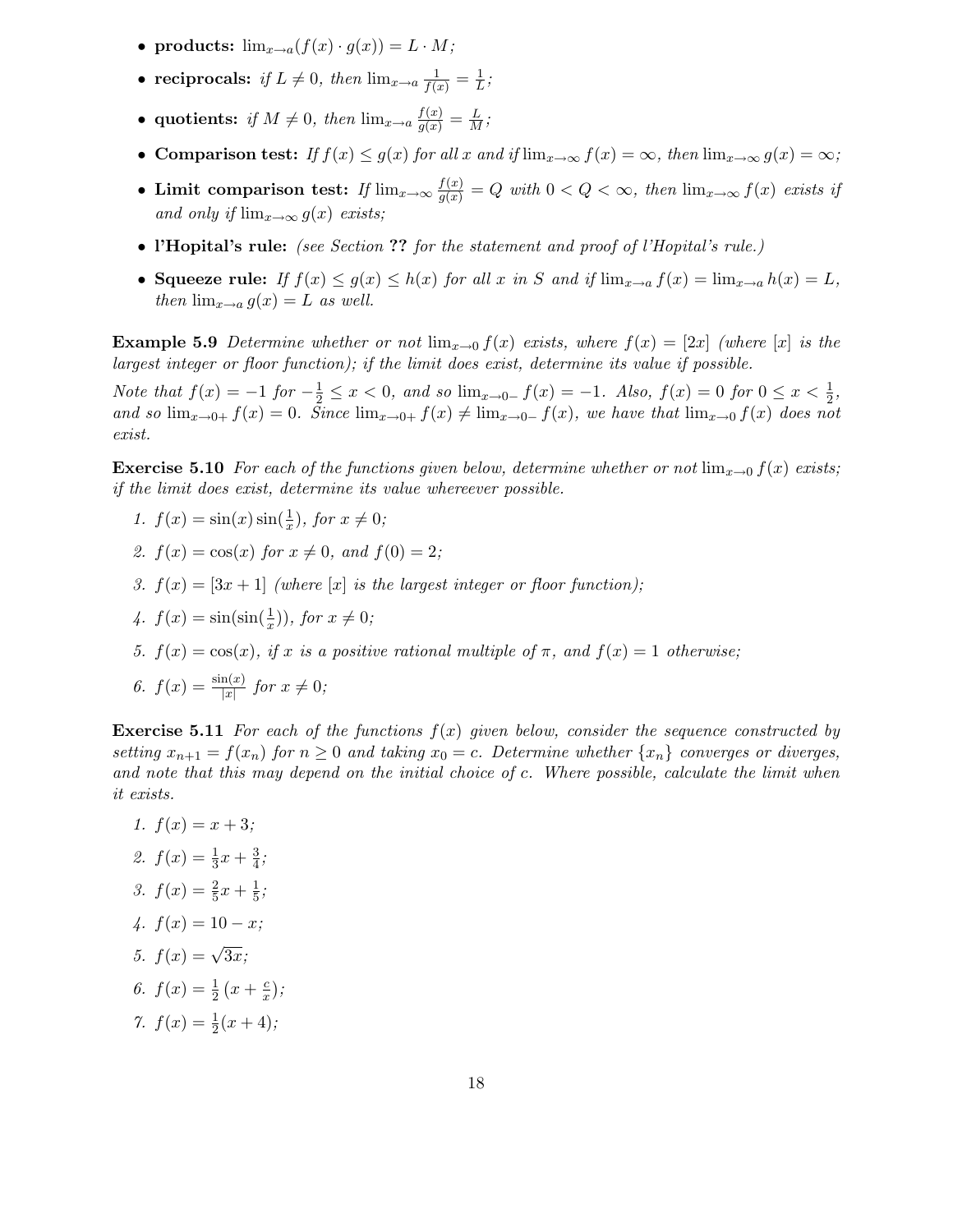#### 6 Series and limits of series

**Definition 6.1** A series (or infinite series) is a mathematical construct of the form  $\sum_{n=0}^{\infty} a_n$ . A series is essentially the sum of a sequence.

**Definition 6.2** Consider a series  $\sum_{n=0}^{\infty} a_n$ . We define what it means for  $\sum_{n=0}^{\infty} a_n$  to converge or diverge by reducing to what we have done before, namely sequences. Namely, consider the following sequence:

$$
\left\{S_k = \sum_{n=0}^k a_n\right\}.
$$

The sequence  $\{S_k\}$  is the **sequence of partial sums** of the series  $\sum_{n=0}^{\infty} a_n$ . Say that the series  $\sum_{n=0}^{\infty} a_n$  converges if the sequence of partial sums  $\{S_k\}$  converges, and that the series  $\sum_{n=0}^{\infty} a_n$ diverges if the sequence of partial sums  $\{S_k\}$  diverges. If  $\{S_k\}$  converges to S, we say that the series  $\sum_{n=0}^{\infty} a_n$  converges to S as well.

**Example 6.3** Consider the series  $\sum_{n=0}^{\infty} a_n$ , where  $a_n = 1$  for all  $n \geq 0$ . This series **diverges**. To see this, consider the partial sums: the k<sup>th</sup> partial sum  $S_k$  is  $S_k = \sum_{n=0}^k a_n = \sum_{n=0}^k 1 = k+1$ , and the sequence  $\{S_k = k+1\}$  diverges.

**Fact 6.4** Let  $\sum_{n=0}^{\infty} a_n$  and  $\sum_{n=0}^{\infty} b_n$  be two infinite series, and suppose there exists P so that  $a_n = b_n$  for all  $n > P$ . (That is, assume the terms of the two series are equal after some point.) Then,  $\sum_{n=0}^{\infty} a_n$  converges if and only if  $\sum_{n=0}^{\infty} b_n$  converges. That is, the convergence or divergence of a series is not affected by mucking about with finitely many terms of the series.

This is a powerful and highly useful fact that I'll make repeated use of, often without being explicit about it, so keep a sharp eye out.

**Example 6.5** Fix a real number  $r \neq 0$  and consider the series  $\sum_{n=0}^{\infty} r^n$ . We can determine for which values of r this series converges, directly from the definition. Namely, consider the  $k^{th}$  partial sum  $S_k$ :

$$
S_k = \sum_{n=0}^k r^n = 1 + r + r^2 + \dots + r^k = \frac{1 - r^{k+1}}{1 - r}.
$$

We now need to evaluate the limit  $\lim_{k\to\infty} S_k$ . However, as  $k\to\infty$ , we know how  $r^{k+1}$  behaves:

- if  $|r| < 1$ , then  $\lim_{k \to \infty} r^{k+1} = 0$ ;
- if  $r = 1$ , then  $S_k = k + 1$  (that is, the formula above breaks down in this case), and so  $\{S_k\}$ diverges;
- if  $r > 1$ , then  $\lim_{n \to \infty} r^{k+1} = \infty$ ;
- if  $|r| \leq -1$ , then  $\lim_{n\to\infty} r^{k+1}$  diverges.

Hence,  $\lim_{n\to\infty} r^{k+1}$  exists if and only if  $|r| < 1$ , and in this case  $\lim_{n\to\infty} r^{k+1} = 0$ . Hence,  $\{S_k\}$ converges if and only if  $|r| < 1$ , and in this case  $\{S_k\}$  converges to  $\frac{1}{1-r}$ .

**Exercise 6.6** 1. A ball has **bounce coefficient**  $0 < r < 1$  if, when it is dropped from height h, it bounces back to a height of rh. Suppose that such a ball is dropped from the initial height a and subsequently bounces infinitely many times. Determine the total up-and-down distance the ball travels.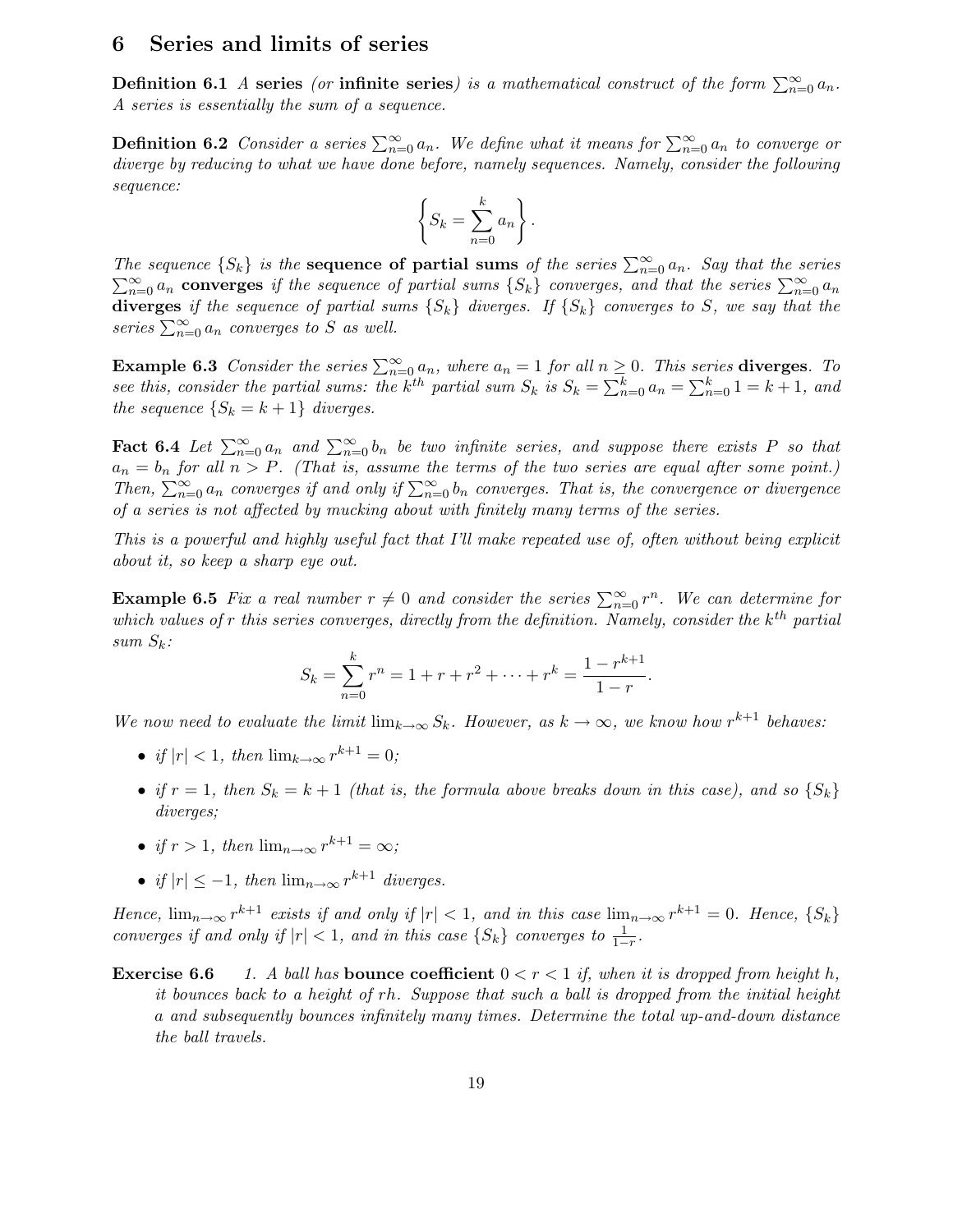2. Two cars, driven by Jack and Jill, are begin driven towards each other, with Jack driving at 25 miles per hour and Jill driving at 95 miles per hour. When the cars are 120 miles apart, a fly leaves the front of Jack's car and flies to Jill's car at 257 miles per hour; when it reaches Jill's car, it immediately turns around and flies back to Jack's car, and keeps going back and forth until it is crushed between the two cars when they crash together. Assuming the fly loses no time in changing direction, calculate the total distance the fly has flown in its journey between the two cars.

Example 6.7 Though we do not yet have the technical tool we need to prove this, the other important series to know is to pick a real number s and consider the series  $\sum_{n=1}^{\infty} \frac{1}{n^s}$ . This series converges if and only if  $s > 1$ .

For  $s = 1$ , this series is called the **harmonic series**, and we can prove directly that it diverges. *Note that*  $\frac{1}{3} + \frac{1}{4} > \frac{1}{2}$  $\frac{1}{2}$ , that  $\frac{1}{5} + \cdots + \frac{1}{8} > 4\frac{1}{8} = \frac{1}{2}$  $\frac{1}{2}$ , and in general that

$$
\frac{1}{2^{k-1}+1} + \frac{1}{2^{k-1}+2} + \dots + \frac{1}{2^k} > 2^{k-1}\frac{1}{2^k} = \frac{1}{2}.
$$

Hence, the  $(2^k)^{th}$  partial sum  $S_{2^k}$  satisfies  $S_{2^k} > 1 + k \frac{1}{2}$  $\frac{1}{2}$ . Since the terms in the harmonic series are all positive, the sequence of partial sums is monotonically increasing, and by the calculation done the sequence of partial sums is unbounded, and so the sequence of partial sums diverges. Hence, the harmonic series diverges.

**Exercise 6.8** Prove that  $\sum_{n=1}^{\infty} \frac{1}{n^s}$  diverges for  $s < 1$ , by estimating its partial sums.

**Theorem 6.9 Arithmetic of sequences:** Let  $\sum_{n=0}^{\infty} a_n$  and  $\sum_{n=0}^{\infty} b_n$  be convergent series, with  $\sum_{n=0}^{\infty} a_n = A$  and  $\sum_{n=0}^{\infty} b_n = B$ .

- 1. sums:  $\sum_{n=0}^{\infty} (a_n + b_n) = \sum_{n=0}^{\infty} a_n + \sum_{n=0}^{\infty} b_n = A + B;$
- 2. differences:  $\sum_{n=0}^{\infty} (a_n b_n) = \sum_{n=0}^{\infty} a_n \sum_{n=0}^{\infty} b_n = A B;$
- 3. multiplication by a constant: for a constant  $c$ ,  $\sum_{n=0}^{\infty} c a_n = c \sum_{n=0}^{\infty} a_n = cA$ ;

**Proof of Theorem ??:** Let  $S_k = \sum_{n=0}^k a_n$  and  $V_k = \sum_{n=0}^k b_n$  be the partial sums of the two series. Since the series are both convergent, we have that  $\lim_{k\to\infty} S_k = A$  and  $\lim_{k\to\infty} V_k = B$ .

1. this follows immediately from the definition of convergence of a series in terms of partial sums: the partial sums of the series  $\sum_{n=0}^{\infty} (a_n + b_n)$  are

$$
T_k = \sum_{n=0}^{k} (a_n + b_n) = \sum_{n=0}^{k} a_n + \sum_{n=0}^{k} b_n = S_k + V_k
$$

(since the sums are finite). Since  $\lim_{k\to\infty} S_k = A$  and  $\lim_{k\to\infty} V_k = B$ , we have that

$$
\lim_{k \to \infty} T_k = \lim_{k \to \infty} (S_k + V_k) = \lim_{k \to \infty} S_k + \lim_{k \to \infty} V_k = A + B.
$$

So, not only does the series of sums  $\sum_{n=0}^{\infty} (a_n + b_n)$  converge (since its sequence of partial sums converges), but it converges to  $A + B$ , as expected.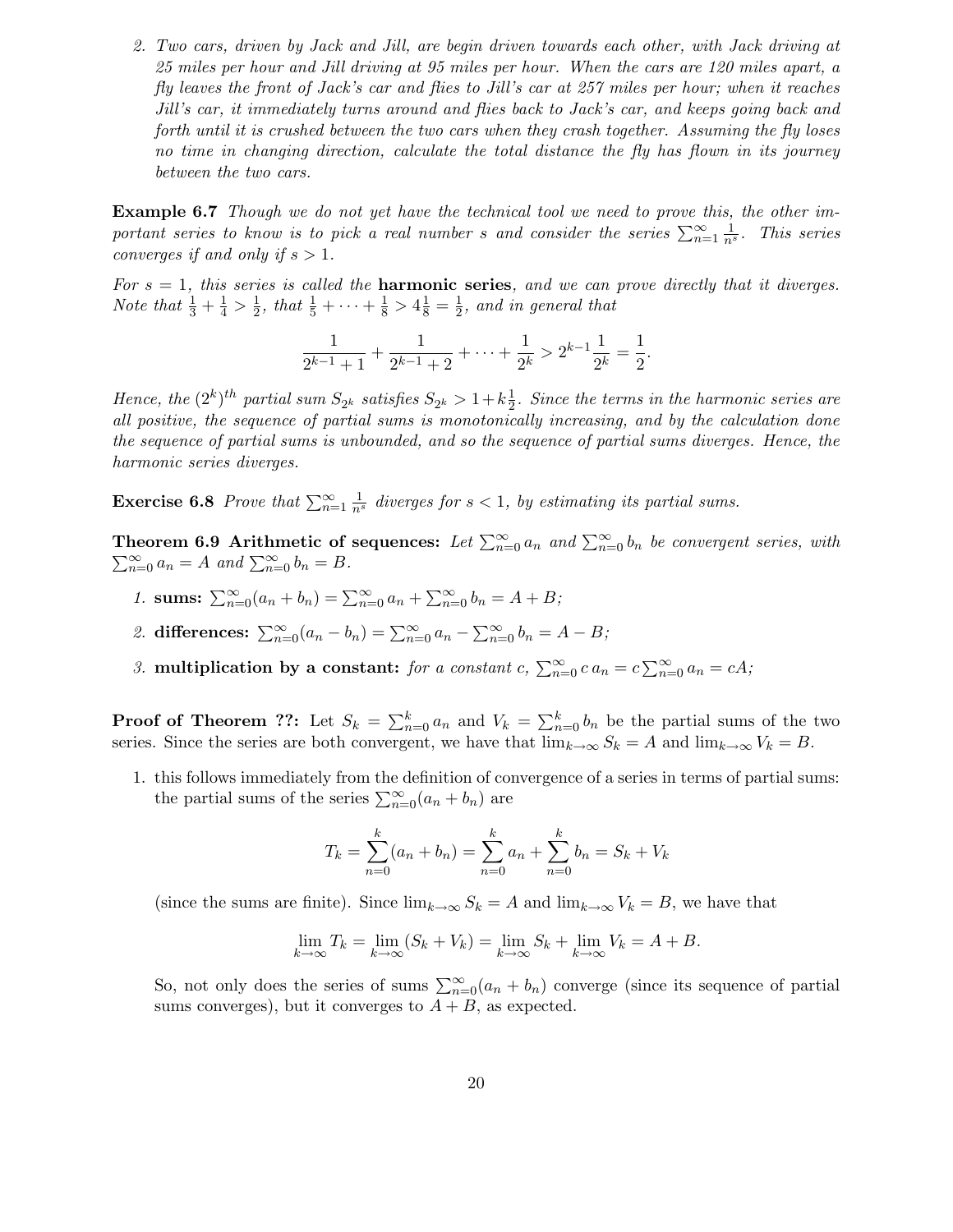2. much as the rule for sums just done, this follows immediately from the definition of convergence of a series in terms of partial sums: the partial sums of the series  $\sum_{n=0}^{\infty} (a_n - b_n)$ are

$$
W_k = \sum_{n=0}^k (a_n - b_n) = \sum_{n=0}^k a_n - \sum_{n=0}^k b_n = S_k - V_k
$$

(since the sums are finite). Since  $\lim_{k\to\infty} S_k = A$  and  $\lim_{k\to\infty} V_k = B$ , we have that

$$
\lim_{k \to \infty} W_k = \lim_{k \to \infty} (S_k - V_k) = \lim_{k \to \infty} S_k - \lim_{k \to \infty} V_k = A - B,
$$

So, not only does the series of differences  $\sum_{n=0}^{\infty} (a_n - b_n)$  converge (since its sequence of partial sums converges), but it converges to  $A - B$ , as expected.

3. much as the rules for sums and differences just done, this follows immediately from the definition of convergence of a series in terms of partial sums: the partial sums of the series  $\sum_{n=0}^{\infty} c a_n$  are

$$
Z_k = \sum_{n=0}^{k} c a_n = c \sum_{n=0}^{k} a_n = c S_k
$$

(since the sums are finite). Since  $\lim_{k\to\infty} S_k = A$ , we have that

$$
\lim_{k \to \infty} Z_k = \lim_{k \to \infty} c S_k = c \lim_{k \to \infty} S_k = cA,
$$

So, not only does the series of constant multiples  $\sum_{n=0}^{\infty} c a_n$  converge (since its sequence of partial sums converges), but it converges to  $cA$ , as expected.

#### QED

- **Exercise 6.10** 1. Show that, if  $\sum_{n=0}^{\infty} a_n$  converges and if  $\sum_{n=0}^{\infty} b_n$  diverges, then the series of sums  $\sum_{n=0}^{\infty} (a_n + b_n)$  diverges.
	- 2. Show that, if  $\sum_{n=0}^{\infty} a_n$  diverges and if  $c \neq 0$ , then the series of multiples  $\sum_{n=0}^{\infty} c a_n$  diverges.

**Example 6.11** Construct an example of convergent series  $\sum_{n=0}^{\infty} a_n$  and  $\sum_{n=0}^{\infty} b_n$  with positive terms for which the series of products  $\sum_{n=0}^{\infty} a_n b_n$  diverges, or prove that no such example exists.

No such example exists: since  $\sum_{n=0}^{\infty} a_n$  and  $\sum_{n=0}^{\infty} b_n$  both converge, the sequences of partial sums  $\{S_k = \sum_{n=0}^k a_n\}$  and  $\{V_k = \sum_{n=0}^k b_n\}$  both converge. Note that the k<sup>th</sup> partial sum  $W_k$  of the series of products satisfies

$$
W_k = \sum_{n=0}^k a_n b_n \le \left(\sum_{n=0}^k a_n\right) \left(\sum_{n=0}^k b_n\right) = S_k V_k.
$$

Since  $S_k \leq A = \sum_{n=0}^{\infty} a_n$  and  $V_k \leq B = \sum_{n=0}^{\infty} b_n$  for all k, we have that  $W_k \leq AB$  for all k. Since  ${W_k}$  is a monotonically increasing sequence (as  $a_n$  and  $b_n$  are positive for all n) and since  ${W_k}$ is bounded (by AB), we have that  $\{W_k\}$  converges, and hence that the series of products  $\sum_{n=0}^{\infty} a_n b_n$ converges.

**Exercise 6.12** Unlike sequences, the convergence of series whose terms are products and quotients of convergent series does not necessarily follow. Exploring this phenomenon is the purpose of this example. Construct examples of each of the following, or prove that no such example exists: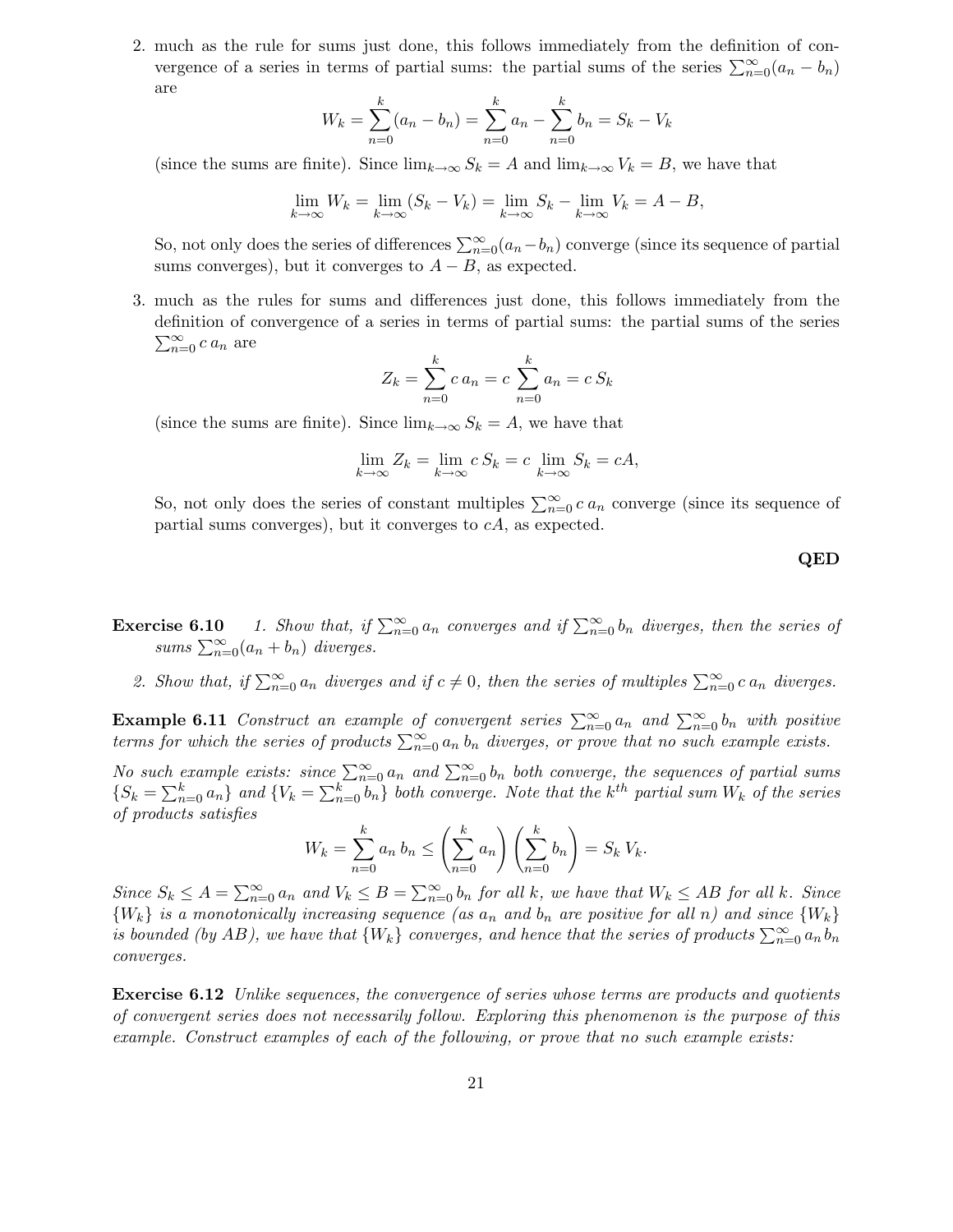- 1. convergent series  $\sum_{n=0}^{\infty} a_n$  and  $\sum_{n=0}^{\infty} b_n$  with positive terms for which the series of products  $\sum_{n=0}^{\infty} a_n b_n$  converges;
- 2. divergent series  $\sum_{n=0}^{\infty} a_n$  and  $\sum_{n=0}^{\infty} b_n$  with positive terms for which the series of products  $\sum_{n=0}^{\infty} a_n b_n$  diverges;
- 3. divergent series  $\sum_{n=0}^{\infty} a_n$  and  $\sum_{n=0}^{\infty} b_n$  with positive terms for which the series of products  $\sum_{n=0}^{\infty} a_n b_n$  converges;
- 4. convergent series  $\sum_{n=0}^{\infty} a_n$  and  $\sum_{n=0}^{\infty} b_n$  with positive terms for which the series of quotients  $\sum_{n=0}^{\infty} \frac{a_n}{b_n}$  $\frac{a_n}{b_n}$  diverges;
- 5. convergent series  $\sum_{n=0}^{\infty} a_n$  and  $\sum_{n=0}^{\infty} b_n$  with positive terms for which the series of quotients  $\sum_{n=0}^{\infty} \frac{a_n}{b_n}$  $\frac{a_n}{b_n}$  converges;
- 6. divergent series  $\sum_{n=0}^{\infty} a_n$  and  $\sum_{n=0}^{\infty} b_n$  with positive terms for which the series of quotients  $\sum_{n=0}^{\infty} \frac{a_n}{b_n}$  $\frac{a_n}{b_n}$  diverges;
- 7. divergent series  $\sum_{n=0}^{\infty} a_n$  and  $\sum_{n=0}^{\infty} b_n$  with positive terms for which the series of quotients  $\sum_{n=0}^{\infty} \frac{a_n}{b_n}$  $\frac{a_n}{b_n}$  converges;

Fact 6.13 This is a useful fact that we have already run across at least once. If the terms of a series  $\sum_{n=0}^{\infty} a_n$  are all positive, then the sequence of partial sums is monotonically increasing, since

$$
S_{k+1} = \sum_{n=0}^{k+1} a_n = \sum_{n=0}^{k} a_n + a_{k+1} > \sum_{n=0}^{k} a_n = S_k.
$$

(If all the terms in the series are non-negative, then the sequence of partial sums is monotonically non-decreasing.) This fact makes an appearance in the proofs of several of the following tests for convergence or divergence of series.

Theorem 6.14 Series convergence tests: be careful when reading the hypotheses, as not all these tests have the same hypotheses. In particular, some only apply to series with non-negative terms, while others apply to all series.

- $n^{\text{th}}$  term test for divergence: If  $\lim_{n\to\infty} a_n \neq 0$  (so that either  $\{a_n\}$  diverges, or  $\{a_n\}$ converges to  $a \neq 0$ ), then the series  $\sum_{n=1}^{\infty} a_n$  diverges.
- First comparison test: If  $\sum_{n=0}^{\infty} a_n$  and  $\sum_{n=0}^{\infty} b_n$  are series with non-negative terms, if  $a_n \leq b_n$  for all  $n \geq 0$ , and if  $\sum_{n=0}^{\infty} a_n$  diverges, then  $\sum_{n=0}^{\infty} b_n$  diverges.
- Second comparison test: If  $\sum_{n=0}^{\infty} a_n$  and  $\sum_{n=0}^{\infty} b_n$  are series with non-negative terms, if  $a_n \leq b_n$  for all  $n \geq 0$ , and if  $\sum_{n=0}^{\infty} b_n$  converges, then  $\sum_{n=0}^{\infty} a_n$  converges.
- Limit comparison test: If  $\sum_{n=0}^{\infty} a_n$  and  $\sum_{n=0}^{\infty} b_n$  are series with non-negative terms and if the limit  $\lim_{n\to\infty} \frac{a_n}{b_n}$  $\frac{a_n}{b_n} = L$  exists with  $0 < L < \infty$ , then  $\sum_{n=0}^{\infty} a_n$  converges if and only if  $\sum_{n=0}^{\infty} b_n$  converges.
- Integral test: If  $\sum_{n=0}^{\infty} a_n$  is a series of positive terms and if there exists a decreasing continuous function  $f(x)$  for which  $f(n) = a_n$ , then  $\int_0^\infty f(x) dx$  converges (that is, is finite) if and only if  $\sum_{n=0}^{\infty} a_n$  converges. [This integral is an improper integral, as described in Section ??.]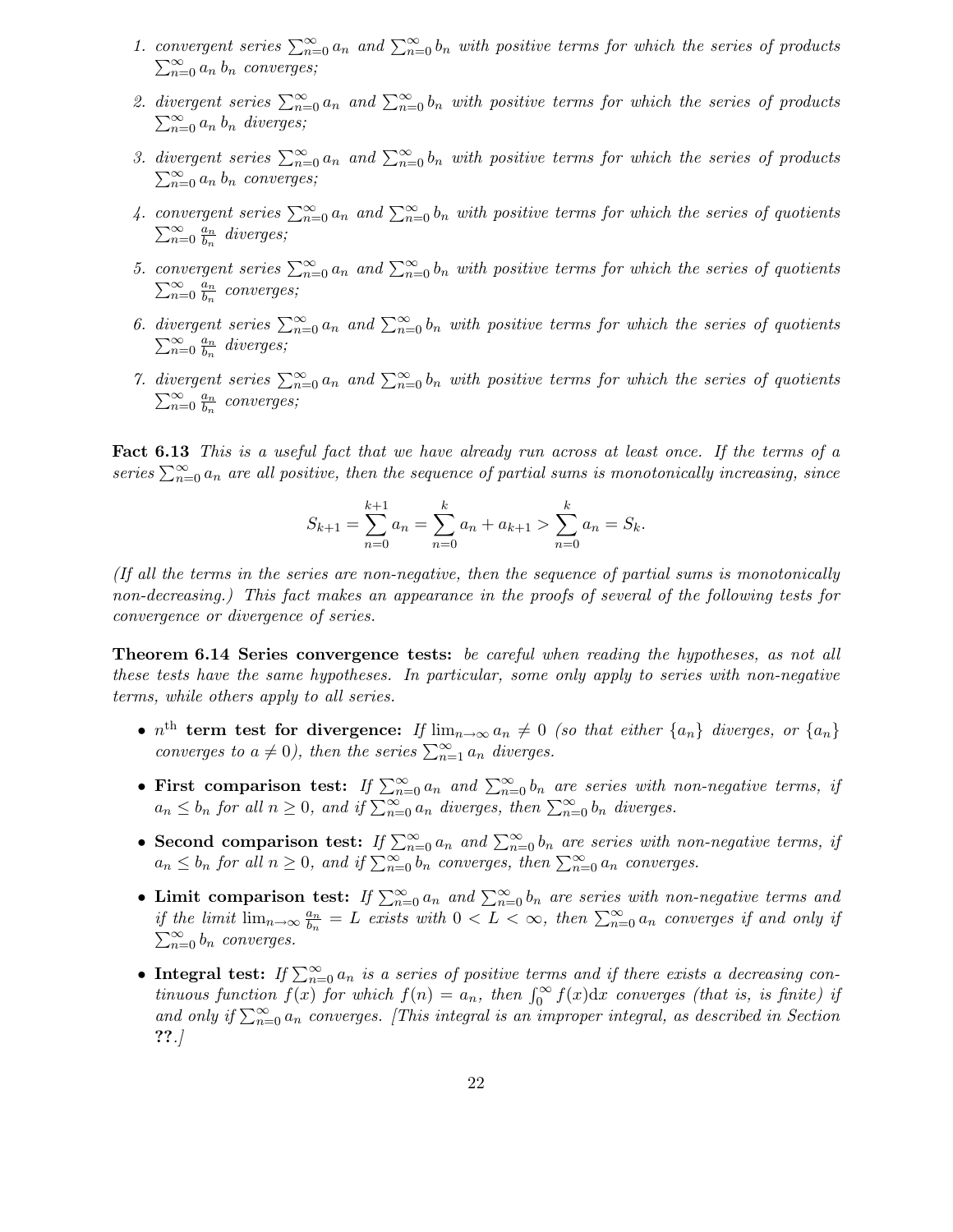- Ratio test: Let  $\sum_{n=0}^{\infty} a_n$  be a series of positive terms and suppose  $\lim_{n\to\infty} \frac{a_{n+1}}{a_n}$  $\frac{n+1}{a_n} = L$  exists. If  $L < 1$ , then  $\sum_{n=0}^{\infty} a_n$  converges. If  $L > 1$ , then  $\sum_{n=0}^{\infty} a_n$  diverges. If  $L = 1$ , this test gives no information.
- Root test: Let  $\sum_{n=0}^{\infty} a_n$  be a series of positive terms and suppose  $\lim_{n\to\infty} (a_n)^{1/n} = L$  exists. If  $L < 1$ , then  $\sum_{n=0}^{\infty} a_n$  converges. If  $L > 1$ , then  $\sum_{n=0}^{\infty} a_n$  diverges. If  $L = 1$ , this test gives no information.
- Alternating series test: Consider a series of the form  $\sum_{n=0}^{\infty} (-1)^n a_n$ , where  $a_n > 0$  for all  $n \geq 0$ . If  $a_{n+1} \leq a_n$  for all  $n \geq 0$  and  $\lim_{n \to \infty} a_n = 0$ , then the series converges.

#### Proof of Theorem ??:

- $n^{\text{th}}$  term test for divergence: we prove this by proving its contrapositive: If the series  $\sum_{n=1}^{\infty} a_n$  converges, them  $\lim_{n\to\infty} a_n = 0$ . Let  $S_k = \sum_{n=0}^k a_n$  be the  $k^{th}$  partial sum of the series  $\sum_{n=1}^{\infty} a_n$ . By definition, the sequence of partial sums  $\{S_k\}$  converges. By the Cauchy criterion, we then have that for every  $\varepsilon > 0$ , there exists M so that if  $p, q > M$ , then  $|S_p-S_q| < \varepsilon$ . In particular, taking any  $p > M$  and  $q = p+1$ , we see that  $|S_p-S_q| = |a_{p+1}| < \varepsilon$ . Hence, if we set  $Q = M + 1$ , then  $|a_n| < \varepsilon$  for every  $n > Q$ , and so  $\lim_{n \to \infty} a_n = 0$ , as desired.
- First comparison test: again, we use partial sums: let  $S_k = \sum_{n=0}^k a_n$  and  $T_k = \sum_{n=0}^k b_n$ be the partial sums of the two series. Since  $a_n \leq b_n$  for all n, we have that  $S_k \leq T_k$  for all k. Further, since both the series have non-negative terms, we have that both sequences  $\{S_k\}$ and  $\{T_k\}$  are monotonically non-decreasing. Since  $\sum_{n=0}^{\infty} a_n$  diverges, it must be that  $\{S_k\}$  is unbounded, since bounded monotonic sequences converge. Hence, since  $S_k \leq T_k$  for all k, we have that  $\{T_k\}$  is also an unbounded monotonic sequence, hence divergent, and so  $\sum_{n=0}^{\infty} b_n$ must diverge as well.
- Second comparison test: yet again, we use partial sums: let  $S_k = \sum_{n=0}^k a_n$  and  $T_k =$  $\sum_{n=0}^{k} b_n$  be the partial sums of the two series. Since  $a_n \leq b_n$  for all n, we have that  $S_k \leq T_k$ for all  $k$ . Further, since both the series have non-negative terms, we have that both sequences  $\{S_k\}$  and  $\{T_k\}$  are monotonically non-decreasing. Since  $\sum_{n=0}^{\infty} b_n$  converges, it must be that  ${T_k}$  is bounded, since a monotonic sequence converges if and only if it is bounded. Hence,  ${S_k}$  is also a bounded monotonic sequence, bounded by  $\lim_{k\to\infty} T_k$  since  $S_k \leq T_k$  for all k, and so  $\sum_{n=0}^{\infty} a_n$  is also a convergent series. [Note that the proofs of the first and second comparison tests rely heavily on the fact that the series have non-negative terms, thus forcing the sequences of partial sums to be monotonic.]
- Limit comparison test: since  $\lim_{n\to\infty}\frac{a_n}{b_n}$  $\frac{a_n}{b_n} = L > 0$ , we can apply the definition of limit with  $\varepsilon = \frac{1}{2}$  $\frac{1}{2}L$  to get that there exists M so that  $\frac{1}{2}L < \frac{a_n}{b_n}$  $\frac{a_n}{b_n} < \frac{3}{2}$  $\frac{3}{2}L$  for  $n > M$ . In particular, applying a bit of algebraic massage, we have that  $a_n < \frac{3}{2}$  $\frac{3}{2}Lb_n$  for all  $n > M$  and that  $b_n < \frac{2}{L}$  $rac{2}{L}a_n$ for  $n > M$ . Let  $S_k = \sum_{n=0}^k a_n$  and  $T_k = \sum_{n=0}^k b_n$  be the partial sums of the two series. As above, since both the series have non-negative terms, we have that both sequences  ${S_k}$  and  ${T_k}$  are monotonically non-decreasing. For the sake of precision, remove the first M terms of both series, which does not affect the convergence or divergence of either. This is done so that the two inequalities  $a_n < \frac{3}{2}$  $\frac{3}{2}Lb_n$  and  $b_n < \frac{2}{L}$  $\frac{2}{L}a_n$  hold true for all n.

Suppose that  $\sum_{n=0}^{\infty} b_n$  converges, so that  $\{T_k\}$  is a bounded monotonic sequence. Since  $a_n < \frac{3}{2}$  $\frac{3}{2}Lb_n$  for all  $n > M$ , we have that  $S_k < \frac{3}{2}$  $\frac{3}{2}LT_k$ ; hence, the sequence  $\{S_k\}$  is bounded by 3  $\frac{3}{2}L\lim_{k\to\infty}T_k$ , and so  $\sum_{n=0}^{\infty}a_n$  converges.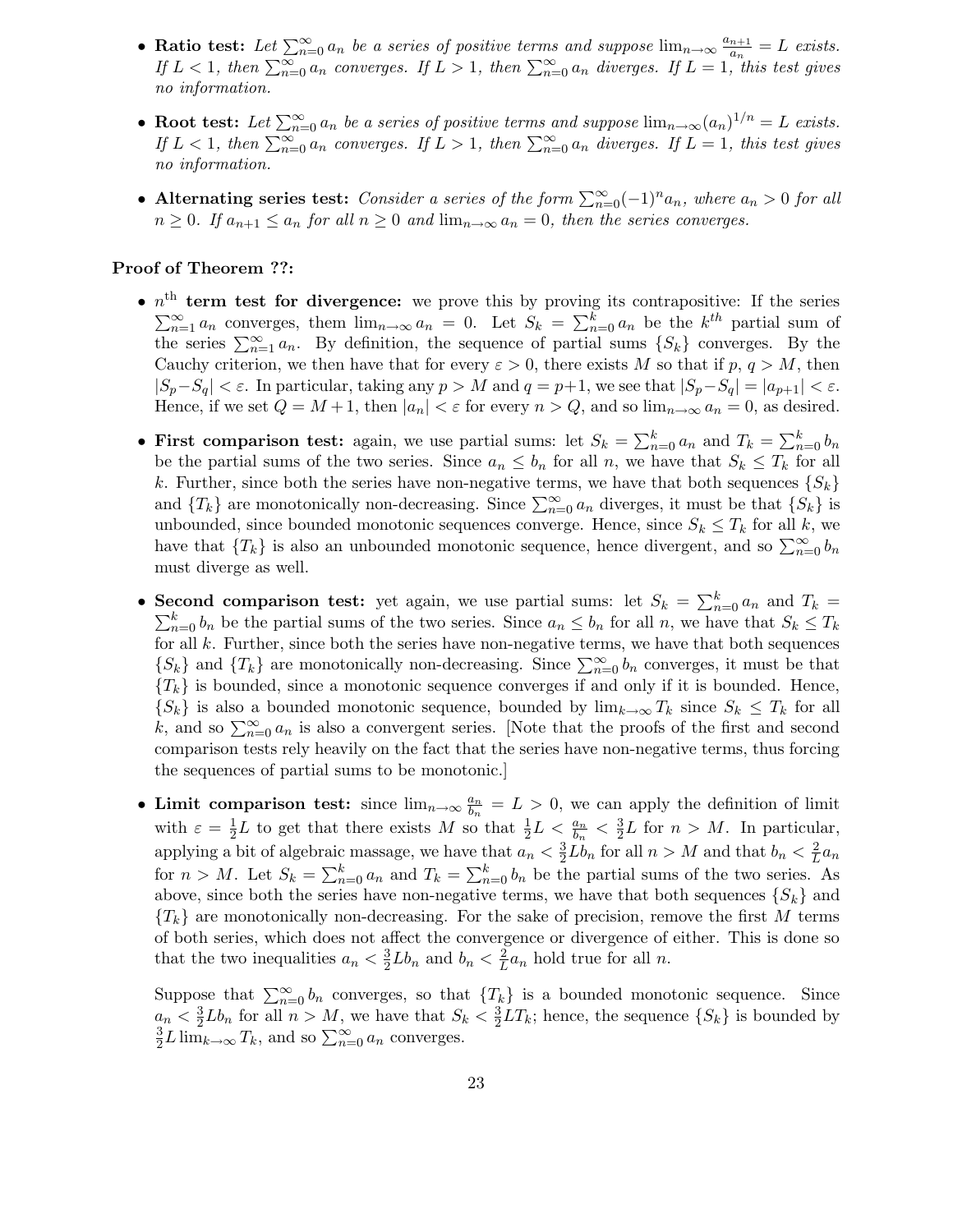Suppose now that  $\sum_{n=0}^{\infty} a_n$  converges, so that  $\{S_k\}$  is a bounded monotonic sequence. Since  $b_n < \frac{2}{L}$  $\frac{2}{L}a_n$  for all  $n > M$ , we have that  $T_k < \frac{2}{L}$  $\frac{2}{L}S_k$ ; hence, the sequence  $\{T_k\}$  is bounded by 2  $\frac{2}{L}$ lim<sub> $k\rightarrow\infty$ </sub>  $S_k$ , and so  $\sum_{n=0}^{\infty} b_n$  converges.

• Integral test: the definition of convergence for the integral  $\int_0^\infty f(x) dx$  is that the limit  $\lim_{M\to\infty} \int_0^M f(x) dx$  exists (and is finite). Recall also that  $\int_0^M f(x) dx$  is the area under the graph of  $f(x)$  over the interval  $[0, M]$ , and that  $\int_0^\infty f(x) dx$  is the area under the graph of  $f(x)$  over  $[0, \infty)$ .

Suppose that  $\lim_{M\to\infty} \int_0^M f(x) dx$  exists. For each n satisfying  $1 \le n \le M$ , consider the rectangle  $R_n$  over the interval  $[n-1,n]$  with height  $f(n) = a_n$ . Since f is decreasing, the rectangle  $R_n$  is contained entirely under the graph of f, and the area of  $R_n$  is base · height =  $f(n) = a_n$ . So, comparing areas, we see that

$$
\sum_{n=1}^{M} (\text{area of } R_n) = \sum_{n=1}^{M} a_n \le \int_0^M f(x) dx.
$$

Since the sequence  $\{\int_0^M f(x) dx\}$  is monotone increasing (since each  $\int_M^{M+1} f(x) dx$  is positive) and bounded (by  $\lim_{M\to\infty} \int_0^M f(x) dx$ ), we see that the sequence of partial sums of  $\sum_{n=1}^{\infty} a_n$ is also a bounded monotone sequence, hence convergent. That is,  $\sum_{n=0}^{\infty} a_n$  converges.

Suppose now that  $\sum_{n=0}^{\infty} a_n$  converges. For each  $n \geq 1$ , let  $W_n$  be the rectangle over the interval  $[n-1,n]$  with height  $f(n-1) = a_{n-1}$ . The part of the graph of f over  $[0,M]$  is contained in the union of the rectangles  $W_0 \cup \cdots \cup W_{M-1}$ , and so comparing areas, we see that

$$
\int_0^M f(x) dx \le \sum_{n=1}^M (\text{area of } W_n) = \sum_{n=1}^M a_{n-1}.
$$

As above, the sequence  $\{\int_0^M f(x)dx\}$  is monotonically increasing and bounded (by  $\sum_{n=0}^{\infty} a_n$ ), and so  $\lim_{M\to\infty} \int_0^M f(x) dx$  exists (and is finite), as desired.

• Ratio test: [note: the proofs of the ratio and root tests are similar to each other, but different from the proofs already given, in that they don't use partial sums, but instead use comparison to an appropriately chosen geometric series.]

We are given that  $\lim_{n\to\infty} \frac{a_{n+1}}{a_n}$  $\frac{n+1}{a_n} = L$  exists. Suppose that  $L < 1$ . Choose some  $\mu$  so that  $L < \mu < 1$ ; applying the definition of limit with  $\varepsilon = \mu - L$ , there exists M so that  $\frac{a_{n+1}}{a_n} < \mu$  for  $n \geq M$ . (Note the change from the usual  $n > M$  to  $n \geq M$ , made here purely for notational convenience.) So,  $a_{M+1} < \mu a_M$ , and  $a_{M+2} < \mu a_{M+1} < \mu^2 a_M$ , and in general, we have that  $a_{M+k} < \mu^k a_M$  for  $k \geq 0$ . (We're using here that the  $a_n$  are all positive, so that among other things, the inequalities don't change direction when we multiply through by  $a_n$ .) Since the geometric series  $\sum_{k=0}^{\infty} \mu^k$  converges (since  $\mu < 1$ ), the second comparison test yields that the truncated series  $\sum_{n=M}^{\infty} a_n$  converges, and hence that the original series  $\sum_{n=0}^{\infty} a_n$  converges.

Suppose now that  $L > 1$ , and essentially repeat the argument. Choose some  $\eta$  so that  $1 < \eta < L$ ; applying the definition of limit with  $\varepsilon = L - \eta$ , there exists M so that  $\frac{a_{n+1}}{a_n} > \eta$  for  $n \geq M$ . (Note the change from the usual  $n > M$  to  $n \geq M$ , made here purely for notational convenience.) So,  $a_{M+1} > \eta a_M$ , and  $a_{M+2} > \eta a_{M+1} > \eta^2 a_M$ , and in general, we have that  $a_{M+k} > \eta^k a_M$  for  $k \geq 0$ . (We're using here that the  $a_n$  are all positive, so that among other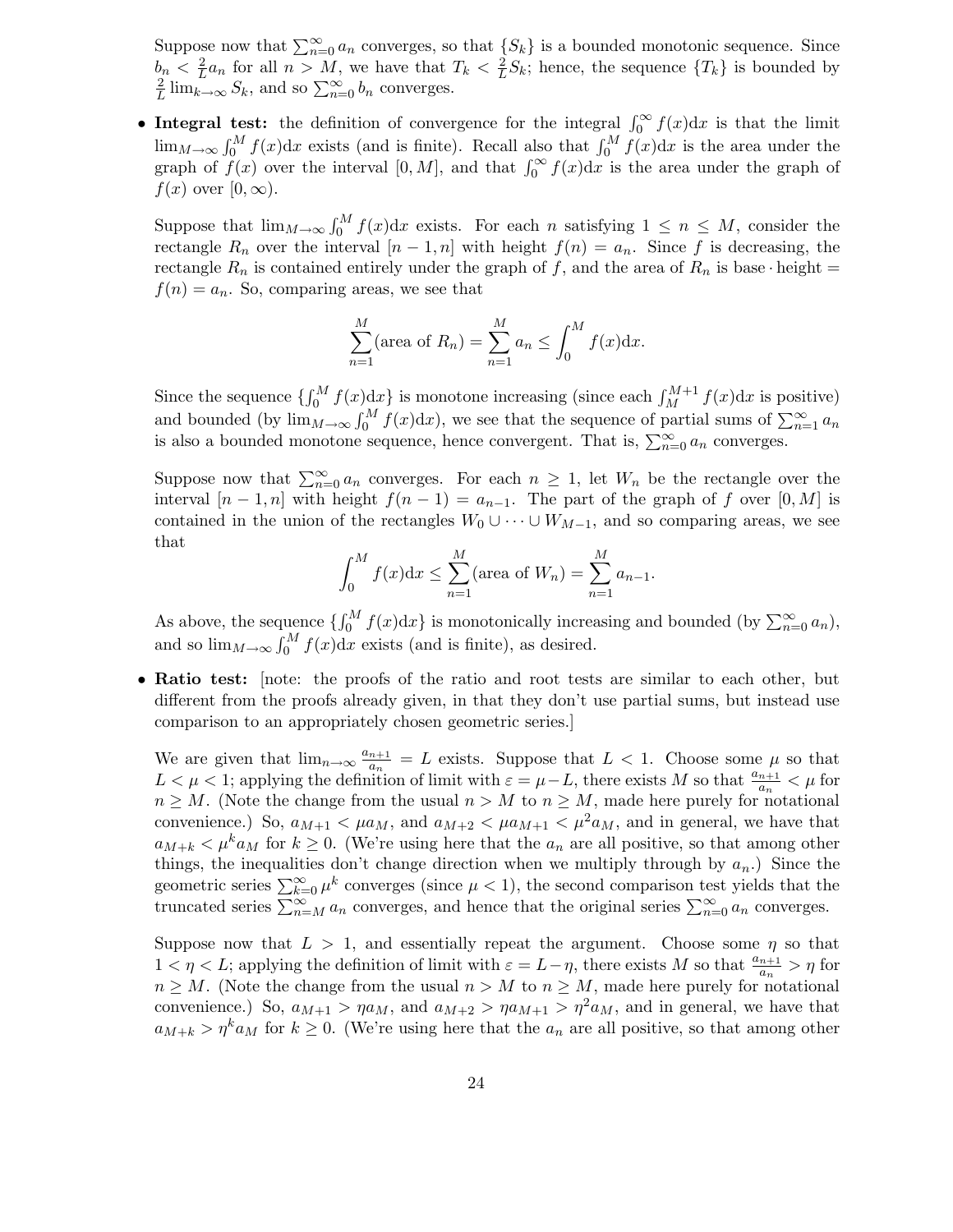things, the inequalities don't change direction when we multiply through by  $a_n$ .) Since the geometric series  $\sum_{k=0}^{\infty} \eta^k$  diverges (since  $\eta > 1$ ), the first comparison test yields that the truncated series  $\sum_{n=M}^{\infty} a_n$  diverges, and hence that the original series  $\sum_{n=0}^{\infty} a_n$  diverges.

The reason this proof does not work when  $L = 1$  is that we cannot find a number between L and 1, as we did in both of the parts of the proof just given.

• Root test: The proof here is very similar to the proof just given (and fails when  $L = 1$  for the same reason). When  $L < 1$ , again choose  $\mu$  satisfying  $L < \mu < 1$ , and then apply the definition of limit to find M so that  $(a^n)^{1/n} < \mu$  for  $n \geq M$ . Then, taking the  $n^{th}$  power of both sides, we get that  $a_n < \mu^n$  for all  $n \geq M$ , and so again we can use the second comparison test with the convergent geometric series  $\sum_{n=M}^{\infty} \mu^n$  to get convergence of  $\sum_{n=0}^{\infty} a_n$ .

When  $L > 1$ , choose  $\eta$  satisfying  $1 < \eta < L$ , and apply the definition of limit to get M so that  $(a_n)^{1/n} > \eta$  for  $n \geq M$ , so that  $a_n > \eta^n$  for  $n \geq M$ . By the first comparison test with the divergent geometric series  $\sum_{n=M}^{\infty} \eta^n$ , we get that  $\sum_{n=0}^{\infty} a_n$  diverges.

• Alternating series test: start by considering the partial sums  $S_k$  for k odd:

$$
S_{2p+1} = \sum_{n=0}^{2p+1} a_n = (a_0 - a_1) + (a_2 - a_3) + \cdots + (a_{2p} - a_{2p+1}).
$$

Since each term in parentheses  $a_{2s} - a_{2s+1}$  is non-negative, since  $a_{2s+1} \le a_{2s}$  by assumption, we have that the odd partial sums  $S_{2p+1}$  are all non-negative, and are monotonically nondecreasing. Also, by grouping the terms in  $S_{2p+1}$  differently, namely as

$$
S_{2p+1} = \sum_{n=0}^{2p+1} a_n = a_0 - (a_1 - a_2) - (a_3 - \dots - a_{2p}) - a_{2p+1},
$$

and again using that the parenthetical terms are non-negative, we see that  $S_{2p+1} \le a_0$  for all p, and so the odd partial sums form a bounded monotone sequence. Let  $S = \lim_{p \to \infty} S_{2p+1}$ .

We need to show now that the even partial sums  $S_{2p}$  converge to the same limit. However, since  $S_{2p} = S_{2p-1} + a_{2p}$  and since  $\lim_{p\to\infty} a_{2p} = 0$ , we have that

$$
\lim_{p \to \infty} S_{2p} = \lim_{p \to \infty} S_{2p-1} + \lim_{p \to \infty} a_{2p} = S + 0 = S,
$$

and so the sequence  $\{S_k\}$  of all partial sums converges to S. That is, the series  $\sum_{n=0}^{\infty}(-1)^n a_n$ converges.

$$
\mathbf{QED}
$$

**Example 6.15** We use the integral test to show that the series  $\sum_{n=1}^{\infty} \frac{1}{n^s}$  from Example ?? converges for  $s > 1$ . Recall that we have already seen that this series diverges for  $s \leq 1$ .

So, consider the function  $f(x) = \frac{1}{x^s} = x^{-s}$ , so that  $\frac{1}{n^s} = f(n)$ . Since  $s > 1$ ,  $f'(x) = -s \frac{1}{x^{s+1}} < 0$ for all  $x > 0$ , and so  $f(x)$  is decreasing. Further,

$$
\int_{1}^{\infty} f(x) dx = \lim_{M \to \infty} \int_{1}^{M} x^{-s} dx
$$
  
= 
$$
\lim_{M \to \infty} \frac{1}{-s+1} x^{-s+1} \Big|_{1}^{M}
$$
  
= 
$$
\lim_{M \to \infty} \frac{1}{-s+1} \Big( \frac{1}{M^{s-1}} - 1 \Big) = \frac{1}{s-1}.
$$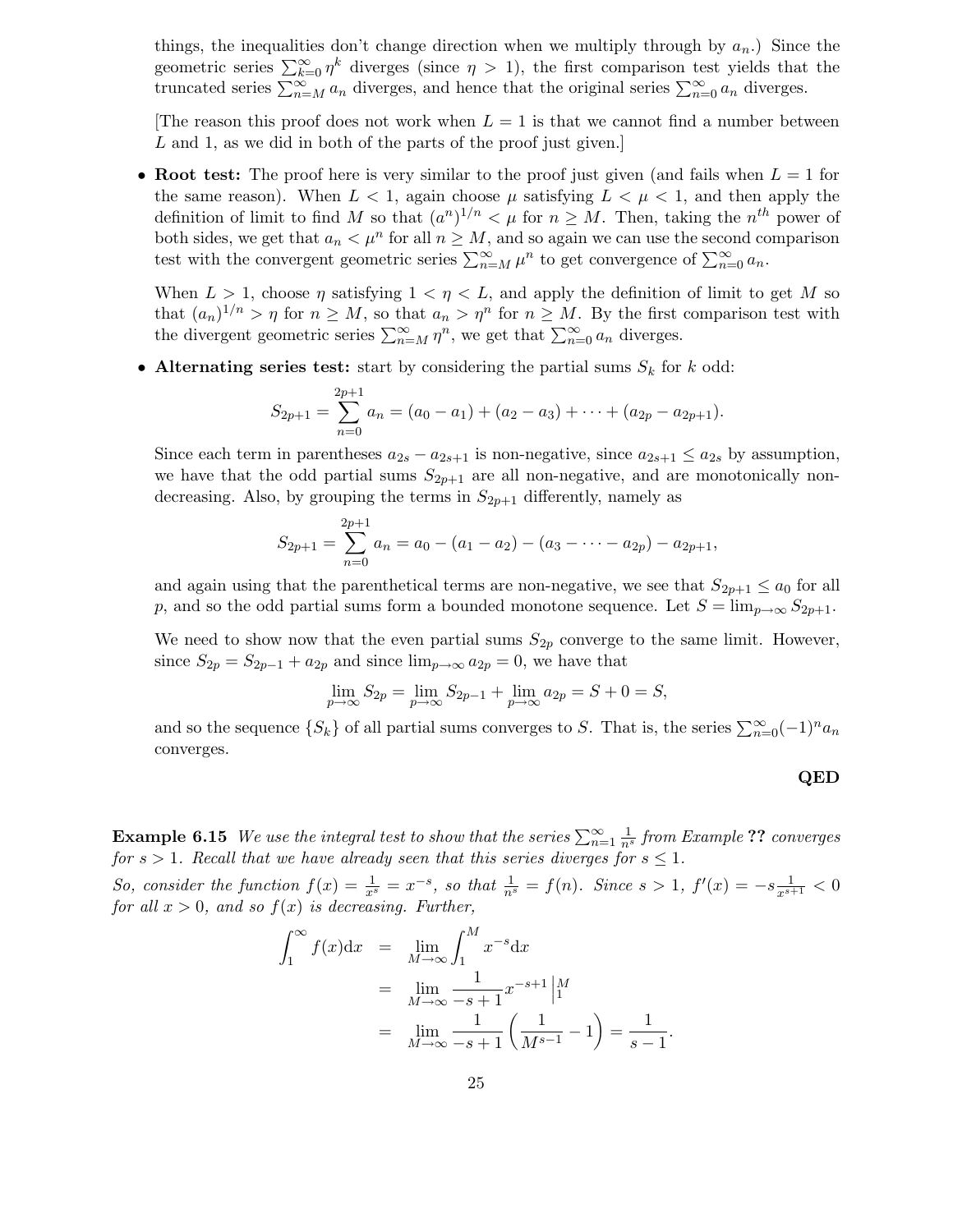Since the limit converges, the series converges, as desired.

It is known that for s an even positive integer, that  $\sum_{n=1}^{\infty} \frac{1}{n^s}$  is a rational multiple of  $\pi^s$ . Moreover, there is an explicit formula for the sum of this series.

For s an odd positive integer, we have already seen that this series diverges for  $s = 1$  (as this is the harmonic series). Further, it is known that  $\sum_{n=1}^{\infty} \frac{1}{n^3}$  is an irrational number, but it is not known that  $\sum_{n=1}^{\infty} \frac{1}{n^3}$  is a rational multiple of  $\pi$ . Nothing is known about  $\sum_{n=1}^{\infty} \frac{1}{n^s}$  for s an odd positive integer  $s \geq 5$ , other than it is a convergent series.

**Method 6.16** The first test to apply is always the  $n^{th}$  term test for divergence, whether you write out the details or just apply the test mentally. Beyond that, you need to sort the remaining tests into your own personal order of preference, and then go through your list with each series until you get to a test that yields either convergence or divergence.

My personal preference is to try to use the comparison tests before trying any of the others. I'll then move onto the ratio test, the limit comparison test, and end with the root and integral tests. This is just the way that I work. I also tend sometimes not to use the most obvious test, but to try and see if I can be clever using one of the others.

In all the series problems which follow, there is no single correct way to do any problem. For each problem, there are many methods that work.

**Example 6.17** For a convergent series  $\sum_{n=1}^{\infty} a_n$  with positive terms, prove that  $\sum_{n=1}^{\infty} \frac{a_n}{n}$  converges.

Let  $S_k = \sum_{n=1}^k a_n$  be the k<sup>th</sup> partial sum of  $\sum_{n=1}^{\infty} a_n$ . Consider the k<sup>th</sup> partial sum  $T_k$  of the new series  $\sum_{n=1}^{\infty} \frac{a_n}{n}$ ,  $T_k = \sum_{n=1}^{\infty} \frac{a_n}{n}$ , and compare  $T_k$  to  $S_k$ : since  $\frac{a_n}{n} \le a_n$  for all  $n \ge 1$ , we have that  $T_k \leq S_k$  for all  $n \geq 1$ . Since  $\sum_{n=1}^{\infty} a_n$  is a convergent series with positive terms, its sequence of partial sums  $\{S_k\}$  is a monotonically increasing sequence that converges to S. In particular,  $S_k \leq S$ for all  $k \geq 1$ . Since  $T_k \leq S_k \leq S$ , we see that  $\{T_k\}$  is a bounded monotonically increasing sequence, and hence converges. So,  $\sum_{n=1}^{\infty} \frac{a_n}{n}$  is a convergent series.

**Exercise 6.18** In each of the following,  $\sum_{n=1}^{\infty} a_n$  is a convergent series with positive terms.

- 1. Prove that, if  $\{c_n\}$  is a sequence of positive terms satisfying  $\lim_{n\to\infty} c_n = 0$ , then  $\sum_{n=1}^{\infty} a_n c_n$ converges;
- 2. Prove that, if  $\{c_n\}$  is a sequence of positive terms satisfying  $\lim_{n\to\infty} c_n = c \neq 0$ , then  $\sum_{n=1}^{\infty} a_n c_n$  converges.

In general, a series whose terms are positive is much easier to handle, particularly in terms of determining convergence and divergence. One way to handle a general series, that is one without the restriction that the terms be positive, is to compare it to a series with positive terms.

**Definition 6.19** Let  $\sum_{n=0}^{\infty} a_n$  be a series. Consider the associated series  $\sum_{n=0}^{\infty} |a_n|$ , whose terms are all positive (or at least non-negative). Say that  $\sum_{n=0}^{\infty} a_n$  converges absolutely if the associated series  $\sum_{n=0}^{\infty} |a_n|$  converges.

Note that absolute convergence and convergence are the same for a series with positive terms.

The connection between convergence and absolute convergence is given in the following proposition.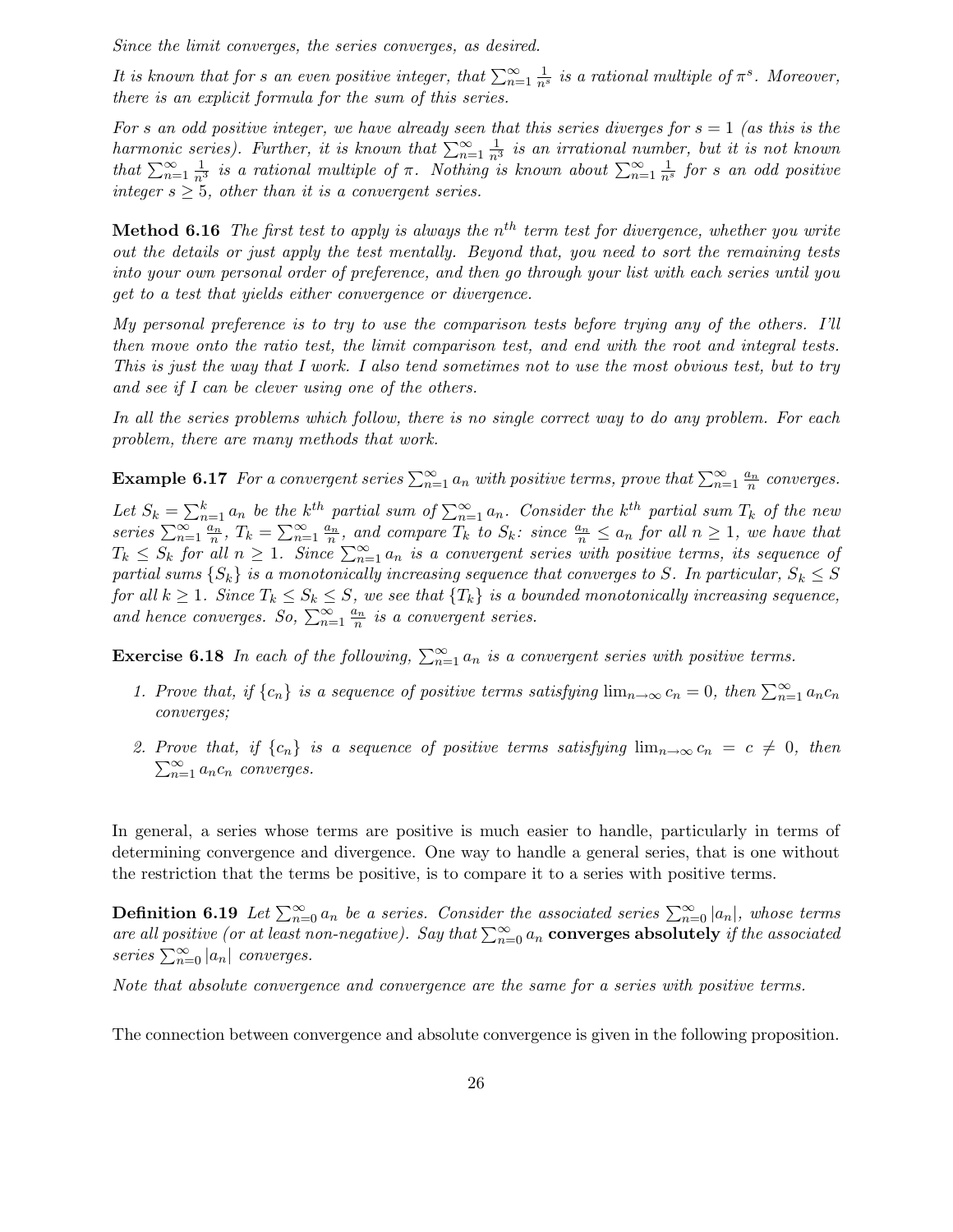**Proposition 6.20** Let  $\sum_{n=0}^{\infty} a_n$  be a series. If  $\sum_{n=0}^{\infty} a_n$  converges absolutely, then  $\sum_{n=0}^{\infty} a_n$  converges.

**Proof of Proposition ??:** Let  $\sum_{n=0}^{\infty} a_n$  be a series that converges absolutely, so that  $\sum_{n=0}^{\infty} |a_n|$ converges. By the arithmetic of series, the series  $\sum_{n=0}^{\infty} 2|a_n|$  then also converges.

We wish to understand whether or not the original series  $\sum_{n=0}^{\infty} a_n$  converges. Note that  $0 \leq$  $a_n + |a_n| \leq 2|a_n|$ , and so by the second comparison test, the series  $\sum_{n=0}^{\infty} (a_n + |a_n|)$  converges. Since  $\sum_{n=0}^{\infty} |a_n|$  converges, by assumption, their difference  $\sum_{n=0}^{\infty} (a_n + |a_n|) - \sum_{n=0}^{\infty} |a_n| = \sum_{n=0}^{\infty} a_n$ converges, by the arithmetic of series, and we are done. QED

In Theorem ??, we stated the ratio and root tests for series with positive terms. Combining Theorem ?? with Proposition ??, we obtain the ratio and root tests for series with non-zero terms, as tests to determine whether the series converges absolutely or diverges.

Proposition 6.21 Ratio and root tests for general series: Let  $\sum_{n=0}^{\infty} a_n$  be a series with non-zero terms, so that  $a_n \neq 0$  for all n.

- Ratio test: Suppose that  $\lim_{n\to\infty}$  $a_{n+1}$  $a_n$  $\Big| = L \text{ exists.}$  If  $L < 1$ , then  $\sum_{n=0}^{\infty} a_n$  converges absolutely. If  $L > 1$ , then  $\sum_{n=0}^{\infty} a_n$  diverges. If  $L = 1$ , this test gives no information.
- Root test: Suppose that  $\lim_{n\to\infty} (|a_n|)^{1/n} = L$  exists. If  $L < 1$ , then  $\sum_{n=0}^{\infty} a_n$  converges absolutely. If  $L > 1$ , then  $\sum_{n=0}^{\infty} a_n$  diverges. If  $L = 1$ , this test gives no information.

**Definition 6.22** Proposition ?? gives us that a series that converges absolutely then necessarily converges. The converse however is not true: there are series that converge but do not converge absolutely.

To give this possibility a name, say that a series **converges conditionally** if it converges but does not converge absolutely.

Example 6.23 The alternating series test gives us a way to construct an example of a series that converges conditionally. Consider the **alternating harmonic series**  $\sum_{n=1}^{\infty}(-1)^n \frac{1}{n}$ . Since  $\frac{1}{n} > \frac{1}{n+1}$  $n+1$ for all  $n \geq 1$  and since  $\lim_{n \to \infty} \frac{1}{n} = 0$ , the alternating series test yields that  $\sum_{n=1}^{\infty} (-1)^n \frac{1}{n}$  converges. However, when we take absolute values of all the terms in this series, we get the harmonic series  $\sum_{n=1}^{\infty} |(-1)^n \frac{1}{n}| = \sum_{n=1}^{\infty} \frac{1}{n}$  $\frac{1}{n}$ , which we have already seen diverges. So, the alternating harmonic series  $\sum_{n=1}^{\infty}(-1)^n\frac{1}{n}$  converges but does not converge absolutely. That is, it converges conditionally.

**Example 6.24** Determine whether the series  $\sum_{n=0}^{\infty} e^{-n}$  converges absolutely, converges conditionally, or diverges. if the series converges, determine its limit, where possible.

converges absolutely: we apply the ratio test, as

$$
\lim_{n \to \infty} \frac{e^{-(n+1)}}{e^{-n}} = \lim_{n \to \infty} \frac{e^{-1}}{1} = \frac{1}{e} < 1,
$$

and so  $\sum_{n=0}^{\infty} e^{-n}$  converges. (We make implicit use of the fact that for a series of positive terms, convergence and absolute convergence are the same notion.)

Exercise 6.25 The series scavenger hunt: for each of the infinite series given below, do the following: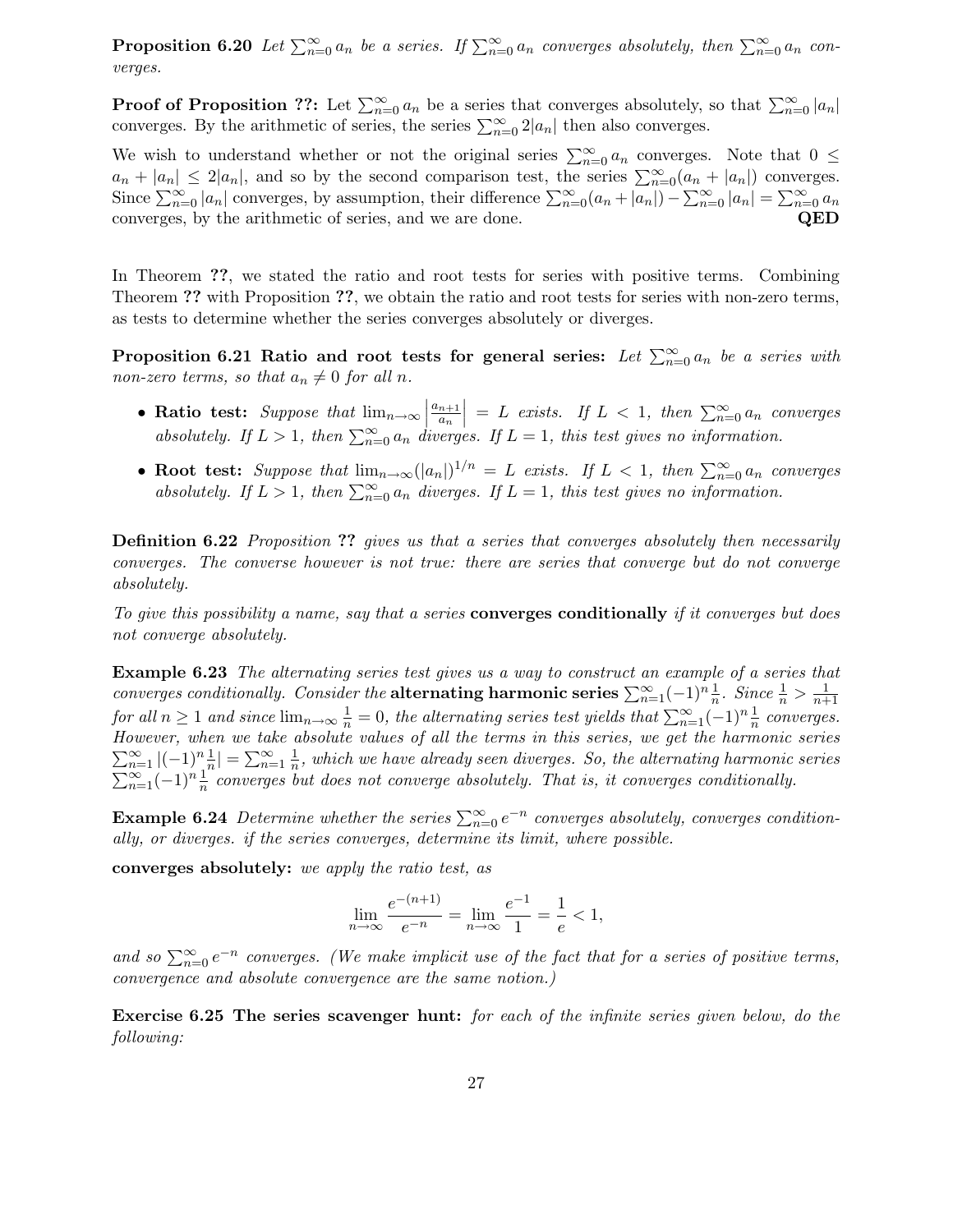- Determine whether the series converges absolutely, converges conditionally, or diverges;
- if the series converges, determine its limit, where possible.
- 1.  $\sum_{n=0}^{\infty} \frac{2^{n-1}}{3^n}$ ; 2.  $\sum_{n=0}^{\infty} (1.01)^n;$ 3.  $\sum_{n=1}^{\infty} (\frac{e}{10})^n;$  $\sqrt{4}$ .  $\sum_{n=1}^{\infty} \frac{1}{n^2+n+1}$ ; 5.  $\sum_{n=1}^{\infty} \frac{1}{n+r}$  $\frac{1}{n+\sqrt{n}}$ ; 6.  $\sum_{n=1}^{\infty} \frac{1}{1+3^n}$ ; 7.  $\sum_{n=2}^{\infty} \frac{10n^2}{n^3-1}$  $\frac{10n^2}{n^3-1}$ ; 8.  $\sum_{n=1}^{\infty} \frac{1}{\sqrt{37n^3+3}}$ ; 9.  $\sum_{n=1}^{\infty}$  $\sqrt{n}$  $\frac{\sqrt{n}}{n^2+n}$ ; 10.  $\sum_{n=2}^{\infty} \frac{2}{\ln(n)}$  $rac{2}{\ln(n)}$ ; 11.  $\sum_{n=1}^{\infty}$  $\frac{\sin^2(n)}{n^2+1}$ ; 12.  $\sum_{n=1}^{\infty} \frac{n+2^n}{n+3^n}$ ; 13.  $\sum_{n=2}^{\infty} \frac{1}{n^2 \ln(n)}$ ;  $14. \sum_{n=1}^{\infty} \frac{n^3+1}{n^4+2}$ ; 15.  $\sum_{n=1}^{\infty} \frac{1}{n+n}$  $\frac{1}{n+n^{3/2}}$ ; 16.  $\sum_{n=1}^{\infty} \frac{10n^2}{n^4+1}$ ; 17.  $\sum_{n=2}^{\infty} \frac{n^2-n}{n^4+2}$ ; 18.  $\sum_{n=1}^{\infty} \frac{1}{\sqrt{n^2+1}};$ 19.  $\sum_{n=1}^{\infty} \frac{1}{3+5^n}$ ; 20.  $\sum_{n=2}^{\infty} \frac{1}{n-\text{lr}}$  $\frac{1}{n-\ln(n)}$ ; 21.  $\sum_{n=1}^{\infty}$  $\frac{\cos^2(n)}{3^n};$ 22.  $\sum_{n=1}^{\infty} \frac{1}{2^{n}+3^{n}};$ 23.  $\sum_{n=1}^{\infty} \frac{1}{n^{(1+\sqrt{n})}}$ ; 24.  $\sum_{n=1}^{\infty} 1/(2^n(n+1));$ 25.  $\sum_{n=1}^{\infty} \frac{n!}{(n^2 e^n)}$ ;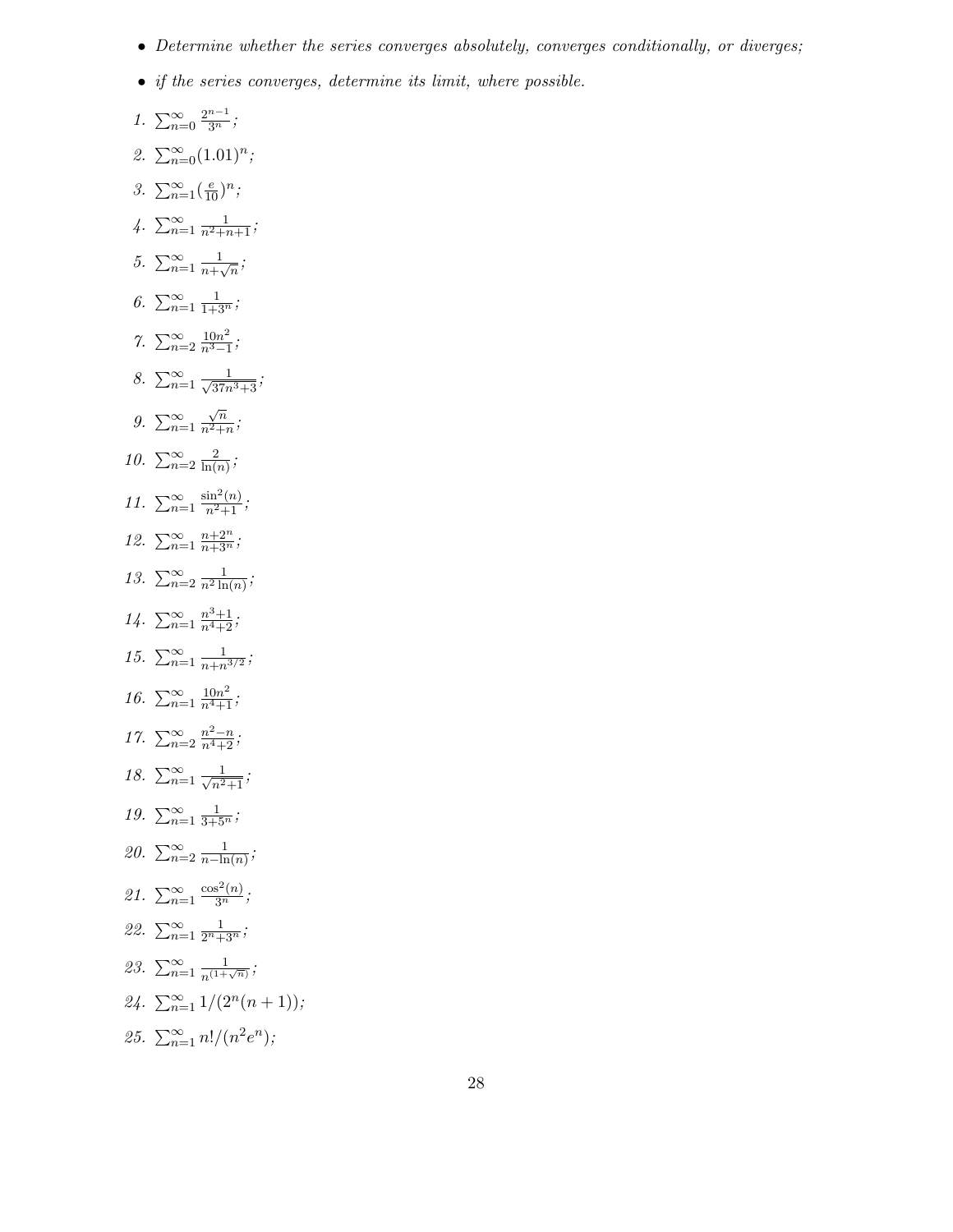26. 
$$
\sum_{n=2}^{\infty} \sqrt{n}/(3^n \ln(n));
$$
\n27. 
$$
\sum_{n=2}^{\infty} (2n)!/(n!)^3;
$$
\n28. 
$$
\sum_{n=1}^{\infty} (1-(-1)^n)/n^4;
$$
\n29. 
$$
\sum_{n=1}^{\infty} (2 + \cos(n))/(n + \ln(n));
$$
\n30. 
$$
\sum_{n=3}^{\infty} 1/(n \ln(n) \sqrt{\ln(\ln(n))});
$$
\n31. 
$$
\sum_{n=1}^{\infty} n^n/(\pi^n n!);
$$
\n32. 
$$
\sum_{n=1}^{\infty} 2^{n+1}/n^n;
$$
\n33. 
$$
\sum_{n=1}^{\infty} (-1)^{n-1}/\sqrt{n};
$$
\n34. 
$$
\sum_{n=1}^{\infty} \cos(\pi n)/((n + 1) \ln(n + 1));
$$
\n35. 
$$
\sum_{n=1}^{\infty} (-1)^n (n^2 - 1)/(n^2 + 1);
$$
\n36. 
$$
\sum_{n=1}^{\infty} (-1)^n/(20n^2 - n - 1)/(n^3 + n^2 + 33);
$$
\n38. 
$$
\sum_{n=1}^{\infty} n!/(-(100)^n;
$$
\n39. 
$$
\sum_{n=1}^{\infty} 1/(n \ln(n)(\ln(\ln(n)))^2);
$$
\n40. 
$$
\sum_{n=1}^{\infty} (1 + (-1)^n)/\sqrt{n};
$$
\n41. 
$$
\sum_{n=1}^{\infty} e^n \cos^2(n)/(1 + \pi^n);
$$
\n42. 
$$
\sum_{n=1}^{\infty} n^{1/00} 2^n / \sqrt{n}!
$$
\n43. 
$$
\sum_{n=1}^{\infty} (1 + n!)/(1 + n)!
$$
\n45. 
$$
\sum_{n=1}^{\infty} (1 + n!)/(n^2 + \ln(n));
$$
\n46. 
$$
\sum_{n=1}^{\infty} 2^{2n} (n!)^2/(2n)!
$$
\n47. 
$$
\sum_{n=1}^{\infty} (-1)^n/(n^2 + \ln(n));
$$
\n58. 
$$
\
$$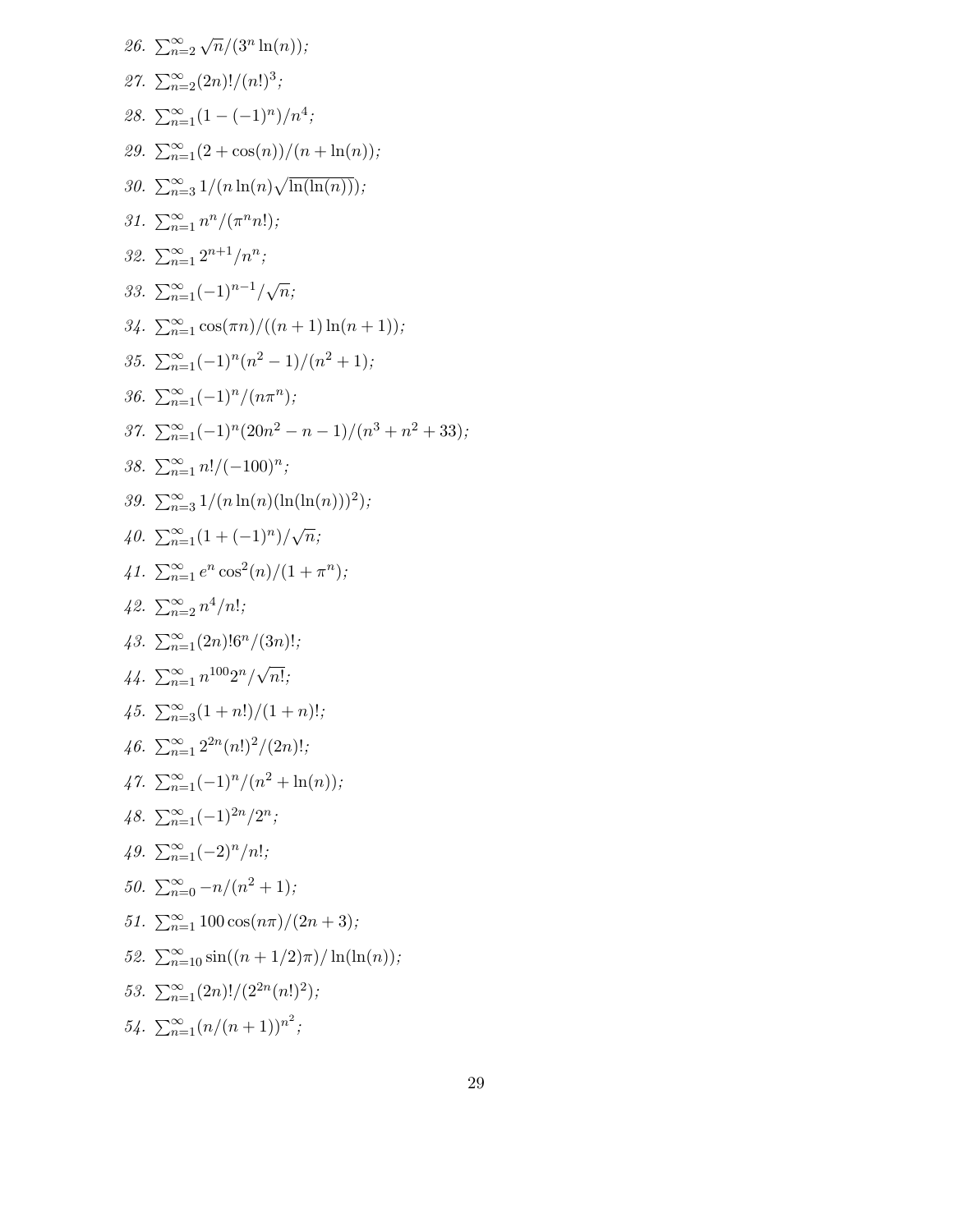55. 
$$
\sum_{n=1}^{\infty} 1/(1 + 2 + \cdots + n);
$$
  
\n56. 
$$
\sum_{n=1}^{\infty} \ln(n)/(2n^3 - 1);
$$
  
\n57. 
$$
\sum_{n=1}^{\infty} \sin(n)/n^2;
$$
  
\n58. 
$$
\sum_{n=1}^{\infty} (-1)^n (n - 1)/n;
$$
  
\n59. 
$$
\sum_{n=1}^{\infty} (-1)^n 2^{3n}/7^n;
$$
  
\n60. 
$$
\sum_{n=1}^{\infty} \cos(n)/n^4;
$$
  
\n61. 
$$
\sum_{n=1}^{\infty} (-1)^n 3^n/(n(2^n + 1));
$$
  
\n62. 
$$
\sum_{n=1}^{\infty} (-1)^{n-1} n/(n^2 + 1);
$$
  
\n63. 
$$
\sum_{n=2}^{\infty} (-1)^{n-1}/(n \ln^2(n));
$$
  
\n64. 
$$
\sum_{n=1}^{\infty} (-1)^{n-1} 2^n/n^2;
$$
  
\n65. 
$$
\sum_{n=1}^{\infty} (-1)^n \sin(\sqrt{n})/n^{3/2};
$$
  
\n66. 
$$
\sum_{n=1}^{\infty} n^4 e^{-n^2};
$$
  
\n67. 
$$
\sum_{n=1}^{\infty} \sin(n\pi/2)/n;
$$
  
\n68. 
$$
\sum_{n=2}^{\infty} 1/( \ln(n) )^8;
$$

69.  $\sum_{n=13}^{\infty} 1/(n \ln(n)(\ln(\ln(n)))^p)$ , where  $p > 0$  is an arbitary positive real number;

**Exercise 6.26** Let  $\sum_{n=1}^{\infty} a_n$  be a convergent series of positive terms. Show that for each  $s \geq 1$ , the series  $\sum_{n=1}^{\infty} a_n^s$  is also convergent.

Example 6.27 rearranging conditionally convergent series: There is a rather strange fact, that illustrates the difference between an absolutely convergent and a conditionally convergent series. First, we note that for an absolutely convergent series, rearranging the terms does not affect the sum of the series.

However, for a conditionally convergent series, rearranging the terms can affect the sum of the series, and in fact, we can play a wonderful game. Let  $\sum_{n=0}^{\infty} a_n$  be a conditionally convergent series with non-zero terms, so that  $\sum_{n=0}^{\infty} a_n$  converges but  $\sum_{n=0}^{\infty} |a_n|$  diverges. (The restriction to a series with non-zero terms is not essential, but it makes the exposition a bit smoother.) Choose any number  $S \in \mathbf{R}$ . Then, there is a **rearrangement**  $\sum_{n=0}^{\infty} b_n$  of  $\sum_{n=0}^{\infty} a_n$  (so the same terms, but in a different order) so that  $\sum_{n=0}^{\infty} b_n$  converges to S.

Start by rewriting the original series  $\sum_{n=0}^{\infty} a_n$ : set

$$
p_n = \begin{cases} a_n & \text{if } a_n > 0; \\ 0 & \text{if } a_n \le 0; \end{cases}
$$

and

$$
q_n = \begin{cases} 0 & \text{if } a_n > 0; \\ a_n & \text{if } a_n \le 0; \end{cases}
$$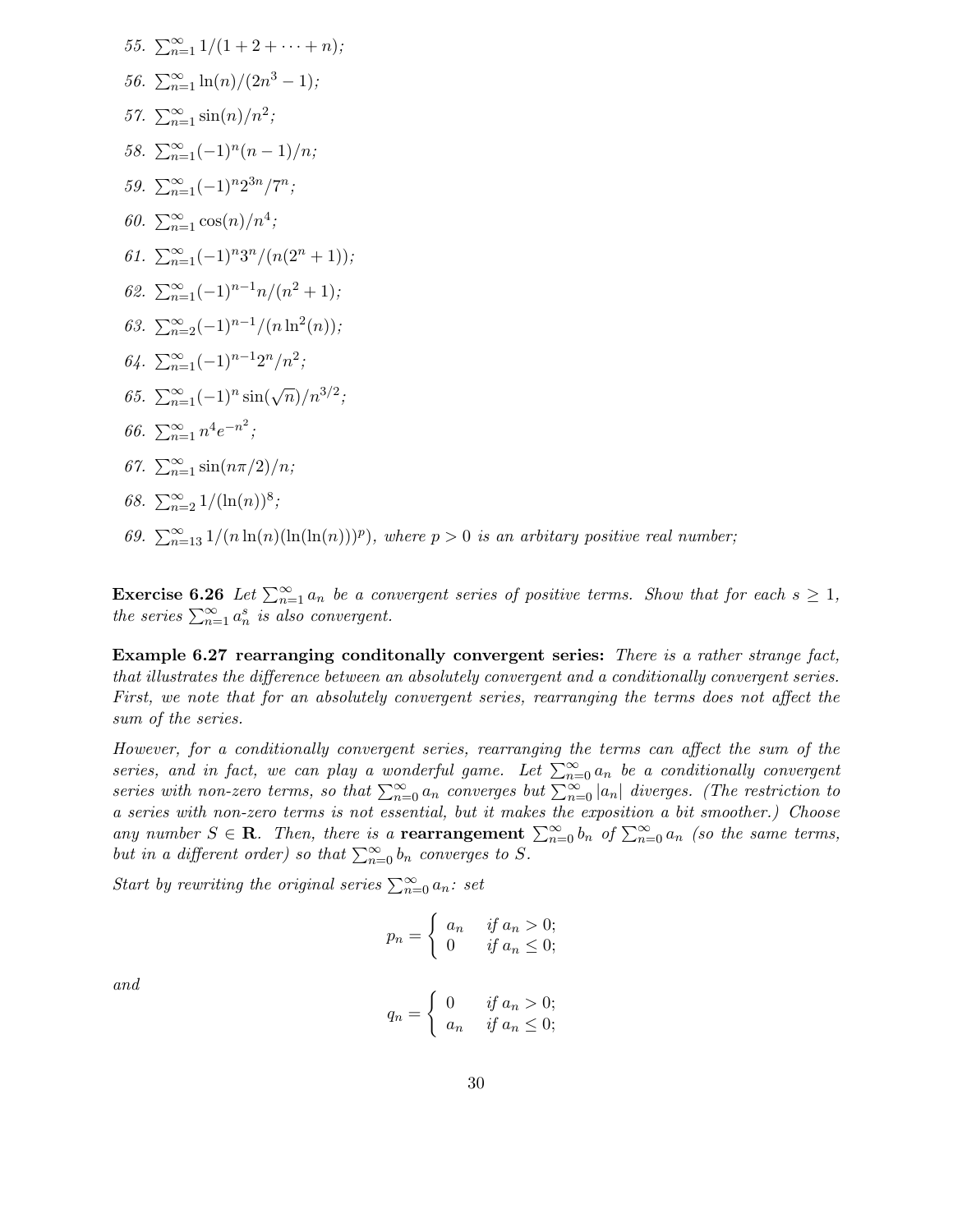Note that both  $\sum_{n=0}^{\infty} p_n$  and  $\sum_{n=0}^{\infty} q_n$  diverge: since  $a_n = p_n + q_n$  for all n, if  $\sum_{n=0}^{\infty} p_n$  converges, then  $\sum_{n=0}^{\infty} q_n = \sum_{n=0}^{\infty} (a_n - p_n)$  converges, by the arithmetic of series. However,  $\sum_{n=0}^{\infty} p_n$  is a series of non-negative terms, for which convergence and absolute convergence are the same notion, and  $\sum_{n=0}^{\infty} q_n$  is a series of non-positive terms, for which convergence and absolute convergence are the same notion. But if both  $\sum_{n=0}^{\infty} p_n$  and  $\sum_{n=0}^{\infty} q_n$  converge absolutely, then so does their sum  $\sum_{n=0}^{\infty} a_n$ , a contradiction. Hence, both  $\sum_{n=0}^{\infty} p_n$  and  $\sum_{n=0}^{\infty} q_n$  diverge.

Given S, build the new series as follows: start by choosing elements  $b_0 = p_0$ ,  $b_1 = p_1, \ldots, b_m = p_m$ (ignoring all the  $p_n$  that are equal to 0) from the series  $\sum_{n=0}^{\infty} p_n$  until  $\sum_{n=0}^{m} b_n > S$  (but  $\sum_{n=0}^{m-1} b_n \leq$ S). Then, choose elements  $b_{m+1} = q_0$ ,  $b_{m+2} = q_1, \ldots, b_{m+k+1} = q_k$  (ignoring all the  $q_n$  that are equal to 0) until  $\sum_{n=0}^{m+k+1} b_n < S$  (but  $\sum_{n=0}^{m+k} b_n \ge S$ ). Then, choose the next elements of  $\sum_{n=0}^{\infty} p_n$ (again ignoring the terms equal to 0) until the sum is greater than S, and then choose the next elements of  $\sum_{n=0}^{\infty} q_n$  (again ignoring the terms equal to 0) until the sum is less than S, and repeat indefinitely. This gives a rearrangement  $\sum_{n=0}^{\infty} b_n$  of the original series  $\sum_{n=0}^{\infty} a_n$ . (Ignoring the terms equal to 0 in constructing the  $b_n$  means that the only terms appearing in the series  $\sum_{n=0}^{\infty} b_n$  are the same as those appearing in the original series  $\sum_{n=0}^{\infty} a_n$ .) The divergence of  $\sum_{n=0}^{\infty} p_n$  and  $\sum_{n=0}^{\infty} q_n$ enters into this construction, as it ensures that we can in fact continue this process indefinitely.

It remains only to check that  $\sum_{n=0}^{\infty} b_n$  converges to S, but this follows immediately from the construction of this new series, and the fact that  $\lim_{n\to\infty} p_n = \lim_{n\to\infty} q_n = 0$ .

#### 7 Power series

Definition 7.1 A power series is an infinite series with a variable. Specifically, a power series is an infinite series of the form

$$
\sum_{n=0}^{\infty} a_n (x-a)^n,
$$

where the  $a_n$  are real numbers, where x is a variable, and where a is a real number, the **center** of the power series.

The main question we ask about the power series  $\sum_{n=0}^{\infty} a_n(x-a)^n$  is, for what values of x does this series converge? The set of values of  $x$  for which the power series converges will always be an interval, the **interval of convergence**, centered at  $a$ . Note that the series always converges for  $x = a$ . The interval of convergence will have some radius r, the **radius of convergence**.

So, if the power series  $\sum_{n=0}^{\infty} a_n(x-a)^n$  has radius of convergence r, then the series converges absolutely for all values of x in the open interval  $(a - r, a + r)$  and diverges for all values of x in the two open rays  $(-\infty, a-r)$  and  $(a+r, \infty)$ . The power series may or may not converge at the two endpoints of the interval, these need to be checked separately.

Note that there are power series whose radius of convergence is 0, and these series converge only at their center value. There are also power series whose radius of convergence is  $\infty$ , and these series converge for all values of x and hence their interval of convergence is all of  $\mathbf{R}$ .

This split between convergence and divergence, with only two points at which convergence needs to be checked by hand, namely the endpoints of the interval of convergence, follows from the ratio and root tests, Proposition ??. Consider the following example.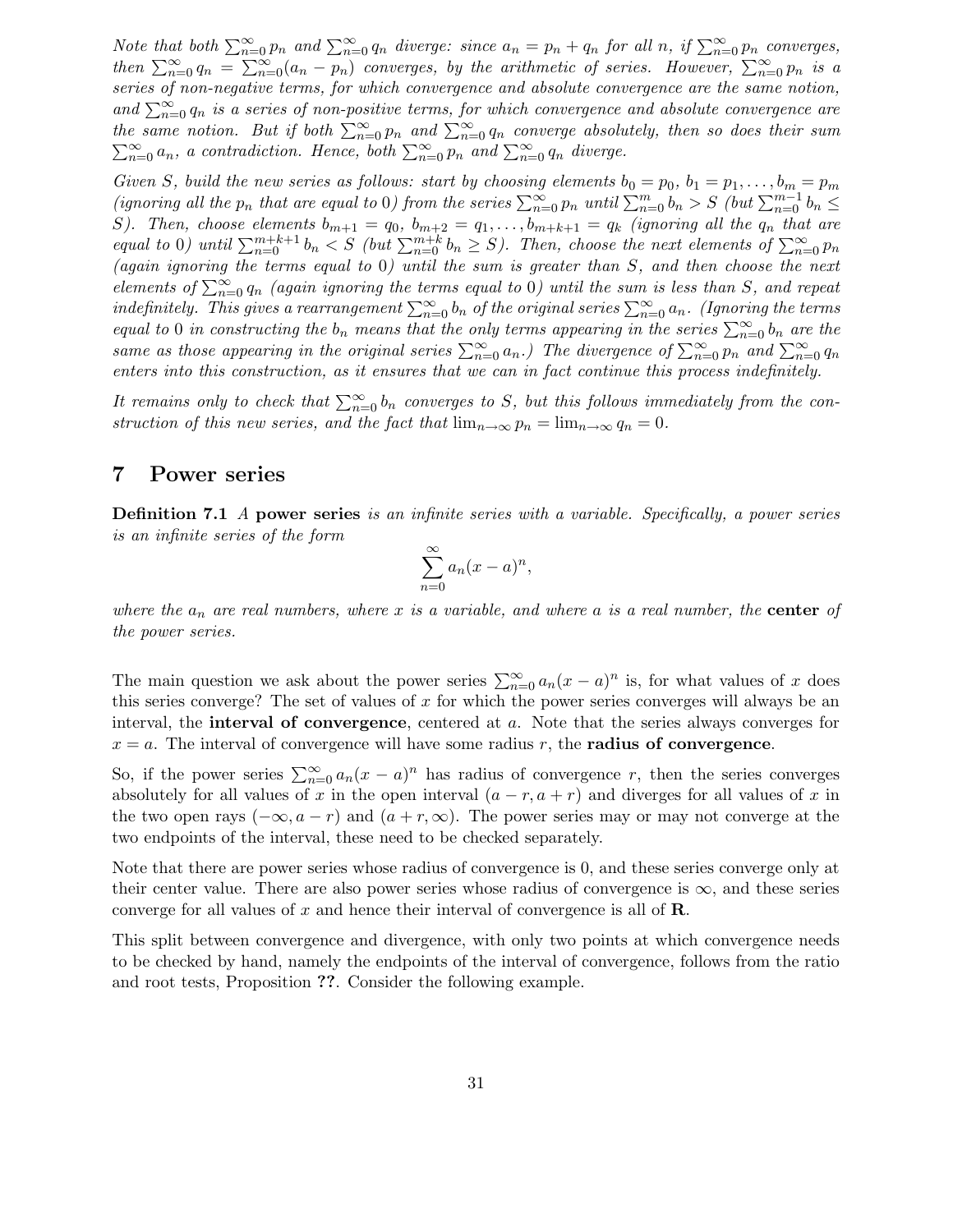**Example 7.2** Consider the power series  $\sum_{n=0}^{\infty} x^n/(n+1)$ , which is a power series centered at  $a = 0$ . We always begin the same way with a power series, by using the ratio test. The ratio test asks us to calculate

$$
\lim_{n \to \infty} \left| \frac{x^{n+1}/((n+1)+1)}{x^n/(n+1)} \right| = |x| \lim_{n \to \infty} \frac{n+1}{n+2} = |x|.
$$

By Proposition ??, this series converges absolutely for  $|x| < 1$  and diverges for  $|x| > 1$ . So, the radius of convergence is 1.

Proposition ?? yields that the open interval  $(-1, 1)$  lies in the interval of convergence. In order to determine the interval of convergence, we need to check the behavior of the series at the two endpoints of this interval, namely  $x = 1$  and  $x = -1$ .

At  $x = 1$ , the series becomes  $\sum_{n=0}^{\infty} 1/(n+1)$ , which is the harmonic series and hence diverges.

At  $x = -1$ , this series becomes  $\sum_{n=0}^{\infty} (-1)^n/(n+1)$ , which is the alternating harmonic series, and hence converges conditionally.

So, the interval of convergence is the half-open interval  $[-1, 1)$ .

Exercise 7.3 The power series scavenger hunt: for each of the power series given below, determine the radius and interval of convergence.

$$
1. \sum_{n=0}^{\infty} (-1)^n x^n/n!;
$$

2. 
$$
\sum_{n=1}^{\infty} 5^n x^n/n^2;
$$

3.  $\sum_{n=1}^{\infty} \frac{x^n}{n+1}$ ;

$$
4. \ \sum_{n=1}^{\infty} (-1)^n x^n / \sqrt{n};
$$

- 5.  $\sum_{n=0}^{\infty} (-1)^n x^{2n+1}/(2n+1)!$ ;
- 6.  $\sum_{n=0}^{\infty} 3^n x^n/n!$ ;
- 7.  $\sum_{n=0}^{\infty} \frac{x^n}{1+n^2};$
- 8.  $\sum_{n=1}^{\infty} (-1)^{n+1}(x+1)^n/n;$
- 9.  $\sum_{n=0}^{\infty} 3^n (x+5)^n / 4^n;$
- 10.  $\sum_{n=1}^{\infty}(-1)^n(x+1)^{2n+1}/(n^2+4);$
- 11.  $\sum_{n=0}^{\infty} \pi^n (x-1)^{2n} / (2n+1)!$ ;

12. 
$$
\sum_{n=2}^{\infty} \frac{x^n}{(\ln(n))^n}
$$
;

13.  $\sum_{n=0}^{\infty} 3^n x^n;$ 

$$
14. \ \sum_{n=0}^{\infty} n! x^n / 2^n;
$$

15.  $\sum_{n=1}^{\infty} (-2)^n x^{n+1} / (n+1);$ 

16. 
$$
\sum_{n=1}^{\infty} (-1)^n x^{2n} / (2n)!
$$
;

17. 
$$
\sum_{n=1}^{\infty} (-1)^n x^{3n} / n^{3/2};
$$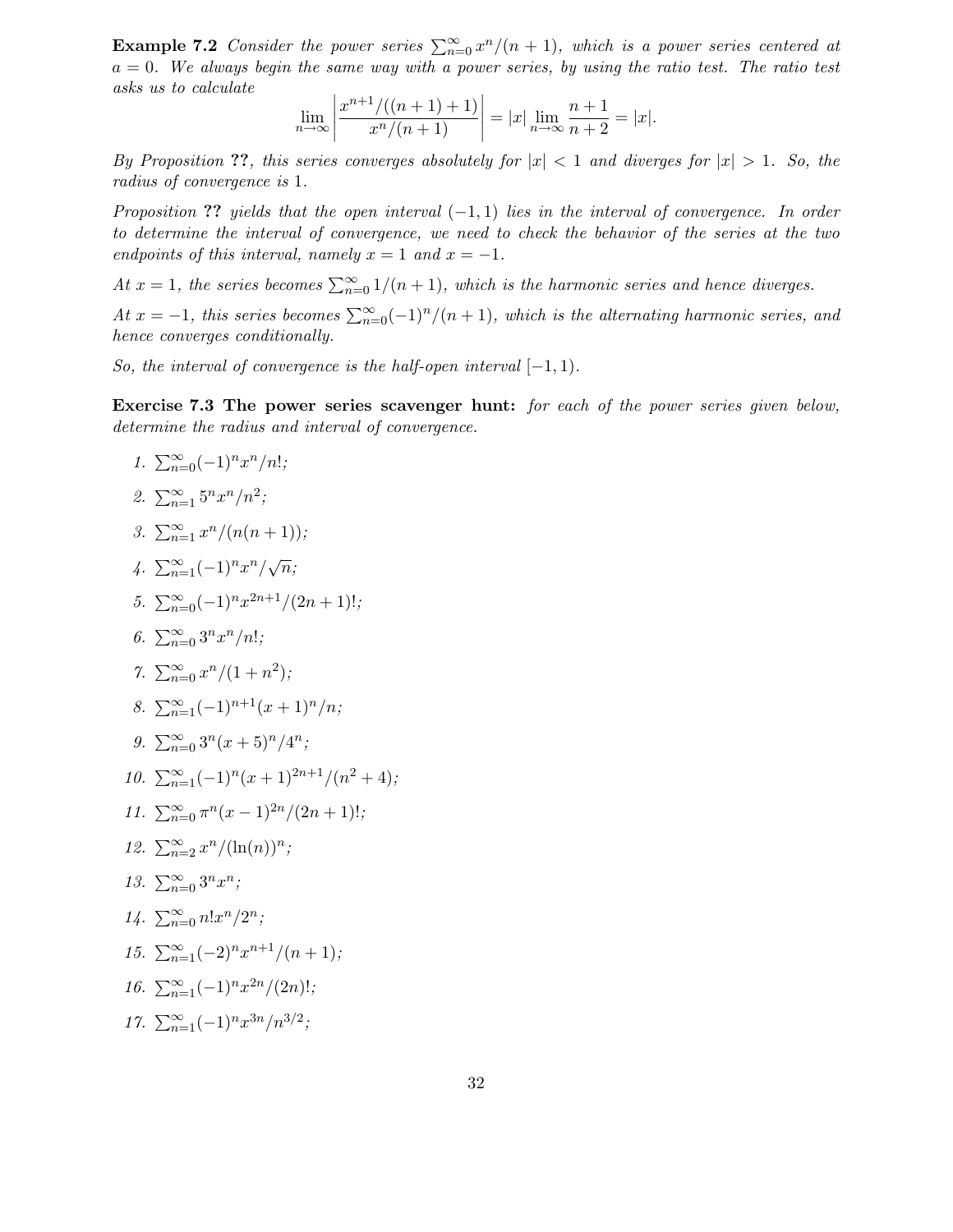18. 
$$
\sum_{n=2}^{\infty} (-1)^{n+1} x^n/(n \ln^2(n));
$$
  
\n19. 
$$
\sum_{n=0}^{\infty} (x-3)^n/2^n;
$$
  
\n20. 
$$
\sum_{n=1}^{\infty} (-1)^n (x-4)^n/(n+1)^2;
$$
  
\n21. 
$$
\sum_{n=0}^{\infty} (2n+1)!(x-2)^n/n^3;
$$
  
\n22. 
$$
\sum_{n=1}^{\infty} \ln(n)(x-3)^n/n;
$$
  
\n23. 
$$
\sum_{n=0}^{\infty} (2x-3)^n/4^{2n};
$$
  
\n24. 
$$
\sum_{n=2}^{\infty} (x-a)^n/b^n
$$
, where  $b > 0$  is arbitrary.  
\n25. 
$$
\sum_{n=0}^{\infty} (n+p)!x^n/(n!(n+q)!)
$$
, where  $p, q \in \mathbb{N};$   
\n26. 
$$
\sum_{n=1}^{\infty} x^{n-1}/(n3^n);
$$
  
\n27. 
$$
\sum_{n=1}^{\infty} (-1)^{n-1} x^{2n-1}/(2n-1)!,
$$
  
\n28. 
$$
\sum_{n=1}^{\infty} n!(x-a)^n
$$
, where  $a \in \mathbb{R}$  is arbitrary;  
\n29. 
$$
\sum_{n=1}^{\infty} n(x-1)^n/(2^n(3n-1));
$$

**Exercise 7.4** Prove, if  $\{a_n\}$  is a sequence satisfying  $\lim_{n\to\infty} |a_n|^{1/n} = L \neq 0$ , then the power series  $\sum_{n=0}^{\infty} a_n x^n$  has radius of convergence  $\frac{1}{L}$  $\frac{1}{L}$ .

Note that, if we use the ratio test to determine the radius of convergence of a power series, we cannot then use the ratio test to determine whether the series converges or diverges at the endpoints of the interval of convergence. This is because the limit is equal to 1 at the endpoints of the interval, and when the limit is 1 is precisely when the ratio test gives no information.

**Exercise 7.5** For each of the following series, determine the values of x for which the series converges.

- 1.  $\sum_{n=1}^{\infty} ((x+2)/(x-1))^n/(2n-1);$
- 2.  $\sum_{n=1}^{\infty} 1/((x+n)(x+n-1));$

### 8 Continuity

**Definition 8.1** f is continuous at a if  $\lim_{x\to a} f(x) = f(a)$ . This is actually a very concise definition, containing several independent pieces:

- first, that  $\lim_{x\to a} f(x)$  exists;
- second, that  $f$  is defined at  $a$ ;
- third, that these two numbers  $\lim_{x\to a} f(x)$  and  $f(a)$  are equal.

In general, a function  $f:(c,d) \to \mathbf{R}$  with domain an interval in  $\mathbf{R}$  is continuous if f is continuous at every a in the interval  $(c, d)$ .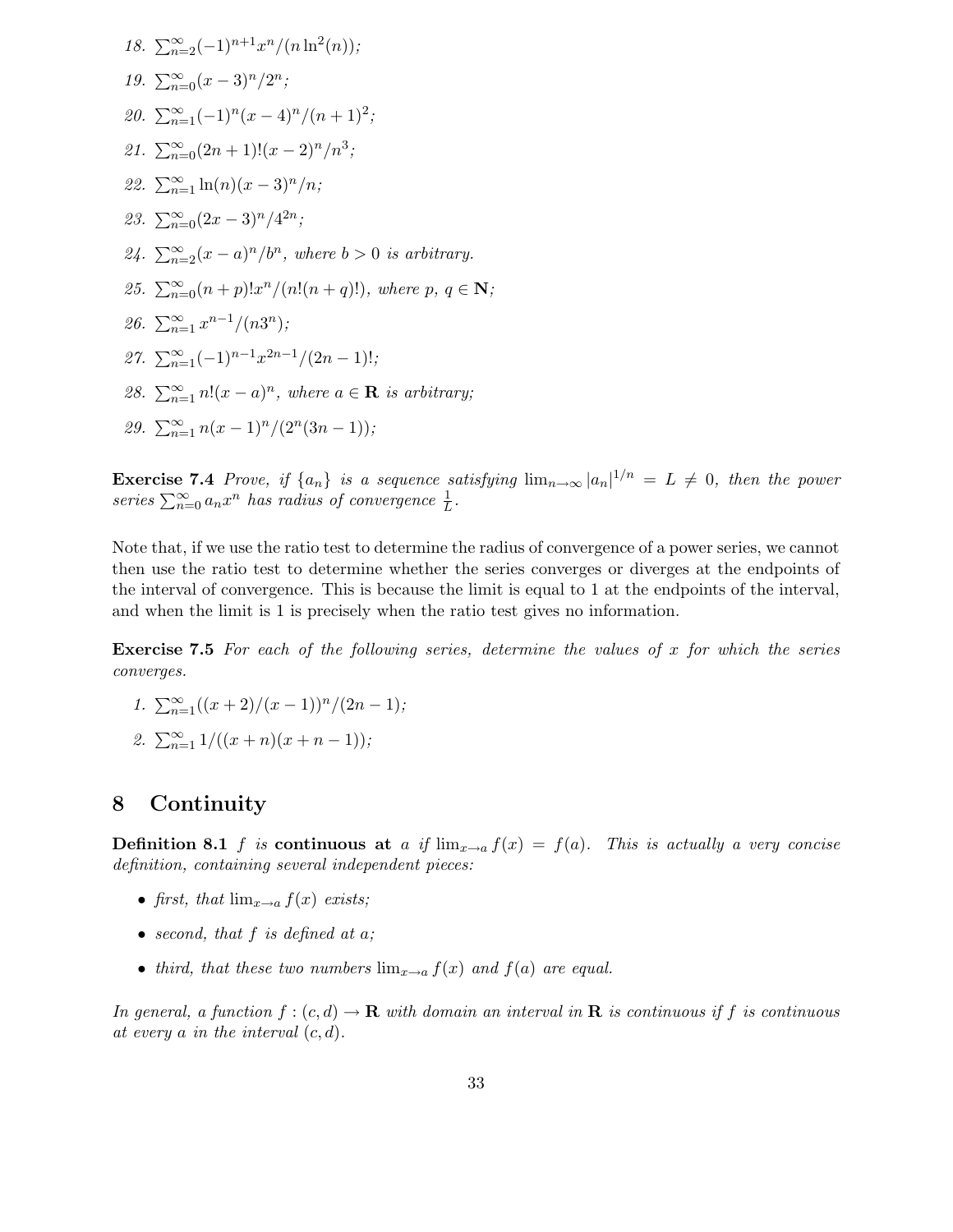Exercise 8.2 Prove, using the definition, that each of the following functions is continuous at all points of R.

- 1.  $h_n(x) = x^n$ , where  $n \in \mathbb{N}$ ;
- 2.  $g(x) = c$ , where  $c \in \mathbf{R}$ ;
- 3. f is a function on **R** which satisfies  $|f(x) f(y)| \leq c|x y|$  for all  $x, y \in \mathbf{R}$ , where  $c > 0$  is a constant.

Since continuous functions are defined in terms of limits, the rules of arithmetic for limits of functions, as given in Theorem ??, extend immediately to rules of arithmetic for continuous functions.

**Theorem 8.3** Let f and g be functions that are continuous at a. Then, the following hold.

- 1. the sum  $f + g$ , defined by setting  $(f + g)(x) = f(x) + g(x)$ , is continuous at a;
- 2. the difference  $f + g$ , defined by setting  $(f g)(x) = f(x) g(x)$ , is continuous at a;
- 3. the **product**  $f \cdot g$ , defined by setting  $(f \cdot g)(x) = f(x)g(x)$ , is continuous at a;
- 4. if  $g(a) \neq 0$ , then the **quotient**  $f/g$ , defined by setting  $(f/g)(x) = f(x)/g(x)$ , is continous at a;

**Proposition 8.4** If f is continuous at a and if q is continuous at  $f(a)$ , then the composition  $g \circ f(x) = g(f(x))$  is continuous at a.

**Proof of Proposition ??:** We need to show that  $\lim_{x\to a} g(f(x)) = g(f(a))$ . Since g is continuous at  $f(a)$ , we know that for each  $\varepsilon > 0$ , there exists  $\mu > 0$  so that if  $|z - f(a)| < \mu$ , then  $|g(z) |g(f(a))| < \varepsilon$ . Here I'm using z as a variable so that there aren't too many x's running around.

We also know that f is continuous at a, so that for each  $\mu > 0$ , there exists  $\delta > 0$  so that if  $|x-a| < \delta$ , then  $|f(x)-f(a)| < \mu$ . Take the  $\mu$  that is output by the definition of continuity of g at  $f(a)$  and input it into the definition of continuity of f at a: since  $|f(x) - f(a)| < \mu$ , we can apply the definition of continuity of g at  $f(a)$  to get that if  $|x - a| < \delta$ , then  $|f(x) - f(a)| < \mu$ , and so  $|g(f(x)) - g(f(a))| < \varepsilon$ , as desired. QED

**Exercise 8.5** Prove, if f is continuous and if  $\lim_{x\to\infty}(f(x+1)-f(x))=0$ , that  $\lim_{x\to\infty}f(x)/x=$ 0.

**Definition 8.6** Let  $f : [a, b] \to \mathbf{R}$  be a real-valued function whose domain is a closed interval. Say that f is continuous on [a, b] if f is continuous at each point of the open interval  $(a, b)$ , and if  $f(a) = \lim_{x\to a+} f(x)$  and  $f(b) = \lim_{x\to b-} f(x)$ .

The following two theorems, Theorem ?? (Maximum value property for continuous functions) and Theorem ?? (Intermediate value property for continuous functions) are two of the most important properties of continuous functions.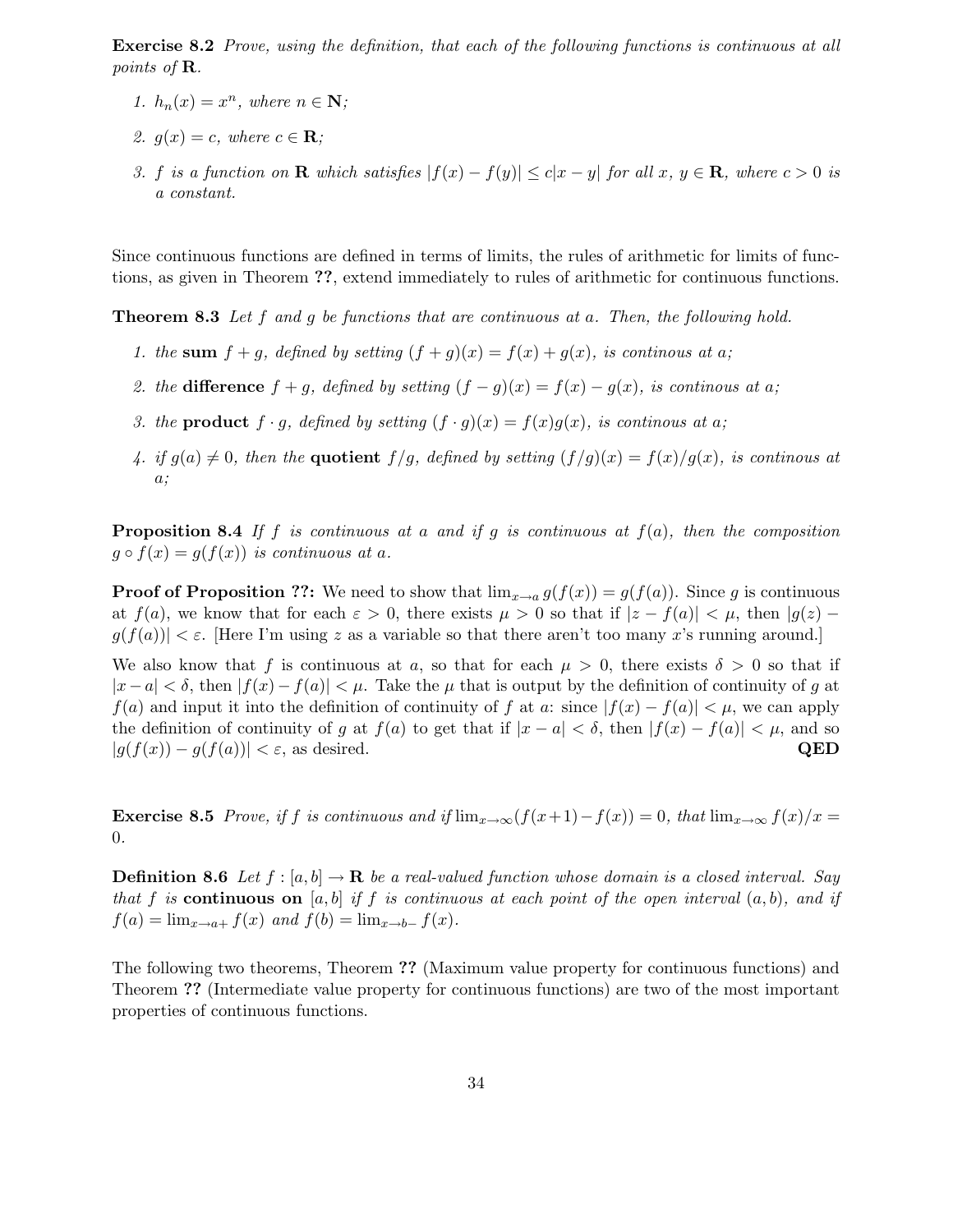Theorem 8.7 Maximum value property for continuous functions: Let f be a function that is continuous on the closed interval  $[a, b]$ . Then f achieves its maximum on  $[a, b]$ ; that is, there exists some  $x_0$  in [a, b] so that  $f(x_0) \ge f(x)$  for all  $x \in [a, b]$ .

Theorem 8.8 Intermediate value property for continuous functions: Let  $f$  be a function that is continuous on the closed interval  $[a, b]$ , and let c be a number lying between  $f(a)$  and  $f(b)$ . Then, there exists some  $x_0$  in the open interval  $(a, b)$  so that  $f(x_0) = c$ . [Pictorally, this theorem says that any horizontal line whose height lies between  $f(a)$  and  $f(b)$  must intersect the graph of f over the interval  $[a, b]$ .

**Exercise 8.9** The minimum value property states that, if f is continuous on [a, b], then f achieves its minimum on [a, b]; that is, there exists some  $y_0$  in [a, b] so that  $f(y_0) \leq f(x)$  for all  $x \in [a, b]$ . Prove that a continuous function  $f : [a, b] \to \mathbf{R}$  satisfies the minimum value property if it satisfies the maximum value property.

**Example 8.10** For the function  $f(x)$  which is continuous on the closed interval [a, b] and satisfies  $a < f(x) < b$  for all  $x \in [a, b]$ , use the Intermediate value property for continuous functions to determine whether there is a solution to the equation  $f(x) = x$  on the interval [a, b].

Consider the associated function  $g(x) = f(x) - x$ . Since f is continuous on [a, b], we see that g is continuous on [a, b], being the difference of two continuous functions. Since  $a < f(a)$  and since  $f(b) < b$  (both of these inequalities follow from the given fact that  $a < f(x) < b$  for all x in  $[a, b]$ ), we have that  $g(a) = f(a) - a > 0$  and  $g(b) = f(b) - b < 0$ . Applying the Intermediate value property to g, we see that there exists c in  $(a, b)$  so that  $g(c) = 0$ , and hence so that  $f(c) - c = 0$ . That is,  $f(c) = c$ , and so the equation  $f(x) = x$  has a solution in [a, b], as desired.

Exercise 8.11 For each of the following functions described below, use the Intermediate value property for continuous functions to determine whether there is a solution to the given equation in the specified set.

- 1.  $f(x) = x$ , where  $f(x)$  is continuous on the closed interval [a, b] and satisfies  $f(a) < a < b <$  $f(b)$  for all  $x \in [a, b]$ ;
- 2.  $g(x) = 0$ , where  $g(x) = x^2 \cos(x)$ ;
- 3.  $f(x) = 0$  on the interval  $[-a, a]$ , where a is an arbitrary positive real number and  $f(x) =$  $x^{1995} + 7654x^{123} + x;$
- 4.  $\tan(x) = e^{-x}$  for x in [-1, 1];
- 5.  $x^3 + 2x^5 + (1 + x^2)^{-2} = 0$  for x in  $[-1, 1]$ ;
- 6.  $3\sin^2(x) = 2\cos^3(x)$  for  $x > 0$ ;
- 7.  $3 + x^5 1001x^2 = 0$  for  $x > 0$ ;

Example 8.12 solving equations by the method of bisection: The intermediate value property allows us to determine whether an equation  $f(x) = 0$  has a solution on a closed interval [a, b], but we may also interate this process to find the location of a solution to an arbitrary degree of accuracy. Let's illustrate this by taking a specific example; the method works the same for all continuous functions.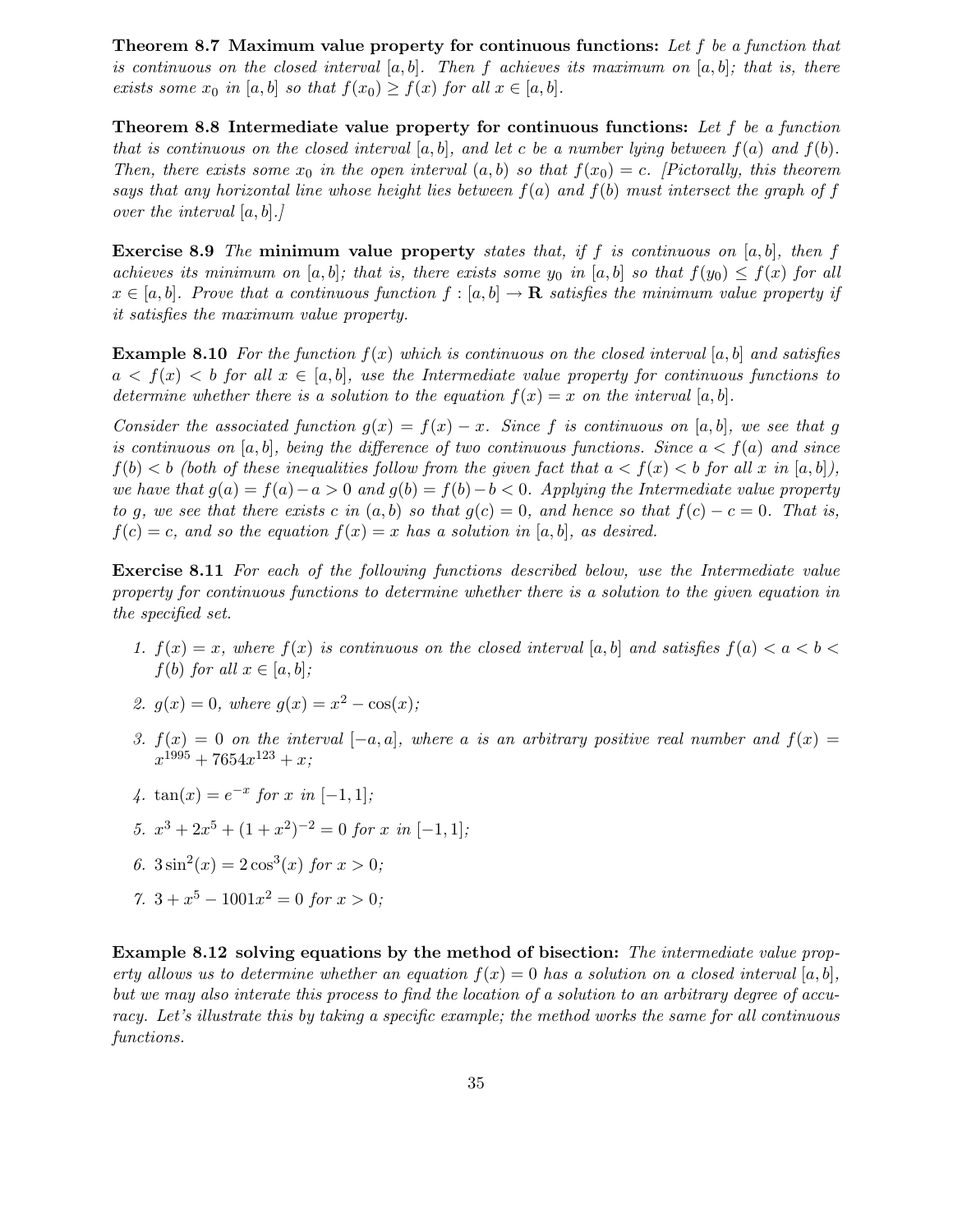Consider  $g(x) = x^2 - \cos(x)$  from the previous exercise. We determined that there exists a solution  $c_1$  to  $g(x) = 0$  in the interval  $[0, 2]$ , since  $g(0) = -1 < 0$  and  $g(2) = 4.6536... > 0$ . To isolate this solution, let's break the interval in half, and see which half contains the solution: the value of g at 1 is  $g(1) = (1)^2 - \cos(1) = 0.4597... > 0$ . Since  $g(0) < 0$  and  $g(1) > 0$ , the intermediate value property yields the existence of a solution to  $q(x) = 0$  in  $(0, 1)$ . [Since  $q(1) > 0$  and  $q(2) > 0$ , the intermediate value property yields no information about the possible existence of solutions in  $[1, 2]$ . To answer that question, we would need to do something else.]

Now break [0, 1] in half: the value of g at 0.5 is  $g(0.5) = (0.5)^2 - \cos(0.5) = -0.6276...$ , and so there is a solution to  $q(x) = 0$  in [0.5, 1].

Now, break [0.5, 1] in half: the value of g at 0.75 is  $g(0.75) = (0.75)^2 - \cos(0.75) = 0.1343... > 0$ , and so there is a solution to  $g(x) = 0$  in [0.5, 0.75].

Now, break [0.5, 0.75] in half: the value of g at 0.625 is  $g(0.625) = (0.625)^2 - \cos(0.625) = -0.0204$ 0, and so there is a solution to  $q(x) = 0$  in [0.625, 0.75]. We're getting close, since  $q(0.625)$  is close to 0, so we can continue.

This is an easy method to teach a computer, since it involves evaluating a function, comparing numbers, and diving by 2. It is also possible to make this method a bit more intelligent: there is no reason to divide the intervals in the middle. For instance, in the last step done above, it would make sense to break the interval  $[0.625, 0.75]$  closer to 0.625 than to 0.75, since the value of g at 0.625 is closer to 0 than the value of g at 0.75.

**Proposition 8.13** Suppose that f is continuous and that the sequence  $\{a_n\}$  converges to a. Then, the sequence  $\{f(a_n)\}\$ converges to  $f(a)$ .

**Proof** Since f is continuous at a, for every  $\varepsilon > 0$ , there exists some  $\delta > 0$  so that if  $|x - a| < \delta$ , then  $|f(x) - f(a)| < \varepsilon$ . Since  $\{a_n\}$  converges to a, for each  $\mu > 0$ , there exists some M so that if  $n > M$ , then  $|a_n - a| < \mu$ . So, suppose we are given some  $\varepsilon > 0$ , and take  $\mu = \delta$ , where  $\delta$ comes from our choice of  $\varepsilon$  in the definition of continuity at a and where  $\mu$  is the input in the definition of  $\{a_n\}$  converging to a. Then, for  $n > M$ , we have that  $|a_n - a| < \mu = \delta$ , and hence that  $|f(a_n) - f(a)| < \varepsilon$ , which is precisely the definition of  $\{f(a_n)\}\$ converges to  $f(a)$ , as desired. [This proof should convince you, if you have not already been convinced, of the power of appropriate definition.]  $QED$ 

**Exercise 8.14** Suppose that f is continuous and that the sequence c,  $f(c)$ ,  $f(f(c))$ ,  $f(f(f(c)))$ ,... converges to a. Prove that  $f(a) = a$ .

**Definition 8.15** A function  $f: \mathbf{R} \to \mathbf{R}$  is uniformly continuous if for each  $\varepsilon > 0$ , there exists  $\delta > 0$  so that if  $|x - y| < \delta$ , then  $|f(x) - f(y)| < \varepsilon$ .

Note that this definition is very similar to the definition of continuity, except in one aspect: in the definition of continuity, the value of  $\delta$  depends on both  $\varepsilon$  and on the point at which continuity is being checked, while for uniform continuity, the value of  $\delta$  depends only on  $\varepsilon$  and not on the point at which the definition is being checked. To see that the two definitions are in fact different, consider the following example.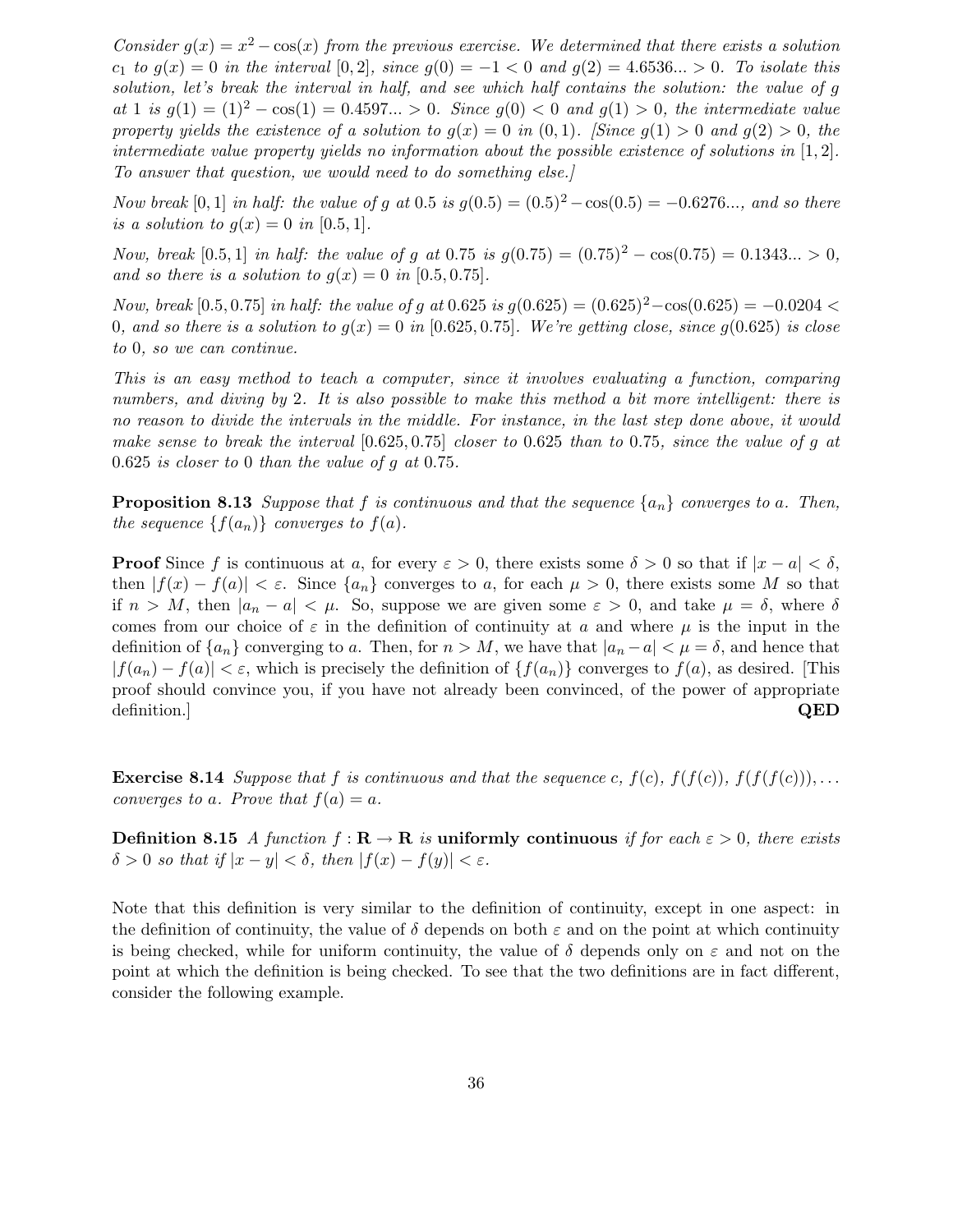**Example 8.16** The function  $f : \mathbf{R} \to \mathbf{R}$  given by  $f(x) = x^2$  is NOT uniformly continuous. Note however that since f is a polynomial, it is continuous.

To see that f is not uniformly continuous, we argue by contradiction. We start with a bit of algebra, namely  $|f(x) - f(y)| = |x^2 - y^2| = |x - y| |x + y|$ . Suppose now that f were uniformly continuous, so that for each  $\varepsilon > 0$ , there exists  $\delta > 0$  so that if  $|x-y| < \delta$ , then  $|f(x)-f(y)| < \varepsilon$ . In particular, there is a value  $\delta_1$  of  $\delta$  that works for  $\varepsilon = 1$ . That is, if f were uniformly continuous, then there would exist  $\delta_1 > 0$  so that if  $|x - y| < \delta_1$ , then  $|f(x) - f(y)| < 1$ .

Now, take x to be very large and positive. Since we are working with x and y satisfying  $|x-y| < \delta_1$ , we make take  $y = x + \frac{1}{2}$  $\frac{1}{2}\delta_1$ . In particular, the value of  $|x+y|$  satisfies  $|x+y| = x+y = 2x+\frac{1}{2}$  $\frac{1}{2}\delta_1,$ and so  $|f(x) - f(y)| = |x^2 - y^2| = |x - y| |x + y| = \frac{1}{2}$  $\frac{1}{2}\delta_1(2x+\frac{1}{2})$  $(\frac{1}{2}\delta_1)$ . Now we need only take x large enough for  $\frac{1}{2}\delta_1(2x+\frac{1}{2})$  $\frac{1}{2}\delta_1$ ) > 2 (which we can do, since  $\delta_1$  is fixed and we have complete freedom to vary x) to get a contradition to  $|f(x) - f(y)| < 1$ .

**Definition 8.17** A sequence  $\{f_n\}$  of functions  $f_n : \mathbf{R} \to \mathbf{R}$  converges pointwise to a function  $f: \mathbf{R} \to \mathbf{R}$  if for each  $a \in \mathbf{R}$ , the sequence  $\{f_n(a)\}$  converges to  $f(a)$ .

**Definition 8.18** A sequence  $\{f_n\}$  of functions  $f_n : \mathbf{R} \to \mathbf{R}$  converges uniformly to a function  $f: \mathbf{R} \to \mathbf{R}$  if for each  $\varepsilon > 0$ , there exists M so that if  $n > M$ , then  $|f_n(a) - f(a)| < \varepsilon$  for each  $a \in \mathbf{R}$ .

As with the difference between continuity and uniform continuity, the difference between these two definitions is on one level small, merely the placement of a quantifier, but it has major effects. To see this, if we rewrite the definition of pointwise convergence, we get:

A sequence  $\{f_n\}$  of functions  $f_n : \mathbf{R} \to \mathbf{R}$  converges pointwise to a function  $f : \mathbf{R} \to \mathbf{R}$  if for each  $\varepsilon > 0$  and for each  $a \in \mathbf{R}$ , there exists M so that if  $n > M$ , then  $|f_n(a) - f(a)| < \varepsilon$ .

Namely, the difference is in the placement of quantifier for each  $a \in \mathbb{R}$ . We demonstrate that these two definitions are different in two steps, one a theorem and the other an example.

**Theorem 8.19** Suppose that  $\{f_n\}$  is a sequence of functions  $f_n : \mathbf{R} \to \mathbf{R}$ , where each  $f_n$  is continuous. Suppose further that  $\{f_n\}$  converges uniformly to f. Then f is continuous.

**Proof** We show that f is continuous at a. So, take an arbitrary  $\varepsilon > 0$ ; we need to show that there exists  $\delta > 0$  so that if  $|x - a| < \delta$ , then  $|f(x) - f(a)| < \varepsilon$ .

Since  $\{f_n\}$  converges to f uniformly, there exists M so that if  $n > M$ , then  $|f_n(b) - f(b)| < \frac{1}{3}$  $rac{1}{3}\varepsilon$  for all  $b \in \mathbf{R}$ . We also know that  $f_{M+1}$  is continuous at a, and so there exists some  $\delta > 0$  so that if  $|x - a| < \delta$ , then  $|f_{M+1}(x) - f_{M+1}(a)| < \frac{1}{3}$  $\frac{1}{3}$ ε. Therefore:

$$
|f(x) - f(a)| = |f(x) - f_{M+1}(x) + f_{M+1}(x) - f_{M+1}(a) + f_{M+1}(a) - f(a)|
$$
  
\n
$$
\leq |f(x) - f_{M+1}(x)| + |f_{M+1}(x) - f_{M+1}(a)| + |f_{M+1}(a) - f(a)|
$$
  
\n
$$
< \frac{1}{3}\varepsilon + \frac{1}{3}\varepsilon + \frac{1}{3}\varepsilon = \varepsilon,
$$

and so f is continuous at a. (Here, the first and third inequalities follow from the uniform convergence of  $\{f_n\}$  to f, while the middle inequality follows from the continuity of  $f_{M+1}$ .) QED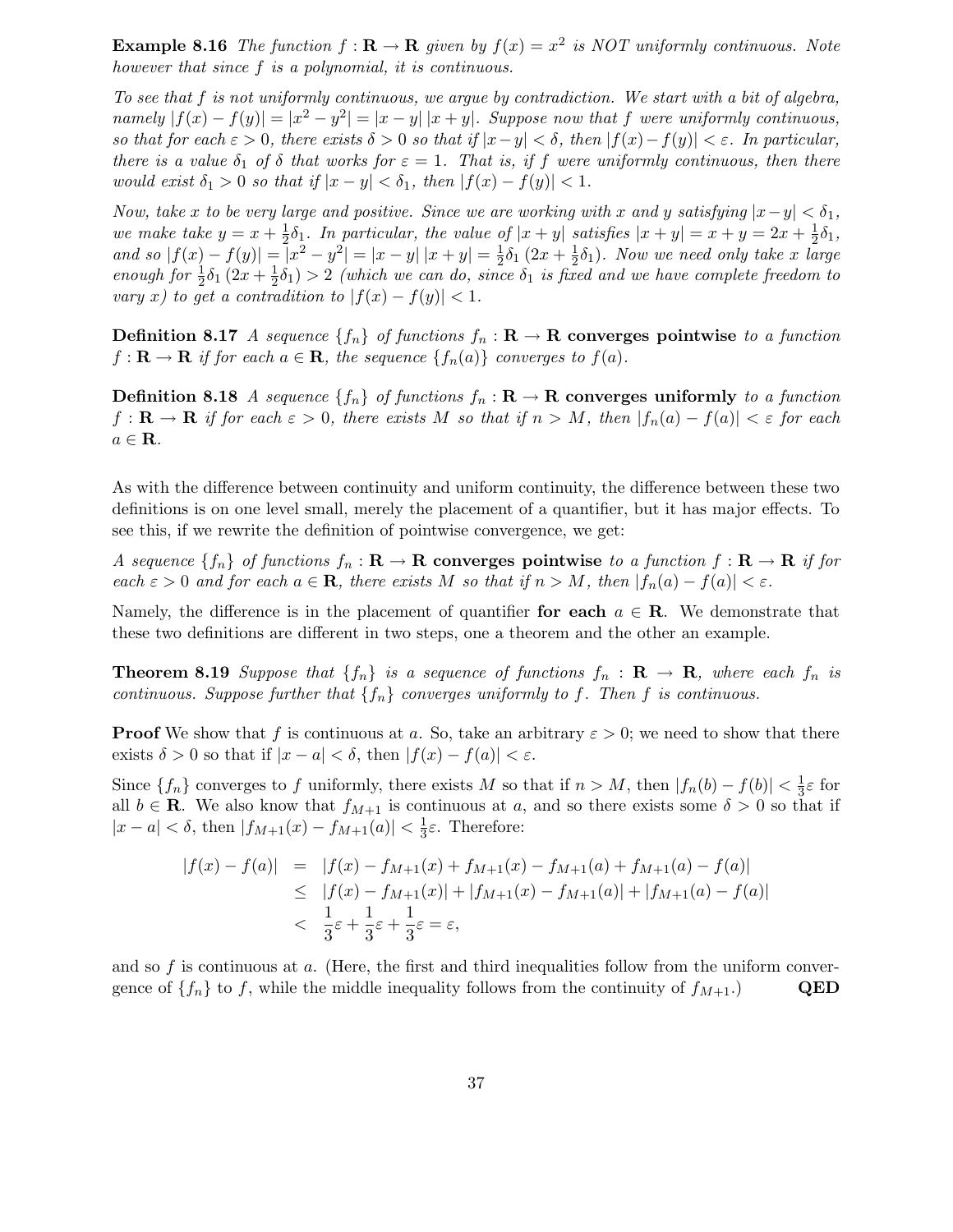**Example 8.20** For  $n \geq 1$ , define  $f_n : [0,1] \rightarrow [0,1]$  by  $f_n(x) = x^n$ . Then,  $\{f_n\}$  converges pointwise to the discontinuous function

$$
f(x) = \begin{cases} 0 & \text{for } 0 \le x < 1 \\ 1 & \text{for } x = 1 \end{cases}
$$

This is just a reflection of the fact that for  $0 \le a < 1$ , the sequence  $\{a^n\}$  converges to 0, but the rate of convergence depends on the value of  $a$ ; if  $a$  is close to 0, then the convergence is much quicker than if a is close to 1. Since the pointwise limit of  $\{f_n\}$  is not continuous, we have by Theorem ?? that the convergence of  $\{f_n\}$  to f cannot be uniform. (It is also possible to show that the convergence of  $\{f_n\}$  to f cannot be uniform by direct application of the definition.)

# 9 Differentiability

**Definition 9.1** The function  $f$  is differentiable at  $a$  if the limit

$$
f'(a) = \lim_{h \to 0} \frac{f(a+h) - f(a)}{h} = \lim_{w \to a} \frac{f(w) - f(a)}{w - a}
$$

exists. f is differentiable if it is differentiable at every point of its domain.

#### Example 9.2

**Proposition 9.3** Suppose that  $f$  is differentiable at  $a$ . Then,  $f$  is continuous at  $a$ .

**Proof** The proof of this is the evaluation of a single limit. Recall that  $f$  is continuous at  $a$  if  $\lim_{x\to a} f(x) = f(a)$ , or equivalently, if  $\lim_{x\to a} (f(x) - f(a)) = 0$ . So,

$$
\lim_{x \to a} (f(x) - f(a)) = \lim_{x \to a} \frac{f(x) - f(a)}{x - a}(x - a) = \lim_{x \to a} \frac{f(x) - f(a)}{x - a} \lim_{x \to a} (x - a) = f'(a) \cdot 0 = 0,
$$
  
as desired. QED

Theorem 9.4 Rolle's theorem: Suppose that the function f is continuous on the closed interval [a, b] and differentiable on the open interval  $(a, b)$ , and that  $f(a) = f(b)$ . Then, there exists a number c in the interval  $(a, b)$  so that  $f'(c) = 0$ .

**Proof** The proof of Rolle's theorem is a direct consequence of the maximum value property for continuous functions on a closed interval, the definition of the derivative, and a bit of calculation. Since f is continuous on [a, b], it achieves its maximum at some point c in [a, b]. Assume to start that f achieves its maximum at a point c in the open interval  $(a, b)$ . Consider the derivative of f at c, which is defined and continuous since f is assumed to be differentiable on  $(a, b)$ :  $f'(c)$  $\lim_{h\to 0} \frac{f(c+h)-f(c)}{h}$  exists. Since this limit exists, the two one-sided limits  $\lim_{h\to 0+} \frac{f(c+h)-f(c)}{h}$  and  $\lim_{h\to 0^-} \frac{f(c+h)-f(c)}{h}$  exist and are both equal to  $f'(c)$ . Let's examine them individually.

For  $\lim_{h\to 0^+} \frac{f(c+h)-f(c)}{h}$ : since f achieves its maximum at c, we have that  $f(c+h) \le f(c)$  for all values of h for which  $c+h$  lies in  $(a, b)$ , and so  $f(c+h) - f(c) \leq 0$ . Hence,  $\lim_{h\to 0^+} \frac{f(c+h)-f(c)}{h} \leq 0$ , since the numerator is negative or 0 and the denominator is positive.

For  $\lim_{h\to 0^-} \frac{f(c+h)-f(c)}{h}$ : again since f achieves its maximum at c, we have that  $f(c+h) \le f(c)$  for all values of h for which  $c+h$  lies in  $(a, b)$ , and so  $f(c+h)-f(c) \leq 0$ . Hence,  $\lim_{h\to 0-} \frac{f(c+h)-f(c)}{h} \geq 0$ , since the numerator is negative or  $0$  and the denominator is also negative.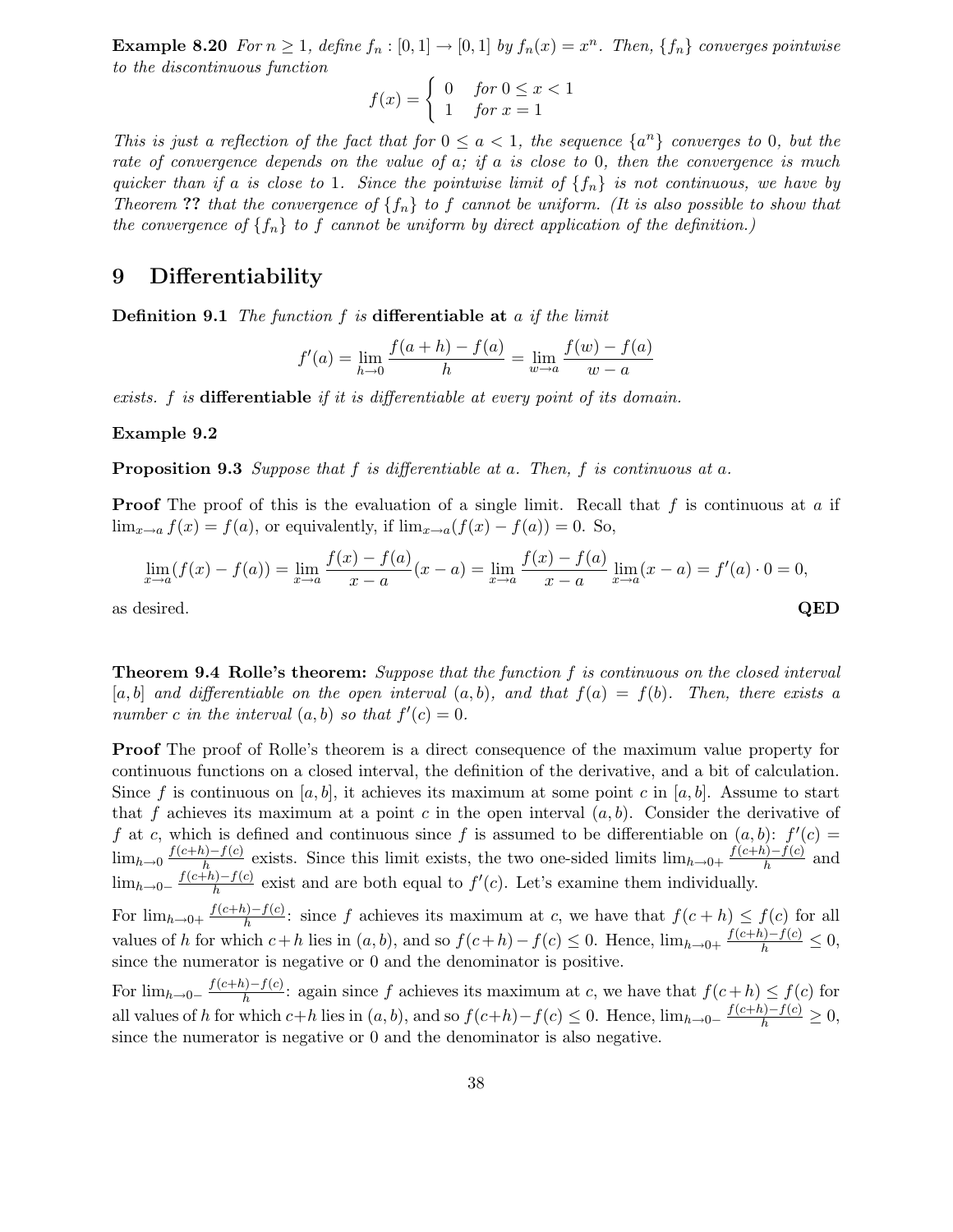Since  $\lim_{h\to 0^+} \frac{f(c+h)-f(c)}{h} = \lim_{h\to 0^-} \frac{f(c+h)-f(c)}{h}$  and since the left hand limit is non-positive and the right hand limit is non-negative, it must be that both are equal to 0, and hence that  $f'(c) = 0$ as well.

If f does not achieve its maximum at some point in  $(a, b)$ , then it must achieve its maximum at the endpoints, and so  $f(x) \leq f(a)$  for all  $x \in [a, b]$ . We can make the same argument at the point  $c$  in (a,b) at which  $f$  achieves its minimum, making use of the minimum value property for  $f$ , and again argue that if f achieves its minimum at a point c in  $(a, b)$ , then  $f'(c) = 0$ .

The only remaining alternative is that  $f$  achieves both its maximum and its minimum at the endpoints of  $[a, b]$ , in which case it must be that f is constant on  $[a, b]$ . In this case, we can easily calculate that  $f'(c) = 0$  at every c in  $(a, b)$ . This completes the proof of Rolle's theorem. QED

**Theorem 9.5 Mean value theorem:** Suppose that the function f is continuous on the closed interval  $[a, b]$  and differentiable on the open interval  $(a, b)$ . Then, there exists a number c in the interval  $(a, b)$  so that  $f'(c)(b - a) = f(b) - f(a)$ .

Proof Consider the new function

$$
g(x) = f(x) - f(a) - \left(\frac{f(b) - f(a)}{b - a}\right)(x - a),
$$

and note that q is continuous on [a, b] and differentiable on  $(a, b)$ , since it is constructed from f and a linear polynomial, and moreover we have that  $q(b) = q(a) = 0$ . Hence, we may apply Rolle's theorem to g to obtain a point c in  $(a, b)$  at which  $g'(c) = 0$ . Calculating, we see that

$$
g'(c) = f'(c) - \frac{f(b) - f(a)}{b - a},
$$

and so when  $g'(c) = 0$ , we have that  $f'(c) = \frac{f(b)-f(a)}{b-a}$  $\frac{b-a}{b-a}$ , which is the conclusion of the mean value theorem.  $QED$ 

**Proposition 9.6** Let  $f : \mathbf{R} \to \mathbf{R}$  be a differentiable function. If  $f'(x) > 0$  for all x, then  $f(x)$  is increasing; that is, if  $a < b$ , then  $f(a) < f(b)$ .

**Proof** This is a straightforward application of the mean value theorem. Take points a and b with  $a < b$ , and apply the mean value theorem to  $f(x)$  on the interval [a, b]. So, there is some number c in  $(a, b)$  so that  $f(b) - f(a) = f'(c)(b - a)$ . Since  $f'(c) > 0$  by assumption and since  $b - a > 0$ , we have that  $f(b) - f(a) > 0$ , that is, that  $f(b) > f(a)$ , as desired. QED

**Exercise 9.7** Show that  $f(x) = |x - 2|$  on the interval [1,4] satisfies neither the hypotheses nor the conclusion of the Mean Value Theorem.

**Example 9.8** Use the mean value theorem to prove that if  $f'(x)$  is constant on **R**, then  $f(x)$  is a linear function; that is, there exist constants a and b so that  $f(x) = ax + b$ .

Since  $f'(x)$  is constant on **R**, there exists some  $a \in \mathbf{R}$  so that  $f'(x) = a$  for all  $x \in \mathbf{R}$ . Consider the function  $g(x) = f(x) - ax$ . Since both f and the linear polynomial ax are differentiable on all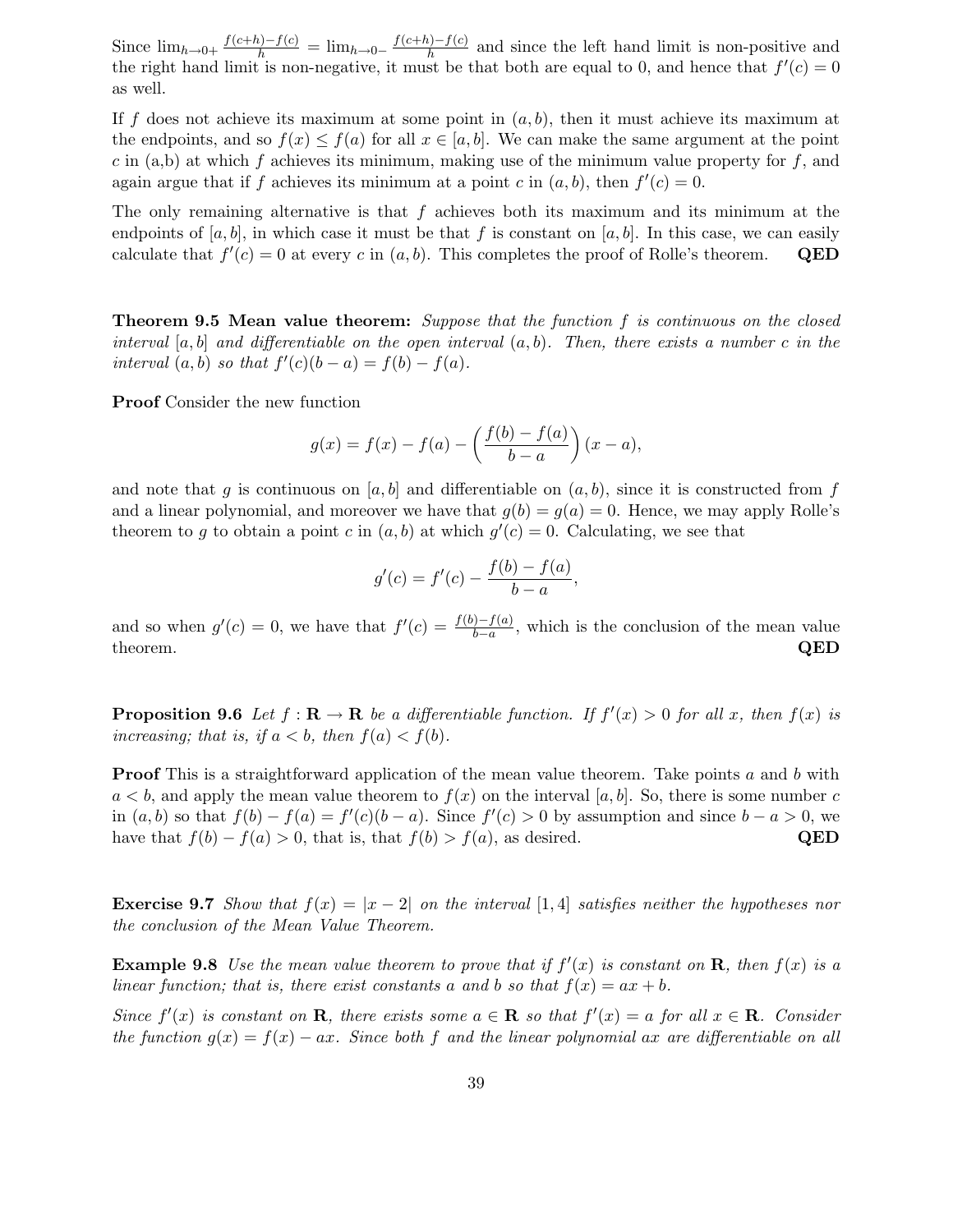of  $\bf R$ , and hence continuous on all of  $\bf R$ , we have that g is differentiable on all of  $\bf R$ , and hence is also continuous on all of  $\mathbf R$ . In order to apply the mean value theorem, we need to work on closed intervals.

So, for  $x_0 > 0$ , consider the interval  $[0, x_0]$ . Since g is continuous on  $[0, x_0]$  and differentiable on  $(0, x_0)$ , the mean value theorem states that there exists some c in  $(0, x_0)$  so that  $g(x_0) - g(0) =$  $g'(c)(x_0-0)$ . However,  $g'(c) = f'(c) - a = a - a = 0$ , and so  $g(x_0) - g(0) = 0$ , and so  $g(x_0) = g(0)$ for all  $x_0 > 0$ . To show that  $q(x_0) = q(0)$  for all  $x_0 < 0$  as well, work with the interval  $[x_0, 0]$  and repeat the argument just given.

So,  $g(x)$  is constant, that is, there is  $b \in \mathbf{R}$  so that  $g(x) = b$  for all  $x \in \mathbf{R}$ . Substituting in  $g(x) = f(x) - ax$ , this yields that  $f(x) - ax = b$  for all  $x \in \mathbb{R}$ , or that  $f(x) = ax + b$  for all  $x \in \mathbb{R}$ , where a and b are constants, as desired.

Exercise 9.9 Use the mean value theorem to prove each of the following statements.

- 1. If  $g'(x)$  is a polynomial of degree  $n-1$ , then  $g(x)$  is a polynomial of degree n;
- 2.  $x/(x+1) < \ln(1+x) < x$  for  $-1 < x < 0$  and for  $x > 0$ ;
- 3.  $\sin(x) < x$  for  $x > 0$ ;

**Example 9.10** For the function  $g(x) = x^2 - \cos(x)$ , the same as in Exercise ??, use Rolle's theorem or the mean value theorem to determine whether the solutions described in Exercise ?? to the equation  $q(x) = 0$  are the only ones.

In Exercise  $\mathcal{P}_1$ , we saw that there exist at least two solutions  $c_1$  and  $c_2$  to this equation, where  $0 < c_1 < 2$  and  $-2 < c_2 < 0$ . Suppose there were a third solution  $c_3$  to  $g(x) = 0$ . Then, since there are three points  $c_1, c_2,$  and  $c_3$  at which  $g(x) = 0$ , by Rolle's theorem there would exist two points  $e_1$  and  $e_2$  at which  $g'(x) = 0$ . (For instance, if  $c_3 < c_2$ , then  $e_1$  would lie between  $c_3$  and  $c_2$ , and  $e_2$  would lie between  $c_2$  and  $c_1$ .) Note that there is already one point at which  $g'(x) = 0$ , namely  $x=0.$ 

However, by the same sort of argument used in the solution to parts 3 and 4 of Exercise ??, we have that  $g'(x)$  satisfies  $g'(x) = 2x + \sin(x) \neq 0$  for all  $x \neq 0$ . (Specifically, we have that  $g'(0) = 0$ , and that  $g''(x) = 2 + \cos(x) > 0$  for all  $x \in \mathbb{R}$ , since  $-1 \leq \cos(x) \leq 1$  for all  $x \in \mathbb{R}$ . Hence,  $g'(x) < 0$  for all  $x < 0$  and  $g'(x) > 0$  for all  $x > 0$ .) Hence, by Rolle's theorem, there are only the two solutions to  $g(x) = 0$  that we had already found.

Exercise 9.11 For each of the following functions, the same as in Exercise ??, use Rolle's theorem or the mean value theorem to determine whether the solutions described in Exercise ?? are the only ones.

- 1.  $f(x) = 0$  on the interval  $[-a, a]$ , where a is an arbitrary positive real number and  $f(x) =$  $x^{1995} + 7654x^{123} + x;$
- 2.  $\tan(x) = e^{-x}$  for x in [-1, 1];
- 3.  $3\sin^2(x) = 2\cos^3(x)$  for  $x > 0$ ;
- $4. \ 3 + x^5 1001x^2 = 0$  for  $x > 0$ ;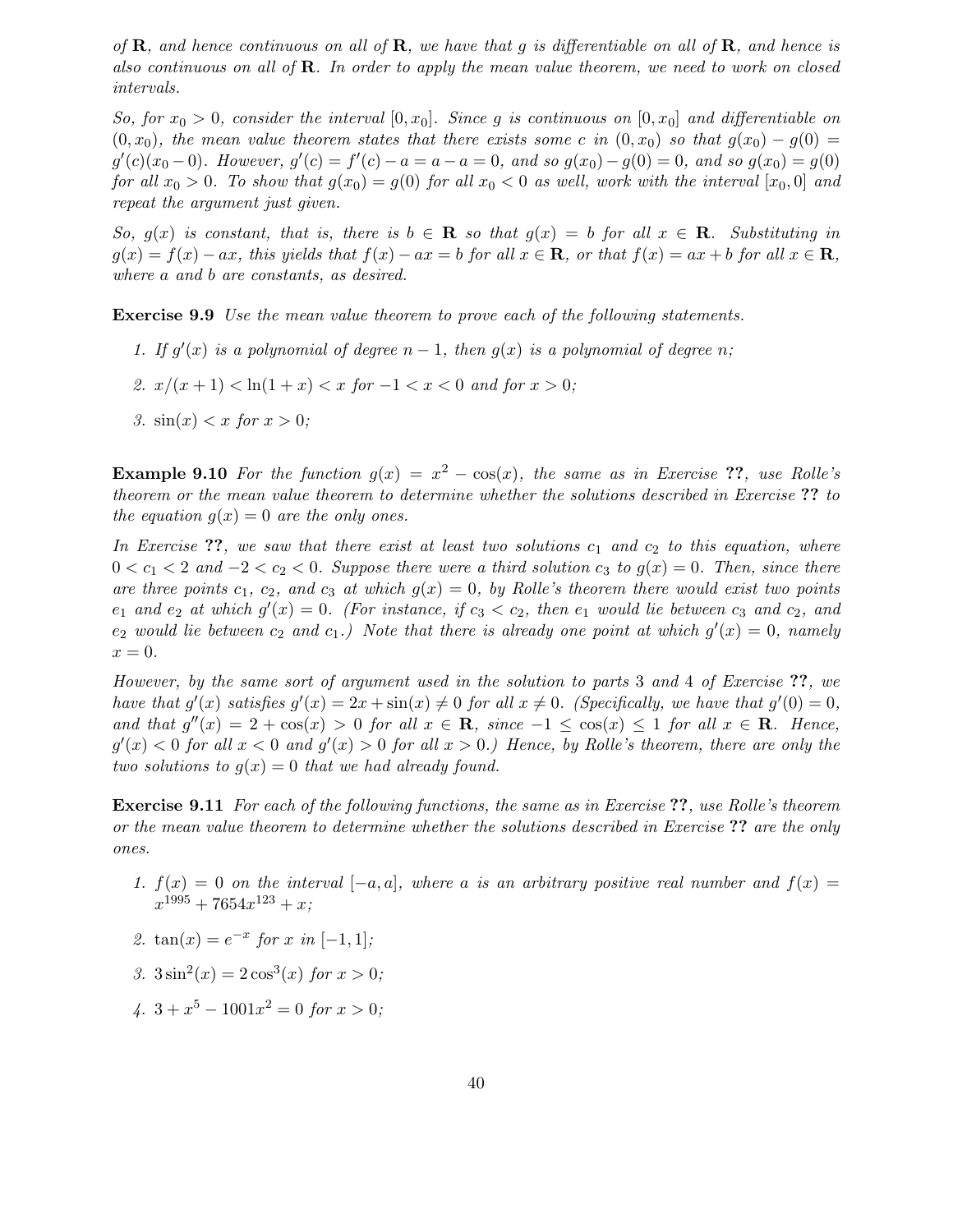Exercise 9.12 For each of the following functions described below, determine whether there is a solution to the given equation in the specified set.

- 1.  $g'(a) = 0 = g'(b)$ , where  $a < b$  are real numbers and  $g(x) = x^3 12\pi x^2 + 44\pi^2 x 48\pi^3 +$  $\cos(x) - 1$ :
- 2.  $f'(a) = 0$ , where  $f(x) = x^4 \pi^3 x \sin(x)$  and  $a \in \mathbb{R}$ ;
- 3.  $g'(x) = 0$  for at least  $k-1$  distinct real numbers, where  $g(x)$  is a differentiable function on  $$
- 4.  $x^3 + px + q = 0$  has exactly one real root for  $p > 0$ ;

# 10 The Cauchy mean value theorem and l'Hopital's rule

**Theorem 10.1 Cauchy mean value theorem:** Let  $f$  and  $g$  be two functions that are both continuous on  $[a, b]$  and differentiable on  $(a, b)$ . Suppose further that  $g'(x)$  is never zero on  $(a, b)$ . Then, there exists some c in  $(a, b)$  so that

$$
\frac{f(b) - f(a)}{g(b) - g(a)} = \frac{f'(c)}{g'(c)}.
$$

Proof Consider the function

$$
\varphi(x) = f(x) - f(a) - \left(\frac{f(b) - f(a)}{g(b) - g(a)}\right) (g(x) - g(a)).
$$

Since both f and g are continuous on [a, b] and differentiable on  $(a, b)$ , the new function  $\varphi(x)$  is as well, as it is a linear combination of f and g. Applying the mean value theorem to  $\varphi$ , there exists a point c in  $(a, b)$  so that  $\varphi'(c) = \frac{\varphi(b) - \varphi(a)}{b-a}$  $\frac{b-a}{b-a}$ . That is,

$$
\varphi'(c) = f'(c) - \left(\frac{f(b) - f(a)}{g(b) - g(a)}\right) g'(c) = 0,
$$

since  $\varphi(b) = \varphi(a) = 0$ . Hence,  $f'(c) = \left(\frac{f(b) - f(a)}{g(b) - g(a)}\right)$  $g(b)-g(a)$  $(g'(c))$ . Since  $g'(c) \neq 0$  no matter the value of c, this is equivalent to

$$
\frac{f'(c)}{g'(c)} = \frac{f(b) - f(a)}{g(b) - g(a)},
$$

which is the desired conclusion.  $QED$ 

The Cauchy mean value theorem can be thought of as a variant of the mean value theorem that holds simultaneously for two functions. Also, note that the Cauchy mean value theorem follows as an immediate application of the mean value theorem, which is an immediate application of Rolle's theorem, which is an immediate application of the maximum value property for continuous functions on a closed interval.

The main use of the Cauchy mean value theorem for us is to give a proof of l'Hopital's rule.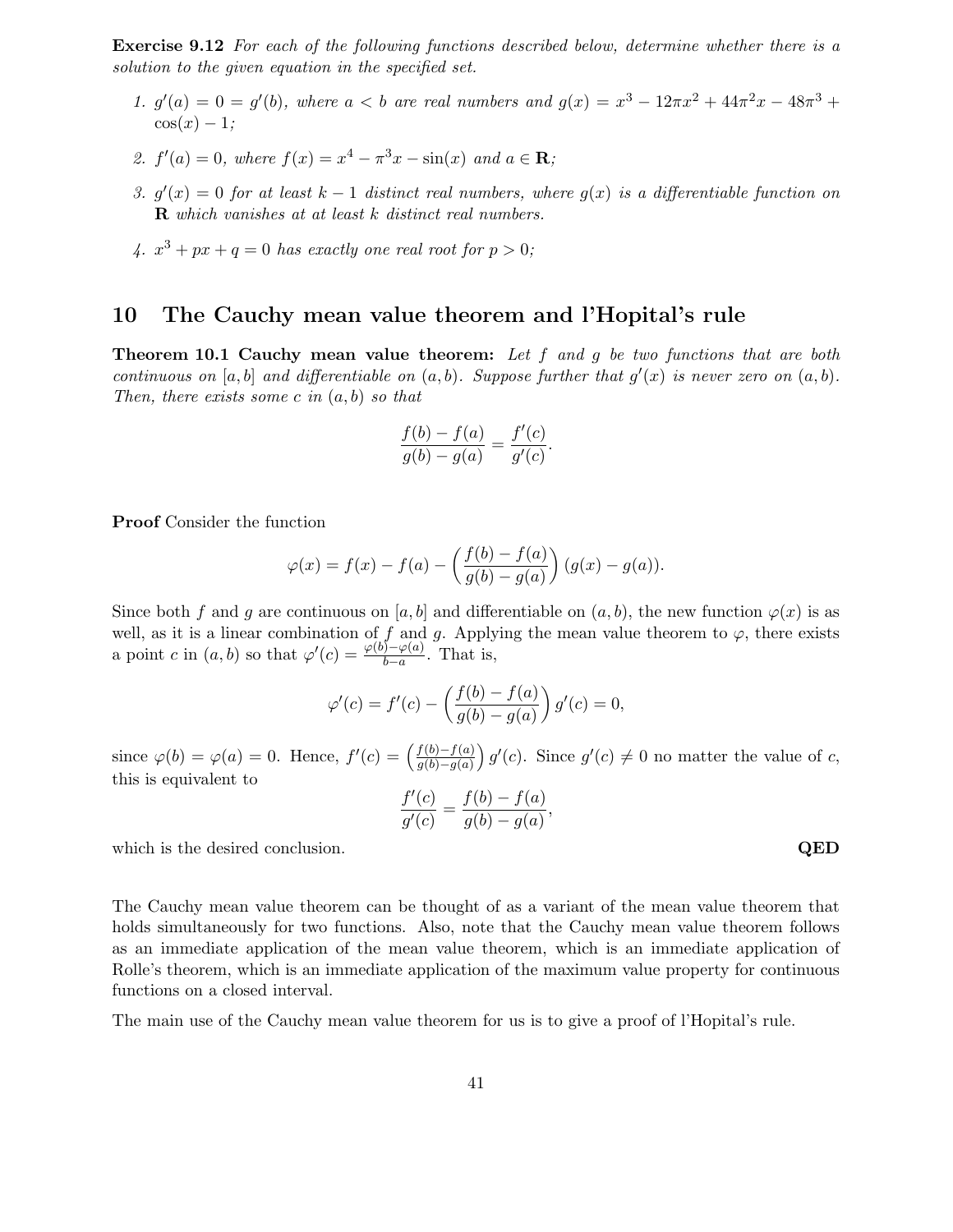**Theorem 10.2 l'Hopital's rule:** Suppose that f and g are differentiable on the union  $I = (a (\varepsilon, a) \cup (a, a + \varepsilon)$  for some  $\varepsilon > 0$ , and that  $g'(x)$  is non-zero on I. Suppose also that

$$
\lim_{x \to a} f(x) = \lim_{x \to a} g(x) = 0.
$$

Then,

$$
\lim_{x \to a} \frac{f(x)}{g(x)} = \lim_{x \to a} \frac{f'(x)}{g'(x)},
$$

provided that the right hand limit either exists or is  $\pm \infty$ .

**Proof** Since  $\lim_{x\to a} f(x) = 0$ , we set  $f(a) = 0$  in order to insure that f is a continuous function on  $(a - \varepsilon, a + \varepsilon)$ , and similarly we set  $g(a) = 0$ . Fix a value of x in I, and apply the Cauchy mean value theorem to f and g on the interval  $[a, x]$  (if  $x > a$ , or on the interval  $[x, a]$  if  $x < a$ ). Hence, regardless of which case we're in, there exists some number  $z$  between  $a$  and  $x$  so that

$$
\frac{f(x)}{g(x)} = \frac{f(x) - f(a)}{g(x) - g(a)} = \frac{f'(z)}{g'(z)}.
$$

Since z lies between a and x, it must be that  $z \to a$  as  $x \to a$ , and so

$$
\lim_{z \to a} \frac{f'(z)}{g'(z)} = \lim_{x \to a} \frac{f'(z)}{g'(z)}.
$$

Since

$$
\frac{f(x)}{g(x)} = \frac{f'(z)}{g'(z)},
$$

we also have that

$$
\lim_{x \to a} \frac{f(x)}{g(x)} = \lim_{x \to a} \frac{f'(z)}{g'(z)},
$$

and so are done.  $QED$ 

**Definition 10.3** l'Hopital's rule involves limits of the form  $\lim_{x\to a} \frac{f(x)}{g(x)}$  $\frac{f(x)}{g(x)}$ , where  $\lim_{x\to a} f(x) =$  $\lim_{x\to a} g(x) = 0$ . We refer to such a limit as having indeterminate form  $\frac{0}{0}$ .

Similarly, we can define what it means for a limit  $\lim_{x\to a} \frac{f(x)}{g(x)}$  $\frac{f(x)}{g(x)}$  to have indeterminate form  $\frac{\infty}{\infty}$ , namely that  $\lim_{x\to a} f(x) = \lim_{x\to a} g(x) = \infty$ . We can convert a limit of indeterminate form  $\frac{\infty}{\infty}$ into one of indeterminate form  $\frac{0}{0}$  very easily, since if

$$
\lim_{x \to a} \frac{f(x)}{g(x)}
$$

has indeterminate form  $\frac{\infty}{\infty}$ , then

$$
\lim_{x \to a} \frac{1/g(x)}{1/f(x)}
$$

has indeterminate form  $\frac{0}{0}$ , and

$$
\lim_{x \to a} \frac{1/g(x)}{1/f(x)} = \lim_{x \to a} \frac{1/g(x)}{1/f(x)} \cdot \frac{f(x)}{f(x)} = \lim_{x \to a} \frac{f(x)}{g(x)}.
$$

There are other indeterminate forms that can be handled by l'Hopital's rule and some algebraic massage: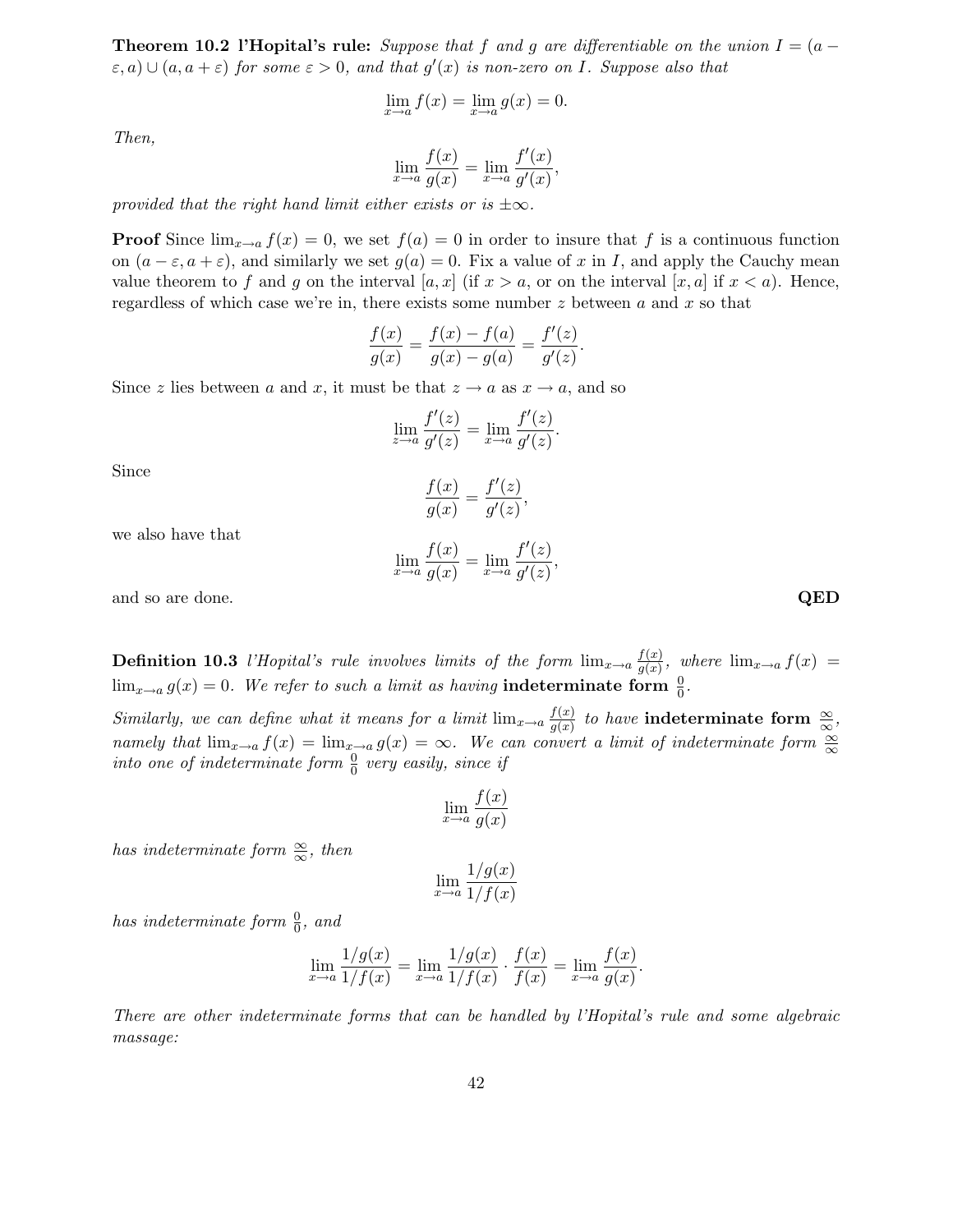• indeterminate form  $0 \cdot \infty$ :  $\lim_{x \to a} f(x)g(x)$ , where  $\lim_{x \to a} f(x) = 0$  and  $\lim_{x \to a} g(x) = \infty$ . In this case, rewrite

$$
\lim_{x \to a} f(x)g(x) = \lim_{x \to a} \frac{f(x)}{1/g(x)}
$$

to get indeterminate form  $\frac{0}{0}$ .

As an example of this indeterminate form, consider

$$
\lim_{n \to \infty} n \ln \left( \frac{1}{n} \right).
$$

• indeterminate form  $1^{\infty}$ :  $\lim_{x\to a} f(x)^{g(x)}$ , where  $\lim_{x\to a} f(x) = 1$  and  $\lim_{x\to a} g(x) = \infty$ . In this case, rewrite

$$
\lim_{x \to a} f(x)^{g(x)} = \lim_{x \to a} \exp\left(\ln(f(x))g(x)\right),\,
$$

so that the exponent has indeterminate form  $0 \cdot \infty$ , and then use the previous reduction to evaluate the limit of the exponent.

As an example of this indeterminate form, consider

$$
\lim_{n \to \infty} \left( 1 + \frac{1}{n} \right)^n.
$$

• indeterminate form  $\infty^0$ :  $\lim_{x\to a} f(x)^{g(x)}$ , where  $\lim_{x\to a} f(x) = \infty$  and  $\lim_{x\to a} g(x) = 0$ . In this case, rewrite

$$
\lim_{x \to a} f(x)^{g(x)} = \lim_{x \to a} \exp\left(\ln(f(x))g(x)\right),\,
$$

so that the exponent has indeterminate form  $\infty$ .0, and then use the above reduction to evaluate the limit of the exponent.

As an example of this indeterminate form, consider

$$
\lim_{n\to\infty}n^{1/n}.
$$

We close by noting that l'Hopital's rule also holds for limits of the form  $\lim_{x\to\infty}\frac{f(x)}{g(x)}$  $\frac{f(x)}{g(x)}$  which have one of these indeterminate forms. Remember that it is necessary to check that the limit has an indeterminate form before applying l'Hopital's rule.

**Example 10.4** Evaluate the limit  $\lim_{x\to 1} (x^5 - 1)/(x^2 - 1)$ .

Not all indeterminate forms require l'Hopital's rule. By factoring, we have that

$$
\lim_{x \to 1} \frac{x^5 - 1}{x^2 - 1} = \lim_{x \to 1} \frac{(x - 1)(x^4 + x^3 + x^2 + x + 1)}{(x - 1)(x + 1)} = \lim_{x \to 1} \frac{x^4 + x^3 + x^2 + x + 1}{x + 1} = \frac{5}{2}.
$$

(The second equality follows from the fact that when we are taking the limit as  $x \to 1$ , we do not care what is actually happening at 1 but only near 1, and near 1 the value of  $x - 1$  is not zero.)

Exercise 10.5 Evaluate the following limits.

1.  $\lim_{x\to 2}(1-\cos(\pi x))/\sin^2(\pi x);$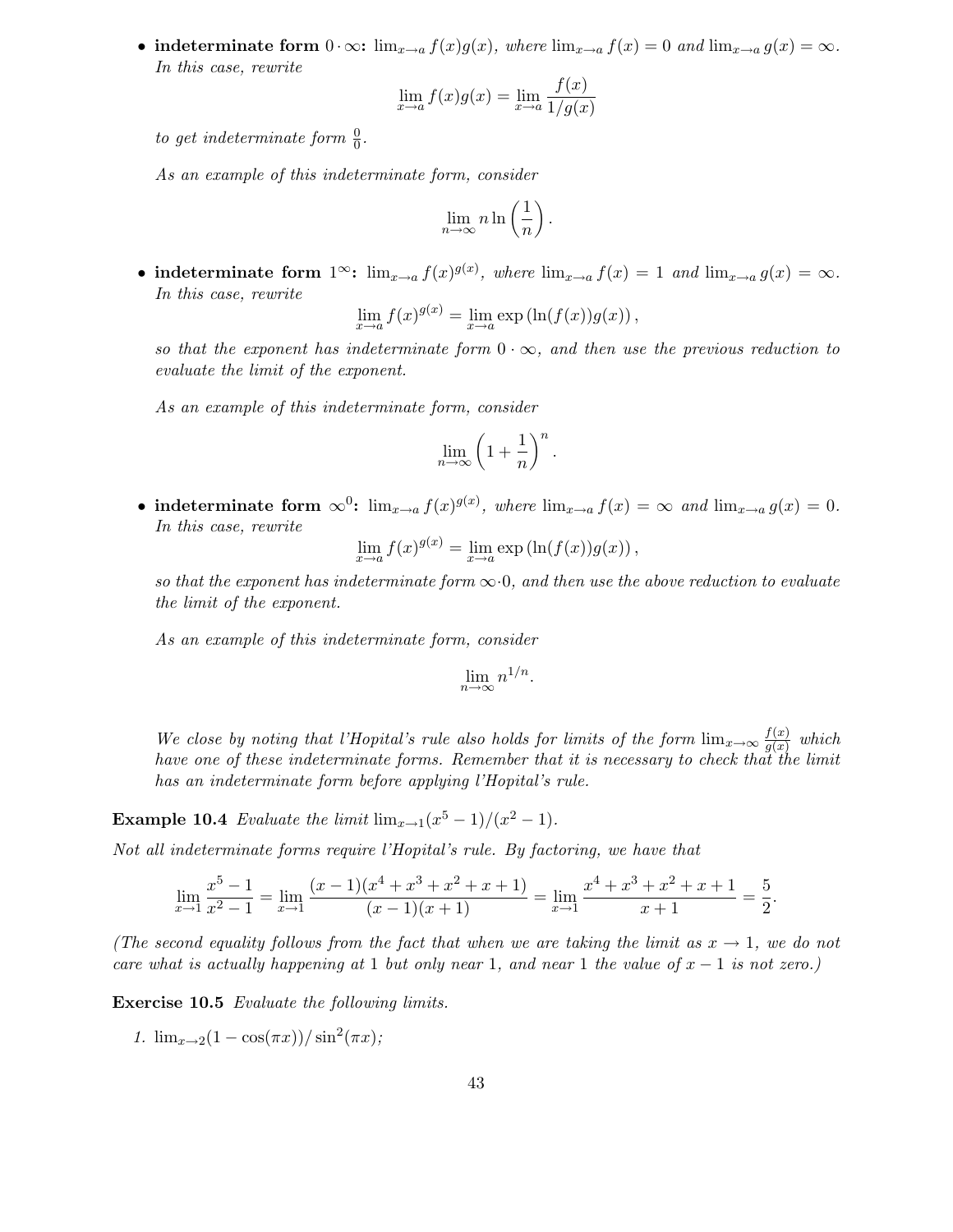2. 
$$
\lim_{x \to -1} (x^7 + 1)/(x^3 + 1);
$$
  
\n3.  $\lim_{x \to 3} (1 + \cos(\pi x))/\tan^2(\pi x);$   
\n4.  $\lim_{x \to 1} (1 - x + \ln(x))/(1 + \cos(\pi x));$   
\n5.  $\lim_{x \to \infty} (\ln(x))^{1/x};$   
\n6.  $\lim_{x \to 2} (x^2 + x - 6)/(x^2 - 4);$   
\n7.  $\lim_{x \to 0} (x + \sin(2x))/(x - \sin(2x));$   
\n8.  $\lim_{x \to 0} (e^x - 1)/x^2;$   
\n9.  $\lim_{x \to 0} (e^x + e^{-x} - x^2 - 2)/(\sin^2(x) - x^2);$   
\n10.  $\lim_{x \to \infty} \ln(x)/x;$   
\n11.  $\lim_{x \to 2} (x^3 - x^2 - x - 2)/(x^3 - 3x^2 + 3x - 2);$   
\n12.  $\lim_{x \to 1} (x^3 - x^2 - x + 1)/(x^3 - 2x^2 + x);$ 

# 11 The fundamental theorem of calculus and improper integrals

We begin this section by stating the fundamental theorem of calculus.

**Theorem 11.1 Fundamental theorem of calculus:** Let  $f$  be a continuous function on the closed interval [a, b].

• Consider the function on  $[a, b]$  defined by

$$
F(x) = \int_{a}^{x} f(t) \mathrm{d}t.
$$

Then,  $F'(x) = f(x)$  for every x in  $(a, b)$ . In shorthand,

$$
f(x) = \frac{\mathrm{d}}{\mathrm{d}x} \int_{a}^{x} f(t) \mathrm{d}t.
$$

• If G is any function on  $[a, b]$  satisfying  $G'(x) = f(x)$ , then

$$
\int_a^b f(x) \mathrm{d}x = G(b) - G(a).
$$

In shorthand,

$$
\int_a^b G'(x) \mathrm{d}x = G(b) - G(a).
$$

The fundamental theorem of calculus tells us how to integrate a continuous function on a closed interval. In order to integrate a function that is not continuous on a closed interval, we need to do something a bit different. This brings us to the notion of the **improper integral**.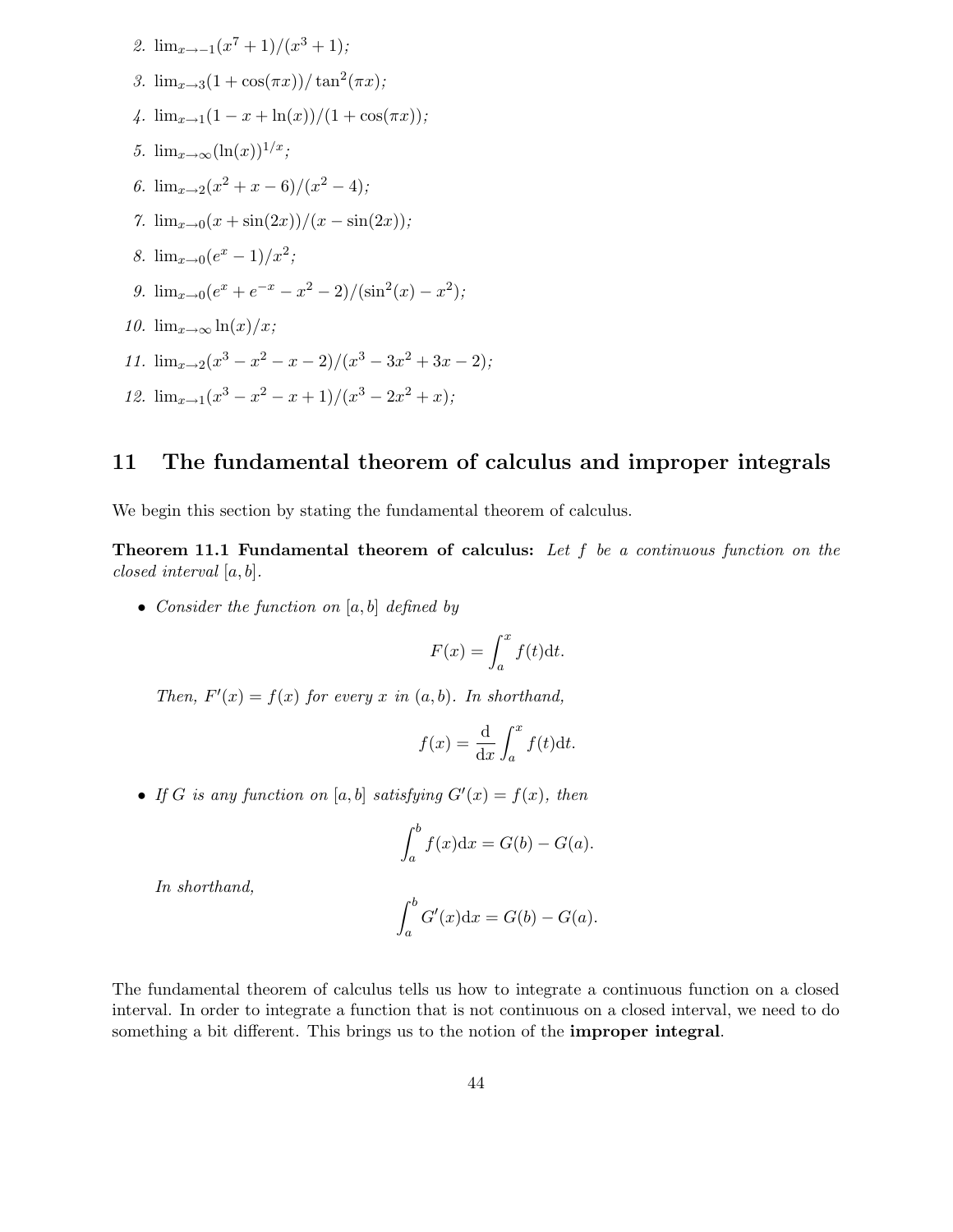Definition 11.2 There are many kinds of improper integrals. We do not give a precise definition that covers all cases, but for our purposes here, an improper integral is an integral in which one (or more) of the following occurs:

- the interval of integration is not a closed interval, but instead is one of  $(-\infty, a]$ ,  $[a, \infty)$ , or  $(-\infty, \infty)$ , or
- the integrand has an infinite discontinuity at some point c, namely  $\lim_{x\to c} f(x) = \pm \infty$ .

We define convergence and divergence for improper integrals essentially by approximating what happens on closed intervals that fill out the interval of integration.

An improper integral of the form  $\int_a^{\infty} f(x) dx$  (where f is continuous on  $[a,\infty)$ ) **converges** if the limit  $\lim_{M\to\infty}\int_a^M f(x)dx$  exists (as a finite number). If the improper integral  $\int_a^{\infty} f(x)dx$  converges, we set

$$
\int_{a}^{\infty} f(x) \mathrm{d}x = \lim_{M \to \infty} \int_{a}^{M} f(x) \mathrm{d}x.
$$

(This is analogous to our definition of the sum of an infinite series, as the limit of the sequence of partial sums when that limit exists.) Similarly for improper integrals of this form where f is continuous on  $(-\infty, a]$ .

An improper integral of the form  $\int_{-\infty}^{\infty} f(x) dx$  (where f is continuous on  $(-\infty, \infty)$ ) converges when, for some (and hence any) c in  $(-\infty,\infty)$ , the two improper integrals  $\int_c^{\infty} f(x)dx$  and  $\int_{-\infty}^{c} f(x)dx$ both converge. This is **different** from assuming that  $\lim_{M}^{M} f(x)dx$  exists, as we will see later.

An improper integral of the form  $\int_a^b f(x) dx$  (where f is continuous on  $(a, b]$  and  $\lim_{x\to a+} f(x) =$  $\pm \infty$ ) converges if the limit  $\lim_{c \to a^+} \int_c^b f(x) dx$  exists (as a finite number). If the improper integral  $\int_a^b f(x) dx$  exists, we set

$$
\int_a^b f(x) \mathrm{d}x = \lim_{c \to a+} \int_c^b f(x) \mathrm{d}x.
$$

Similarly for improper integrals of this form where f is continuous on [a, b) and  $\lim_{c\to b^-} f(x) = \pm \infty$ .

An improper integral of the form  $\int_a^b f(x) dx$  (where f is continuous on [a, b] except at a single point c in  $(a, b)$ , and both the integrals  $\int_a^c f(x) dx$  and  $\int_c^b f(x) dx$  are of the previous form) converges if both the improper integrals  $\int_a^c f(x) dx$  and  $\int_c^b f(x) dx$  converge.

An improper integral that does not converge is said to diverge.

**Example 11.3** Consider the integral  $\int_4^{\infty} dx/x^{3/2}$ . This is an improper integral because the interval of integration is  $(4,\infty)$  and hence is not a closed interval. So, we attempt to evaluate this integral by formulating it as a limit of integrals over closed intervals, namely

$$
\int_{4}^{\infty} \frac{1}{x^{3/2}} dx = \lim_{M \to \infty} \int_{4}^{M} \frac{1}{x^{3/2}} dx
$$
  
= 
$$
\lim_{M \to \infty} \int_{4}^{M} x^{-3/2} dx
$$
  
= 
$$
\lim_{M \to \infty} \left( -\frac{2}{\sqrt{M}} + \frac{2}{\sqrt{4}} \right) = 1.
$$

Hence, this improper integral converges to 1.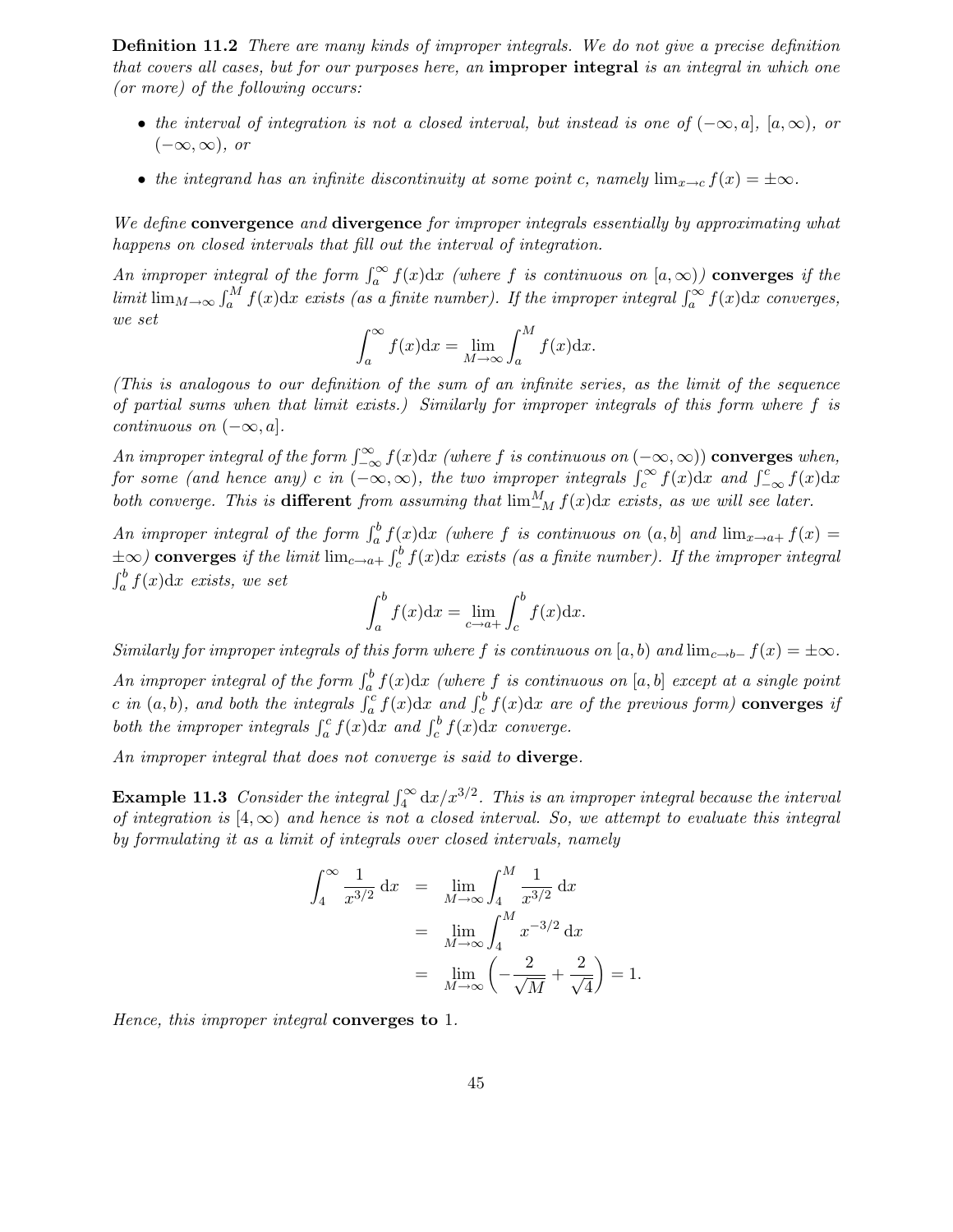Exercise 11.4 Determine whether the following improper integrals converge or diverge, and evaluate those which converge.

1.  $\int_0^4 dx/x^{3/2}$ ; 2.  $\int_1^{\infty} dx/(x+1);$ 3.  $\int_5^\infty dx/(x-1)^{3/2}$ ; 4.  $\int_0^9 dx/(9-x)^{3/2}$ ; 5.  $\int_{-\infty}^{-2} \frac{dx}{(x+1)^3}$ ; 6.  $\int_{-1}^{8} dx/x^{1/3}$ ; 7.  $\int_2^{\infty} dx/(x-1)^{1/3}$ ; 8.  $\int_{-\infty}^{\infty} x \, dx / (x^2 + 4);$ 9.  $\int_0^1 e^{\sqrt{x}} dx/\sqrt{x}$ ; 10.  $\int_1^{\infty} dx/x \ln(x);$ 

Exercise 11.5 Show that  $\int_{-\infty}^{\infty} (1+x) dx/(1+x^2)$  diverges, but that  $\lim_{t\to\infty} \int_{-t}^{t} (1+x) dx/(1+x^2) = \pi$ .

# 12 Taylor series

**Definition 12.1** For a function  $f:(a,b) \to \mathbf{R}$  that has derivatives of all orders in  $(a,b)$  and for a number c in  $(a, b)$ , the Taylor series for f centered at c is the power series

$$
\sum_{n=0}^{\infty} \frac{1}{n!} f^{(n)}(c) (x - c)^n,
$$

where  $f^{(n)}(c)$  denotes the n<sup>th</sup> derivative of  $f(x)$  evaluated at c.

Exercise 12.2 For each of the given functions, calculate its Taylor series about the given point; also, determine the radius and interval of convergence of the resulting power series whereever possible.

- 1.  $f(x) = x^3 + 6x^2 + 5x 7$  about  $a = 6$ ;
- 2.  $f(x) = e^{3x}$  about  $a = -2$ ;
- 3.  $f(x) = \cosh(x)$  about  $a = 1$ ;

Lemma 12.3 Uniqueness of series representations: Consider two power series  $\sum_{n=0}^{\infty} a_n(x$  $a)^n$  and  $\sum_{n=0}^{\infty} b_n(x-a)^n$  that both converge absolutely on the open interval  $(a-\varepsilon,a+\varepsilon)$  for some  $\varepsilon > 0$ . If  $\sum_{n=0}^{\infty} a_n(x-a)^n = \sum_{n=0}^{\infty} b_n(x-a)^n$  for all  $x$  in  $(a-\varepsilon, a+\varepsilon)$ , then  $a_n = b_n$  for all  $n \ge 0$ .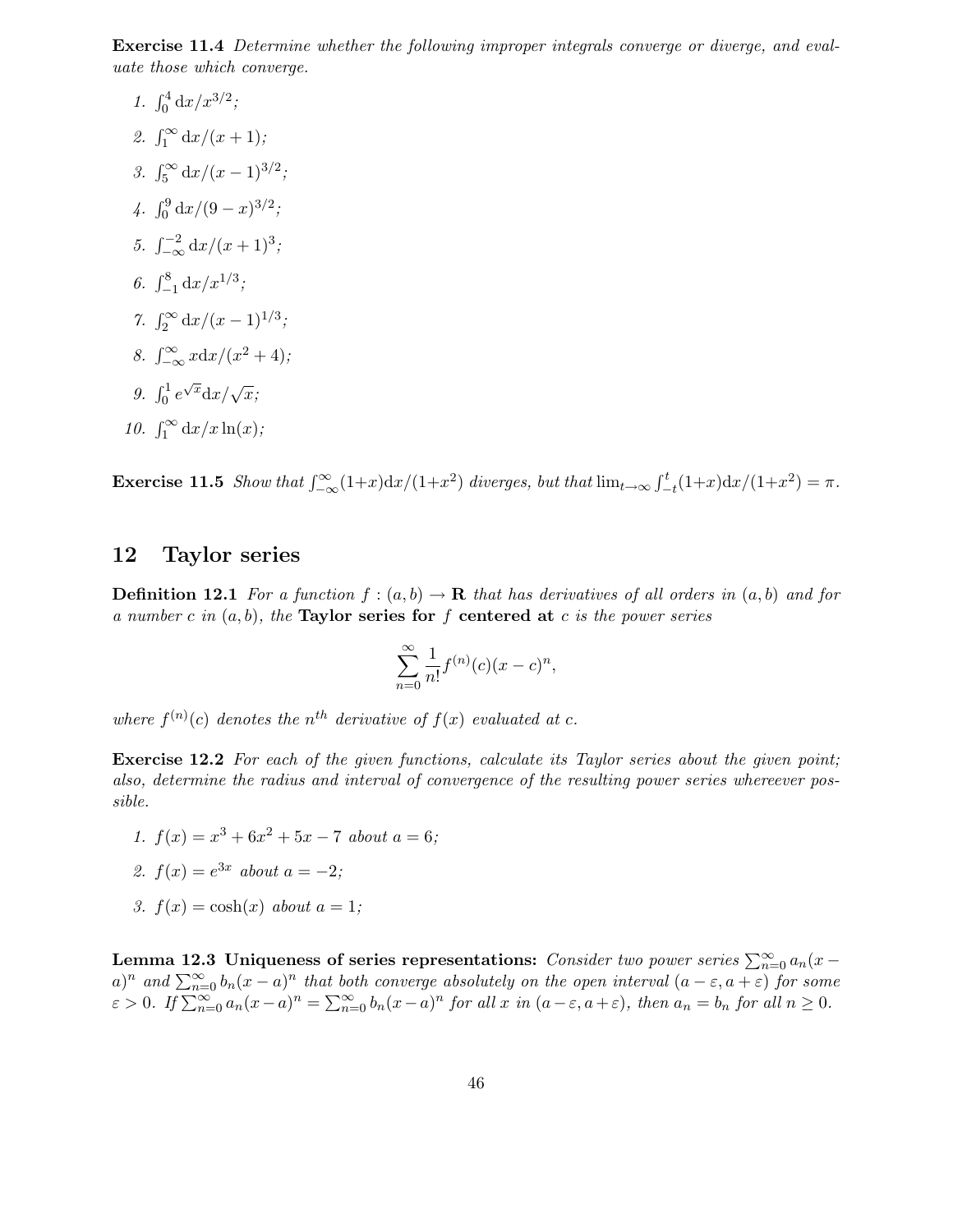We now present a test to determine when a function is equal to its Taylor series, followed by an example of a function **NOT** equal to its Taylor series, to show that the condition in Theorem ?? does not hold for all functions.

**Theorem 12.4** Let f be a function which has derivatives of all orders in the interval  $(a - \beta, a + \beta)$ for some  $\beta > 0$ . Then,

$$
f(x) = \sum_{n=0}^{\infty} \frac{1}{n!} f^{(n)}(a)(x-a)^n
$$

(that is, f is equal to its Taylor series) if and only if

$$
\lim_{n \to \infty} R_n(x) = 0,
$$

where

$$
R_n(x) = \frac{1}{(n+1)!} f^{(n+1)}(z)(x-a)^{n+1},
$$

where z is some number between a and x (and so z depends on a, x, and n).

**Example 12.5** Consider the Taylor series for the function  $f(x) = e^x$  centered at  $a = 0$ , namely

$$
\sum_{n=0}^{\infty} \frac{1}{n!} f^{(n)}(0) x^n = \sum_{n=0}^{\infty} \frac{1}{n!} x^n,
$$

since  $f^{(n)}(0) = e^0 = 1$  for all  $n \ge 0$ . In order to show that  $e^x = \sum_{n=1}^{\infty} \frac{1}{n}$  $\frac{1}{n!}x^n$  for all x in **R**, we need to show that for each x,

$$
\lim_{n \to \infty} R_n(x) = \lim_{n \to \infty} \frac{1}{(n+1)!} e^z x^{n+1},
$$

where z lies between 0 and x and depends on 0, x, and n.

First take the case that  $x > 0$ . In this case, we have that  $1 < e^z \le e^x = M$  for all z between 0 and x, since we're thinking of x as fixed and since  $e^x$  is an increasing function. Since we know that  $\lim_{n\to\infty}\frac{1}{n}$  $\frac{1}{n!}x^n = 0$  for x fixed (for instance, by the ratio test), the squeeze law for limits yields that  $\lim_{n\to\infty} \frac{1}{(n+1)!}e^z x^{n+1} = 0$  for each x, as desired.

In the case that  $x \leq 0$ , we note that  $0 < e^x \leq 1$ , and the same argument applies here as well. Since  $\lim_{n\to\infty} R_n(x) = 0$  for each x, we have that  $f(x) = e^x$  is equal to its Taylor series.

Example 12.6 We can pass between functions and series in the following way: a power series  $\sum_{n=0}^{\infty} a_n(x-c)^n$  defines a function on its interval of convergence I, namely  $f(x) = \sum_{n=0}^{\infty} a_n(x-c)^n$ for every  $x \in I$  (since the interval of convergence is precisely the set of values of x for which the power series converges).

We can then take the Taylor series for  $f$  at any point  $a$  in the interval of convergence  $I$ . When we do this, we get back the power series we started with, since power series representations of functions are unique.

However, when we perform the other possible composition of these operations, namely start with a function f, construct its Taylor series which then has an interval of convergence I, and then look at the function on I given by summing the series, we do  $\overline{NOT}$  necessarily get back the function we started with. The easiest way to see this is via an example. So, consider the function

$$
f(x) = \begin{cases} e^{-1/x^2} & \text{for } x \neq 0\\ 0 & \text{for } x = 0 \end{cases}
$$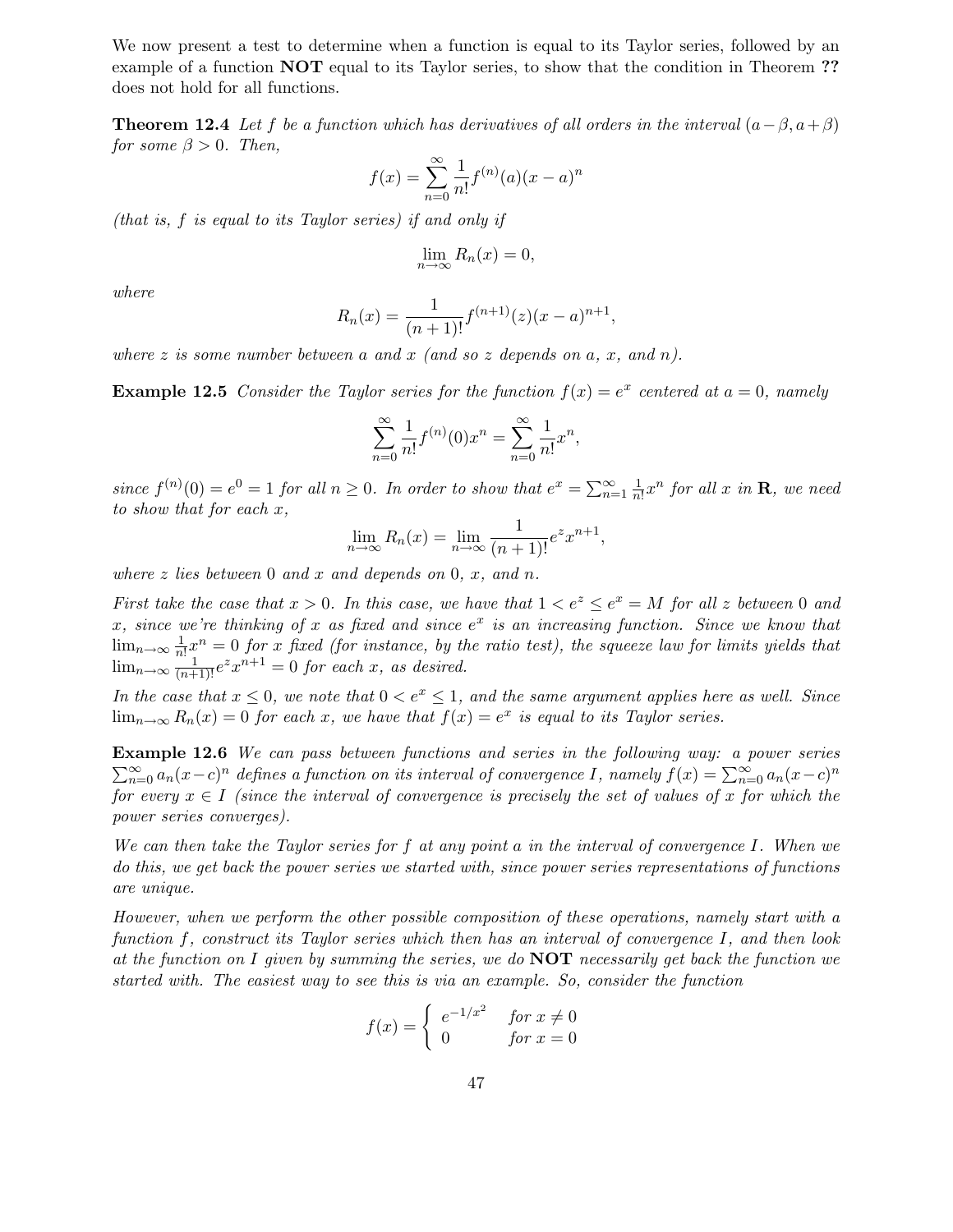It is a (difficult) calculation that  $f^{(n)}(0) = 0$  for all  $n \ge 0$ , and so the Taylor series for this function centered at 0 is

$$
\sum_{n=0}^{\infty} \frac{1}{n!} f^{(n)}(0) x^n = \sum_{n=0}^{\infty} 0 x^n,
$$

which is the series representation of the constant function  $g(x) = 0$ , which is not the function f we began with.

Proposition 12.7 Arithmetic of power series: Let  $f(x) = \sum_{n=0}^{\infty} a_n(x-a)^n$  and  $g(x) =$  $\sum_{n=0}^{\infty} b_n(x-a)^n$  be two power series that converge absolutely for all x in the open interval  $(a-\varepsilon, a+\varepsilon)$ for some  $\varepsilon > 0$ . Then, the following hold on the open interval  $(a - \varepsilon, a + \varepsilon)$ :

- the sum  $(f+g)(x)$  is given by the power series  $(f+g)(x) = \sum_{n=0}^{\infty} (a_n + b_n)(x-a)^n$ ;
- the difference  $(f g)(x)$  is given by the power series  $(f g)(x) = \sum_{n=0}^{\infty} (a_n b_n)(x a)^n$ ;
- the product  $(f \cdot g)(x)$  is given by the power series  $(f \cdot g)(x) = \sum_{n=0}^{\infty} c_n(x-a)^n$ , where  $c_n = \sum_{k=0}^n a_k \cdot b_{n-k}.$
- the derivative of  $f(x)$  is given by differentiating the power series term by term:

$$
f'(x) = \sum_{n=1}^{\infty} n a_{n-1} (x - a)^{n-1};
$$

• the (indefinite) integral of  $f(x)$  is given by integrating the power series term by term:

$$
\int f(x)dx = c + \sum_{n=0}^{\infty} \frac{a_n}{n+1} (x - a)^{n+1};
$$

**Example 12.8** Determine a series representation for the function  $f(x) = (x+1)/(x+2)$  centered at  $a = 0$ .

One way would be to calculate the Taylor series for  $f(x)$  centered at  $a = 0$ , but this gets complicated, as the derivatives of  $f(x)$  get complicated. Another way is to use the arithmetic of power series. We start by deriving a series representation for  $1/(x+2)$ , using the fact that  $\frac{1}{1-r} = \sum_{n=0}^{\infty} r^n$  for  $|r| < 1.$  Hence, for  $|-\frac{1}{2}\rangle$  $\frac{1}{2}x \vert < 1$ , we have:

$$
\frac{1}{x+2} = \frac{1}{2(\frac{1}{2}x+1)}
$$
  
= 
$$
\frac{1}{2}\frac{1}{1-(-\frac{1}{2}x)}
$$
  
= 
$$
\frac{1}{2}\sum_{n=0}^{\infty}(-\frac{1}{2}x)^n
$$
  
= 
$$
\sum_{n=0}^{\infty}(-1)^n\frac{1}{2^{n+1}}x^n.
$$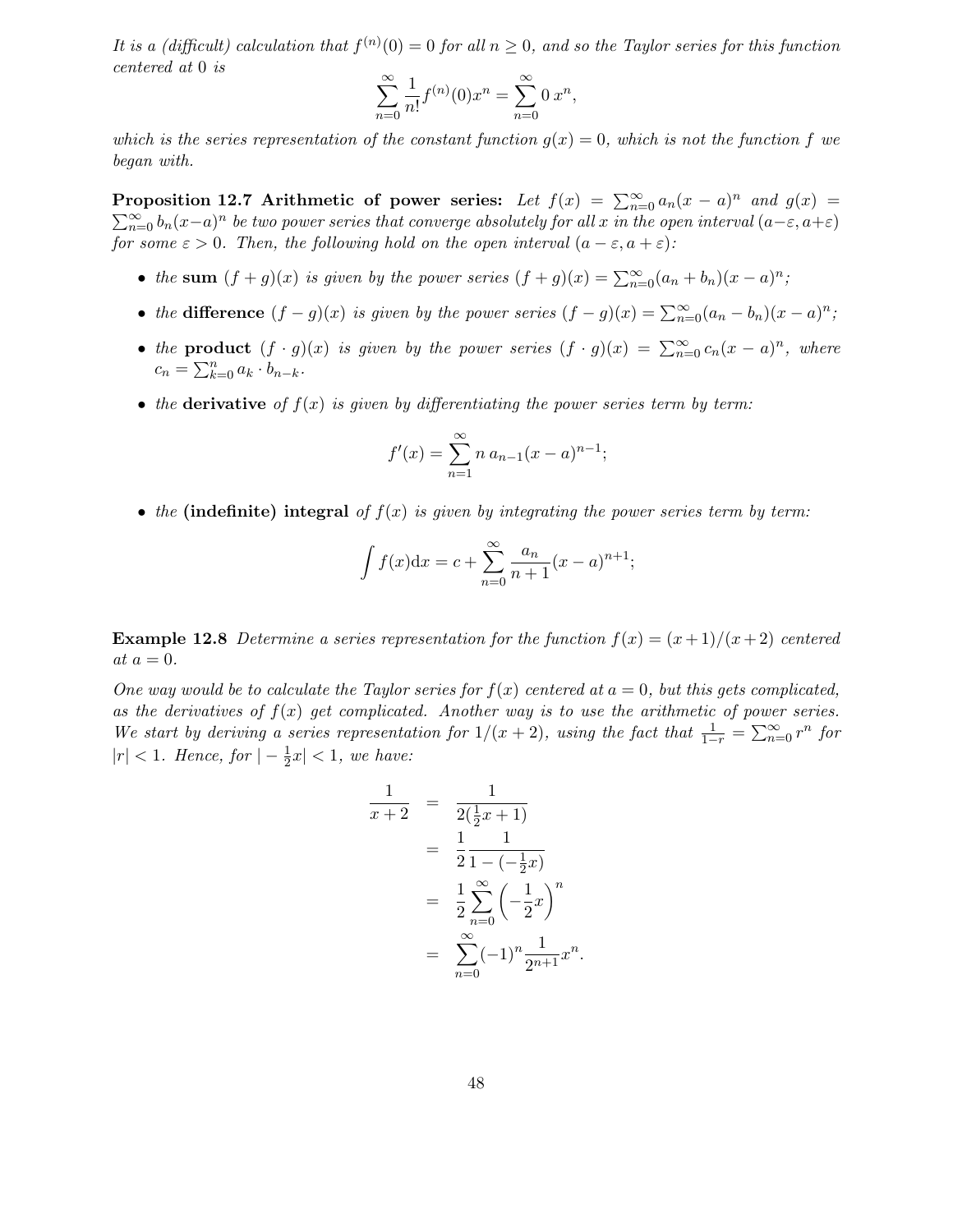Hence, a series representation for  $f(x)$  centered at 0 is:

$$
f(x) = \frac{x+1}{x+2} = (x+1)\sum_{n=0}^{\infty} (-1)^n \frac{1}{2^{n+1}} x^n
$$
  
= 
$$
\sum_{n=0}^{\infty} (-1)^n \frac{1}{2^{n+1}} x^{n+1} + \sum_{n=0}^{\infty} (-1)^n \frac{1}{2^{n+1}} x^n
$$
  
= 
$$
\sum_{n=1}^{\infty} (-1)^{n+1} \frac{1}{2^n} x^n + \sum_{n=0}^{\infty} (-1)^n \frac{1}{2^{n+1}} x^n
$$
  
= 
$$
\frac{1}{2} + \sum_{n=1}^{\infty} \left( (-1)^{n+1} \frac{1}{2^n} + (-1)^n \frac{1}{2^{n+1}} \right) x^n = \frac{1}{2} + \sum_{n=1}^{\infty} (-1)^{n+1} \frac{1}{2^{n+1}} x^n.
$$

# 13 Last year's exam

## Semester 1, 1999:

Rubric: Full marks may be obtained by giving COMPLETE and CORRECT answers to ALL questions. Be sure to justify all of your answers. Each question is worth 5 marks, giving a total of 100 marks for the exam.

1. Give an example of a sequence that is bounded but not convergent, or prove that no such sequence exists. Also, give an example of a sequence that is convergent but not bounded, or prove that no such sequence exists.

**Solution:** The sequence  $\{a_n = (-a)^n\}$  is bounded below by  $-1$  and bounded above by 1, and so is bounded. This sequence does not converge, though; since  $|a_n - a_{n+1}| = 2$  for all n, this sequence fails the Cauchy criterion, and hence diverges.

For the other part, we know that every convergent sequence is bounded. This is Proposition ??. (Note that you are asked in this question to state and to write out the proof of this proposition.)

2. Determine whether the sequence

$$
\left\{ a_n = \frac{\left(\frac{2}{3}\right)^n}{2 - n^{1/n}} \right\}
$$

converges or diverges. If the sequence converges, determine its limit.

**Solution:** We know that  $\lim_{n\to\infty}(\frac{2}{3})$  $\frac{2}{3}$ )<sup>n</sup> = 0, since  $\frac{2}{3}$  < 1. Hence, we need to evaluate  $\lim_{n\to\infty} n^{1/n}$ : start by writing

$$
n^{1/n} = \exp(\ln(n))^{1/n} = \exp\left(\frac{\ln(n)}{n}\right).
$$

Since  $\lim_{n\to\infty} n^{1/n} = \exp\left(\lim_{n\to\infty} \frac{\ln(n)}{n}\right)$  $\binom{n}{n}$ , and since  $\lim_{n\to\infty}\frac{\ln(n)}{n}$  $\frac{n(n)}{n}$  has the indeterminate form  $\frac{\infty}{\infty}$ , we may use l'Hopital's rule to evaluate:

$$
\lim_{n \to \infty} \frac{\ln(n)}{n} = \lim_{n \to \infty} \frac{\frac{1}{n}}{1} = 0,
$$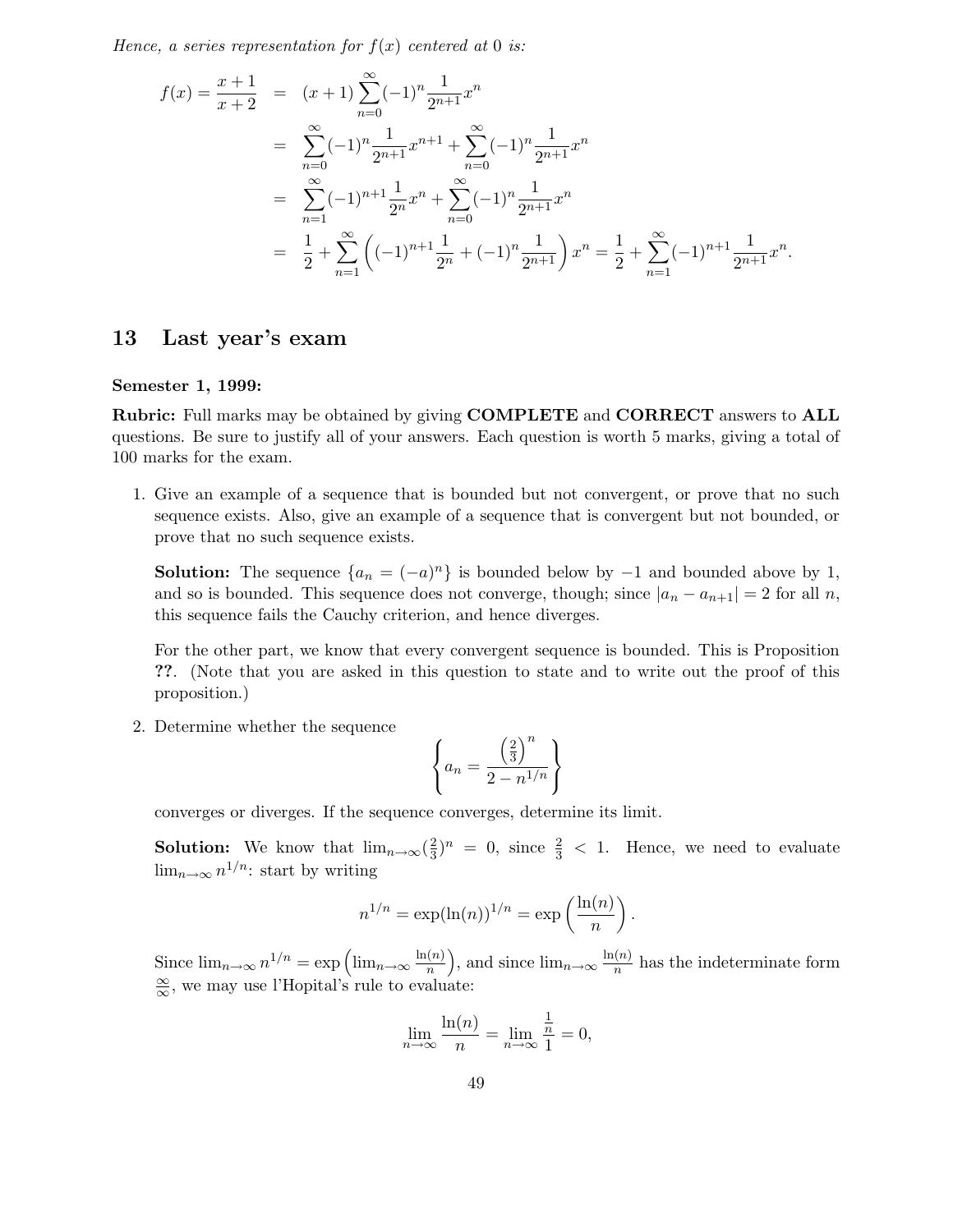and so

$$
\lim_{n \to \infty} n^{1/n} = \exp\left(\lim_{n \to \infty} \frac{\ln(n)}{n}\right) = e^0 = 1.
$$

Hence, the original limit can be evaluated using the arithmetic of limits:

$$
\lim_{n \to \infty} \frac{\left(\frac{2}{3}\right)^n}{2 - n^{1/n}} = \frac{0}{2 - 1} = 0,
$$

and so the sequence converges to 0.

3. Prove that if a sequence  $\{a_n\}$  is increasing and bounded above, then it is convergent.

**Solution:** Since  $\{a_n\}$  is bounded above, it has a supremum a. By the definition of supremum, for every  $\varepsilon > 0$ , there exists M so that  $|a_M - a| < \varepsilon$ . Since  $\{a_n\}$  is increasing and since a is an upper bound for  $\{a_n\}$ , we have that  $a_M < a_n \le a$  for every  $n > M$ . In particular, we have that  $|a_n - a| < |a_M - a| < \varepsilon$  for every  $n > M$ , and this is just the definition that  $\{a_n\}$ converges to a.

4. Determine whether the infinite series

$$
\sum_{n=3}^{\infty} \frac{1}{n \ln(n)}
$$

converges or diverges. (You do not need to evaluate the sum of the series in the case that it converges.)

Solution: Since the terms in the series are all positive, we may use the integral test, with  $f(x) = \frac{1}{x \ln x}$  $\frac{1}{x \ln(x)}$ . This function is continuous for  $x \geq 3$  and is decreasing, since  $f'(x) =$  $-\frac{\ln(x)+1}{x^2\ln^x(x)}$  < 0 for  $x \ge 3$ . Then, the series converges if and only if the improper integral  $\int_3^\infty \frac{1}{x \ln x}$  $\frac{1}{x \ln(x)} dx = \lim_{M \to \infty} \int_{3}^{M} \frac{1}{x \ln(x)}$  $\frac{1}{x\ln(x)}dx$  converges. Calculating, we see that

$$
\lim_{M \to \infty} \int_{3}^{M} \frac{1}{x \ln(x)} dx = \lim_{M \to \infty} \ln(\ln(x)) \Big|_{3}^{M} = \lim_{M \to \infty} (\ln(\ln(M)) - \ln(\ln(3)) = \infty.
$$

Since the intergral diverges, the series diverges.

5. Determine whether the infinite series

$$
\sum_{n=1}^{\infty} \frac{(-1)^n}{\sqrt{n}}
$$

converges absolutely, converges conditionally, or diverges. (You do not need to evaluate the sum of the series in the case that it converges.)

**Solution:** Notice that this is an alternating series. Since  $\lim_{n\to\infty}\frac{1}{\sqrt{n}}$  $\frac{1}{n} = 0$  and since  $\frac{1}{\sqrt{n+1}}$  <  $\frac{1}{\sqrt{2}}$  $\frac{1}{n}$ , the alternating series test yields that this series converges.

However, the series  $\sum_{n=1}^{\infty} \frac{1}{\sqrt{n}}$  $\frac{1}{n}$  diverges, for instance by comparison to the harmonic series, as  $\frac{1}{\sqrt{2}}$  $\frac{1}{n} \geq \frac{1}{n}$  $\frac{1}{n}$  for all  $n \geq 1$ , and so this series does not converge absolutely. That is, this series converges conditionally.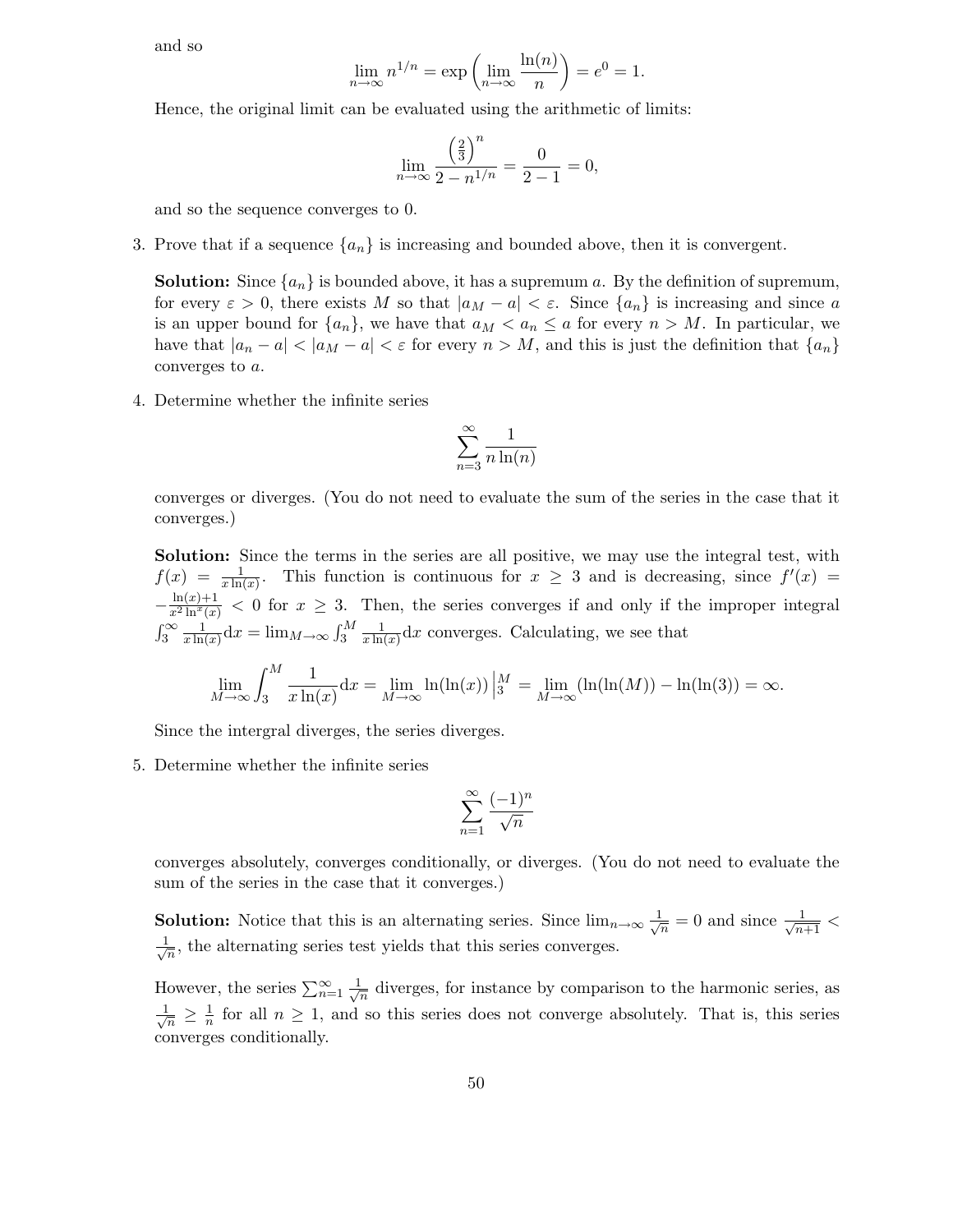6. By explicitly calculating its partial sums, show that the infinite series

$$
\sum_{n=1}^{\infty} \left( \frac{1}{n} - \frac{1}{n+1} \right)
$$

is convergent.

**Solution:** Calculating, we see that the  $k^{th}$  partial sum is a telescoping sum, namely

$$
S_k = \sum_{n=1}^k \left( \frac{1}{n} - \frac{1}{n+1} \right) = \left( \frac{1}{1} - \frac{1}{1+1} \right) + \left( \frac{1}{2} - \frac{1}{2+1} \right) + \dots + \left( \frac{1}{k} - \frac{1}{k+1} \right) = 1 - \frac{1}{k+1}.
$$

Therefore,  $\lim_{k \to \infty} S_k = 1 - \lim_{k \to \infty} \frac{1}{k+1} = 1$ , and so this series converges.

7. Determine the radius of convergence and the interval of convergence of the power series

$$
\sum_{n=1}^{\infty} \left(1 + \frac{1}{n}\right)^n (x - 1)^n.
$$

Solution: Apply the ratio test:

$$
\lim_{n \to \infty} \left| \frac{\left(1 + \frac{1}{n+1}\right)^{n+1} (x-1)^{n+1}}{\left(1 + \frac{1}{n}\right)^n (x-1)^n} \right| = |x-1| \lim_{n \to \infty} \frac{\left(1 + \frac{1}{n+1}\right)^{n+1}}{\left(1 + \frac{1}{n}\right)^n} = |x-1| \frac{e}{e} = |x-1|.
$$

So, the radius of convergence is 1, and this series converges absolutely for  $|x - 1| < 1$ . We need to check the endpoints of this interval.

At  $x = 0$ , the series becomes  $\sum_{n=1}^{\infty} \left(1 + \frac{1}{n}\right)$  $\frac{1}{n}$  $\left( -1\right)^n$ , which diverges by the  $n^{th}$  term test for divergence, since  $\lim_{n\to\infty} \left(1 + \frac{1}{n}\right)$  $\frac{1}{n}\big)^n (1)^n$  does not exist, since  $\lim_{n\to\infty} \left(1+\frac{1}{n}\right)$  $\frac{1}{n}\big)^n = e.$ At  $x = 2$ , the series becomes  $\sum_{n=1}^{\infty} \left(1 + \frac{1}{n}\right)$  $\frac{1}{n}$ , which diverges since  $\lim_{n\to\infty} \left(1+\frac{1}{n}\right)$  $\frac{1}{n}\big)^n = e.$ 

So, the interval of convergence is (0, 2).

- 8. What can be said about a sequence  $\{a_n\}$  if it converges and if every  $a_n$  is an integer? Also, give a qualitative description of all of the convergent subsequences of the sequence
	- $1, 1, 2, 1, 2, 3, 1, 2, 3, 4, 1, 2, 3, 4, 5, \ldots$

Solution: A convergent sequence of integers must be eventually constant; that is, there exists M so that  $a_n = a_p$  for all  $n, p > M$ . This follows from the Cauchy criterion with  $\varepsilon = \frac{1}{2}$  $\frac{1}{2}$  and the fact that the difference of two non-equal integers is at least 1.

For this given sequence, the convergent subsequences are all of the following form: pick a positive integer  $p$ , and note that  $p$  appears infinitely many times in the given sequence. Then, a convergent subsequence is of the form  $a_0, a_1, \ldots, a_M, a_{M+1} = p, a_{M+2} = p, \ldots$  for some M, where  $a_0, \ldots, a_M$  are arbitrary positive integers.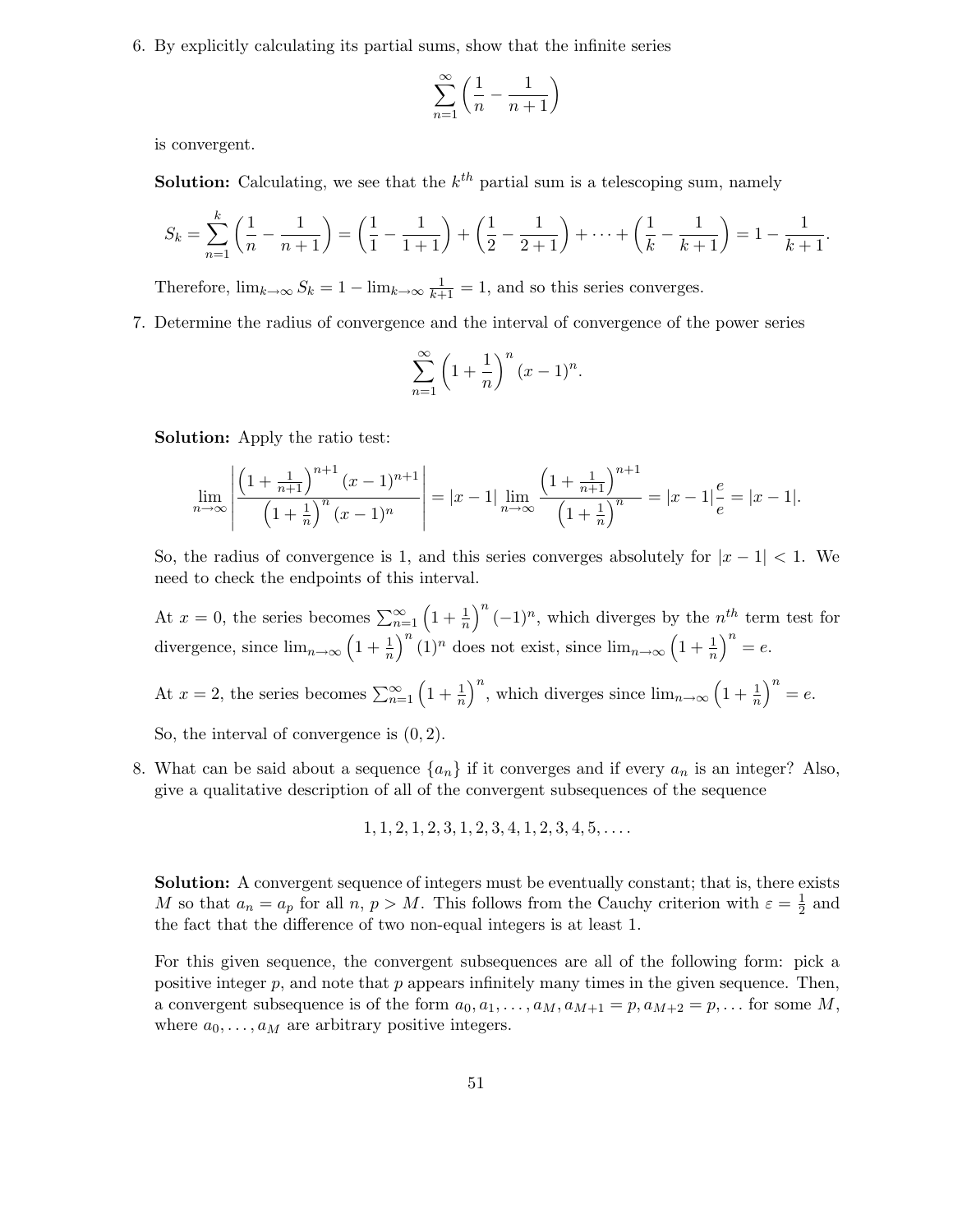9. Explain exactly what is meant by the statement

$$
\lim_{x \to 4} (x^2 - e^x) = 16 - e^4
$$

.

**Solution:** For every  $\varepsilon > 0$ , there exists  $\delta > 0$  so that if  $0 < |x - 4| < \delta$ , then  $|(x^2 - e^x) (16 - e^4)$ | <  $\varepsilon$ .

10. Evaluate the limit

$$
\lim_{h \to 0} \frac{\frac{1}{2+h} - \frac{1}{2}}{h}
$$

.

**Solution:** Either use l'Hopital's rule, since it has the indeterminate form  $\frac{0}{0}$ , or notice that this is the definition of the derivative of  $f(x) = \frac{1}{x}$  $\frac{1}{x}$  at  $x + 0 = 2$ , namely

$$
\lim_{h \to 0} \frac{\frac{1}{2+h} - \frac{1}{2}}{h} = f'(2) = -\frac{1}{4}.
$$

11. Define what it means for a function  $f : \mathbf{R} \to \mathbf{R}$  to be continuous. Using the definition, show that the function  $f(x) = 2x - 5$  is continuous.

**Solution:** f is continuous at a if  $\lim_{x\to a} f(x) = f(a)$ . f is continuous if it is continuous at every point in its domain.

To show that  $f(x) = 2x - 5$  is continuous, we show that it is continuous at a for every a. That is, we need to show that

$$
\lim_{x \to a} (2x - 5) = 2a - 5.
$$

So, for any  $\varepsilon > 0$ , take  $\delta = \frac{1}{2}$  $\frac{1}{2}\varepsilon$ . Then, if  $|x-a| < \delta = \frac{1}{2}$  $\frac{1}{2}\varepsilon$ , then

$$
|f(x) - f(a)| = |(2x - 5) - (2a - 5)| = 2|x - a| < 2\frac{1}{2}\varepsilon = \varepsilon,
$$

and so the definition of  $\lim_{x\to a} f(x) = f(a)$  is satisfied.

12. Consider the function  $g : \mathbf{R} \to \mathbf{R}$  given by setting  $g(x) = 1$  if x is a rational number and  $g(x) = 0$  if x is an irrational number. Determine whether g is or is not continuous.

Solution: This function is not continuous at 0, since there are numbers arbitrarily close to 0, namely all the irrational numbers of the form  $\frac{\pi}{n}$  for  $n \in \mathbb{N}$ , and we have that  $|g(0) - g(\frac{\pi}{n})|$  $\frac{\pi}{n})|$  =  $|1 - 0| = 1$ . Hence, for  $\varepsilon = \frac{1}{2}$  $\frac{1}{2}$ , there does not exist  $\delta > 0$  so that if  $|0 - a| < \delta$ , then  $|g(0) - g(a)| < \varepsilon = \frac{1}{2}$  $\frac{1}{2}$ . So,  $\lim_{x\to 0} g(x) \neq g(0)$ . (In fact,  $\lim_{x\to 0} g(x)$  does not exist.)

13. Let f be a function which is continuous on the closed interval [a, b], where  $a < b$ . Suppose that  $f(b) < f(a)$ . Determine whether there exists a point c in the open interval  $(a, b)$  so that  $f(c) = c$ .

**Solution:** Not necessarily: take  $f(x) = 100 - x$  on the interval [a, b] = [0, 1]. Then,  $f(1)$  =  $99 < f(0) = 100$ , but there are no solutions to  $x = 100 - x$  in the interval [0, 1]. (The only solution is at  $x = 50.$ )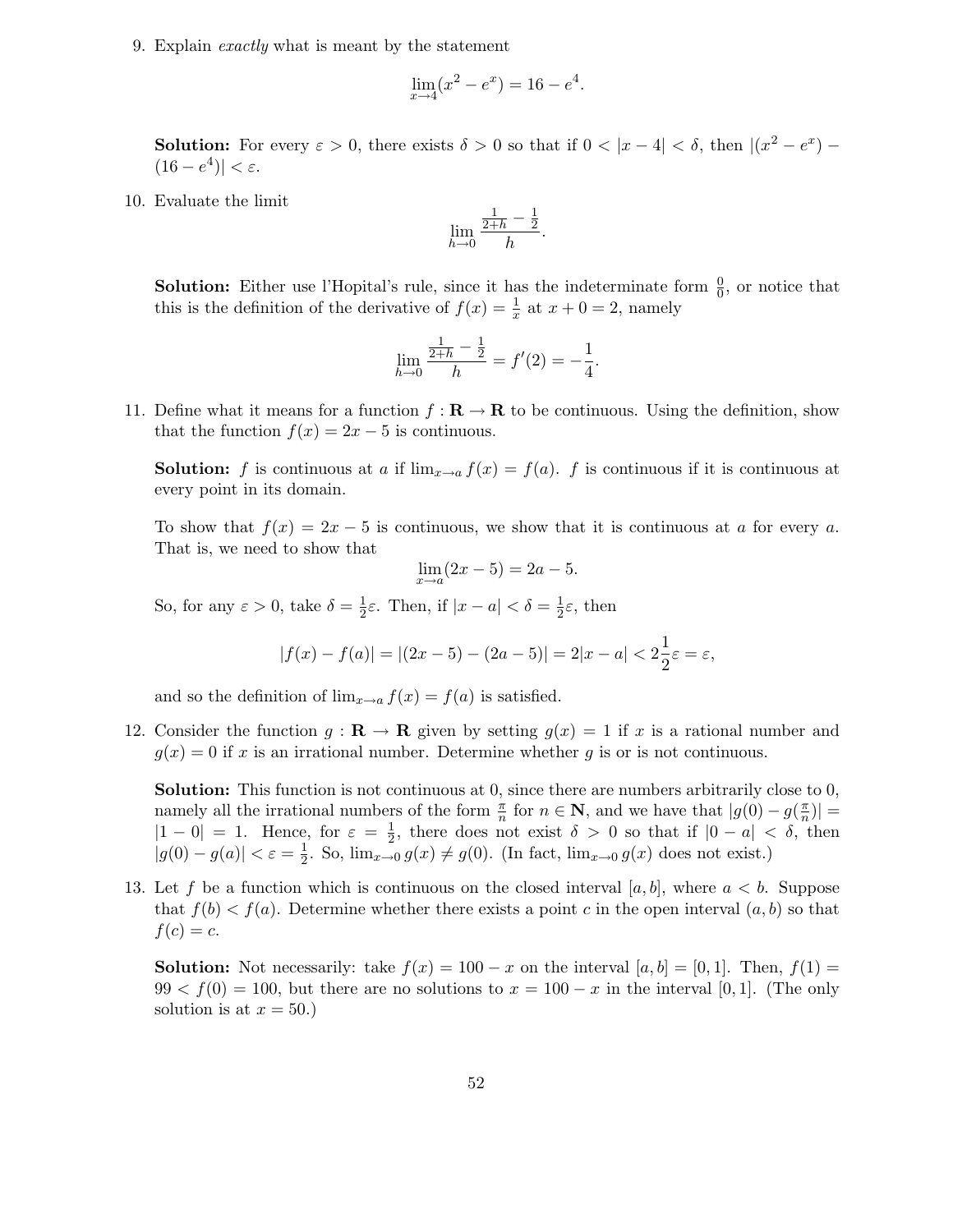14. Show that the function  $h(x) = \sqrt{x-1}$  satisfies the hypotheses of the Mean Value Theorem on the interval  $[2, 5]$ . Find all the numbers c in  $(2, 5)$  that satisfy the conclusion of the Mean Value Theorem.

Solution: (Be sure to state the mean value theorem first, so that it is clear to me that you know what the hypotheses and the conclusions are.) Note that  $h(x)$  is continuous and differentiable on all of  $(1, \infty)$ , since  $x - 1 > 0$  on  $x > 1$ , and so in particular h is continuous on  $[2, 5]$  and differentiable on  $(2, 5)$  (i.e., satisfies the hypotheses).

So, there exists some  $c$  in  $(2, 5)$  at which

$$
h'(c) = \frac{h(5) - h(2)}{5 - 2} = \frac{1}{3}.
$$

In fact, since  $h'(c) = \frac{1}{2\sqrt{c}}$  $\frac{1}{2\sqrt{c-1}}$ , the only solution to  $h'(c) = \frac{1}{3}$  $\frac{1}{3}$  occurs at  $c = \frac{13}{4}$  $\frac{13}{4}$  (which does lie in  $(2, 5)$ , as expected).

15. Use the Mean Value theorem to prove that if f and g are two differentiable functions on the closed interval [a, b], where  $a < b$ , and if  $f'(x) = g'(x)$  for all x in [a, b], then there is a constant K so that  $f(x) = g(x) + K$  for all x in [a, b].

**Solution:** Set  $h(x) = f(x) - g(x)$ , so that  $h'(x) = f'(x) - g'(x) = 0$  for all x. We may now argue as in Example ??. Take x in  $(a, b]$ , and apply the mean value theorem to  $h(x)$  (which is continuous on a, b and differentiable on  $(a, b)$  since both  $f(x)$  and  $g(x)$  are) on  $[a, x]$ , to see that there exists c in  $(a, x)$  so that  $h'(c) = \frac{h(x)-h(a)}{x-a}$  $\frac{f_2 - h(a)}{x - a}$ . But since  $h'(c) = 0$ , we have that  $h(x)-h(a) = 0$ , or that  $h(x) = h(a)$ . That is,  $f(x) = g(x)+h(a)$ , as desired, where  $K = h(a)$ .

16. Evaluate the limit

$$
\lim_{t \to \infty} \frac{t^2 + 1}{t \ln(t)}.
$$

**Solution:** This limit has the indeterminate form  $\frac{\infty}{\infty}$ , and so we apply l'Hopital's rule:

$$
\lim_{t \to \infty} \frac{t^2 + 1}{t \ln(t)} = \lim_{t \to \infty} \frac{2t}{\ln(t) + 1}.
$$

The right-hand limit still has the indeterminate form  $\frac{\infty}{\infty}$ , and so we may apply l'Hopital's rule again:

$$
\lim_{t \to \infty} \frac{2t}{\ln(t) + 1} = \lim_{t \to \infty} \frac{2}{\frac{1}{t}} = \lim_{t \to \infty} 2t = \infty.
$$

17. Prove or give a counterexample to the following statement: if

$$
\sum_{n=1}^{\infty} a_n
$$

is a convergent infinite series of positive terms, then the power series

$$
\sum_{n=1}^{\infty} a_n x^n
$$

converges for all real numbers  $x$ .

**Solution:** The statement is false: to take a specific example, the series  $\sum_{n=1}^{\infty} \frac{1}{n^2}$  converges, but the power series  $\sum_{n=1}^{\infty} \frac{1}{n^2} x^n$  has radius of convergence 1, for instance by the ratio test.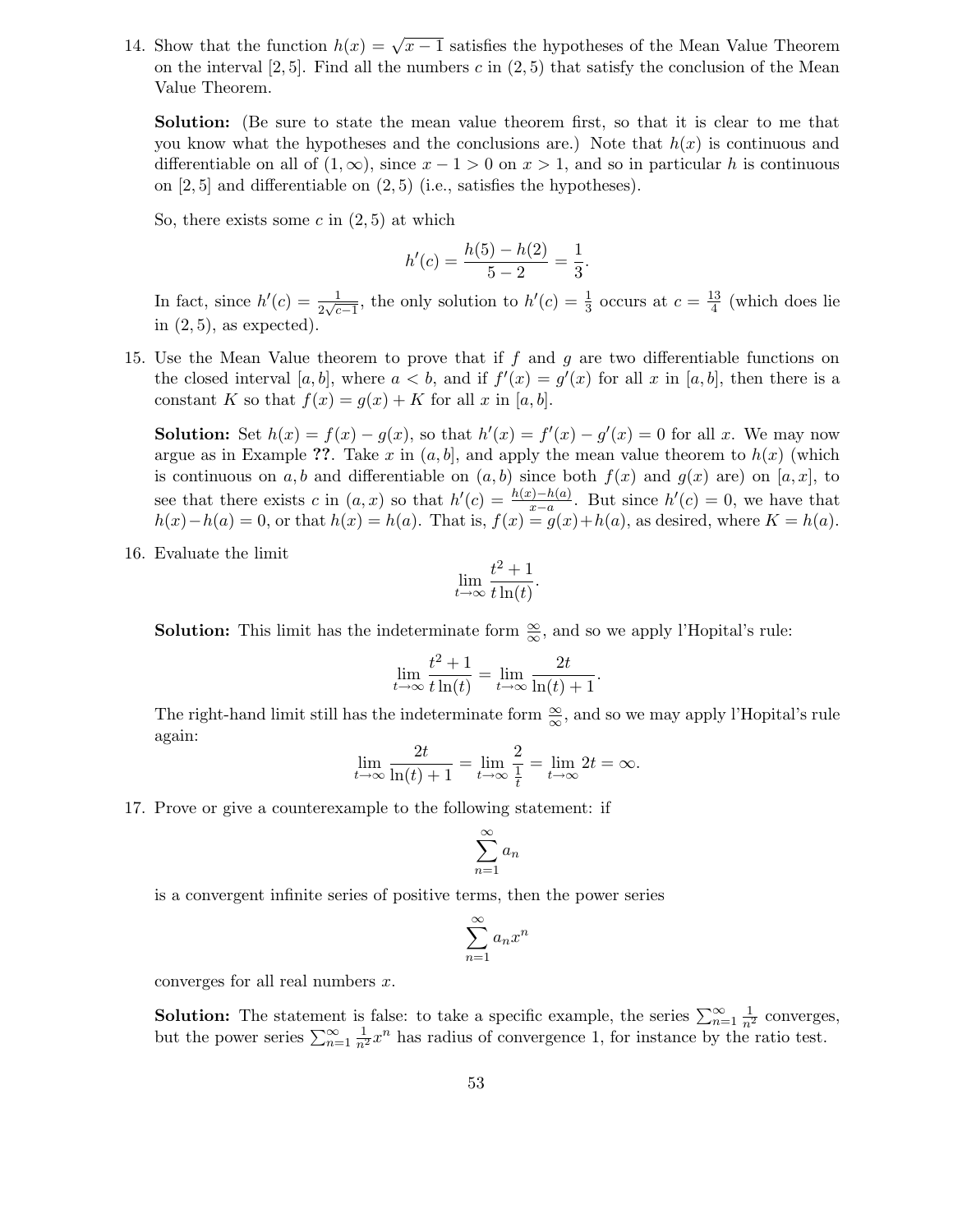18. Determine whether the improper integral

$$
\int_0^1 \frac{e^{\sqrt{x}}}{\sqrt{x}} \mathrm{d}x
$$

converges or diverges. In the case that it converges, determine its value.

Solution:

$$
\int_0^1 \frac{e^{\sqrt{x}}}{\sqrt{x}} dx = \lim_{\varepsilon \to 0+} \int_{\varepsilon}^1 \frac{e^{\sqrt{x}}}{\sqrt{x}} dx
$$
  
= 
$$
\lim_{\varepsilon \to 0+} 2e^{\sqrt{x}} \Big|_{\varepsilon}^1
$$
  
= 
$$
\lim_{\varepsilon \to 0+} (2e - 2^{\sqrt{\varepsilon}}) = 2e - 2,
$$

which converges.

19. Calculate the Taylor series of the function

$$
f(x) = \cos(2x)
$$

about  $x_0 = \pi$ .

**Solution:** The Taylor series centered at  $x_0 = \pi$  is the series

$$
\sum_{n=0}^{\infty} \frac{1}{n!} f^{(n)}(\pi) (x - \pi)^n.
$$

Note that  $f^{(n)}(\pi) = \pm \sin(\pi) = 0$  for n odd, that  $f^{(4k)}(\pi) = \cos(\pi) = 1$ , and that  $f^{(4k+2)}(\pi) =$  $-\cos(\pi) = -1$  for  $k \ge 0$ . Hence, the Taylor series becomes

$$
\sum_{k=0}^{\infty} \frac{1}{(4k)!} f^{(4k)}(\pi)(x-\pi)^{4k} + \sum_{k=0}^{\infty} \frac{1}{(4k+2)!} f^{(4k+2)}(\pi)(x-\pi)^{4k+2}
$$
  
= 
$$
\sum_{k=0}^{\infty} \frac{1}{(4k)!} (x-\pi)^{4k} - \sum_{k=0}^{\infty} \frac{1}{(4k+2)!} (x-\pi)^{4k+2}
$$
  
= 
$$
\sum_{p=0}^{\infty} \frac{1}{(2p)!} (-1)^p (x-\pi)^{2p}.
$$

20. State both parts of the Fundamental Theorem of Calculus. Also, determine whether the following argument is correct: By the Fundamental Theorem of Calculus,

$$
\int_{-1}^{1} \frac{1}{x^2} dx = \left[ -\frac{1}{x} \right]_{-1}^{1} = -2,
$$

and so the integral of a positive function can be negative.

Solution: For the statement, see Theorem ??. The proof is false: the integrad is not continuous on [−1, 1], and so the fundamental theorem of calculus does not apply.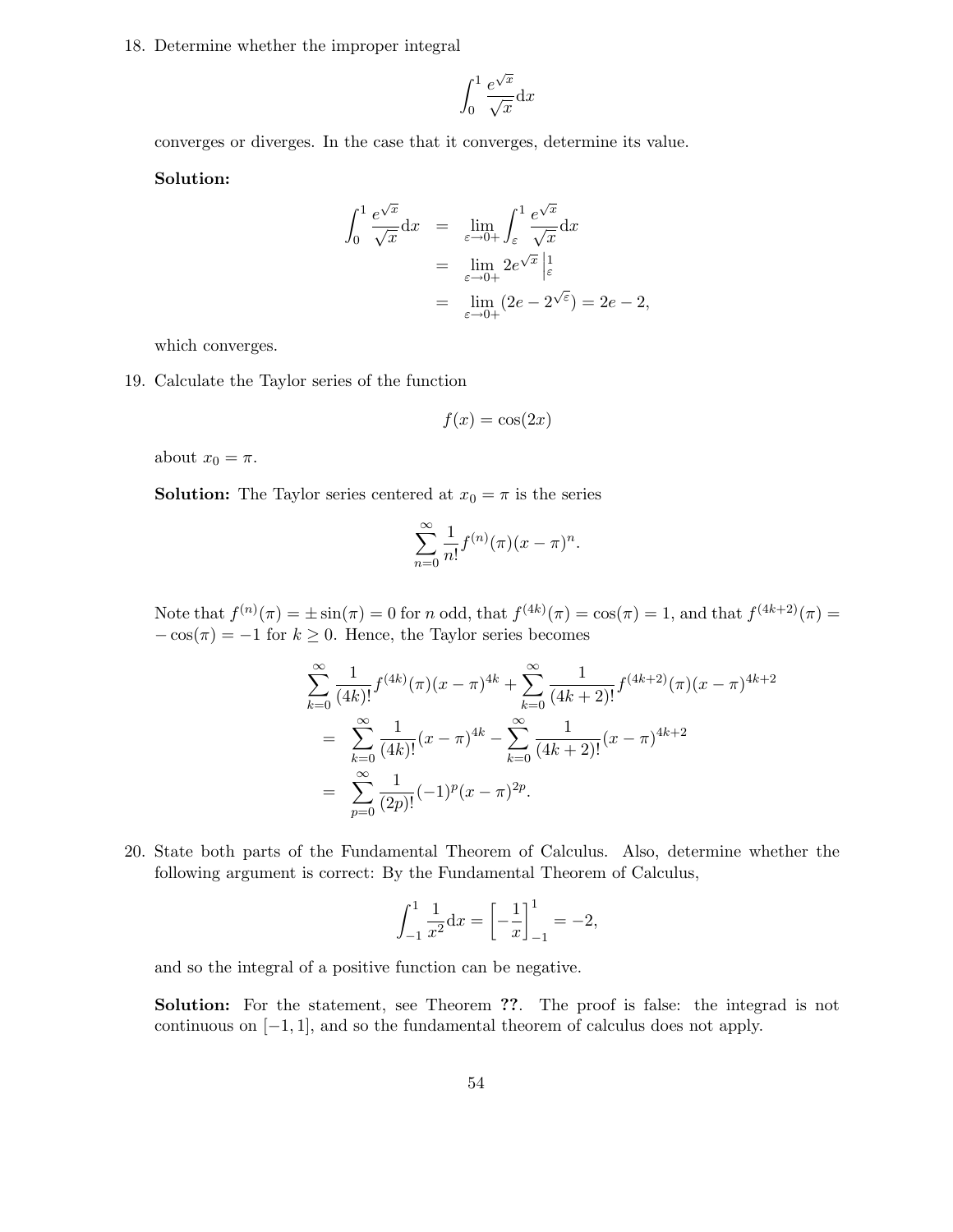# 14 Solutions to exercises

# Solution ??:

- 1. Since F is a commutative group under addition,  $a + (-a) = 0$ . Multiplying on the right by b and applying the above fact that  $0 \cdot b = 0$ , we get  $(a + (-a)) \cdot b = 0$ . Apply the distributive law to get  $a \cdot b + (-a) \cdot b = 0$ . Adding the additive inverse  $-(a \cdot b)$  of  $a \cdot b$  to both sides and using the two facts that  $-(a \cdot b) + a \cdot b = 0$  and that 0 is the additive identity, we obtain  $(-a) \cdot b = -(a \cdot b)$ . (Similarly, starting with  $b + (-b) = 0$  and multiplying on the left by a, we get that  $a \cdot (-b) = -(a \cdot b)$ .) (And as above, since both  $(-a) \cdot b$  and  $a \cdot (-b)$  are equal to  $-(a \cdot b)$ , they are equal to each other.)
- 2. Start with  $a + (-a) = 0$ , and multiply both sides on the right by  $b + (-b)$ . Expanding out, we get  $a \cdot b + a \cdot (-b) + (-a) \cdot b + (-a) \cdot (-b) = 0$ . Since  $a \cdot (-b) = (-a) \cdot b = -(a \cdot b)$ , this becomes  $a \cdot b + (-(a \cdot b)) + (-(a \cdot b)) + (-a) \cdot (-b) = 0$ . Since  $-(a \cdot b)$  is the additive inverse for  $a \cdot b$ , this becomes  $-(a \cdot b) + (-a) \cdot (-b) = 0$ . Adding  $a \cdot b$  to both sides and simplifying, this becomes  $(-a) \cdot (-b) = a \cdot b$ , as desired.
- 3. Start with  $1 + (-1) = 0$ , and multiply on the right by a. Since  $0 \cdot a = 0$ , this becomes  $(1+(-1))\cdot a=0$ . Expanding out, this becomes  $1\cdot a+(-1)\cdot a=0$ . Since 1 is the multiplicative identity, this becomes  $a+(-1) \cdot a = 0$ . Adding  $-a$  to both sides and simplifying, this becomes  $(-1) \cdot a = -a$ , as desired.
- 4. Since we know already that  $(-a) \cdot (-b) = a \cdot b$ , we can take  $a = 1$  and  $b = 1$  to get  $(-1)\cdot(-1) = 1\cdot1 = 1$ , with this last equality following from the fact that 1 is the multiplicative identity.

**Solution ??:** Write n as a product  $n = a \cdot b$ , where  $2 \le a, b \le n$ , so that a and b are not equal in  $\mathbf{Z}_n$ . Then, in  $\mathbf{Z}_n$ , the product  $a \cdot b$  is 0, being a multiple of n. However, if  $\mathbf{Z}_n$  were a field, then a would have a multiplicative inverse  $a^{-1}$ , and we could multiply both sides of  $a \cdot b = 0$  on the left to obtain  $a^{-1} \cdot a \cdot b = a^{-1} \cdot 0$ , which simplifies to  $b = 0$ . This contradicts the choice of b to satisfy  $2 \leq b < n$ , and so a has no multiplicative inverse, contradicting the definition of a field.

**Solution ??:** Suppose there were such an order on  $\mathbf{C}$ , and denote it by  $\lt$ . Compare 0 and i. Since  $0 \neq i$ , it must be that either  $0 < i$  or  $i < 0$ .

Suppose that  $0 \le i$ . Multiplying both sides by i and remembering that  $0 \le i$ , we see that  $0 \cdot i \le i \cdot i$ , which simplifies to  $0 < -1$ . Adding 1 to both sides, we see that  $1 < 0$ . Again multiplying both sides by i and remembering that  $0 \lt i$ , we see that  $1 \cdot i \lt 0 \cdot i$ , which simplifies to  $i \lt 0$ . Hence, if  $0 < i$ , then  $i < 0$ , contradicting the second condition in the definition of an order.

Suppose now that  $i < 0$ . Adding the additive inverse  $-i$  of i to both sides, we get that  $0 < -i$ . Multiplying both sides by  $-i$ , we get that  $0 \cdot (-i) < (-i) \cdot (-i)$ , and so  $0 < -1$ . Multiplying both sides by  $-i$  again, we get that  $0 < (-1) \cdot (-i) = i$ . Hence, if  $i < 0$ , then then  $0 > i$ , again contradicting the second condition in the definition of an order.

Hence, since we have that neither  $0 \lt i$  nor  $i \lt 0$ , we see that there cannot exist an order on C that makes C into an ordered field.

**Solution ??:** To see that Q is not a complete ordered field, note that the subset  $A = \{a \in \mathbf{Q} \mid a < a\}$  $\sqrt{2}$  is bounded above, for instance by  $s = 2$ , but has no supremum in Q: that is, for every rational number s so that  $a \leq s$  for every  $a \in A$ , we have that there exists another rational number t so that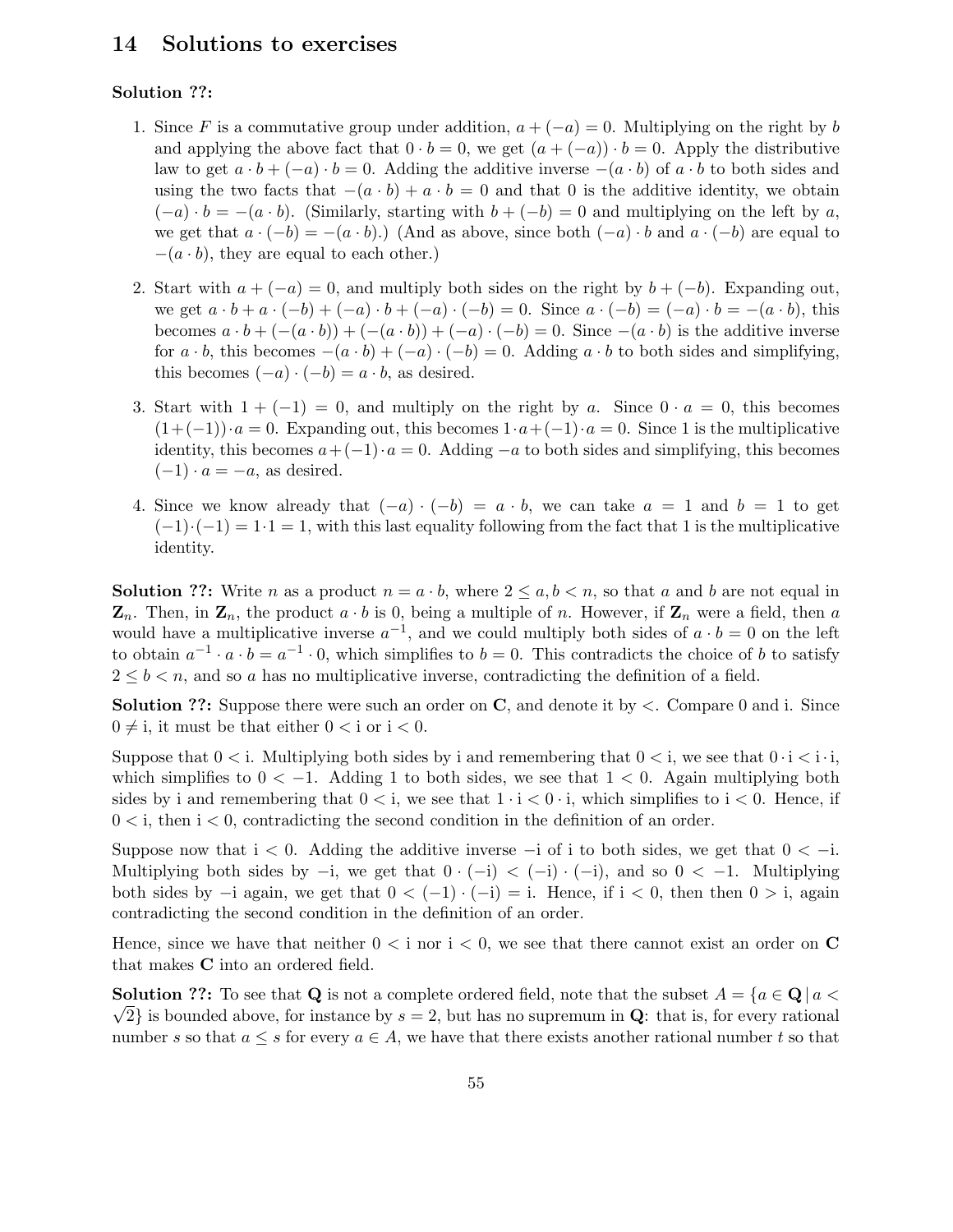$t < s$  and  $a \leq t$  for every  $a \in A$ . (One way to see this is to use decimal expansions, and to recall that a number is rational if and only if its decimal expansion is either repeating or terminating.)

### Solution ??:

1. Bounded above by 1 (since for  $n \in \mathbb{Z} - \{0\}$ , either  $n \ge 1$  in which case  $\frac{1}{n} \le 1$ , or  $n \le -1$ , in which case  $\frac{1}{n} \leq 0$ , and so has a supremum. Again making use of Exercise ??, since 1 is an upper bound for S and since  $1 \in S$ ,  $1 = \sup(S)$ . In this case,  $\sup(S) \in S$ .

Bounded below by  $-1$  (since for  $n \in \mathbb{Z} - \{0\}$ , either  $n \geq 1$ , in which case  $0 < \frac{1}{n}$  $\frac{1}{n}$ , or  $n \leq -1$ , in which case  $\frac{1}{n} \ge \frac{1}{-1} = -1$ , and so has an infimum. Again making use of Exercise ??, since  $-1$  is a lower bound for S and since  $-1 \in S$ ,  $-1 = \inf(S)$ . In this case,  $\inf(S) \in S$ .

Since S is both bounded above and bounded below, it is bounded.

2. Bounded below by 0 (since  $2^x > 0$  for all  $x \in \mathbb{R}$ , we certainly have that  $2^x > 0$  for all  $x \in \mathbb{Z}$ ), and so has an infimum. Given any  $\varepsilon > 0$ , we can always find x so that  $2^x < \varepsilon$ , namely take  $\log_2$  of both sides, and take x to be any integer less than  $\log_2(\varepsilon)$ . Hence, there is no positive lower bound, and so the greatest lower bound, the infimum, is  $\inf(S) = 0$ . Since there are no solutions to  $2^x = 0$ , in this case inf(S)  $\notin S$ .

Since  $2^x > x$  for positive integers x, given any  $C > 0$  we can find an x so that  $2^x > C$ , and so there is no upper bound. That is,  $S$  is not bounded above.

Since S is not bounded above, it is not bounded.

3. Bounded below by  $-1$  (since  $[-1, 1] = \{x \in \mathbb{R} \mid -1 \le x \le 1\}$  and since  $-1 < 5$ ), and so has an infimum. Again making use of Exercise ??, since −1 is a lower bound for S and since  $-1 \in S$ ,  $-1 = \inf(S)$ . In this case,  $\inf(S) \in S$ .

Bounded above by 5, and so has a supremum. Again making use of Exercise ??, since 5 is an upper bound for S and since  $5 \in S$ ,  $5 = \sup(S)$ . In this case,  $\sup(S) \in S$ .

Since S is both bounded above and bounded below, it is bounded.

4. Considering the subset of S in which  $y = 1$ , we have that S contains the natural numbers N, and hence  $S$  is not bounded above.

Since x and 2<sup>y</sup> are both positive for  $x, y \in \mathbb{N}$ , we have that  $\frac{x}{2^y} > 0$  for all  $x, y \in \mathbb{N}$ . Therefore, S is bounded below by 0, and so has an infimum. Considering the subset of S in which  $x = 1$ , we have that S contains  $\frac{1}{2^y}$  for all  $y \in \mathbb{N}$ . In particular, for each  $\varepsilon > 0$ , we can find  $y \in \mathbb{N}$  so that  $\frac{1}{2^y} < \varepsilon$ , namely take  $\log_2$  of both sides to get  $-y < \log_2(\varepsilon)$ , or equivalently  $y > \log_2(\varepsilon)$ . Hence, there is no positive lower bound, and so  $0 = \inf(S)$ . Since  $\frac{x}{2^y}$  is never 0 for  $x, y > 0$ , in this case inf(S)  $\notin S$ .

Since  $S$  is not bounded above, it is not bounded.

5. Write  $\frac{n+1}{n} = 1 + \frac{1}{n}$  $\frac{1}{n}$ . Bounded below by 1, since  $\frac{1}{n} > 0$  for all  $n \in \mathbb{N}$ , and hence  $1 + \frac{1}{n} > 1$ for all  $n \in \mathbb{N}$ . Moreover, since for each  $\varepsilon > 1$  we can find n so that  $1 + \frac{1}{n} < \varepsilon$ , there is no lower bound greater than 1, and so  $\inf(S) = 1$ . In this case,  $\inf(S) \notin S$ , since  $1 + \frac{1}{n}$  $\frac{1}{n} \neq 1$  for all  $n \in \mathbb{N}$ .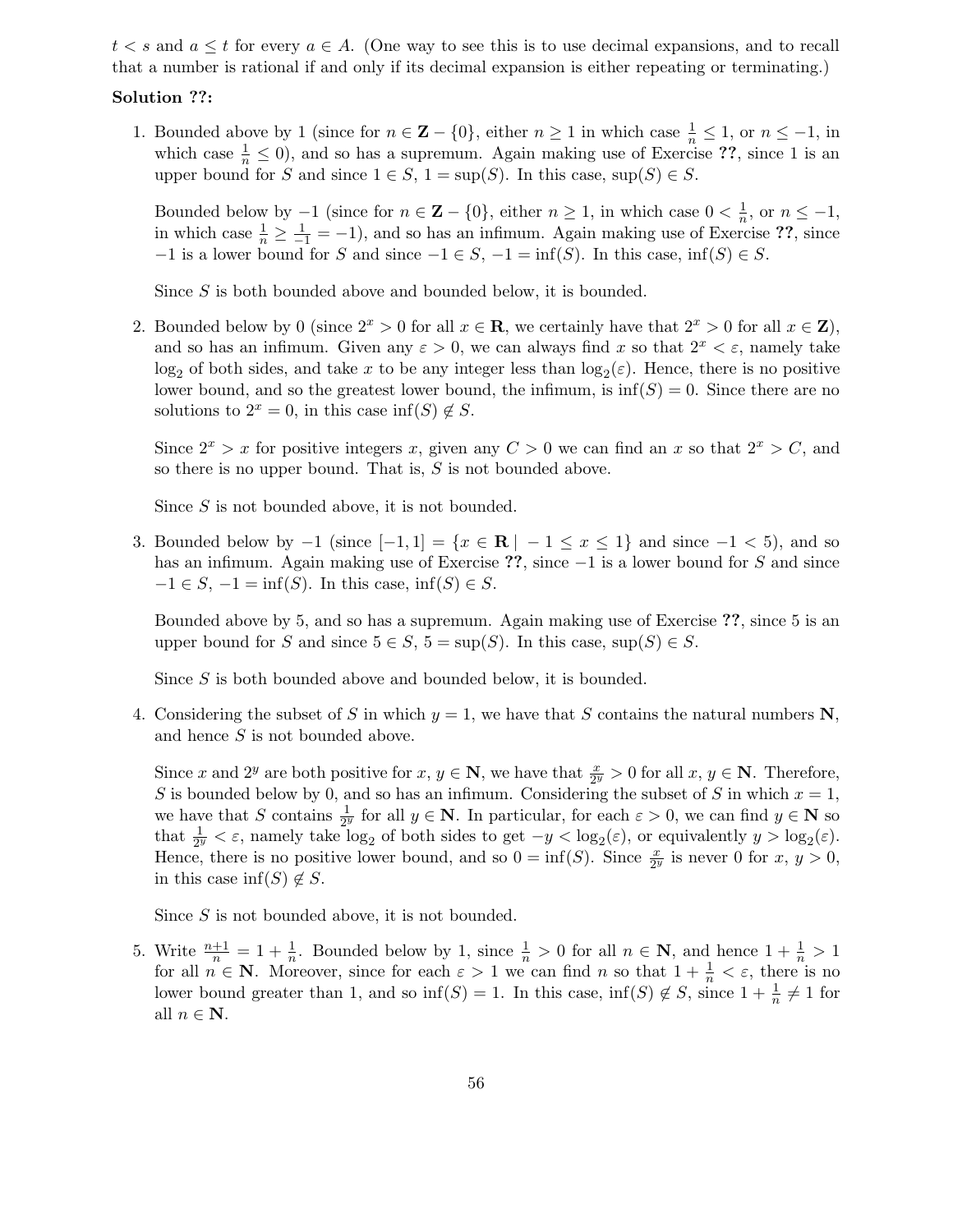Bounded above by 2, since  $\frac{1}{n} \leq 1$  for all  $n \in \mathbb{N}$  and hence  $1 + \frac{1}{n} \leq 2$ . In this case,  $2 = 1 + \frac{1}{1}$ 1 and so  $2 \in S$ . Since 2 is an upper bound for S that is contained in S, we have that  $2 = \sup(S)$ and so  $\sup(S) \in S$ .

Since S is both bounded above and bounded below, it is bounded.

6. Break S up into two subsets, one of the positive terms (when  $n$  is even) and the negative terms (when *n* is odd). So,  $S = \{-2, -\frac{4}{3}\}$  $\frac{4}{3}, -\frac{6}{5}$  $\frac{6}{5}, \ldots \} \cup \{ \frac{3}{2}$  $\frac{3}{2},\frac{5}{4}$  $\frac{5}{4}, \frac{7}{6}$  $\frac{1}{6}, \ldots \}$ .

The positive terms are all of the form  $1+\frac{1}{n}$  where *n* is even. Since  $\frac{1}{n}$  decreases as *n* increases, the largest positive term is  $1+\frac{1}{2}=\frac{3}{2}$  $\frac{3}{2}$ , and so S is bounded above and hence has a supremum. Since S is bounded above by  $\frac{3}{2}$  $\frac{3}{2}$  and since  $\frac{3}{2} \in S$ , sup $(S) = \frac{3}{2}$  $\frac{3}{2}$ , and in this case sup $(S) \in S$ .

The negative terms are all of the form  $1+\frac{1}{n}$  where *n* is odd. Since  $\frac{1}{n}$  decreases as *n* increases,  $-\frac{1}{n}$  $\frac{1}{n}$  increases as *n* increases, and so the smallest negative term is  $\frac{-1-1}{1} = -2$ , and so *S* is bounded below and hence has an infimum. Since S is bounded below by  $-2$  and since  $-2 \in S$ ,  $\inf(S) = -2$ , and in this case  $\inf(S) \in S$ .

Since S is both bounded above and bounded below, it is bounded.

7. We can rewrite S as  $S = (-\sqrt{10}, \sqrt{10}) \cap \mathbf{Q}$ . By the definition of  $(-\sqrt{10}, \sqrt{10})$ , S is bounded below by  $-\sqrt{10}$ , and hence has an infimum. Since there are rational numbers greater than −  $\sqrt{10}$  but arbitrarily close to  $-\sqrt{10}$  (as can be seen by taking the decimal expansion of  $-\sqrt{10}$ and truncating it after some number of places to get a rational number near  $-\sqrt{10}$ ), there is no lower bound greater than  $-\sqrt{10}$ , and so  $\inf(S) = -\sqrt{10}$ . In this case,  $\inf(S) \notin S$ .

S is bounded above by  $\sqrt{10}$ , and hence has a supremum. Since there are rational numbers less than  $\sqrt{10}$  but arbitrarily close to  $\sqrt{10}$  (as can be seen by taking the decimal expansion of  $\sqrt{10}$  and truncating it after some number of places to get a rational number near  $\sqrt{10}$ , there is no upper bound less than  $\sqrt{10}$ , and so  $\sup(S) = \sqrt{10}$ . In this case,  $\sup(S) \notin S$ .

Since S is both bounded above and bounded below, it is bounded.

8. Rewrite S as  $S = (-\infty, -2) \cup (2, \infty)$ . This set is neither bounded above (since for each real number r, there is  $s \in S$  with  $s > r$ , namely the larger of 3 and  $r + 1$ ) nor bounded below (since for each real number r, there is  $s \in S$  with  $s < r$ , namely the smaller of  $-3$  and  $r - 1$ ).

Since S is not bounded below, it has no infimum. Since S is not bounded above, it has no supremum.

Since S is neither bounded above not bounded below, it is not bounded.

#### Solution ??:

1. Assume without loss of generality that  $\inf(A) \leq \inf(B)$ , so that  $\min(\inf(A), \inf(B)) = \inf(A)$ . To show that  $\inf(A \cup B) = \inf(A)$ , we need to show two things, that  $\inf(A)$  is a lower bound for  $A \cup B$  and that if t is any lower bound for  $A \cup B$ , then  $t \leq \inf(A)$ .

If  $a \in A$ , then  $a \ge \inf(A)$  by definition (since  $\inf(A)$ ) is less than or equal to every element of A). Similarly, if  $b \in B$ , then  $b \ge \inf(B)$ ; since  $\inf(B) \ge \inf(A)$ , this yields that  $b \ge \inf(A)$ for all  $b \in B$ . Since every element c of  $A \cup B$  satisfies either  $c \in A$  or  $c \in B$  (or both), we see that  $c \ge \inf(A)$ , and so  $\inf(A)$  is a lower bound for  $A \cup B$ .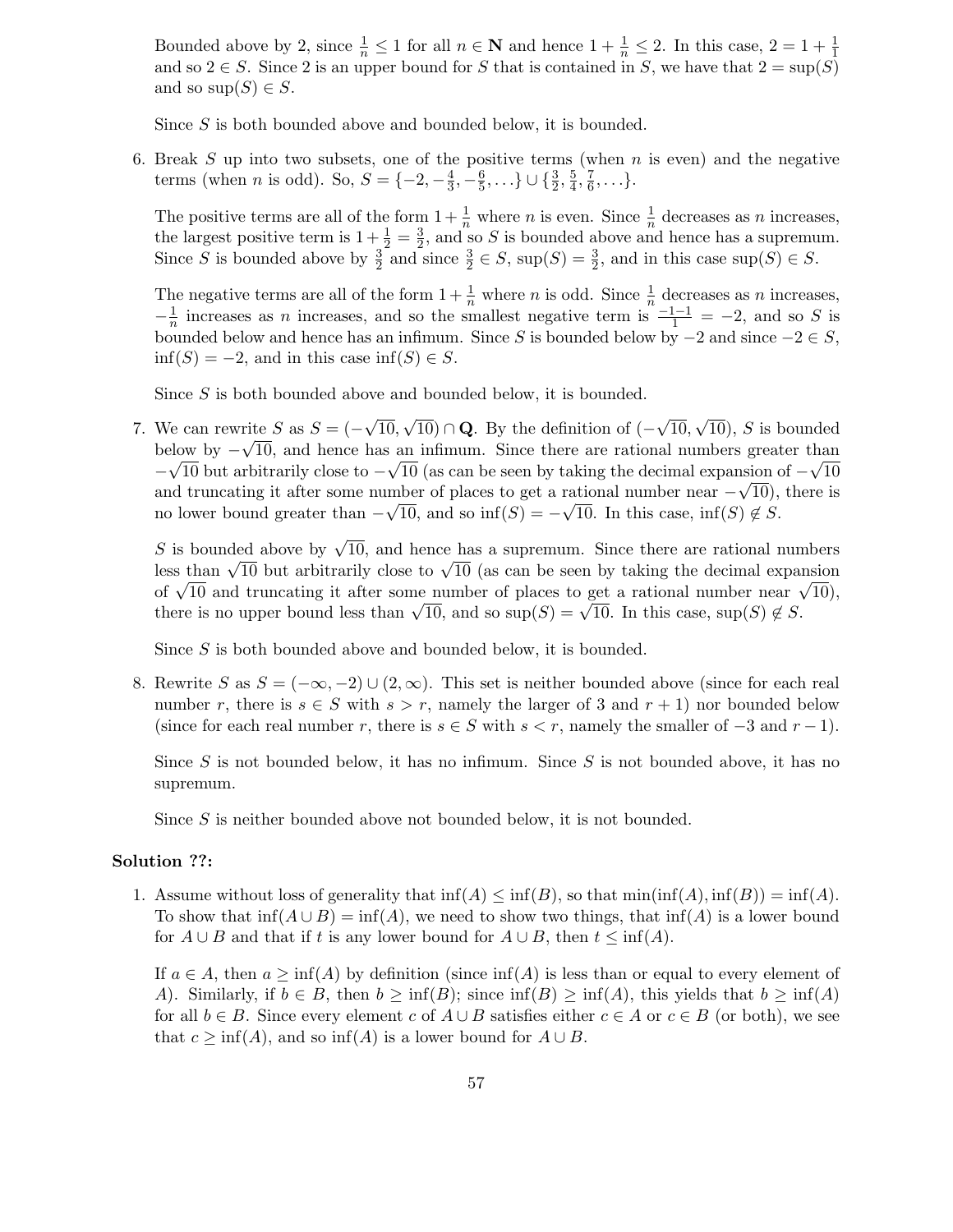Let t be any lower bound for  $A \cup B$ . Since  $t \leq c$  for every  $c \in A \cup B$ , we also have that  $t \leq c$ for every  $c \in A$ . In particular, t is a lower bound for A, and so by the definition of infimum,  $t \le \inf(A)$ . Therefore,  $\inf(A)$  is a lower bound for  $A \cup B$  that is greater than or equal to any other lower bound for  $A \cup B$ . That is,  $\inf(A \cup B) = \inf(A)$ .

2. The easiest way to do this is to begin with an intermediate fact: if  $A \subset B$  and if sup(B) exists, then sup(A) exists and  $\sup(A) \leq \sup(B)$ . The proof uses the definition of supremum: since  $\sup(B)$  exists, we have that  $b \leq \sup(B)$  for all  $b \in B$  and that if u is an upper bound for B, then  $\sup(B) \leq u$ . Since  $b \leq \sup(B)$  for all  $b \in B$  and since  $A \subset B$ , we have that  $a \leq \sup(B)$ for all  $a \in A$ . In particular, A is bounded above, and so sup(A) exists. To see the second statement, note that since  $\sup(B)$  is an upper bound for A, we have that  $\sup(A) \leq \sup(B)$ by definition.

So, since  $A \cap B \subset A$ , we have that  $\sup(A \cap B) \leq \sup(A)$ . Similarly,  $A \cap B \subset B$ , and so  $\sup(A \cap B) \leq \sup(B)$ . Hence,  $\sup(A \cap B) \leq \min(\sup(A), \sup(B))$ .

To have an example in which  $\sup(A \cap B) < \min(\sup(A), \sup(B))$ , take  $A = \{0, 1\}$  and  $B = \{0, 2\}.$  Then,  $\sup(A) = 1$ ,  $\sup(B) = 2$ , and  $\sup(A \cap B) = 0$  since  $A \cap B = \{0\}.$ 

3. The easiest way to do this is to begin with an intermediate fact: if  $A \subset B$  and if  $\text{inf}(B)$ exists, then  $\inf(A)$  exists and  $\inf(A) \ge \inf(B)$ . The proof uses the definition of infimum: since inf(B) exists, we have that  $b \ge \inf(B)$  for all  $b \in B$  and that if t is a lower bound for B, then  $\inf(B) \geq t$ . Since  $b \geq \inf(B)$  for all  $b \in B$  and since  $A \subset B$ , we have that  $a \geq \inf(B)$ for all  $a \in A$ . In particular, A is bounded below, and so  $\inf(A)$  exists. To see the second statement, note that since  $\inf(B)$  is a lower bound for A, we have that  $\inf(A) \ge \inf(B)$  by definition.

So, since  $A \cap B \subset A$ , we have that  $\inf(A \cap B) \geq \inf(A)$ . Similarly,  $A \cap B \subset B$ , and so  $\inf(A \cap B) \ge \inf(B)$ . Hence,  $\inf(A \cap B) \ge \max(\inf(A), \inf(B))$ .

We note that it is possible to construct an example in which  $\inf(A \cap B) > \max(\inf(A), \inf(B)).$ Namely, take  $A = \{-1, 0\}$  and  $B = \{-2, 0\}$ . Then, inf(A) = −1, inf(B) = −2, and inf(A ∩  $B$ ) = 0 since  $A \cap B = \{0\}.$ 

- 4. Since u is an upper bound for A, we have that  $u \geq \sup(A)$ , by the definition of supremum. (And note that sup(A) exists since A is bounded above.) Since  $u \in A$ , we also have that  $u \leq \sup(A)$ . Since  $u \geq \sup(A)$  and  $u \leq \sup(A)$ , it must be that  $u = \sup(A)$ .
- 5. Since t is a lower bound for A, we have that  $t \leq \inf(A)$ , by the definition of infimum. (And note that  $\inf(A)$  exists since A is bounded below.) Since  $t \in A$ , we also have that  $t \ge \inf(A)$ . Since  $t \leq \inf(A)$  and  $t \geq \inf(A)$ , it must be that  $t = \inf(A)$ .
- 6. Set  $X = \{y \mid y \text{ is a lower bound for A}\}\$ . By definition,  $\inf(A) \in X$ , since  $\inf(A)$  is a lower bound for A. Now take any element  $y$  of  $X$ , so that  $y$  is a lower bound for A. Again by the definition of the infimum,  $y \leq \inf(A)$ . So,  $\inf(A)$  is an upper bound for X and  $\inf(A) \in X$ , and so  $\inf(A) = \sup(X) = \sup\{y \mid y \text{ is a lower bound for } A\}.$  (Note that the assumption that  $\inf(A)$  exists is equivalent to the assumption that A is bounded below, which insures that X is non-empty.)
- 7. Set  $X = \{y | y$  is an upper bound for A. By definition,  $\sup(A) \in X$ , since  $\sup(A)$  is an upper bound for A. Now take any element y of X, so that y is an upper bound for A. Again by the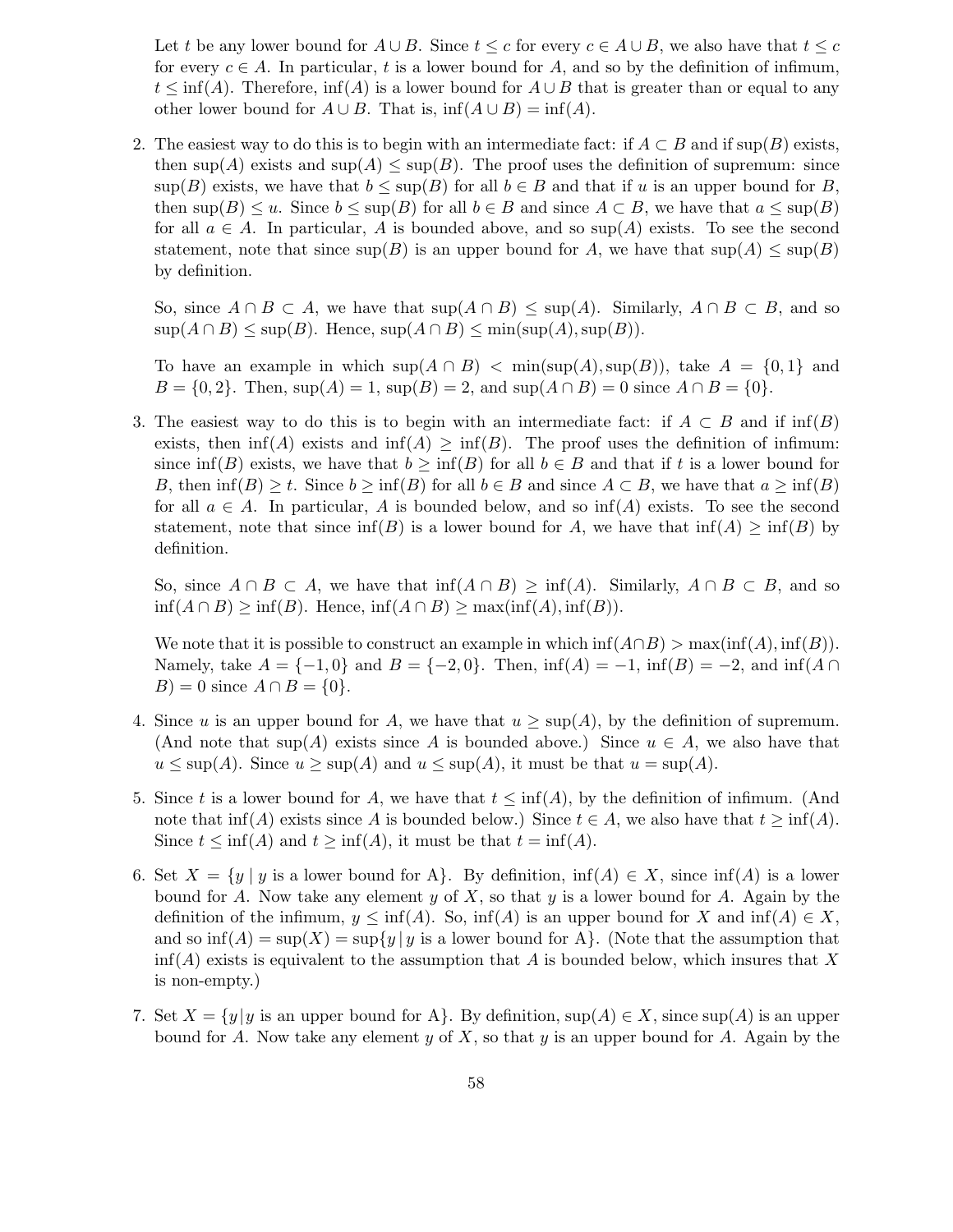definition of the supremum,  $y \geq \sup(A)$ . So,  $\sup(A)$  is a lower bound for X and  $\sup(A) \in X$ , and so  $\sup(A) = \inf(X) = \inf\{y \mid y \text{ is an upper bound for } A\}.$  (Note that the assumption that  $\text{sup}(A)$  exists is equivalent to the assumption that A is bounded above, which insures that  $X$  is non-empty.)

- 8. This one we argue by contradiction. Suppose that a set A has two suprema, and call them  $x_1$  and  $x_2$ . Both  $x_1$  and  $x_2$  are upper bounds for A, by definition. Since  $x_1$  is a supremum for A, it is less than or equal to all other upper bounds, and so  $x_1 \leq x_2$ . Similarly, since  $x_2$  is a supremum for A, it is less than or equal to all other upper bounds, and so  $x_2 \leq x_1$ . Since  $x_1 \leq x_2 \leq x_1$ , it must be that  $x_1 = x_2$ , and so the supremum of A is unique. (Note that this exercise justifies why we call it 'the supremum' instead of 'a supremum'.)
- 9. This one we argue by contradiction. Suppose that a set A has two infima, and call them  $x_1$ and  $x_2$ . Both  $x_1$  and  $x_2$  are lower bounds for A, by definition. Since  $x_1$  is an infimum for A, it is greater than or equal to all other lower bounds, and so  $x_1 \ge x_2$ . Similarly, since  $x_2$  is an infimum for A, it is greater than or equal to all other upper bounds, and so  $x_2 \geq x_1$ . Since  $x_1 \geq x_2 \geq x_1$ , it must be that  $x_1 = x_2$ , and so the infimum of A is unique. (Note that this exercise justifies why we call it 'the infimum' instead of 'an infimum'.)

## Solution ??:

1. Since  $\text{sup}(A)$  exists, the set A is bounded above. Let u be any upper bound for A, so that  $a \le u$  for all  $a \in A$ . Multiplying through by  $-1$ , this becomes  $-a \ge -u$  for all  $a \in A$ . Since  $-a$  ranges over all of  $A^-$  as a ranges over A, this yields that  $-u$  is a lower bound for  $A^-$ , and so inf( $A^-$ ) exists. In particular, taking  $u = \sup(A)$ , we have that  $-\sup(A)$  is a lower bound for  $A^-$ .

To see that there is no lower bound for  $A^-$  that is greater than  $-\sup(A)$ , note that t is a lower bound for  $A^-$  if and only if  $-t$  is an upper bound for A. Therefore, a lower bound for  $A^-$  greater than  $-\sup(A)$  exists if and only if an upper bound for A less than  $\sup(A)$  exists, but by the definition of supremum no such upper bound can exist. Hence,  $-\sup(A)$  is the greatest lower bound for  $A^-$ , or in other words,  $-\sup(A) = \inf(A^-)$ , as desired.

2. Since  $\inf(A)$  exists, the set A is bounded below. Let t be any lower bound for A, so that  $a \geq t$  for all  $a \in A$ . Multiplying through by  $-1$ , this becomes  $-a \leq -t$  for all  $a \in A$ . Since  $-a$  ranges over all of  $A^-$  as a ranges over A, this yields that  $-t$  is an upper bound for  $A^-$ , and so sup( $A^{-}$ ) exists. In particular, taking  $t = \inf(A)$ , we have that  $-\inf(A)$  is an upper bound for  $A^-$ .

To see that there is no upper bound for  $A^-$  that is less than  $-\inf(A)$ , note that u is an upper bound for  $A^-$  if and only if  $-u$  is a lower bound for A. Therefore, an upper bound for  $A^$ less than  $-\inf(A)$  exists if and only if a lower bound for A greater than  $\inf(A)$  exists, but by the definition of infimum no such lower bound can exist. Hence,  $-\inf(A)$  is the least upper bound for  $A^-$ , or in other words,  $-\inf(A) = \sup(A^-)$ , as desired.

Solution ??: [Note that each of these exercises has many, many possible solutions. And yes, it is a very silly question.]

1. Take  $S = \{x \in \mathbf{R} \mid x > \sqrt{2}\}\)$ , so that  $\inf(S) = \sqrt{2}$ , which is irrational, and S is also bounded below by 0, which is rational. (In fact, any set of real numbers that is bounded below has both infinitely many rational lower bounds and infinitely many irrational lower bounds.)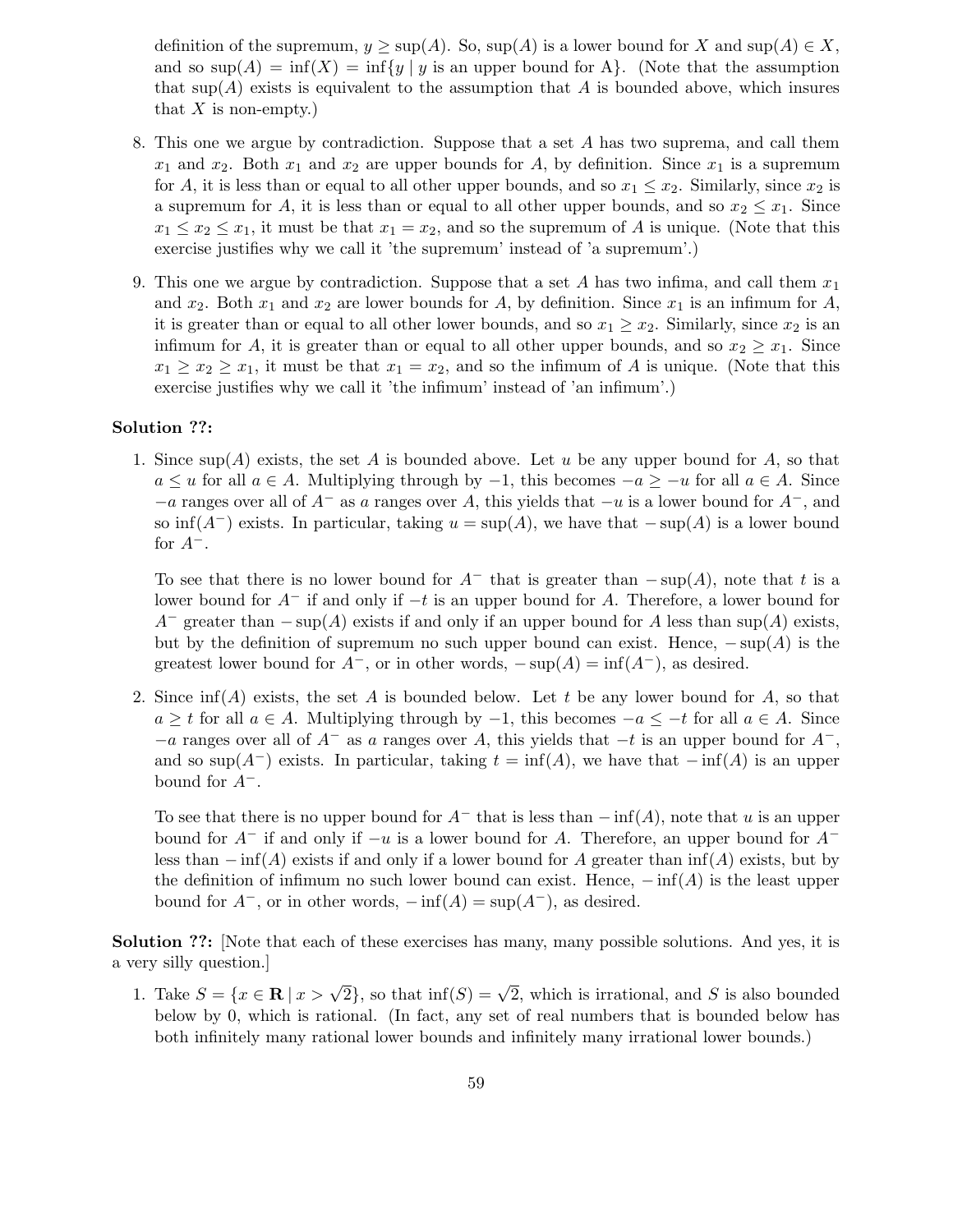- 2. Take  $S = (0, \infty)$ , so that inf(S) = 0, which is rational, and S is bounded below by  $-1$ , which is also rational.
- 3. Take  $S = (2, 4)$ , so that inf(S) = 2, which is rational, and S is also bounded below by  $-\pi$ , which is irrational.
- 4. Take  $S = (\sqrt{3}, \infty)$ , so that  $\inf(S) = \sqrt{3}$ , which is irrational, and S is also bounded below by  $\sqrt{2}$ , which is also irrational.

### Solution ??:

- $u_1 = \frac{3(1)-1}{4(1)-5} = \frac{2}{-1} = -2;$
- $u_5 = \frac{3(5)-1}{4(5)-5} = \frac{14}{15} \approx 0.9333;$
- $u_{10} = \frac{3(10)-1}{4(10)-5} = \frac{29}{35} \approx 0.8286;$
- $u_{100} = \frac{3(100)-1}{4(100)-5} = \frac{299}{395} \approx .7570;$
- $u_{1000} = \frac{3(1000) 1}{4(1000) 5} = \frac{2999}{3995} \approx 0.7507;$
- $u_{10000} = \frac{3(10000) 1}{4(10000) 5} = \frac{29999}{39995} \approx 0.7501;$
- $u_{100000} = \frac{3(100000) 1}{4(100000) 5} = \frac{299999}{399995} \approx 0.7500;$

So, it seems that a reasonable guess would be that  $L = \lim_{n \to \infty} u_n$  exists and equals  $0.75 = \frac{3}{4}$  $\frac{3}{4}$ . To verify this, we use the definition: we need to show that for any choice of  $\varepsilon > 0$ , we can find M so that  $|u_n - L| < \varepsilon$  for all  $n > M$ .

Calculating, we see that

$$
|u_n - L| = \left| \frac{3n-1}{4n-5} - \frac{3}{4} \right| = \left| \frac{4(3n-1) - 3(4n-5)}{4(4n-5)} \right| = \left| \frac{11}{4(4n-5)} \right| = \frac{11}{4(4n-5)}.
$$

(The last equality follows since  $u_n - L$  is positive for  $n > 1$ .)

To find the value of M so that  $|u_n - L| < \varepsilon$  for  $n > M$ , we start by solving for n: since  $\frac{11}{4(4n-5)} < \varepsilon$ , we have that  $\frac{11}{4\varepsilon} \leq 4n-5$ , and so  $\frac{11}{16\varepsilon} + \frac{5}{4} < n$ . That is, for a specified value of  $\varepsilon$ , we can take  $M = \frac{11}{16\varepsilon} + \frac{5}{4} = \frac{11+20\varepsilon}{16\varepsilon}$  $\frac{+20\varepsilon}{16\varepsilon}$ . Then, for any choice of  $\varepsilon > 0$ , we set  $M = \frac{11+20\varepsilon}{16\varepsilon}$  $\frac{1+20\varepsilon}{16\varepsilon}$ , and then if we take  $n > M$ , working backwards we have that  $|u_n - L| < \varepsilon$ .

**Solution ??:** Set  $a_n = \frac{1+2\cdot10^n}{5+3\cdot10^n}$  and  $L = \frac{2}{3}$  $\frac{2}{3}$ . For each choice of  $\varepsilon > 0$ , we need to show that there exists M so that  $|a_n - L| < \varepsilon$  for all  $n > M$ .

Calculating, we see that

$$
|a_n - L| = \left| \frac{1 + 2 \cdot 10^n}{5 + 3 \cdot 10^n} - \frac{2}{3} \right| = \left| \frac{3 + 6 \cdot 10^n - (10 + 6 \cdot 10^n)}{3(5 + 3 \cdot 10^n)} \right| = \left| \frac{7}{15 + 9 \cdot 10^n} \right|.
$$

Hence, for a given value of  $\varepsilon > 0$ , we want to find M so that  $\frac{7}{15+9\cdot10^n}$  $\vert < \varepsilon$  for  $n > M$ . So, we solve for n in terms of  $\varepsilon$ . First, note that  $\frac{7}{15+9\cdot 10^n} > 0$  for all positive integers n. So, we need only solve  $\frac{7}{15+9\cdot 10^n} < \varepsilon$  for *n*.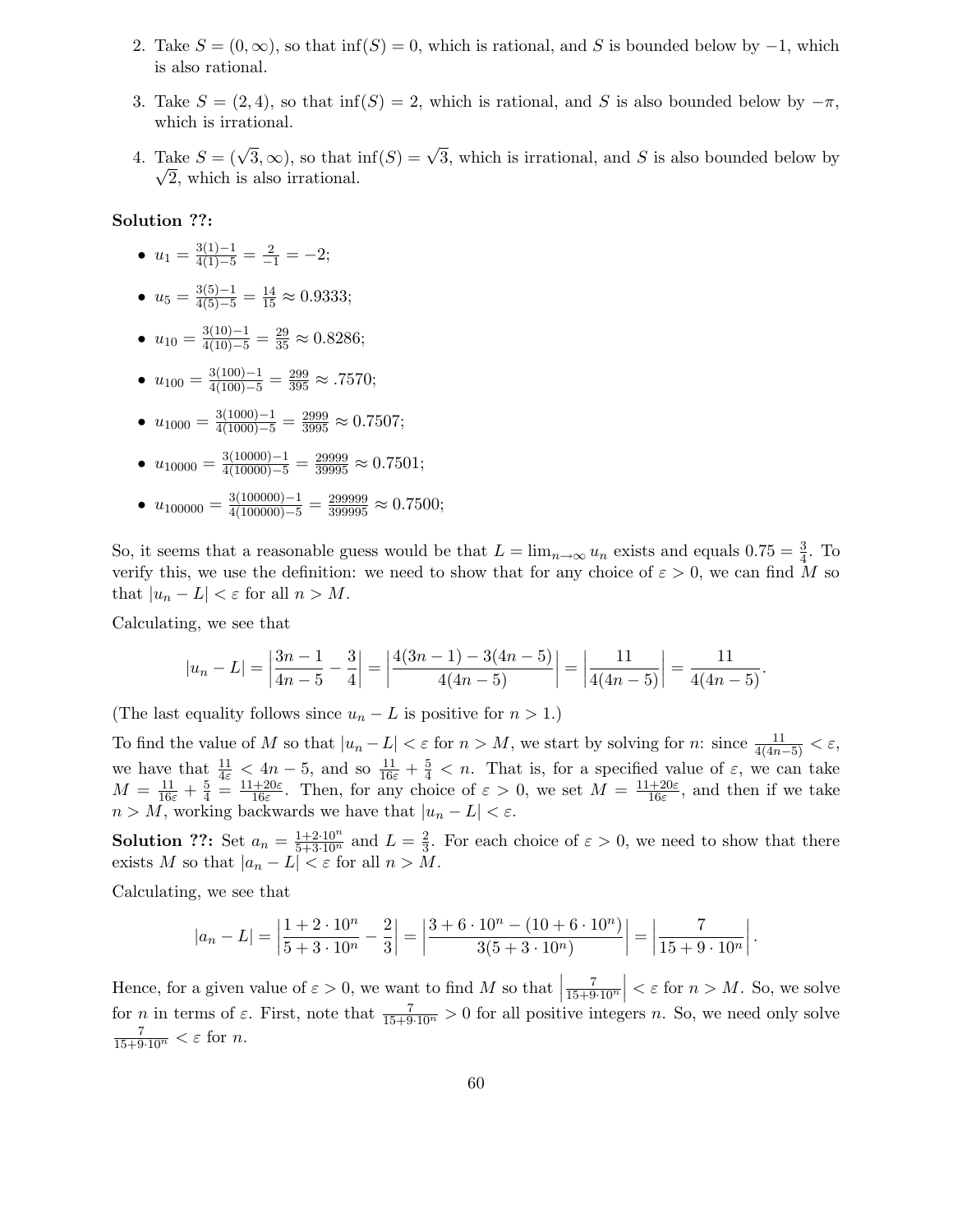So,  $\frac{7}{\varepsilon} < 15 + 9 \cdot 10^n$ , and so  $-15 + \frac{7}{\varepsilon} < 9 \cdot 10^n$ , and so  $-\frac{15}{9} + \frac{7}{9\varepsilon} < 10^n$ . Performing a final bit of simplification, we get  $\frac{-15\varepsilon+7}{9\varepsilon} < 10^n$ . If the numerator is positive, that is if  $\varepsilon < \frac{7}{15}$ , we can solve for n by taking  $log_{10}$  of both sides. If on the other hand the numerator is negative, then any positive integer will do. So, set

$$
M = \begin{cases} 1 & \text{if } \varepsilon \ge \frac{7}{15}; \\ \log_{10} \left( \frac{-15\varepsilon + 7}{9\varepsilon} \right) & \text{otherwise} \end{cases}
$$

To get a specific value of M so that  $|a_n - L| < 10^{-3}$  for  $n > M$ , we substitute  $\varepsilon = 10^{-3}$  into the above equation to get that  $n > log_{10} \left( \frac{-15 \cdot 10^{-3} + 7}{9 \cdot 10^{-3}} \right)$  $9.10^{-3}$  $\Big) \approx 2.8899.$  So, we can take  $M = 3.$ 

**Solution ??:** We start with the first part of the inequality, that  $\frac{1}{n+1} < \ln(n+1) - \ln(n) = \ln\left(\frac{n+1}{n}\right)$  $\frac{+1}{n}$ . Set  $f(x) = \ln\left(\frac{x+1}{x}\right)$  $\left(\frac{+1}{x}\right) - \frac{1}{x+1}$  and  $b_n = f(n)$ . We want to show that  $f(x) > 0$  for all  $x \ge 1$ . Calculating, we see that  $f'(x) = -\frac{1}{x(x+1)^2} < 0$  for all  $x > 0$ . This implies that  $f(x)$  is decreasing, and hence that  ${b_n}$  is a monotonically decreasing sequence. Since  $\lim_{n\to\infty} b_n = 0$ , this yields that  $b_n > 0$  for all n. (Because, if some  $b_M < 0$ , then since  $\{b_n\}$  is a monotonically decreasing sequence, we would have that  $b_{M+k} < b_M$  for all  $k \geq 0$ , and so  $\lim_{n\to\infty} b_n$  would then be negative.) Since  $b_n > 0$  for all *n*, we have that  $\ln\left(\frac{n+1}{n}\right)$  $\left(\frac{+1}{n}\right) > \frac{1}{n+1}$  for all *n*, as desired.

To handle the other part of the inequality, consider  $c_n = \frac{1}{n} - \ln\left(\frac{n+1}{n}\right)$  $\frac{+1}{n}$  and set  $g(x) = \frac{1}{x} - \ln\left(\frac{x+1}{x}\right)$  $\left(\frac{\pm 1}{x}\right)$ , so that  $c_n = g(n)$ . Since  $g'(x) = -\frac{1}{x^2(x+1)}$  for all  $x > 0$ , we see that  $\{c_n\}$  is monotonically decreasing. Again, since  $\lim_{n\to\infty} c_n = 0$ , we see that  $c_n > 0$  for all n, and hence that  $\frac{1}{n} > \ln\left(\frac{n+1}{n}\right)$  $\frac{+1}{n}$  for all n, as desired.

It remains to show that  $\{a_n\}$  is bounded below and monotonically decreasing. Since

$$
a_{n+1} - a_n = \left(\sum_{k=1}^{n+1} \frac{1}{k}\right) - \ln(n+1) - \left(\sum_{k=1}^{n}\right) + \ln(n) = \frac{1}{n+1} - \ln(n+1) + \ln(n) = \frac{1}{n+1} - \ln\left(\frac{n+1}{n}\right),
$$

we see that  $a_{n+1} - a_n < 0$  by the first part of the inequality. That is,  $\{a_n\}$  is monotonically decreasing.

Since  $\frac{1}{n+1} < \ln\left(\frac{n+1}{n}\right)$  $\left(\frac{+1}{n}\right)$  for all n, we have that

$$
a_n = \left(\sum_{k=1}^n \frac{1}{k}\right) - \ln(n) = 1 + \left(\sum_{k=1}^{n-1} \frac{1}{k+1}\right) - \ln(n) > 1 + \sum_{k=1}^{n-1} \ln\left(\frac{k+1}{k}\right) - \ln(n) = 1,
$$

and so  $\{a_n\}$  is bounded below.

Since  $\{a_n\}$  is bounded above (since  $a_n < a_1$  for all n, since it is a monotonically decreasing sequence) and bounded below, it is bounded. Since it is also monotonic, we have that  $\{a_n\}$  converges.

Solution ??: (This is an exercise in writing out the definition of the convergence or divergence of a sequence for a triple of specific examples. Note that we are not asked to determine whether the given statements are true or false, or to prove them if they are true, but just to write them down.)

- for every  $\varepsilon > 0$ , there exists M so that  $3^{2n-1} > \varepsilon$  for all  $n > M$ .
- for every  $\varepsilon > 0$ , there exists M so that  $1 2n < -\varepsilon$  for all  $n > M$ .
- for every  $\varepsilon > 0$ , there exists M so that  $|e^{-n} 0| < \varepsilon$  for all  $n > M$ .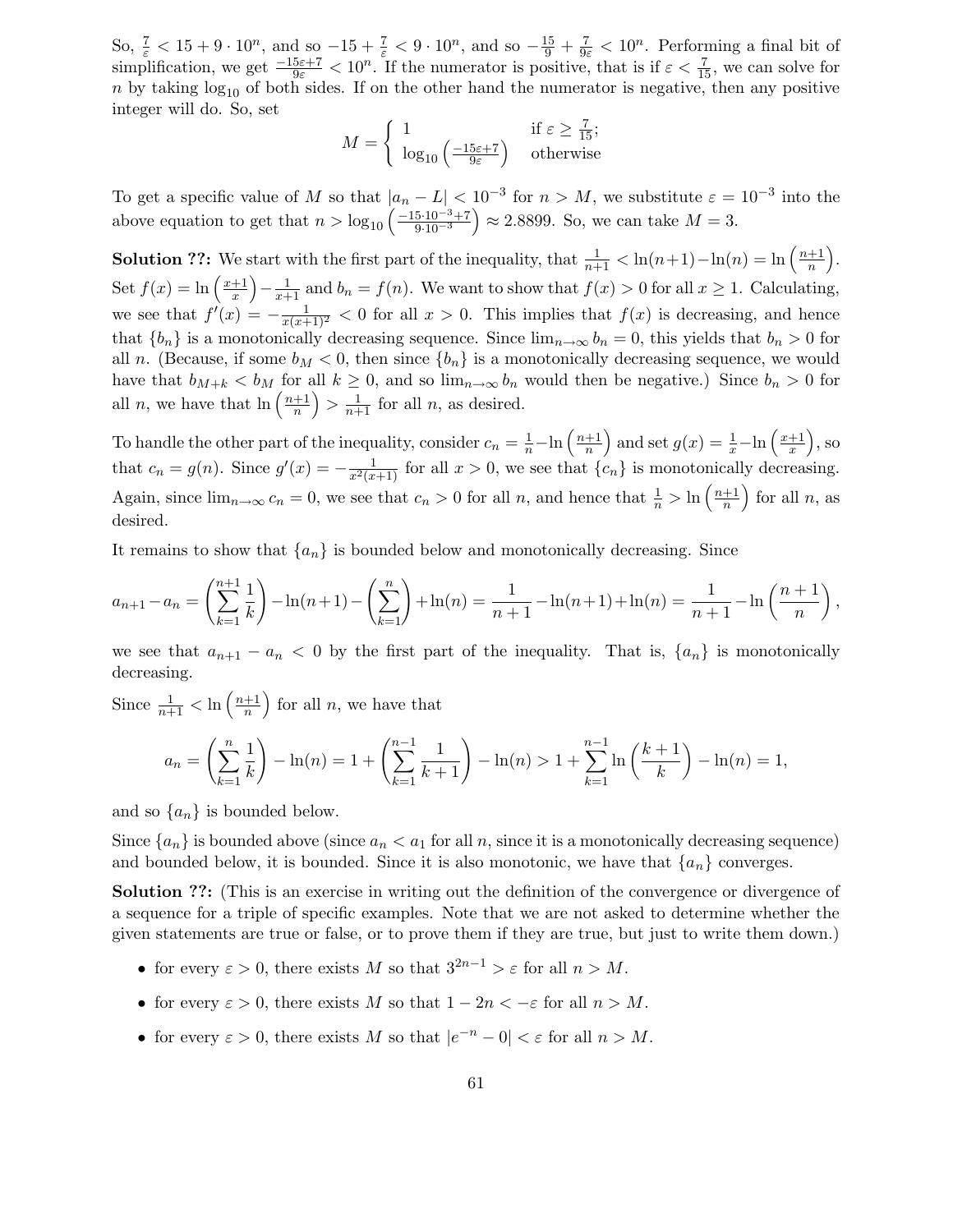### Solution ??:

1. **converges:** whenever we are evaluating a limit in which the variable (in this case  $n$ ) appears in both the base and the exponent, we follow the same basic procedure. First use the identity  $x = \exp(\ln(x))$  to rewrite the term. Here,

$$
a_n = (n+2)^{1/n} = \exp\left(\frac{\ln(n+2)}{n}\right).
$$

Next, we check to see whether we are dealing with an indeterminate form. Since the limit  $\lim_{n\to\infty}\frac{\ln(n+2)}{n}$  $\frac{n+2}{n}$  has the indeterminate form  $\frac{\infty}{\infty}$ , we may use l'Hopital's rule to evaluate

$$
\lim_{n \to \infty} \frac{\ln(n+2)}{n} = \lim_{n \to \infty} \frac{1}{n+2} = 0.
$$

Hence,  $\{a_n\}$  converges to  $e^0 = 1$ .

2. converges: there is a standard way of evaluating the limit as  $n \to \infty$  of a rational function in  $n$  (where a rational function is the quotient of two polynomials). First, locate the highest power of n that appears in either the numerator or the denominator, and then multiply both numerator and denominator by its reciprocal. Here, the higest power of n that appears is  $n^3$ , and so we calculate

$$
a_n = \frac{n^2 + 3n + 2}{6n^3 + 5} = \frac{n^2 + 3n + 2}{6n^3 + 5} \cdot \frac{\frac{1}{n^3}}{\frac{1}{n^3}} = \frac{\frac{1}{n} + \frac{3}{n^2} + \frac{2}{n^3}}{6 + \frac{5}{n^3}}.
$$

We then use several properties of limits: that the limit of a quotient is the quotient of the limits, that the limit of a sum is the sum of the limits, and that  $\lim_{n\to\infty}\frac{1}{n}=0$ . Here,

$$
\lim_{n \to \infty} a_n = \lim_{n \to \infty} \frac{\frac{1}{n} + \frac{3}{n^2} + \frac{2}{n^3}}{6 + \frac{5}{n^3}} = \frac{0}{6} = 0.
$$

Hence,  $\{a_n\}$  converges to 0.

3. converges: as above, we first rewrite the term using  $x = \exp(\ln(x))$ . Here,

$$
a_n = \left(1 + \frac{1}{n}\right)^n = \exp\left(n \ln\left(1 + \frac{1}{n}\right)\right) = \exp\left(\frac{\ln\left(1 + \frac{1}{n}\right)}{\frac{1}{n}}\right).
$$

We then concentrate on the exponent and check to see whether we are dealing with an indeterminate form, which in this case we are, since both  $\lim_{n\to\infty} \ln(1+\frac{1}{n})$  $\frac{1}{n}$ ) and  $\lim_{n\to\infty}\frac{1}{n}$ n are equal to 0. Hence, we may apply l'Hopital's rule to evaluate

$$
\lim_{n \to \infty} \frac{\ln\left(1 + \frac{1}{n}\right)}{\frac{1}{n}} = \lim_{n \to \infty} \frac{1}{1 + \frac{1}{n}} = 1.
$$

Hence,  $\{a_n\}$  converges to  $e^1 = e$ .

4. converges: here we use the squeeze law. Since  $-1 \le \sin(n) \le 1$  for all n, we have that  $-\frac{1}{3^n} \leq \frac{\sin(n)}{3^n} \leq \frac{1}{3^n}$ . Since  $\lim_{n\to\infty} \frac{1}{3^n} = 0$ , we have that  $\lim_{n\to\infty} -\frac{1}{3^n} = 0$  as well, and so  $\{a_n\}$ converges to 0.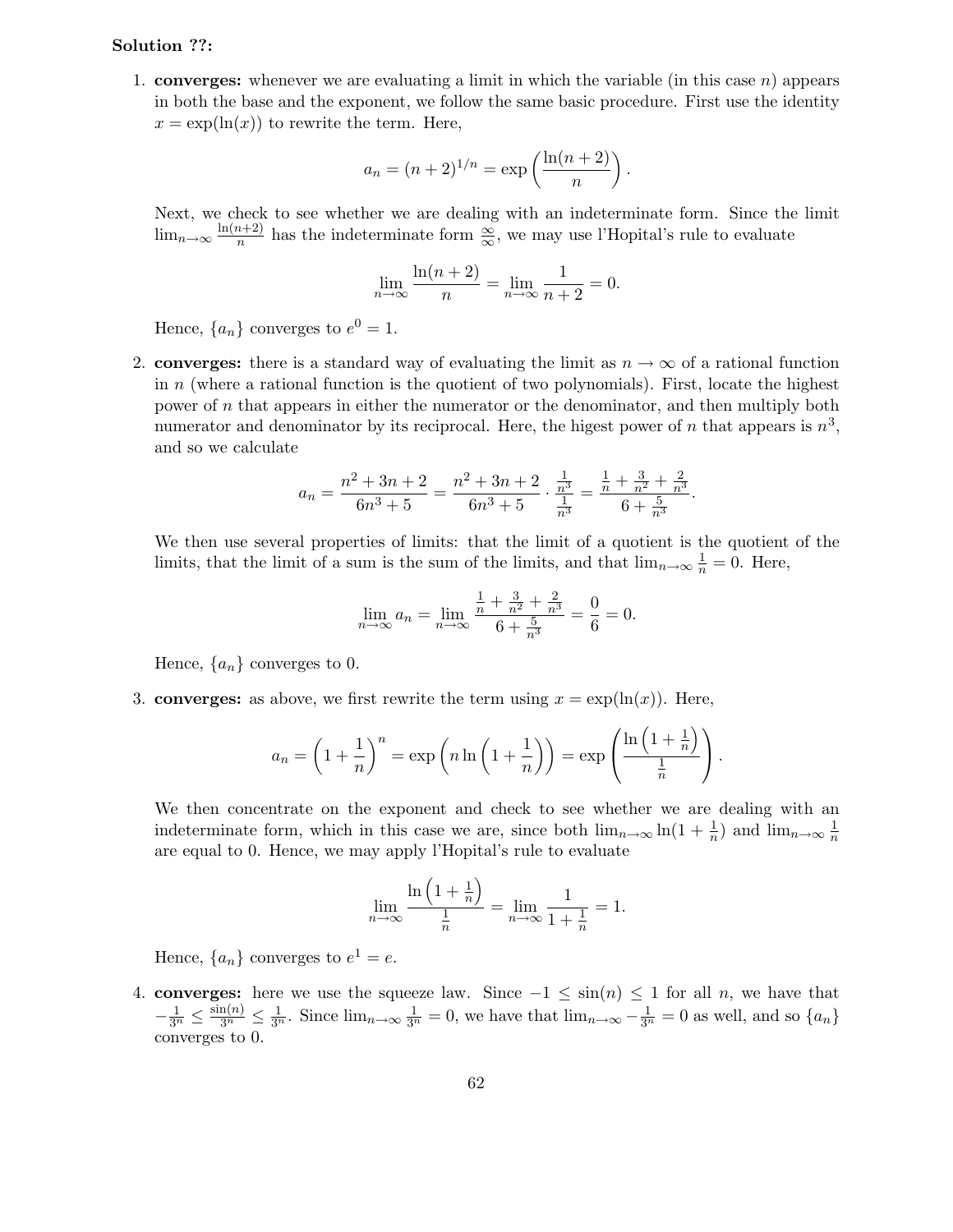#### 5. diverges: write

$$
a_n = (\sqrt{2n+3} - \sqrt{n+1}) \cdot \frac{\sqrt{2n+3} + \sqrt{n+1}}{\sqrt{2n+3} + \sqrt{n+1}} = \frac{n+2}{\sqrt{2n+3} + \sqrt{n+1}}
$$

.

We now massage algebraically, in order to simplify:

$$
\frac{n+2}{\sqrt{2n+3}+\sqrt{n+1}} \ge \frac{n+2}{2\sqrt{2n+3}} = \frac{n+\frac{3}{2}+\frac{1}{2}}{2\sqrt{2(n+\frac{3}{2})}} > \frac{n+\frac{3}{2}}{2\sqrt{2(n+\frac{3}{2})}} = \frac{1}{2\sqrt{2}}\sqrt{n+\frac{3}{2}}.
$$

Since  $\lim_{n\to\infty}\sqrt{n+\frac{3}{2}}=\infty$ , we see by the comparison test that  $\lim_{n\to\infty}a_n=\infty$ , and so  $\{a_n\}$ diverges.

- 6. diverges: for  $n = 8k$ ,  $a_{8k} = \cos\left(\frac{8k\pi}{4}\right)$  $\left(\frac{k\pi}{4}\right) = 1$ , while for  $n = 8k+1$ ,  $a_{8k+1} = \cos\left(\frac{(8k+1)\pi}{4}\right)$  $\frac{+1\pi}{4}\Big) = \frac{1}{\sqrt{2}}$  $\frac{1}{2}$ . In particular,  $|a_{8k} - a_{8k+1}| = \frac{1}{\sqrt{2}}$  $\frac{1}{2}$ , and so the sequence fails the Cauchy criterion, and so diverges.
- 7. converges: write  $a_n = \left(1 + \frac{1}{n}\right)$  $\frac{1}{n}\Big)^{1/n} = \exp\left(\frac{\ln\left(1+\frac{1}{n}\right)}{n}\right)$ n ). Since  $\lim_{n\to\infty} \ln(1+\frac{1}{n})$  $\frac{1}{n}$ ) = 0, we have that  $\lim_{n\to\infty} \frac{\ln(1+\frac{1}{n})}{n} = 0$  (by the squeeze law for instance, since  $0 \le \frac{\ln(1+\frac{1}{n})}{n} \le \ln(1+\frac{1}{n})$  $\frac{1}{n}$  for  $n \geq 1$ ). Hence,  $\lim_{n \to \infty} \exp\left(\frac{\ln(1+\frac{1}{n})}{n}\right)$ n  $= e^0 = 1$ , and so  $\{a_n\}$  converges to 1.
- 8. diverges: given  $\varepsilon > 0$ , we show that there exists M so that  $a_n > \varepsilon$  for  $n > M$ . Since  $a_n = \ln(n)$ , this becomes  $\ln(n) > \varepsilon$  for  $n > M$ . Exponentiating both sides of  $\ln(n) > \varepsilon$ , we get that  $n > e^{\varepsilon}$  (and vice versa, that if  $n > e^{\varepsilon}$ , then  $\ln(n) > \varepsilon$ , since  $e^x$  is an increasing function), and so we can take  $M = e^{\varepsilon}$ .
- 9. diverges: very similar to the question just done. Given  $\varepsilon > 0$ , we show that there exists M so that  $a_n > \varepsilon$  for  $n > M$ . Taking logs of both sides of  $a_n = e^n > \varepsilon$ , we get that  $n > \ln(\varepsilon)$ . So, we make take  $M = \ln(\varepsilon)$ .
- 10. **converges:** since  $\lim_{n\to\infty} a_n$  has the indeterminate form  $\frac{\infty}{\infty}$  (as both  $\ln(n) \to \infty$  and  $\sqrt{n} \to \infty$ as  $n \to \infty$ , we may apply l'Hopital's rule to see that

$$
\lim_{n \to \infty} \frac{\ln(n)}{\sqrt{n}} = \lim_{n \to \infty} \frac{\frac{1}{n}}{\frac{1}{2\sqrt{n}}} = \lim_{n \to \infty} \frac{2}{\sqrt{n}} = 0.
$$

Hence,  $\{a_n\}$  converges to 0.

11. converges: as always, we first rewrite each term as

$$
a_n = \left(1 - \frac{2}{n^2}\right)^n = \exp\left(n\ln\left(1 - \frac{2}{n^2}\right)\right) = \exp\left(\frac{\ln\left(1 - \frac{2}{n^2}\right)}{\frac{1}{n}}\right).
$$

As  $n \to \infty$ , the exponent reveals itself to have the indeterminate form  $\frac{0}{0}$ , and so we may evaluate using l'Hopital's rule:

$$
\lim_{n \to \infty} \frac{\ln\left(1 - \frac{2}{n^2}\right)}{\frac{1}{n}} = \lim_{n \to \infty} \frac{\frac{1}{1 - \frac{2}{n^2}} \cdot \frac{4}{n^3}}{\frac{-1}{n^2}} = \lim_{n \to \infty} \frac{-\frac{4}{1 - \frac{2}{n^2}}}{n} = 0.
$$

Hence,  $\{a_n\}$  converges to  $e^0 = 1$ .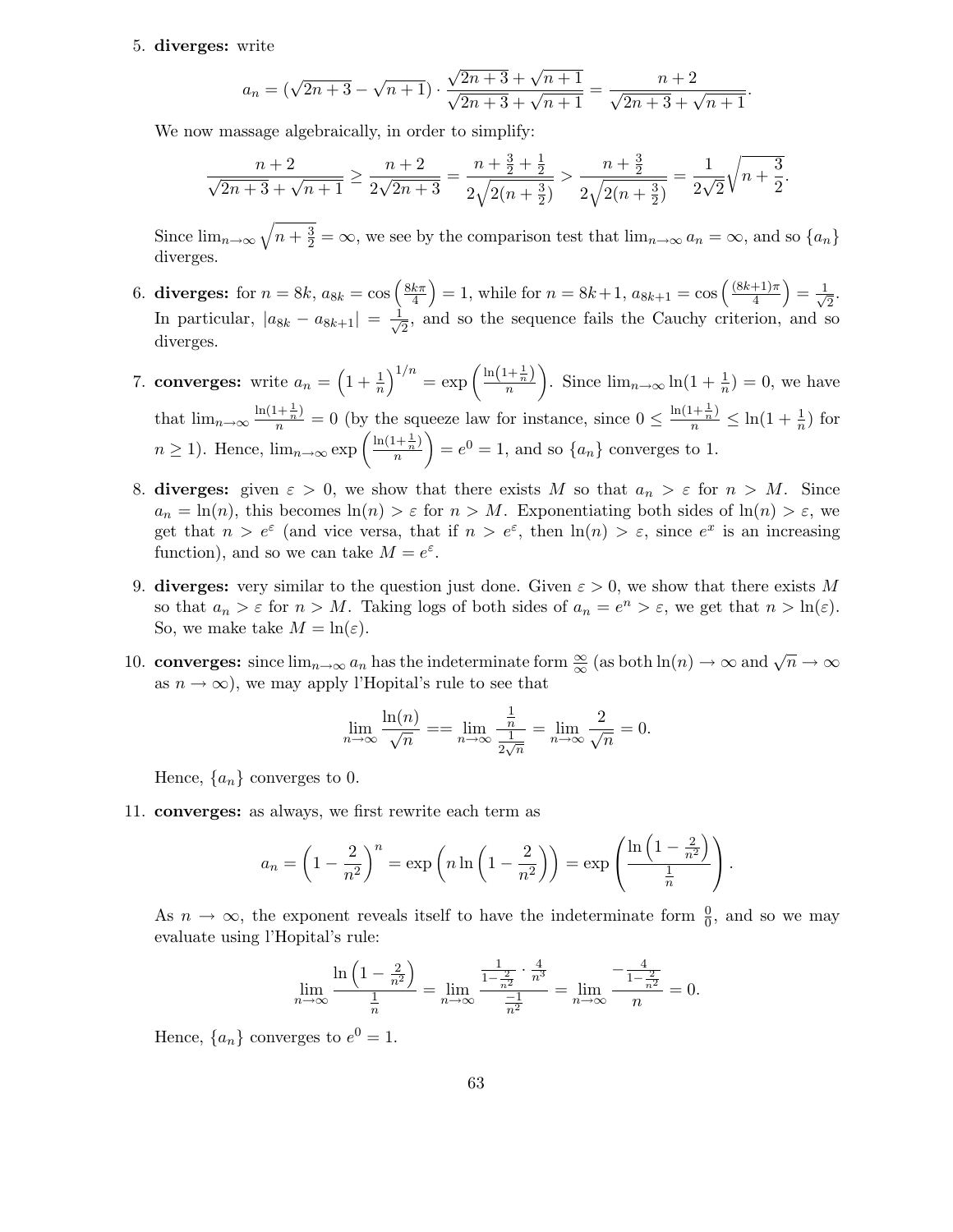12. **diverges:** we could use either l'Hopital's rule (since the limit has the indeterminate form  $\frac{\infty}{\infty}$ ) or the standard trick for dealing with limits of rational functions (multiply numberator and denominator by the reciprocal of the highest power of n appearing anywhere in the term), but instead we massage algebraically:

$$
a_n = \frac{n^3}{10n^2 + 1} > \frac{n^3}{10n^2 + 10n^2} = \frac{n}{20}.
$$

Since  $\{\frac{n}{20}\}\$  diverges, the comparison test gives that  $\{a_n\}$  diverges as well.

- 13. **converges:** it is a reasonable guess that  $\{a_n = x^n\}$  converges to 0, which by definition means that given  $\varepsilon > 0$ , there exists M so that  $|x^n - 0| = |x^n| < \varepsilon$  for  $n > M$ . For  $x = 0$ , this is true, since  $\{x^n\}$  becomes the constant sequence  $\{a_n = 0\}$ . So, we can assume that  $x \neq 0$ . Taking ln of both sides of  $|x^n| < \varepsilon$  and using that  $|x^n| = |x|^n$ , we get that  $n \ln(|x|) < \ln(\varepsilon)$ , and so  $n > \frac{\ln(\varepsilon)}{\ln(|x|)}$  $\frac{\ln(z)}{\ln(|x|)}$ . (The direction of the inequality changes since  $|x| < 1$  and so  $\ln(|x|) < 0$ .) Hence, we may take  $M = \frac{\ln(\varepsilon)}{\ln(|x|)}$  $\frac{\ln(\varepsilon)}{\ln(|x|)}$ . [Then, if  $n > M = \frac{\ln(\varepsilon)}{\ln(|x|)}$  $\frac{\ln(\varepsilon)}{\ln(|x|)}$ , then  $n \ln(|x|) < \ln(\varepsilon)$ , and exponentiating we get that  $|x|^n < \varepsilon$ , as desired.)
- 14. converges: recall that  $n^p \ge n$  and that  $n \to \infty$  as  $n \to \infty$ , and so  $n^p \to \infty$  as  $n \to \infty$ . Hence,  $\{\frac{1}{n^p}\}\)$  converges to 0, and therefore  $\{a_n = \frac{c}{n^p}\}\)$  converges to  $c \cdot 0 = 0$ .
- 15. converges: using the standard trick for rational functions, write

$$
a_n = \frac{2n}{5n-3} = \frac{2n}{5n-3} \cdot \frac{\frac{1}{n}}{\frac{1}{n}} = \frac{2}{5-\frac{3}{n}}.
$$

As  $n \to \infty$ ,  $\frac{1}{n} \to 0$  and so  $\{a_n\}$  converges to  $\frac{2}{5}$ .

16. converges: using the standard trick for rational functions, write

$$
a_n = \frac{1 - n^2}{2 + 3n^2} = \frac{1 - n^2}{2 + 3n^2} \cdot \frac{\frac{1}{n^2}}{\frac{1}{n^2}} = \frac{\frac{1}{n^2} - 1}{\frac{2}{n^2} + 3}.
$$

As  $n \to \infty$ ,  $\frac{1}{n^2} \to 0$  and so  $\{a_n\}$  converges to  $-\frac{1}{3}$  $\frac{1}{3}$ .

17. converges: using the standard trick for rational functions, write

$$
a_n = \frac{n^3 - n + 7}{2n^3 + n^2} = \frac{n^3 - n + 7}{2n^3 + n^2} \cdot \frac{\frac{1}{n^3}}{\frac{1}{n^3}} = \frac{1 - \frac{1}{n^2} + \frac{7}{n^3}}{2 + \frac{1}{n}}.
$$

As  $n \to \infty$ , both  $\frac{1}{n^2} \to 0$  and  $\frac{1}{n} \to 0$ , and so  $\{a_n\}$  converges to  $\frac{1}{2}$ .

- 18. **converges:** by a previous part of this exercise, we know that  $\left\{(\frac{9}{10})^n\right\}$  converges to 0, since  $\left|\frac{9}{10}\right|$  < 1, and so  $\lim_{n\to\infty} (1 + (\frac{9}{10})^n) = 1 + \lim_{n\to\infty} (\frac{9}{10})^n = 1$ .
- 19. converges: by a previous part of this exercise, we know that  $\{(-\frac{1}{2})\}$  $(\frac{1}{2})^n$  converges to 0, since  $\left|-\frac{1}{2}\right|$  $\frac{1}{2}$ | < 1, and so  $\lim_{n\to\infty}$  (2 – (- $\frac{1}{2}$ )  $(\frac{1}{2})^n$ ) = 2 –  $\lim_{n\to\infty}$  (- $\frac{1}{2}$ )  $(\frac{1}{2})^n = 2.$
- 20. diverges: for n even,  $a_n = 2$ , while for n odd,  $a_n = 0$ . In particular,  $|a_n a_{n+1}| = 2$  for all n, and so the sequence fails the Cauchy criterion and hence diverges.
- 21. converges: note that  $0 \leq 1 + (-1)^n \leq 2$  for all n, and so the squeeze law yields that since  $\lim_{n\to\infty}\frac{2}{n}=0$ , we have that  $\lim_{n\to\infty}a_n=0$ .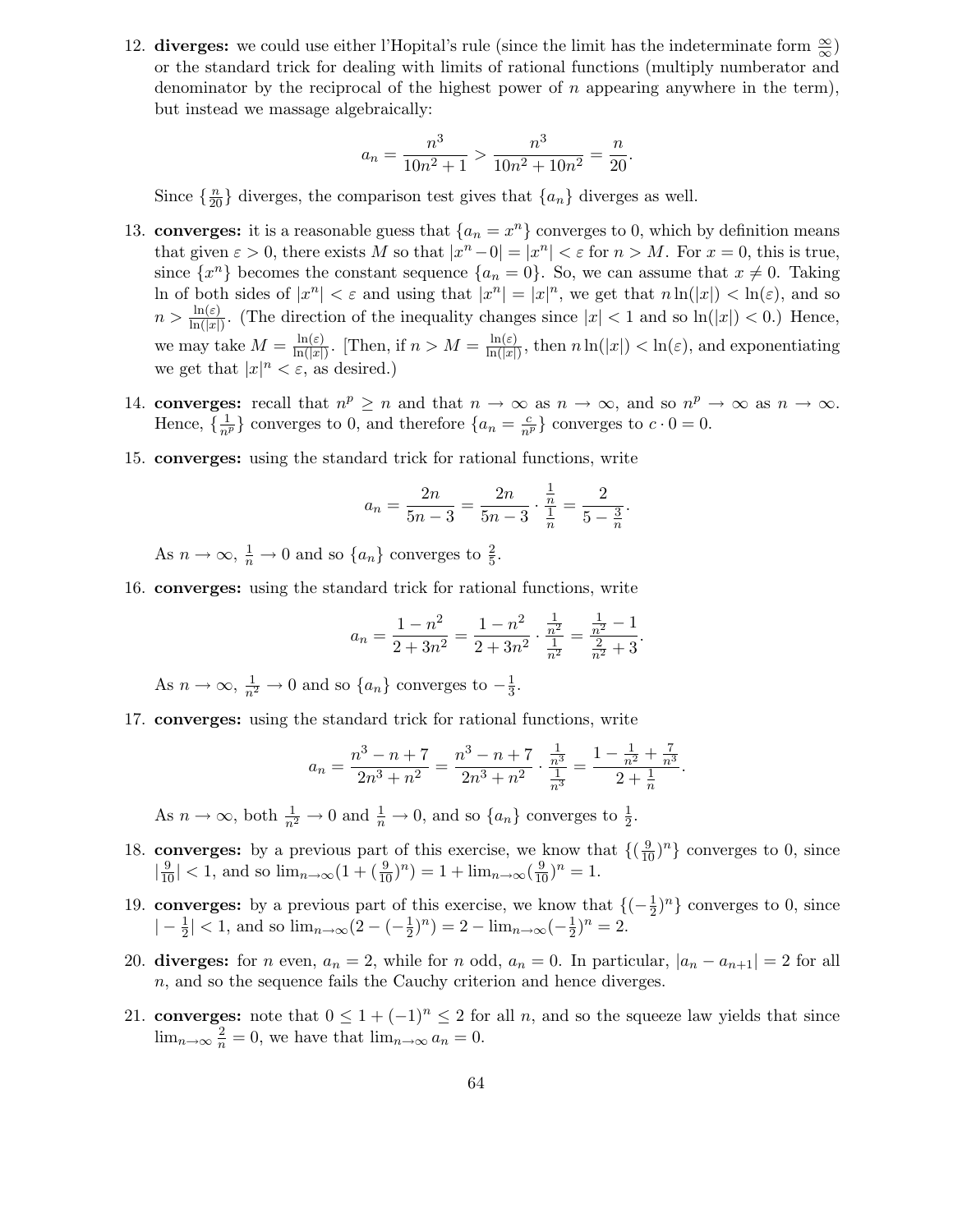22. converges: we begin by noting that

$$
0 \le \frac{1 + (-1)^n \sqrt{n}}{(\frac{3}{2})^n} \le \frac{2\sqrt{n}}{(\frac{3}{2})^n},
$$

and so we'll concentrate on evaluating  $\lim_{n\to\infty} \frac{2\sqrt{n}}{(\frac{3}{2})^n}$  $\frac{2\sqrt{n}}{(\frac{3}{2})^n}$  and hope to be able to apply the squeeze law. Since  $\lim_{n\to\infty} \frac{2\sqrt{n}}{(\frac{3}{2})^n}$  $\frac{2\sqrt{n}}{(\frac{3}{2})^n}$  has the indeterminate form  $\frac{\infty}{\infty}$ , we may use l'Hopital's rule to evaluate

$$
\lim_{n \to \infty} \frac{2\sqrt{n}}{\left(\frac{3}{2}\right)^n} = \lim_{n \to \infty} \frac{\frac{1}{\sqrt{n}}}{\ln\left(\frac{3}{2}\right) \exp\left(n \ln\left(\frac{3}{2}\right)\right)} = \lim_{n \to \infty} \frac{1}{\ln\left(\frac{3}{2}\right)\sqrt{n}\left(\frac{3}{2}\right)^n} = 0
$$

(where we differentiate  $(\frac{3}{2})$  $\frac{3}{2}$ <sup>n</sup> by first writing it as  $\exp(n \ln(\frac{3}{2}))$ . Hence, we may use the squeeze law to see that  $\{a_n\}$  converges to 0.

- 23. converges: since  $0 \le \sin^2(n) \le 1$  for all n and since  $\frac{1}{\sqrt{n}} \to 0$  as  $n \to \infty$  (since  $\sqrt{n} \to \infty$  as  $n \to \infty$ ), the comparison test yields that  $\frac{\sin^2(n)}{\sqrt{n}} \to 0$  as  $n \to \infty$ . That is,  $\{a_n\}$  converges to 0.
- 24. **converges:** since  $1 \leq \sqrt{2 + \cos(n)} \leq \sqrt{3}$  for all n and since  $\frac{1}{n} \to 0$  as  $n \to \infty$ , the squeeze law yields that  $\sqrt{\frac{2+\cos(n)}{n}} \to 0$  as  $n \to \infty$ . That is,  $\{a_n\}$  converges to 0.
- 25. converges: since  $sin(\pi n) = 0$  for all integers n, this sequence is the constant sequence  $a_n = n \cdot 0 = 0$  for all n. In particular,  $\{a_n\}$  converges to 0.
- 26. diverges: since  $\cos(\pi n) = (-1)^n$ , this sequence can be rewritten as  $a_n = (-1)^n n$ . For  $n \ge 1$ ,  $|a_{n+1} - a_n| \geq 2$ , and so the sequences fails the Cauchy criterion, and so diverges.
- 27. converges: since  $-1 \leq -\sin(n) \leq 1$  for all n, we have that  $-\frac{1}{n} \leq -\frac{\sin(n)}{n} \leq \frac{1}{n}$  $\frac{1}{n}$  for all n, and so  $\{-\frac{\sin(n)}{n}\}\)$  converges to 0. Hence,  $\{a_n\}$  converges to  $\pi^0 = 1$ .
- 28. diverges: for n even,  $\cos(\pi n) = 1$  and for n odd,  $\cos(\pi n) = -1$ . In particular,  $|a_{n+1} a_n|$  $|2^1 - 2^{-1}| = \frac{3}{2}$  $\frac{3}{2}$  for all *n*, and so this sequences fails the Cauchy criterion, and hence  $\{a_n\}$ diverges.
- 29. converges: we could use l'Hopital's rule, since  $\lim_{n\to\infty} \frac{\ln(2n)}{\ln(3n)}$  $\frac{\ln(2n)}{\ln(3n)}$  has the indeterminate form  $\frac{\infty}{\infty}$ , but we proceed in a more low tech way. Use the laws of logarithms and a variant of the standard trick for rational functions, we rewrite

$$
a_n = \frac{\ln(2n)}{\ln(3n)} = \frac{\ln(2) + \ln(n)}{\ln(3) + \ln(n)} = \frac{\ln(2) + \ln(n)}{\ln(3) + \ln(n)} \cdot \frac{\frac{1}{\ln(n)}}{\frac{1}{\ln(n)}} = \frac{1 + \frac{\ln(2)}{\ln(n)}}{1 + \frac{\ln(3)}{\ln(n)}}
$$

.

.

Since  $\ln(n) \to \infty$  as  $n \to \infty$ , we have that both  $\frac{\ln(2)}{\ln(n)}$  and  $\frac{\ln(3)}{\ln(n)}$  go to 0 as  $n \to \infty$ , and so  $\lim_{n\to\infty} a_n = 1.$ 

30. converges: since  $\lim_{n\to\infty} \frac{\ln^2(n)}{n}$  $\frac{(n)}{n}$  has the indeterminate form  $\frac{\infty}{\infty}$ , we can use l'Hopital's rule:

$$
\lim_{n \to \infty} \frac{\ln^2(n)}{n} = \lim_{n \to \infty} \frac{2\ln(n)\frac{1}{n}}{1} = \lim_{n \to \infty} \frac{2\ln(n)}{n}
$$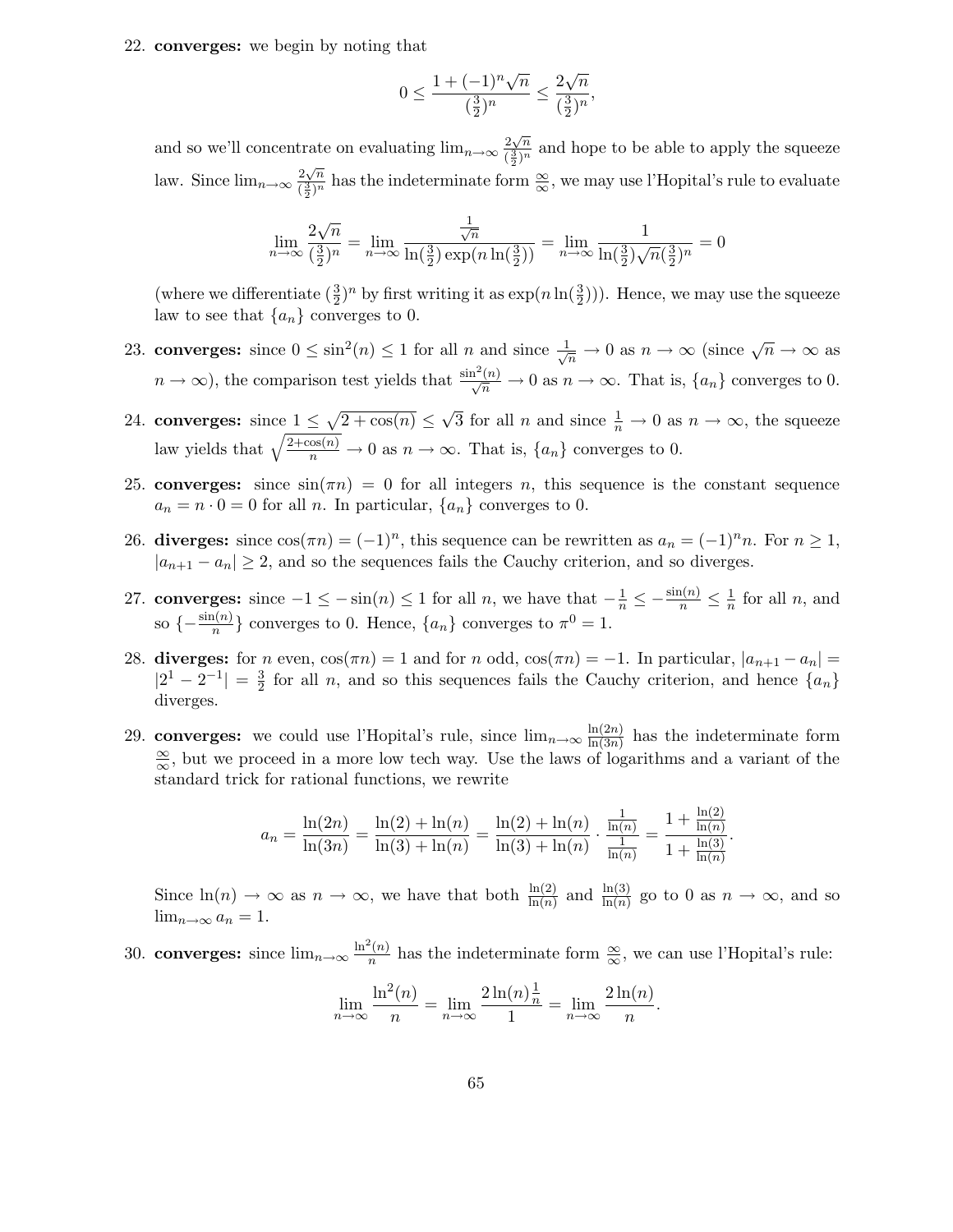This limit still has the indeterminate form  $\frac{\infty}{\infty}$ , and we can apply l'Hopital's rule again to get

$$
\lim_{n \to \infty} \frac{2\ln(n)}{n} = \lim_{n \to \infty} \frac{\frac{2}{n}}{1} = 0.
$$

Hence,  $\{a_n\}$  converges to 0.

31. converges: write

$$
a_n = n \sin\left(\frac{1}{n}\right) = \frac{\sin(\frac{1}{n})}{\frac{1}{n}}.
$$

Since  $\lim_{n\to\infty} a_n$  has the indeterminate form  $\frac{0}{0}$ , we can apply l'Hopital's rule to get

$$
\lim_{n \to \infty} \frac{\sin\left(\frac{1}{n}\right)}{\frac{1}{n}} = \lim_{n \to \infty} \frac{\cos\left(\frac{1}{n}\right)\left(-\frac{1}{n^2}\right)}{-\frac{1}{n^2}} = \lim_{n \to \infty} \cos\left(\frac{1}{n}\right) = \cos(0) = 1.
$$

Hence,  $\{a_n\}$  converges to 1. (There is also a geometric argument for evaluating this limit, that can be found in Adams (p. 116, Theorem 7).)

- 32. converges: as  $n \to \infty$ ,  $\arctan(n) \to \frac{\pi}{2}$ , and so  $\lim_{n \to \infty} \frac{\arctan(n)}{n} = 0$ . (This is an application of the squeeze law, since the numerator is bounded by 0 and  $\pi$ .)
- 33. converges: since  $\lim_{n\to\infty} \frac{n^3}{e^{n/1}}$  $\frac{n^{\sigma}}{e^{n/10}}$  has the indeterminate form  $\frac{\infty}{\infty}$ , we may use l'Hopital's rule:

$$
\lim_{n \to \infty} \frac{n^3}{e^{n/10}} = \lim_{n \to \infty} \frac{3n^2}{\frac{1}{10}e^{n/10}}.
$$

Since this latter limit still has the indeterminate form  $\frac{\infty}{\infty}$ , we use l'Hopital's rule again:

$$
\lim_{n \to \infty} \frac{3n^2}{\frac{1}{10}e^{n/10}} = \lim_{n \to \infty} \frac{6n}{\frac{1}{100}e^{n/10}}.
$$

And as we still have the indeterminate form  $\frac{\infty}{\infty}$ , we apply l'Hopital's rule yet again:

$$
\lim_{n \to \infty} \frac{6n}{\frac{1}{100}e^{n/10}} = \lim_{n \to \infty} \frac{6}{\frac{1}{1000}e^{n/10}}.
$$

The right hand limit evaluates to 0, and so  $\{a_n\}$  converges to 0.

34. converges: write

$$
a_n = \frac{2^n + 1}{e^n} = \frac{2^n}{e^n} + \frac{1}{e^n} = \frac{2^n}{e^n} + \frac{1^n}{e^n} = \left(\frac{2}{e}\right)^n + \left(\frac{1}{e}\right)^n.
$$

Since both  $\frac{2}{e} < 1$  and  $\frac{1}{e} < 1$ , we have that both  $\left(\frac{2}{e}\right)$  $(\frac{2}{e})^n$  and  $(\frac{1}{e})^n$  $\frac{1}{e}$ <sup>n</sup> go to 0 as  $n \to \infty$ , and so their sum goes to 0 as  $n \to \infty$ . That is,  $\{a_n\}$  converges to 0.

35. converges: again there are several possible approaches, including l'Hopital's rule, but again we take a low tech approach, and begin by expressing  $\sinh(n)$  and  $\cosh(n)$  in terms of  $e^n$  and  $e^{-n}$ , to get

$$
a_n = \frac{\sinh(n)}{\cosh(n)} = \frac{e^n - e^{-n}}{e^n + e^{-n}} = \frac{e^n - e^{-n}}{e^n + e^{-n}} \cdot \frac{e^{-n}}{e^{-n}} = \frac{1 - e^{-2n}}{1 + e^{-2n}}
$$

.

Since  $e^{-2n} = \left(\frac{1}{e^2}\right)$  $\frac{1}{e^2}$ ,<sup>n</sup>  $\rightarrow$  0 as  $n \rightarrow \infty$ , we see that  $\lim_{n \to \infty} a_n = 1$ . That is,  $\{a_n\}$  converges to 1.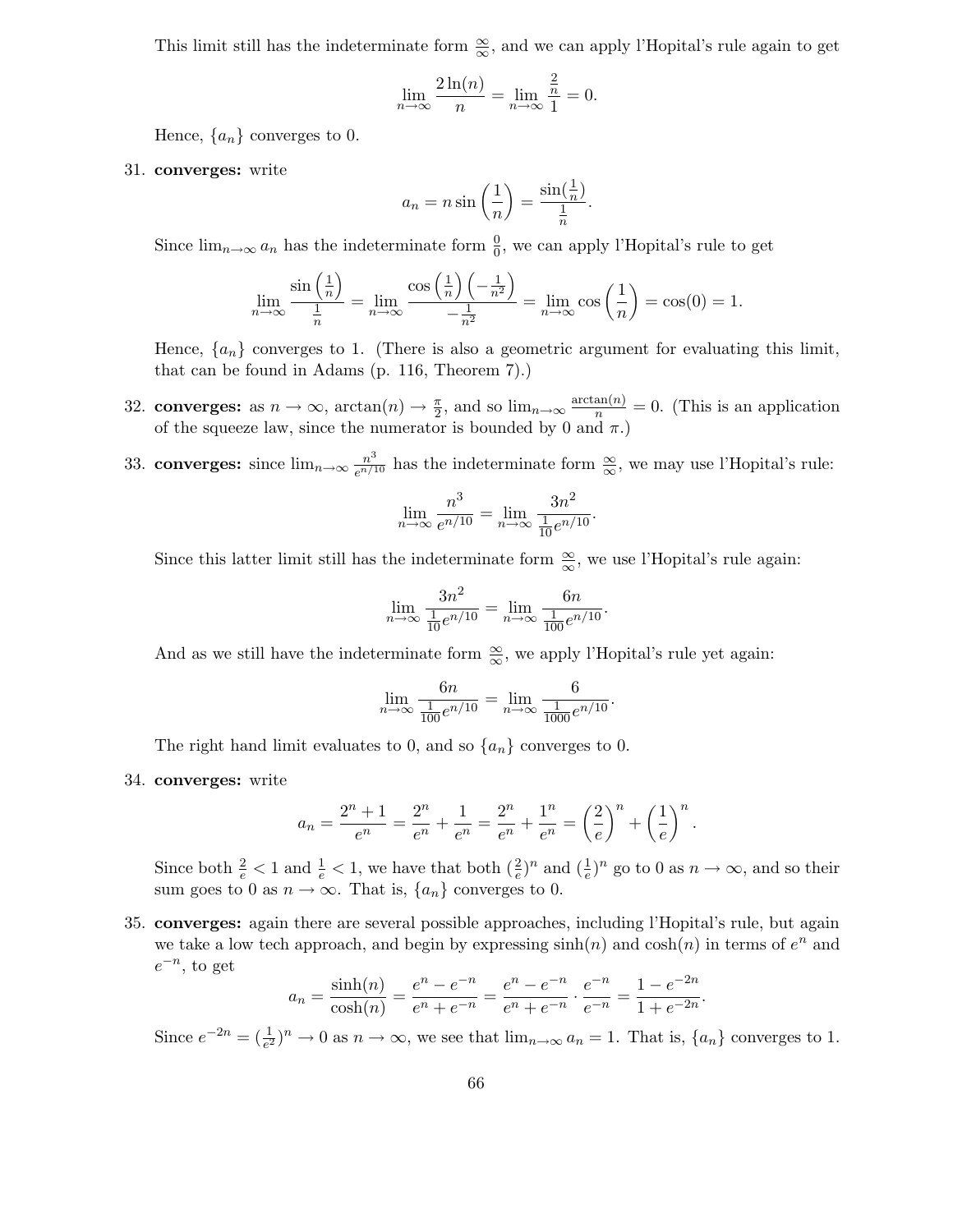36. converges: as with all limits in which the variable appears in both the base and the exponent, we begin by rewriting using the identity  $m = \exp(\ln(m))$  to get  $a_n = (2n + 5)^{1/n} =$  $\exp\left(\frac{\ln(2n+5)}{n}\right)$  $\frac{n+5}{n}$ . We may now use l'Hopital's rule to evaluate the limit of the exponent  $\lim_{n\to\infty}\frac{\ln(2n+5)}{n}$  $\frac{n+3j}{n}$  (as it has the indeterminate form  $\frac{\infty}{\infty}$ ) to get

$$
\lim_{n \to \infty} \frac{\ln(2n+5)}{n} = \lim_{n \to \infty} \frac{\frac{2}{2n+5}}{1} = 0.
$$

Therefore,  $\{a_n\}$  converges to  $e^0 = 1$ .

37. converges: as with all limits in which the variable appears in both the base and the exponent, we begin by rewriting using the identity  $m = \exp(\ln(m))$  to get

$$
a_n = \left(\frac{n-1}{n+1}\right)^n = \left(\frac{n+1-2}{n+1}\right)^n = \left(1 - \frac{2}{n+1}\right)^n = \exp\left(n\ln\left(1 - \frac{2}{n+1}\right)\right).
$$

Since the exponent has the indeterminate form  $0 \cdot \infty$  as  $n \to \infty$ , we rewrite it as

$$
n\ln\left(1-\frac{2}{n+1}\right) = \frac{\ln(1-\frac{2}{n+1})}{\frac{1}{n}},
$$

which as the indeterminate form  $\frac{0}{0}$  as  $n \to \infty$ . We now apply l'Hopital's rule to evaluate

$$
\lim_{n \to \infty} \frac{\ln\left(1 - \frac{2}{n+1}\right)}{\frac{1}{n}} = \lim_{n \to \infty} \frac{\frac{1}{1 - \frac{2}{n+1}} \cdot \frac{2}{(n+1)^2}}{-\frac{1}{n^2}} = \lim_{n \to \infty} \frac{-2n^2}{\left(1 - \frac{2}{n+1}\right) \cdot (n+1)^2} = -2.
$$

Hence,  $\{a_n\}$  converges to  $e^{-2}$ .

- 38. converges: since  $-\frac{1}{n} \to 0$  as  $n \to \infty$ , we see that  $\{a_n\}$  converges to  $(0.001)^0 = 1$ .
- 39. converges: as  $n \to \infty$ ,  $\frac{n+1}{n} = 1 + \frac{1}{n} \to 1$ , and so  $\{a_n\}$  converges to  $2^1 = 2$ .
- 40. converges: one way to evaluate this limit is to write  $a_n = \left(\frac{2}{n}\right)^n$  $\left(\frac{2}{n}\right)^{3/n} = \frac{2^{3/n}}{n^{3/n}}$  and to evaluate the limits of the numerator and denominator separately. To evaluate  $\lim_{n\to\infty} 2^{3/n}$ , all we need note is that  $\lim_{n\to\infty} \frac{3}{n} = 0$ , and so  $\{2^{3/n}\}\)$  converges to  $2^0 = 1$ .

To evaluate  $\lim_{n\to\infty} n^{3/n}$ , we rewrite  $n^{3/n}$  as  $n^{3/n} = \exp(\ln(n)\frac{3}{n})$  $\frac{3}{n}$ ) and use l'Hopital's rule to evaluate  $\lim_{n\to\infty} \frac{3\ln(n)}{n}$  $\frac{\ln(n)}{n}$  (since it has the indeterminate form  $\frac{\infty}{\infty}$ ). Using l'Hopital's rule, we get that

$$
\lim_{n \to \infty} \frac{3\ln(n)}{n} = \lim_{n \to \infty} \frac{\frac{3}{n}}{1} = 0,
$$

and so  $\{n^{3/n}\}\$ converges to  $e^0 = 1$ . Therefore,

$$
\lim_{n \to \infty} \frac{2^{3/n}}{n^{3/n}} = \frac{\lim_{n \to \infty} 2^{3/n}}{\lim_{n \to \infty} n^{3/n}} = \frac{1}{1} = 1.
$$

41. diverges: begin by ignoring the  $(-1)^n$  and worrying about what happens to the rest of the term. Using the standard trick, massage to get  $(n^2 + 1)^{1/n} = \exp(\frac{\ln(n^2+1)}{n})$  $\frac{n^{(n+1)}}{n}$ ). Since  $\lim_{n\to\infty}\frac{\ln(n^2+1)}{n}$  $\frac{n^{(n+1)}}{n}$  has the indeterminate form  $\frac{\infty}{\infty}$ , we may use l'Hopital's rule to evaluate

$$
\lim_{n \to \infty} \frac{\ln(n^2 + 1)}{n} = \lim_{n \to \infty} \frac{\frac{2n}{n^2 + 1}}{1} = 0,
$$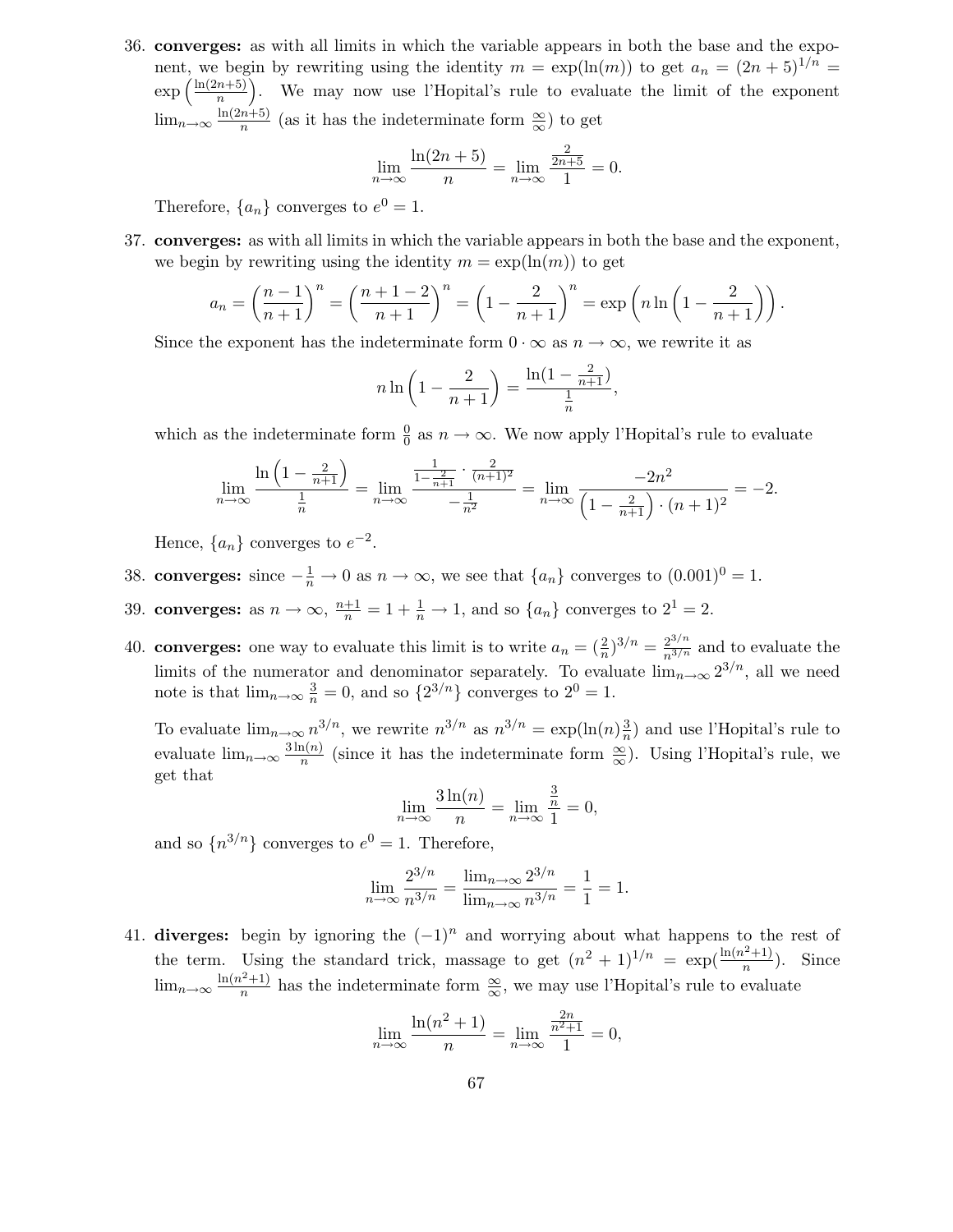and so

$$
\lim_{n \to \infty} \exp\left(\frac{\ln(n^2 + 1)}{n}\right) = e^0 = 1.
$$

So, putting the  $(-1)^n$  back into the picture, we see that  $\{a_n\}$  fails the Cauchy criterion: specifically, since  $\{\frac{n^2+1}{n}$  $\left\{\frac{a+1}{n}\right\}$  converges to 1, for any  $\varepsilon > 0$ , there exists M so that  $\left|\frac{n^2+1}{n}-1\right| < \varepsilon$ for  $n > M$ . Choose  $\varepsilon = \frac{1}{2}$  $\frac{1}{2}$ , and note that for  $n > M$ , we get that  $|a_n - a_{n+1}| > 1$ , since one of  $a_n$ ,  $a_{n+1}$  is within  $\frac{1}{2}$  of 1 and the other is within  $\frac{1}{2}$  of  $-1$  (remember the alternating signs). So,  $\{a_n\}$  diverges.

42. converges: we perform a bit of algebraic massage: note that

$$
a_n = \frac{\left(\frac{2}{3}\right)^n}{\left(\frac{1}{2}\right)^n + \left(\frac{9}{10}\right)^n} < \frac{\left(\frac{2}{3}\right)^n}{\left(\frac{9}{10}\right)^n} = \left(\frac{20}{27}\right)^n.
$$

Since  $\left(\frac{20}{27}\right)^n \to 0$  as  $n \to \infty$  (since  $\frac{20}{27} < 1$ ), the comparison test yields that  $\{a_n\}$  converges to 0 as well.

**Solution ??:** Suppose that  $\{q_n\}$  converges and set  $x = \lim_{n \to \infty} q_n$ . Now, note that

$$
q_n = \frac{a_n}{a_{n-1}} = \frac{a_{n-1} + a_{n-2}}{a_{n-1}} = 1 + \frac{a_{n-2}}{a_{n-1}} = 1 + \frac{1}{q_{n-1}}.
$$

Hence,

$$
x = \lim_{n \to \infty} q_n = \lim_{n \to \infty} \left( 1 + \frac{1}{q_{n-1}} \right) = 1 + \frac{1}{\lim_{n \to \infty} q_{n-1}} = 1 + \frac{1}{x},
$$

since  $\lim_{n\to\infty} q_{n-1} = x$  as well. Therefore,  $x = 1 + \frac{1}{x}$  $\frac{1}{x}$ , and so (multiplying through by x and simplifying) x satisfies the quadratic equation  $x^2 - x - 1 = 0$ . By the quadratic formula, this yields that  $x = \frac{1}{2}$  $\frac{1}{2}(1\pm\sqrt{5})$ . However, since  $q_n \geq 0$  for all n, it must be that  $x \geq 0$  as well, and so  $x=\frac{1}{2}$  $rac{1}{2}(1+\sqrt{5}).$ 

Solution ??: In all three of these statements, we start with the same piece of information, namely that  $\lim_{n\to\infty}x_n=-4$ . That is, for each  $\varepsilon>0$ , there exists M (which depends on  $\varepsilon$ ) so that  $|x_n - (-4)| = |x_n + 4| < \varepsilon$  for  $n > M$ .

1. we need to show that  $\lim_{n\to\infty}\sqrt{|x_n|}=2$ , which is phrased mathematically as needing to show that for each  $\mu > 0$ , there exists P so that  $|\sqrt{|x_n|} - 2| < \mu$  for  $n > P$ . We start by rewriting  $|\sqrt{|x_n|} - 2|$ , using the standard trick for handling differences of square roots, namely

$$
|\sqrt{|x_n|}-2|=|\sqrt{|x_n|}-2|\cdot\frac{|\sqrt{|x_n|}+2|}{|\sqrt{|x_n|}+2|}=\frac{|\,|x_n|-4|}{|\sqrt{|x_n|}+2|}\leq\frac{|\,|x_n|-4|}{2}.
$$

(The last inequality follows from the fact that  $|\sqrt{|x_n|} + 2| \geq 2$  for all possible values of  $x_n$ ) Since for any  $\mu > 0$ , there exists M so that  $||x_n| - 4| < 2\mu$  (by using the definition of  $\lim_{n\to\infty} |x_n| = 4$  for  $n > M$ , we have that

$$
|\sqrt{|x_n|} - 2| \le \frac{|\,|x_n| - 4|}{2} < \frac{2\mu}{2} = \mu
$$

for  $n > M$ , and so we are done.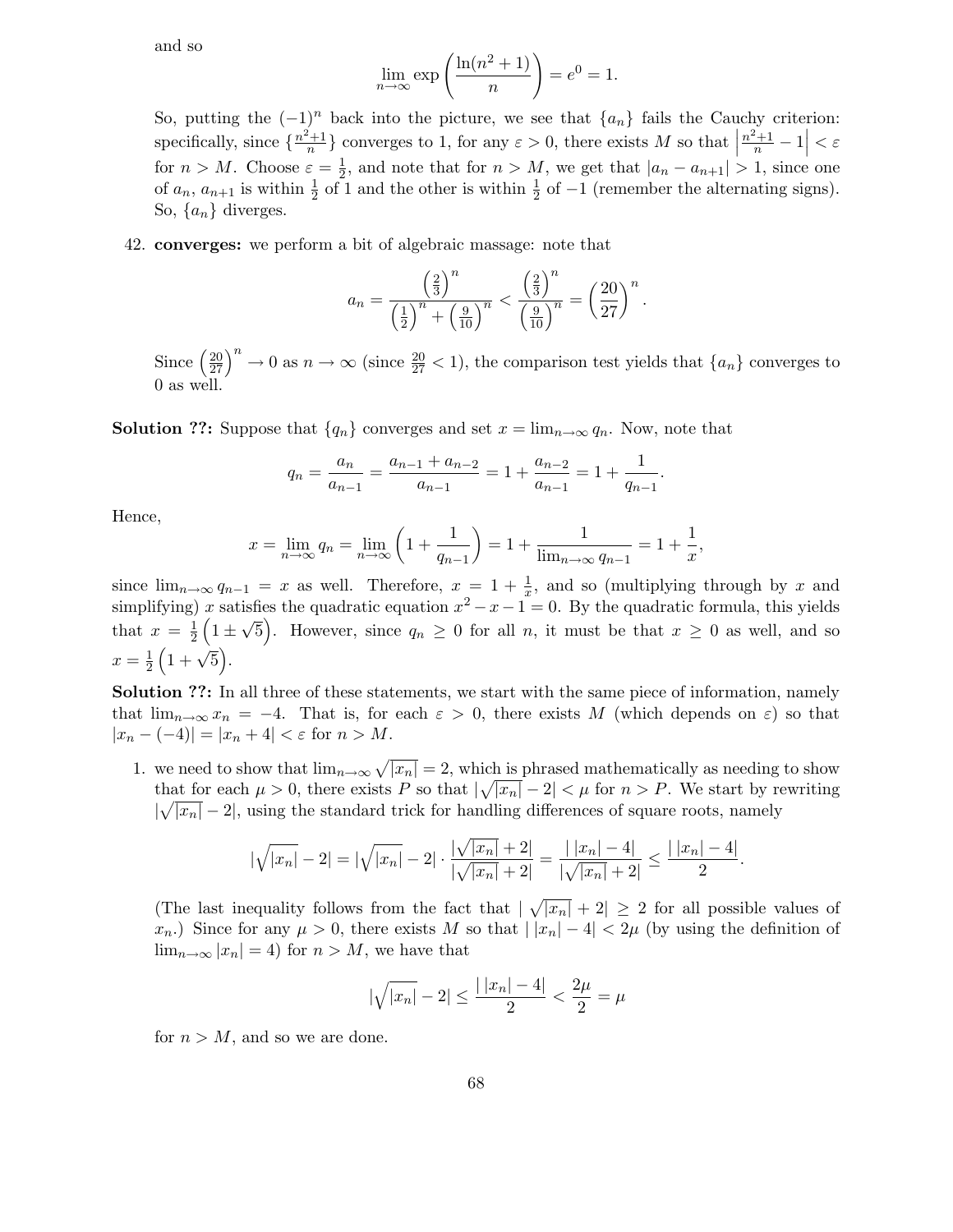2. we need to show that  $\lim_{n\to\infty} x_n^2 = 16$ , which is phrased mathematically as needing to show that for each  $\mu > 0$ , there exists P so that  $|x_n^2 - 16| < \mu$  for  $n > P$ . We start by rewriting  $|x_n^2 - 16|$ , using that it is the difference of two squares:

$$
|x_n^2 - 16| = |(x_n - 4)(x_n + 4)| = |x_n - 4| |x_n + 4|.
$$

Now apply the definition of  $\lim_{n\to\infty}x_n=-4$  with  $\varepsilon=1$ , so that there exists M so that if  $n > N$ , then  $|x_n - (-4)| < 1$ . In particular, if  $n > M$ , then  $-5 < x_n < -3$ , and so  $|x_n| < 5$ , and so  $|x_n - 4| \leq |x_n| + 4 < 9$ .

Since  $x_n \to -4$  by assumption, we know that for any  $\varepsilon > 0$ , there is Q so that  $|x_n - (-4)| =$  $|x_n+4|<\frac{1}{9}$  $\frac{1}{9}\varepsilon$  for  $n > Q$ . Hence, if  $n > P = \max(M, Q)$ , then

$$
|x_n^2 - 16| = |x_n - 4| \, |x_n + 4| < 9 \, \frac{1}{9} \varepsilon = \varepsilon
$$

as desired.

3. we need to show that  $\lim_{n\to\infty} \frac{x_n}{3} = -\frac{4}{3}$  $\frac{4}{3}$ , which is phrased mathematically as needing to show that for each  $\mu > 0$ , there exists P so that  $\frac{x_n}{3} - (-\frac{4}{3})$  $\left|\frac{4}{3}\right| = \left|\frac{x_n}{3} + \frac{4}{3}\right|$  $\frac{4}{3}$  |  $\lt \mu$  for  $n > P$ . Note that  $\frac{x_n}{3} - (-\frac{4}{3})$  $\left|\frac{4}{3}\right| = \left|\frac{x_n}{3} + \frac{4}{3}\right| = \frac{1}{3}$  $\frac{1}{3}|x_n+4|$ . We know from the definition of  $\lim_{n\to\infty}x_n=-4$  given above that for any  $\mu > 0$ , there exists M so that  $|x_n - (-4)| = |x_n + 4| < 3\mu$  for  $n > M$ . Hence, for  $n > M$ , we have that  $\frac{1}{3}|x_n + 4| < \frac{1}{3}$  $\frac{1}{3}3\mu = \mu$  for  $n > M$ , and so we are done.

#### Solution ??:

1. since  $a > 0$ , we can apply the definition of  $\lim_{n\to\infty} a_n = a$  with  $\varepsilon = \frac{1}{2}$  $\frac{1}{2}a$  to see that there exists P so that  $a_n > 0$  for  $n > P$  (since the interval of radius  $\frac{1}{2}a$  centered at a contains only positive numbers), and so for  $n > P$ ,  $\sqrt{a_n}$  makes sense.

We need to get our hands on  $\left|\sqrt{a_n} - \sqrt{a}\right|$ , which we do with our usual trick for handling differences of square roots:

$$
\left|\sqrt{a_n} - \sqrt{a}\right| = \left|\sqrt{a_n} - \sqrt{a}\right| \frac{\left|\sqrt{a_n} + \sqrt{a}\right|}{\left|\sqrt{a_n} + \sqrt{a}\right|} = \frac{\left|a_n - a\right|}{\sqrt{a_n} + \sqrt{a}}.
$$

(Here we're using that both  $\sqrt{a_n} > 0$  and  $\sqrt{a} > 0$  to say that  $|\sqrt{a_n} + \sqrt{a}| = \sqrt{a_n} + \sqrt{a}$ .) Since  $\sqrt{a_n} + \sqrt{a} > \sqrt{a}$  for  $n > P$ , we have that

$$
\left|\sqrt{a_n} - \sqrt{a}\right| = \frac{|a_n - a|}{\sqrt{a_n} + \sqrt{a}} < \frac{|a_n - a|}{\sqrt{a}}
$$

for  $n > P$ . Since  $\{a_n\}$  converges to a, for every  $\varepsilon > 0$ , we can choose  $M > P$  so that  $|a_n - a| < \varepsilon \sqrt{a}$  for  $n > M$ . For this choice of M, we have that

$$
|\sqrt{a_n}-\sqrt{a}|=\frac{|a_n-a|}{\sqrt{a_n}+\sqrt{a}}<\frac{|a_n-a|}{\sqrt{a}}<\frac{\varepsilon\sqrt{a}}{\sqrt{a}}=\varepsilon,
$$

and so  $\{\sqrt{a_n}\}$  converges to  $\sqrt{a}$ .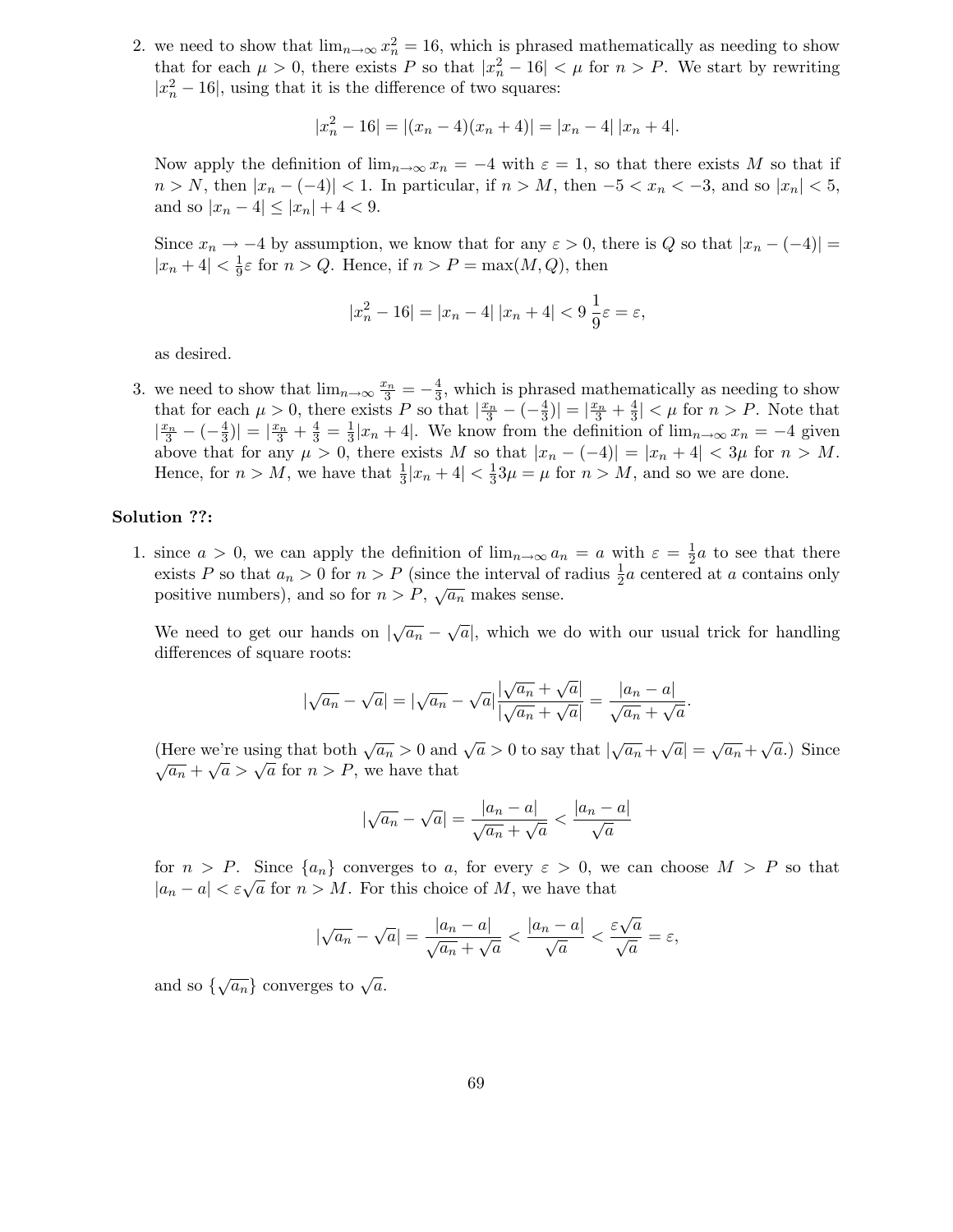2. this one, we break into three cases. If  $a > 0$ , then (applying the definition of  $\lim_{n\to\infty} a_n = a$ with  $\varepsilon = a$ ) there exists  $M_0$  so that  $a_n > 0$  for  $n > M_0$ . In this case, we have  $|a_n| = a_n$  for  $n > M_0$  and  $|a| = a$ , and so  $||a_n| - |a|| = |a_n - a|$ . Since there is  $M_1$  so that  $|a_n - a| < \varepsilon$  for  $n > M_1$ , we have that  $||a_n| - |a|| < \varepsilon$  for  $n > M = \max(M_0, M_1)$ , and so  $\lim_{n \to \infty} |a_n| = |a|$ .

If  $a < 0$ , then (applying the definition of  $\lim_{n\to\infty} a_n = a$  with  $\varepsilon = |a|$ ) there exists  $M_0$  so that  $a_n < 0$  for  $n > M_0$ . In this case, we have  $|a_n| = -a_n$  for  $n > M_0$  and  $|a| = -a$ , and so  $||a_n| - |a|| = |-a_n + a| = |a_n - a|$ . Since there is  $M_1$  so that  $|a_n - a| < \varepsilon$  for  $n > M_1$ , we have that  $||a_n|-|a|| < \varepsilon$  for  $n > M = \max(M_0, M_1)$ , and so  $\lim_{n\to\infty} |a_n| = |a|$ .

If  $a = 0$ , then the definition of  $\lim_{n\to\infty} a_n = a$  becomes: for every  $\varepsilon > 0$ , there exists M so that  $|a_n - 0| = |a_n| < \varepsilon$  for  $n > M$ . Since  $||a_n|| = |a_n|$ , we have that the definition of  $\lim_{n\to\infty} |a_n| = 0$  is satisfied without any further work.

- 3. since  $\lim_{n\to\infty} a_n = \infty$ , for each  $\varepsilon > 0$ , there exists M so that  $a_n > \varepsilon$  for  $n > M$ . Inverting both sides, we see that  $\frac{1}{a_n} < \frac{1}{\varepsilon}$  $\frac{1}{\varepsilon}$  for  $n > M$ . So, given  $\mu > 0$ , choose  $\varepsilon > 0$  so that  $\frac{1}{\varepsilon} < \mu$ , which can be done by taking  $\varepsilon$  large enough. Then, there exists M so that  $\left| \begin{array}{c} 1 \end{array} \right|$ 1  $\frac{1}{a_n} - 0$  =  $\frac{1}{a_n}$  $\frac{1}{a_n} < \frac{1}{\varepsilon} < \mu$ for  $n > M$ , as desired.
- 4. if  $a \neq 0$ , consider the definition of  $\lim_{n\to\infty} a_n = a$  with  $\varepsilon = \frac{1}{2}$  $\frac{1}{2}|a|$ : there exists M so that  $|a_n - a| < \frac{1}{2}$  $\frac{1}{2}|a|$  for  $n > M$ . That is,  $a_n$  lies in the interval centered at a with radius  $\frac{1}{2}|a|$ , and so  $|a_n| > \frac{1}{2}$  $rac{1}{2}|a|.$

Now consider the sequence  $\{(-1)^n a_n\}$ . For  $n > M$  and n even,  $(-1)^n a_n = a_n$  lies in the interval centered at a with radius  $\frac{1}{2}|a|$ . For  $n > M$  and n odd,  $(-1)^n a_n = -a_n$  lies in the interval centered at  $-a$  with radius  $\frac{1}{2}|a|$ . In particular, we have, regardless of whether n is odd or even, that  $|(-1)^n a_n - (-1)^{n+1} a_{n+1}| > |a|$  for  $n > M$ , since  $(-1)^n a_n$  and  $(-1)^{n+1} a_{n+1}$  lie on opposite sides of 0 and are both distance at least  $\frac{1}{2}|a|$  from the origin. Hence,  $\{(-1)^n a_n\}$ violates the Cauchy criterion (see Theorem ?? below), and so diverges.

5. if  $a = 0$ , the definition of  $\lim_{n\to\infty} a_n = 0$  becomes: for every  $\varepsilon > 0$ , there exists M so that  $|a_n - 0| = |a_n| < \varepsilon$  for  $n > M$ . However, note that  $|(-1)^n a_n - 0| = |a_n|$  as well, and so the definition of  $\lim_{n\to\infty}(-1)^n a_n=0$  is satisfied without any further work.

**Solution ??:** Since  $\lim_{n\to\infty} x_n = x$ , we have that for each  $\varepsilon > 0$ , there exists M so that  $|x_n-x| < \frac{1}{3}$  $rac{1}{3}\varepsilon$ for  $n > M$ . For any  $m > 0$  and  $n > M$ , we now have that

$$
|x_{n+1} + \dots + x_{n+m} - mx| = |x_{n+1} - x + \dots + x_{n+m} - x|
$$
  
\n
$$
\leq |x_{n+1} - x| + \dots + |x_{n+m} - x|
$$
  
\n
$$
\leq m \frac{1}{3} \varepsilon.
$$

Dividing by  $n + m$ , we obtain that

$$
\left|\frac{1}{n+m}(x_{n+1}+\cdots+x_{n+m})-\frac{m}{n+m}x\right|\leq \frac{m}{n+m}\frac{1}{3}\varepsilon<\frac{1}{3}\varepsilon
$$

(since  $\frac{m}{n+m} < 1$ ). Viewing *n* as fixed for the moment, choose *m* so that both  $\left|\frac{m}{n+m}\right|$  $\frac{m}{n+m}x-x\vert \langle \frac{1}{3}% ,\frac{1}{3},\frac{1}{3}\rangle \vert \langle \frac{1}{3},\frac{1}{3}\rangle \vert \langle \frac{1}{3}\rangle \vert$  $rac{1}{3}\varepsilon$ (which we can do since  $\lim_{m\to\infty} \frac{m}{n+m} = 1$  for n fixed) and  $\frac{1}{n+m} |x_1 + x_2 + \cdots + x_n| < \frac{1}{3}$  $\frac{1}{3}\varepsilon$  (which we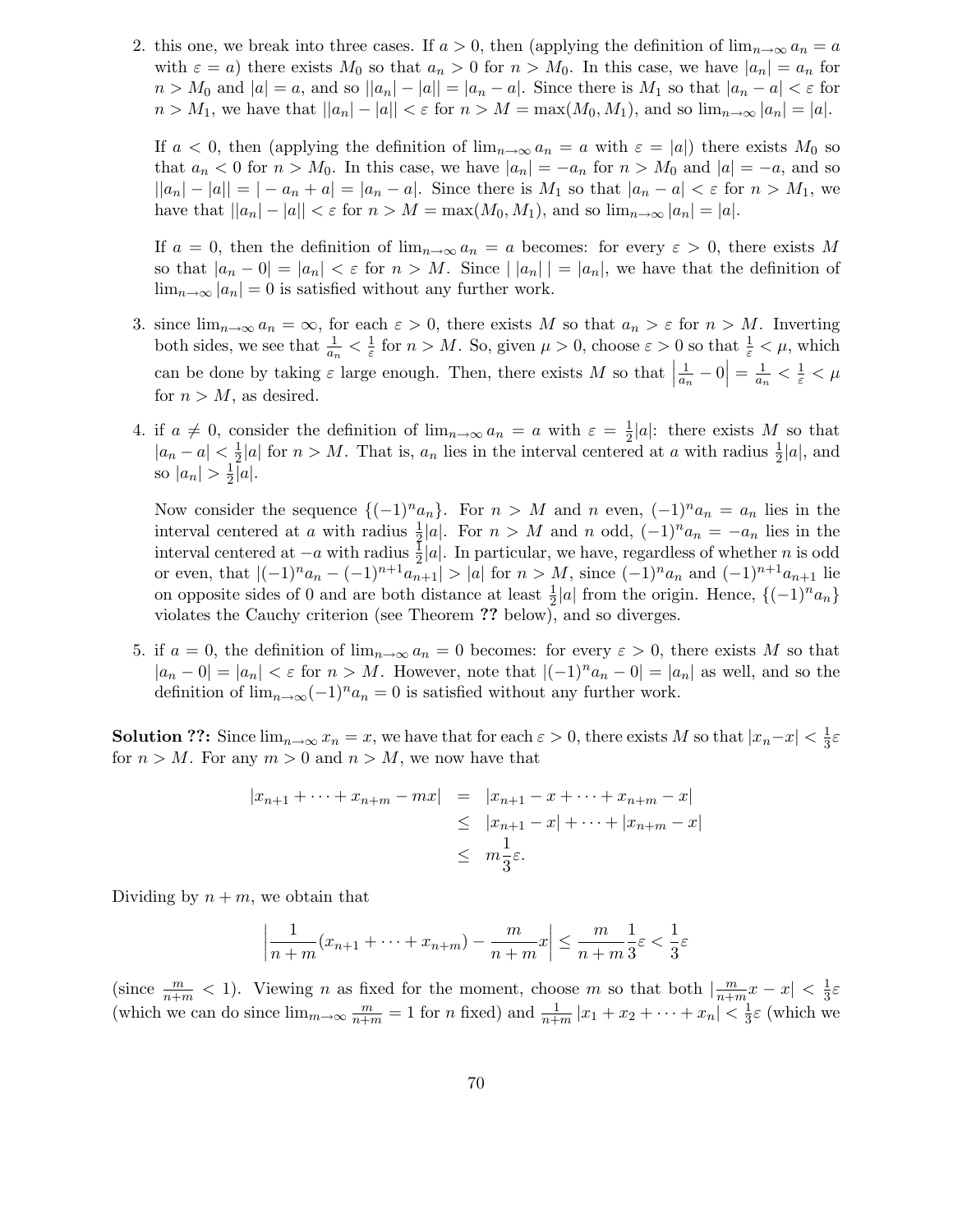can do since  $x_1 + x_2 + \cdots + x_n$  is a constant when n is fixed). Then,

$$
\begin{aligned}\n\left| \frac{1}{n+m}(x_1 + \dots + x_{n+m}) - x \right| \\
&= \left| \frac{1}{n+m}(x_1 + \dots + x_n) + \frac{1}{n+m}(x_{n+1} + \dots + x_{n+m}) - \frac{m}{n+m}x + \frac{m}{n+m}x - x \right| \\
&\le \left| \frac{1}{n+m}(x_1 + \dots + x_n) \right| + \left| \frac{1}{n+m}(x_{n+1} + \dots + x_{n+m}) - \frac{m}{n+m}x \right| + \left| \frac{m}{n+m}x - x \right| \\
&\le \frac{1}{3}\varepsilon + \frac{1}{3}\varepsilon + \frac{1}{3}\varepsilon = \varepsilon\n\end{aligned}
$$

for all  $m > 0$ . Since this is true for all  $n > M$  and all  $m > 0$ , we have that 1  $\frac{1}{p}(x_1 + \cdots + x_p) - x \Big| < \varepsilon$ for all  $p > M$ , as desired.

## Solution ??:

- 1.  $\{a_n=(-1)^n\}$ , bounded above by 1 and bounded below by  $-1$ , hence bounded. This sequence fails the Cauchy criterion, since  $|a_n - a_{n+1}| = 2$  for all n, and so diverges.
- 2.  $\{\sin(n)\}\$ , bounded above by 1 and bounded below by  $-1$ , hence bounded. Though it seems fairly clear why this sequence diverges, the actual proof is a bit subtle, and we do not give it here. If you are intrigued, ask me after class, or come to my office hours.
- 3.  $\{0, 1, 0, 0, 1, 0, 0, 0, 1, 0, 0, 0, 1, \ldots\}$ , bounded above by 1 and bounded below by 0, hence bounded. Arbitrarily far out in the sequence, there are consectutive terms taking the values 0 and 1, so the sequence fails the Cauchy criterion and hence diverges.
- 4.  $\{a_n = \text{ the } n^{\text{th}} \text{ digit of } \pi\}$ , bounded above by 9 and bounded below by 0, hence bounded. Does not converge, because the only way for a sequence of integers to converge is for it to be eventually constant, that is, constant past some index, which in this case would then imply that  $\pi$  is a repeating decimal, hence a rational number, which it isn't. (In fact, fixing an irrational number x and taking  $a_n$  to be the  $n^{th}$  digit of the decimal expansion of x gives a sequence that is bounded but not convergent, by the same argument.)
- 5.  $\{a_n = \text{ the n}^{\text{th}}\}$  digit of the rational number  $\frac{1}{7} = .142857$ , using the same argument as above (which works for rational numbers, as long as the length of the repeating section in the decimal expansion is longer than one digit).

**Solution ??:** Let  $c = \sup(f)$ , so that  $c = \sup\{f(a) | a \in A\}$ . In particular,  $c \ge f(a)$  for all  $a \in A$ , and if u is any number satisfying  $u \ge f(a)$  for all  $a \in A$ , then  $u \le c$ . Multiplying by  $-1$ , we see that  $-c \leq -f(a)$  for all  $a \in A$  and that if s is any number satisfying  $s \leq -f(a)$  for all  $a \in A$ , then  $s \geq -c$ . However, this is exactly the definition that  $-c = \inf(-f)$ , as desired.

Solution ??: (Note that we are not asked to determine whether the statement is correct or not, and if it is correct we are not asked to prove it. This is an exercise in writing down the definition of  $\lim_{x\to a} f(x) = L$  for specific values of a and L and a specific function  $f(x)$ .

- 1. For every  $\varepsilon > 0$ , there exists  $\delta > 0$  so that if  $0 < |x 1| < \delta$ , then  $|(2x)^4 16| < \varepsilon$ .
- 2. For every  $\varepsilon > 0$ , there exists  $\delta > 0$  so that if  $0 < |x (-3)| = |x + 3| < \delta$ , then  $|(3x^2 + e^x) (81 + e^{-3})$ | <  $\varepsilon$ .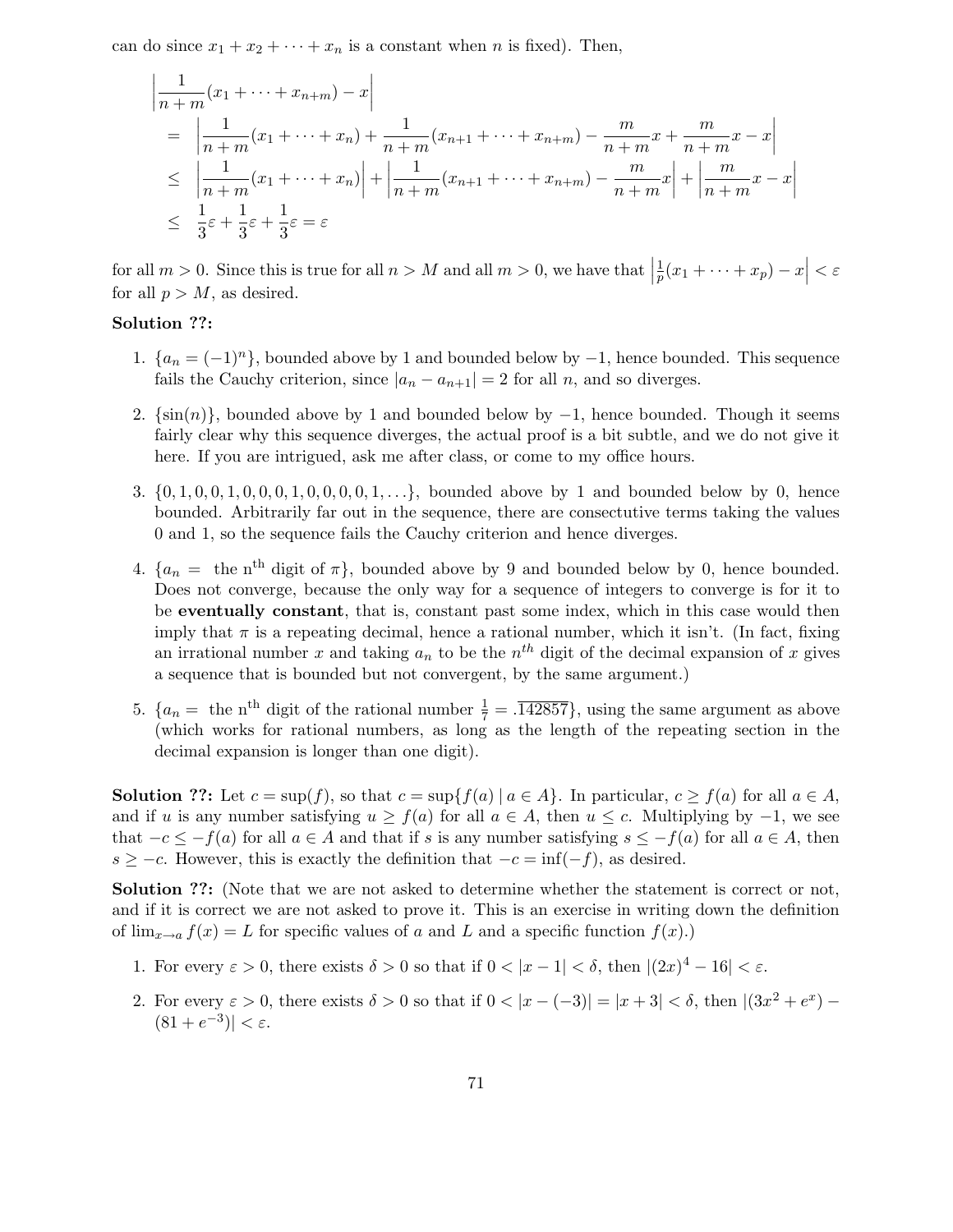## Solution ??:

- 1. use the squeeze law. We have that  $-1 \le \sin(\frac{1}{x}) \le 1$  for all  $x \ne 0$ , and that  $\lim_{x\to 0} \sin(x) = 0$ . So, we can bound  $f(x)$  below by  $-\sin(x)$  and above by  $\sin(x)$ . Since  $\lim_{x\to 0} -\sin(x)$  $\lim_{x\to 0} \sin(x) = 0$ , we have that  $\lim_{x\to 0} \sin(x) \sin(\frac{1}{x})$  $(\frac{1}{x}) = 0$ . [Note that the fact that  $f(x)$  is not defined at 0 does not matter, since evaluating  $\lim_{x\to 0} f(x)$  depends only on what's happening with  $f(x)$  near 0, and not at all on what's happening at 0.
- 2. since  $\lim_{x\to 0} \cos(x) = 1$ , and since  $f(x) = \cos(x)$  except at 0, we have that  $\lim_{x\to 0} f(x) =$  $\lim_{x\to 0} \cos(x) = 1$ . [This is another reflection of the fact that  $\lim_{x\to 0} f(x)$  does not care about the value of  $f(x)$  at 0, but only on the values of  $f(x)$  near 0.
- 3. note that  $f(x) = 0$  for  $-\frac{1}{3} < x \le 0$ , and so  $\lim_{x\to 0^-} f(x) = 0$ . Also,  $f(x) = 1$  for  $0 < x < \frac{1}{3}$  $\frac{1}{3}$ , and so  $\lim_{x\to 0+} f(x) = 1$ . Since  $\lim_{x\to 0+} f(x) \neq \lim_{x\to 0-} f(x)$ , we see that  $\lim_{x\to 0} f(x)$  does not exist.
- 4. as  $x \to 0^+$ , we see that  $\frac{1}{x} \to \infty$ , and so  $\sin(\frac{1}{x})$  oscillates between  $-1$  and 1. Hence, as  $x \to 0^+$ , we have that  $f(x)$  oscillates between  $sin(-1)$  and  $sin(1)$ , and so  $lim_{x\to 0+} f(x)$  does not exist. Hence,  $\lim_{x\to 0} f(x)$  does not exist.
- 5. we apply the squeexe rule, since  $\cos(x) \le f(x) \le 1$  for all x near 0. Since both  $\lim_{x\to 0} \cos(x) =$ 1 and  $\lim_{x\to 0} 1 = 1$ , we have that  $\lim_{x\to 0} f(x) = 1$ .
- 6. to evaluate this limit, we recall from calculus that  $\lim_{x\to 0} \frac{\sin(x)}{x} = 1$ , and so by Lemma ??, we have that  $\lim_{x\to 0^+} \frac{\sin(x)}{x} = \lim_{x\to 0^-} \frac{\sin(x)}{x} = 1.$

For  $x > 0$ , we have that  $|x| = x$ , and so  $\lim_{x\to 0^+} \frac{\sin(x)}{|x|} = \lim_{x\to 0^+} \frac{\sin(x)}{x} = 1$ . However, for  $x < 0$ , we have that  $|x| = -x$ , and so  $\lim_{x\to 0^-} \frac{\sin(x)}{|x|} = -\lim_{x\to 0^-} \frac{\sin(x)}{x} = -1$ . Since  $\lim_{x\to 0+} \frac{\sin(x)}{|x|}$  $\frac{\ln(x)}{|x|} \neq \lim_{x\to 0^-} \frac{\sin(x)}{|x|}$  $\frac{\ln(x)}{|x|}$ , we see that  $\lim_{x\to 0} \frac{\sin(x)}{|x|}$  $\frac{\ln(x)}{|x|}$  does not exist.

## Solution ??:

### Solution ??:

1. Before hitting the ground the first time, the ball travels distance a. Between hitting the ground the first and second times, the ball travels distance  $2ra$  (distance  $ra$  up from the ground, and then distance ra back to down to earth again). Between hitting the ground the second and third times, the ball travels distance  $2r^2a$  (distance  $r^2a$  up from the ground, and then distance  $r^2a$  back to down to earth again). Between hitting the ground the  $n^{th}$  and the  $(n+1)^{st}$  times, the ball travels distance  $2r^n a$  (distance  $r^n a$  up from the ground, and then distance  $r^n a$  back to down to earth again). Hence, the total distance travelled is

$$
a + 2ra + 2r^2a + \dots = a + \sum_{n=1}^{\infty} 2r^n a = a + 2ra \sum_{n=1}^{\infty} r^{n-1} = a + 2ra \sum_{k=0}^{\infty} r^k = a + \frac{2ra}{1-r} = \frac{a+ra}{1-r}.
$$

2. One way to do this problem is to actually write out the appropriate geometric series and summing it. The easier way is to note that the cars will crash exactly one hour after the fly leaves the front of Jack's car, and in that hour (given the assumption that the fly loses no time in changing direction) the fly flies exactly 257 miles.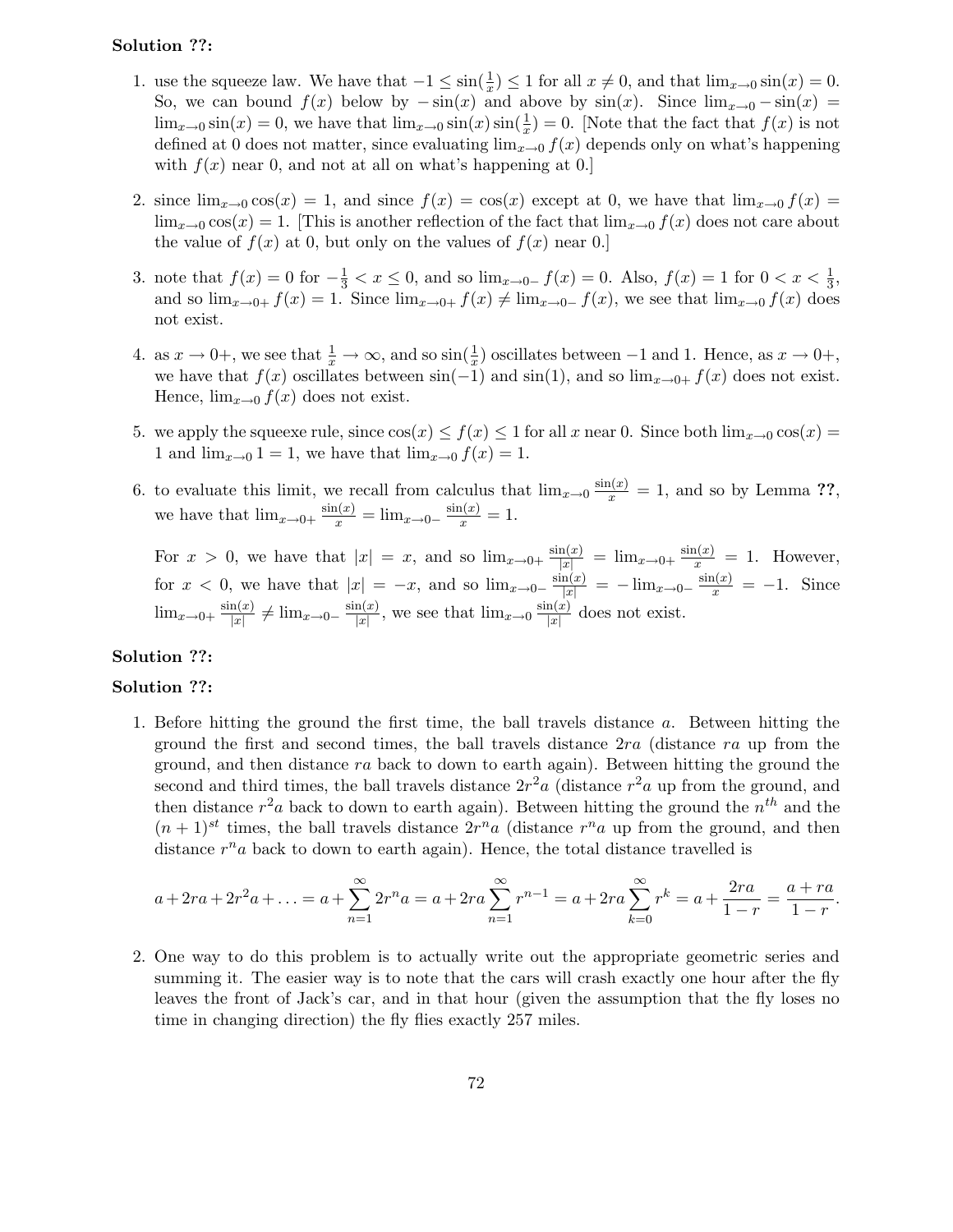**Solution ??:** Note that for  $s < 1$ , we have that  $n<sup>s</sup> < n$  (even for  $s = 0$  or s negative), and hence that  $\frac{1}{n^s} > \frac{1}{n}$ <sup>1</sup>/<sub>n</sub>. Hence, if we let  $S_k$  be the  $k^{th}$  partial sum of the harmonic series  $\sum_{n=1}^{\infty} \frac{1}{n}$  $\frac{1}{n}$ , and  $T_k$  be the  $k^{th}$  partial sum of the series  $\sum_{n=1}^{\infty} \frac{1}{n^s}$  under consideration, then  $T_k > S_k$ . Since  $\frac{1}{n^s} > 0$  for all n, we have that  $\{T_k\}$  is an unbounded monotonically increasing sequence, unbounded since  $\{S_k\}$  is unbounded by the argument given in Example ??, and so  $\{T_k\}$  diverges. So, by definition,  $\sum_{n=1}^{\infty} \frac{1}{n^s}$ diverges.

#### Solution ??:

- 1. we argue by contradiction: suppose that  $\sum_{n=0}^{\infty} (a_n + b_n)$  converges. Since  $\sum_{n=0}^{\infty} a_n$  converges by assumption, the arithmetic of series, Theorem ??, yields that their difference also converges. However, their difference is  $\sum_{n=0}^{\infty} (a_n + b_n - a_n) = \sum_{n=0}^{\infty} b_n$ , which diverges by assumption, yielding the desired contradiction.
- 2. again we argue by contradiction: suppose that the series of multiples  $\sum_{n=0}^{\infty} ca_n$  converges. Then, the sequence  $\{T_k = \sum_{n=1}^k T_k\}$ Then, the sequence  $\{T_k = \sum_{n=0}^k ca_n\}$  of partial sums converges. Note though that  $T_k = \sum_{n=0}^k ca_n = c \sum_{n=0}^k a_n = cS_k$ , where  $S_k$  is the  $k^{th}$  partial sum of the series  $\sum_{n=0}^{\infty} a_n$ . Since  ${T_k}$  converges, the sequence  $\{\frac{1}{c}\}$  $\frac{1}{c}T_k = S_k$  also converges, by the arithmetic of sequences (since the constant sequence  $\{\frac{1}{c}$  $\frac{1}{c}$  converges), and so the original series converges, a contradiction.

### Solution ??:

- 1. by what has just been done, all we need are two convergent series. For instance, take  $a_n =$  $(0.5)^n$  and  $b_n = (0.3)^n$  for all  $n \ge 0$ . Then,  $\sum_{n=0}^{\infty} a_n$ ,  $\sum_{n=0}^{\infty} b_n$ , and  $\sum_{n=0}^{\infty} a_n b_n$  are all convergent geometric series.
- 2. take  $a_n = 1$  for all  $n \geq 0$  and  $b_n = 1$  for all  $n \geq 0$ . Then, both  $\sum_{n=0}^{\infty} a_n$  and  $\sum_{n=0}^{\infty} b_n$  are both divergent geometric series, as is  $\sum_{n=0}^{\infty} a_n b_n$  (since  $a_n b_n = 1$  for all  $n \ge 0$ ).
- 3. for this one, let's take  $a_n = b_n = \frac{1}{n}$  $\frac{1}{n}$  for all  $n \geq 1$ . Then, both  $\sum_{n=1}^{\infty} a_n$  and  $\sum_{n=1}^{\infty} b_n$  are the harmonic series, and hence divergent. However, the series of products  $\sum_{n=1}^{\infty} a_n b_n = \sum_{n=1}^{\infty} \frac{1}{n^2}$ is convergent, by the discussion in Example ??.
- 4. take any convergent series, for example  $\sum_{n=0}^{\infty} (0.5)^n$ , and set  $a_n = b_n = (0,5)^n$ . Then, the series of quotients is  $\sum_{n=0}^{\infty} \frac{a_n}{b_n}$  $\frac{a_n}{b_n} = \sum_{n=0}^{\infty} 1$ , which diverges.
- 5. here, we can take  $a_n = \frac{1}{n^2}$  and  $b_n = \frac{1}{n^4}$  for  $n \ge 1$ . Then, both  $\sum_{n=1}^{\infty} a_n = \sum_{n=1}^{\infty} \frac{1}{n^2}$  and  $\sum_{n=1}^{\infty} b_n = \sum_{n=1}^{\infty} \frac{1}{n^4}$  converge by Exercise ??, as does the series of quotients, as  $\frac{a_n}{b_n} = \frac{1}{n^2}$ .
- 6. let's use geometric series again: both of  $\sum_{n=0}^{\infty} a_n = \sum_{n=0}^{\infty} 6^n$  and  $\sum_{n=0}^{\infty} b_n = \sum_{n=0}^{\infty} 2^n$  are divergent geometric series, and the series of quotients  $\sum_{n=0}^{\infty} \frac{a_n}{b_n}$  $\frac{a_n}{b_n} = \sum_{n=0}^{\infty} 3^n$  is also a divergent geometric series.
- 7.  $\sum_{n=1}^{\infty} a_n = \sum_{n=1}^{\infty} 1$  and  $\sum_{n=1}^{\infty} b_n = \sum_{n=1}^{\infty} n^2$  both diverge, but the corresponding sequence of quotients  $\sum_{n=1}^{\infty} \frac{a_n}{b_n}$  $\frac{a_n}{b_n} = \sum_{n=1}^{\infty} \frac{1}{n^2}$  converges.

**Solution ??:** Let  $S_k = \sum_{n=1}^k a_n$  be the  $k^{th}$  partial sum of  $\sum_{n=1}^{\infty} a_n$ .

1. Since  $\lim_{n\to\infty} c_n = 0$  and  $c_n > 0$  for all n, there exists  $M > 0$  so that  $0 < c_n < 1$  for  $n > M$ . Let  $M = \max(1, c_1, c_2, \dots, c_M)$ , and note that  $c_n \leq M$  for all  $n \geq 1$ . In particular, the  $k^{th}$ partial sum of the series  $\sum_{n=1}^{\infty} a_n c_n$  satisfies

$$
\sum_{n=1}^{k} a_n c_n \le \sum_{n=1}^{k} a_n M = M S_k.
$$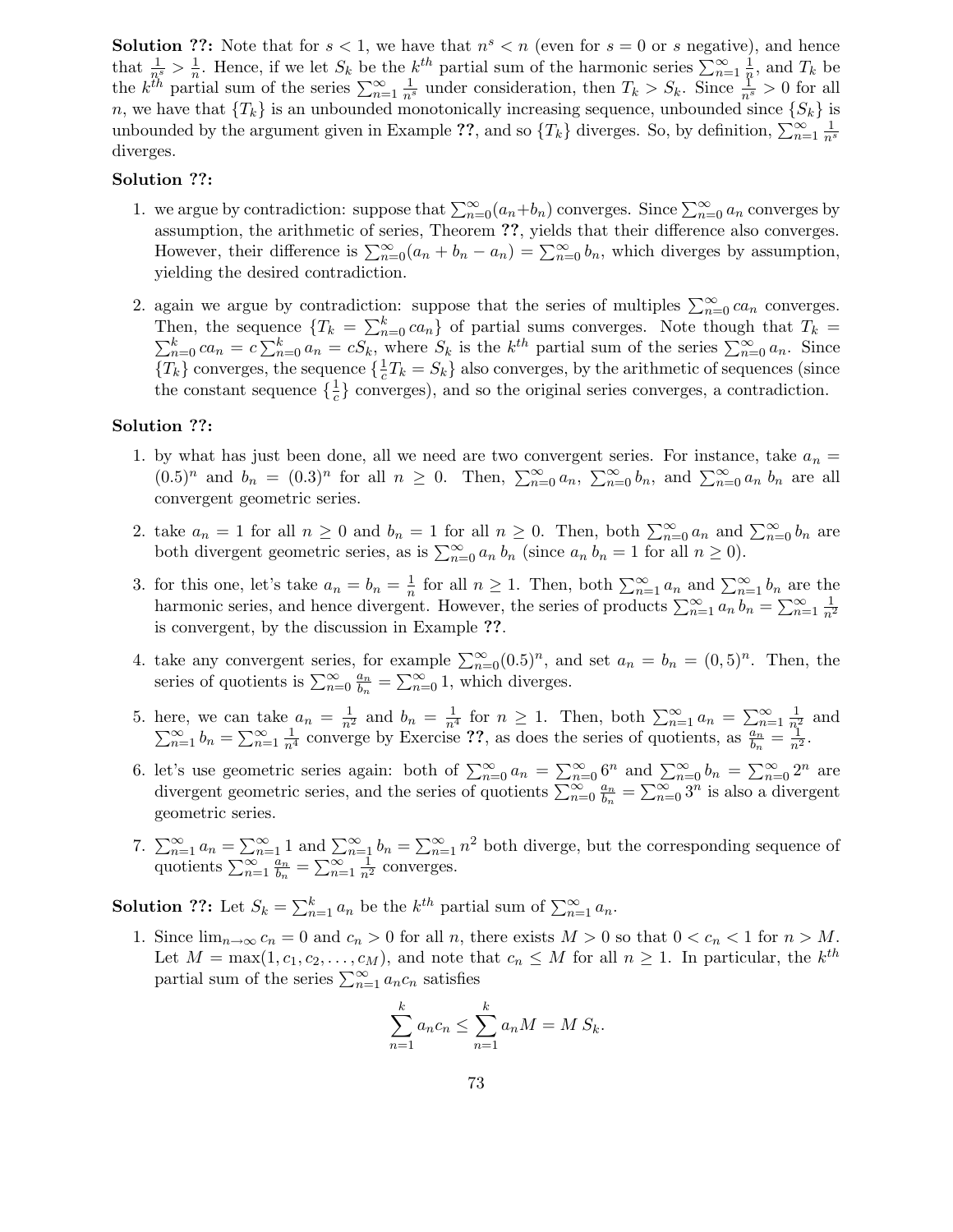Hence, the sequence of partial sums of the series  $\sum_{n=1}^{\infty} a_n c_n$  forms a monotonic (since all the  $a_n$  and  $c_n$  are positive), bounded (above by  $M \sum_{n=1}^{\infty} a_n$ , below by 0) sequence, and so converges. That is,  $\sum_{n=1}^{\infty} a_n c_n$  converges.

2. The proof in the case that  $\lim_{n\to\infty} c_n = c \neq 0$  is very similar to the proof in the case that  $\lim_{n\to\infty} c_n = 0$ . Since  $\lim_{n\to\infty} c_n = c \neq 0$ , there exists  $M > 0$  so that  $c_n < c+1$  for  $n > M$ . Let  $M = \max(c+1, c_1, c_2, \ldots, c_M)$ , and note that  $c_n \leq M$  for all  $n \geq 1$ . In particular, the  $k^{th}$  partial sum of the series  $\sum_{n=1}^{\infty} a_n c_n$  satisfies

$$
\sum_{n=1}^{k} a_n c_n \le \sum_{n=1}^{k} a_n M = M S_k.
$$

Hence, the sequence of partial sums of the series  $\sum_{n=1}^{\infty} a_n c_n$  forms a monotonic (since all the  $a_n$  and  $c_n$  are positive), bounded (above by  $M \sum_{n=1}^{\infty} a_n$ , below by 0) sequence, and so converges. That is,  $\sum_{n=1}^{\infty} a_n c_n$  converges.

Solution ??: we make implicit use of the fact that convergence and absolute convergence are the same for series with positive terms.

1. converges absolutely: we could apply the ratio test, but we do not need to use such heavy machinary. Instead, we note that

$$
\sum_{n=0}^{\infty} \frac{2^{n-1}}{3^n} = \frac{1}{2} \sum_{n=0}^{\infty} \frac{2^n}{3^n} = \frac{1}{2} \sum_{n=0}^{\infty} \left(\frac{2}{3}\right)^n = \frac{1}{2} \frac{1}{(1-2/3)} = \frac{3}{2},
$$

since  $\sum_{n=0}^{\infty} \frac{2^n}{3^n}$  is a convergent geometric series.

- 2. diverges: this is a geometric series, and since  $1.01 > 1$ , it is a divergent geometric series.
- 3. **converges absolutely:** this is a convergent geometric series, since  $\frac{e}{10} < 1$ , and it converges to

$$
\sum_{n=1}^{\infty} \left(\frac{e}{10}\right)^n = \sum_{n=0}^{\infty} \left(\frac{e}{10}\right)^n - 1 = \frac{1}{1 - e/10} - 1 = \frac{10}{10 - e} - \frac{10 - e}{10 - e} = \frac{e}{10 - e}.
$$

- 4. converges absolutely: we use the second comparison test: since  $n^2 + n + 1 > n^2$  for all  $n \geq 1$ , we have that  $\frac{1}{n^2+n+1} < \frac{1}{n^2}$  for all  $n \geq 1$ . Since  $\sum_{n=1}^{\infty} \frac{1}{n^2}$  converges, we have that  $\sum_{n=1}^{\infty} \frac{1}{n^2+n+1}$  converges.
- 5. diverges: note that for  $n \geq 1$ , we have that  $n \geq \sqrt{n}$ , and so  $n + \sqrt{n} \leq 2n$ . Therefore, 1  $\frac{1}{n+\sqrt{n}} \geq \frac{1}{2n}$  $\frac{1}{2n}$  for  $n \geq 1$ . Since the harmonic series  $\sum_{n=1}^{\infty} \frac{1}{n}$  $\frac{1}{n}$  diverges, its multiple  $\sum_{n=1}^{\infty} \frac{1}{2n}$  $\overline{2n}$ diverges, and hence by the first comparison test the series  $\sum_{n=1}^{\infty} 1/(n+\sqrt{n})$  diverges.
- 6. converges absolutely: since  $1 + 3^n > 3^n$  for all  $n \ge 1$ , we have that  $\frac{1}{1+3^n} < \frac{1}{3^n}$  for all  $n \geq 1$ . Since  $\sum_{n=1}^{\infty} \frac{1}{3^n} = \sum_{n=1}^{\infty} \left( \frac{1}{3} \right)$  $\frac{1}{3}$ <sup>n</sup> converges, the second convergence test yields that  $\sum_{n=1}^{\infty} 1/(1+3^n)$  converges.
- 7. diverges: we'll use the limit comparison test: for large values of n, it seems that  $\frac{10n^2}{n^3-1}$  $\frac{10n^2}{n^3-1}$  behaves like a constant multiple of  $\frac{1}{n}$ , and in fact

$$
\lim_{n \to \infty} \frac{10n^2/(n^3 - 1)}{1/n} = \lim_{n \to \infty} \frac{10n^3}{n^3 - 1} = 10 = L.
$$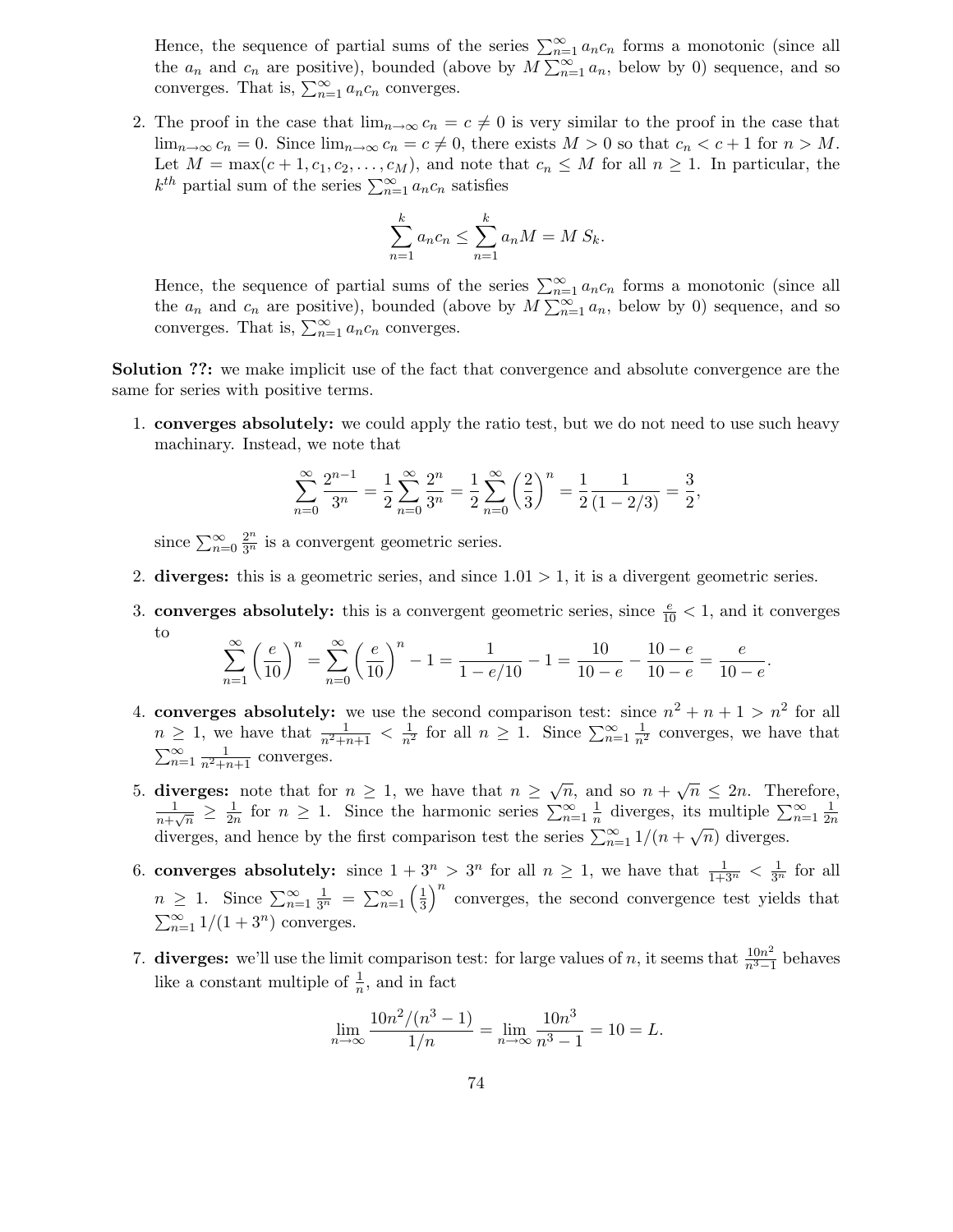Since the limit exists and  $0 < L = 10 < \infty$ , and since  $\sum_{n=1}^{\infty} \frac{1}{n}$  $\frac{1}{n}$  diverges, the limit comparison test yields that  $\sum_{n=2}^{\infty} 10n^2/(n^3-1)$  diverges.

8. converges absolutely: again we'll use the limit comparison test: for large values of  $n$ , it seems that  $1/\sqrt{37n^3+3}$  behaves like  $1/n^{3/2}$ , and in fact

$$
\lim_{n \to \infty} \frac{1/\sqrt{37n^3 + 3}}{1/n^{3/2}} = \lim_{n \to \infty} \frac{n^{3/2}}{\sqrt{37n^3 + 3}} = \lim_{n \to \infty} \frac{1}{\sqrt{37 + 3/n^3}} = \frac{1}{\sqrt{37}} = L.
$$

Since the limit exists and  $0 < L = \frac{1}{\sqrt{37}} < \infty$ , and since  $\sum_{n=1}^{\infty} \frac{1}{n^{3/2}}$  converges, the limit comparison test yields that  $\sum_{n=1}^{\infty} 1/\sqrt{37n^3+3}$  converges.

9. converges absolutely: we start this one with a bit of algebra, namely

$$
\frac{\sqrt{n}}{n^2 + n} < \frac{\sqrt{n}}{n^2} = \frac{1}{n^{3/2}}
$$

.

From Example ??, we know that  $\sum_{n=1}^{\infty} 1/n^{3/2}$  converges, and so by the second comparison test,  $\sum_{n=1}^{\infty} \sqrt{n}/(n^2 + n)$  converges.

- 10. diverges: since  $\ln(n) < n$  for all  $n \geq 2$ , we have that  $\frac{1}{\ln(n)} > \frac{1}{n}$  $\frac{1}{n}$  for all  $n \geq 2$ , and so  $\sum_{n=2}^{\infty} 2/\ln(n)$  diverges by the first comparison test, comparing it to the harmonic series  $\sum_{n=1}^{\infty} \frac{1}{n}$  $\frac{1}{n}$ .
- 11. **converges absolutely:** since  $0 < \sin^2(n) \le 1$  for all  $n \ge 1$ , we have that

$$
0 < \frac{\sin^2(n)}{n^2 + 1} \le \frac{1}{n^2 + 1} < \frac{1}{n^2}
$$

for all  $n \geq 1$ . Since we are dealing with a series with positive terms and since  $\sum_{n=1}^{\infty} \frac{1}{n^2}$ converges by Example ??, we have that  $\sum_{n=1}^{\infty} \sin^2(n)/(n^2+1)$  converges by the second comparison test.

12. converges absolutely: for this series, we start with a bit of algebraic massage:

$$
\frac{n+2^n}{n+3^n} < \frac{n+2^n}{3^n} < \frac{2^n+2^n}{3^n} = 2\left(\frac{2}{3}\right)^n.
$$

So, the second comparison test, comparing with the convergent geometric series  $2 \sum_{n=0}^{\infty} \left(\frac{2}{3}\right)$  $\left(\frac{2}{3}\right)^n$ yields that  $\sum_{n=1}^{\infty} (n+2^n)/(n+3^n)$  converges.

- 13. **converges absolutely:** since  $1/(n^2 \ln(n)) < 1/n^2$  for  $n \ge 3$ , since  $\ln(n) \ge 1$  for  $n \ge 3$ , we have by the second comparison test that  $\sum_{n=2}^{\infty} 1/(n^2 \ln(n))$  converges.
- 14. diverges: for large values of n, it seems that the  $n^{th}$  in the series is approximately  $\frac{1}{n}$ , and so we might guess that the series diverges by the limit comparison test. To check this guess, we need to evaluate

$$
\lim_{n \to \infty} \frac{(n^3 + 1)/(n^4 + 2)}{1/n} = \lim_{n \to \infty} \frac{n^4 + n}{n^4 + 2} = 1 = L.
$$

Since the limit exists and since  $0 < L = 1 < \infty$ , and since the harmonic series  $\sum_{n=1}^{\infty} \frac{1}{n}$ n diverges, we have that  $\sum_{n=1}^{\infty} (n^3 + 1)/(n^4 + 2)$  diverges by the limit comparison test.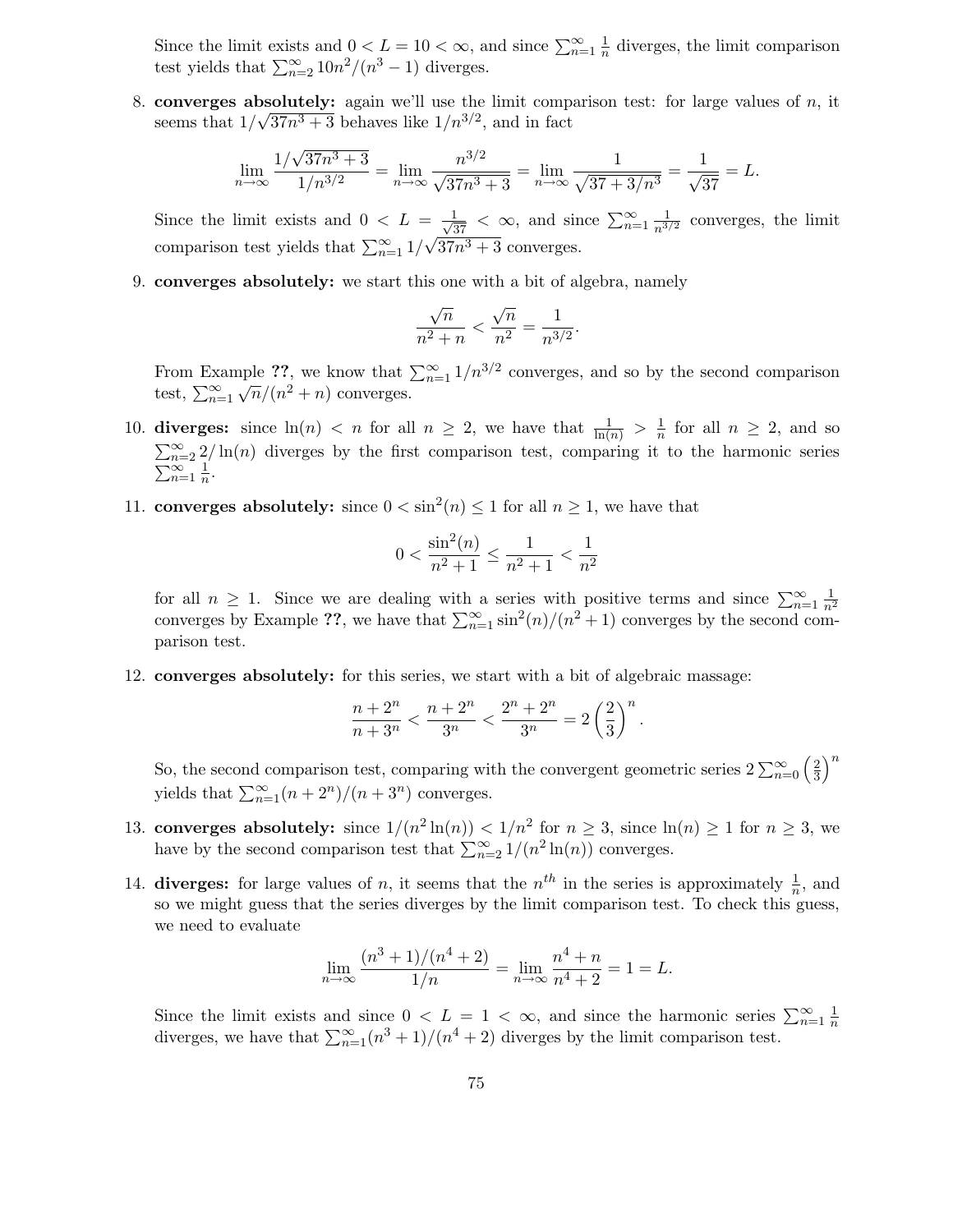- 15. converges absolutely: since  $\frac{1}{n+n^{3/2}} < \frac{1}{n^{3/2}}$  $\frac{1}{n^{3/2}}$  for all  $n \ge 1$  and since  $\sum_{n=1}^{\infty} \frac{1}{n^{3/2}}$  converges by Example ??, we have that  $\sum_{n=1}^{\infty} 1/(n + n^{3/2})$  converges by the second comparison test.
- 16. converges absolutely: for large values of n, it seems that the  $n<sup>th</sup>$  term in this series is approximately equal to  $\frac{10}{n^2}$ , and so we might guess that this series converges by use of the limit comparison test. To verify this guess, we calculate

$$
\lim_{n \to \infty} \frac{10n^2/(n^4+1)}{10/n^2} = \lim_{n \to \infty} \frac{n^4}{n^4+1} = 1 = L.
$$

Since the limit exists and since  $0 < L = 1 < \infty$ , and since  $\sum_{n=1}^{\infty} \frac{10}{n^2}$  converges by Example ??, we have that  $\sum_{n=1}^{\infty} 10n^2/(n^4+1)$  converges by the limit comparison test.

17. converges absolutely: for large values of n, it seems again that the  $n<sup>th</sup>$  term in this series is approximately equal to  $\frac{1}{n^2}$ , and so we might guess that this series converges by use of the limit comparison test. To verify this guess, we calculate

$$
\lim_{n \to \infty} \frac{(n^2 - n)/(n^4 + 2)}{1/n^2} = \lim_{n \to \infty} \frac{n^4 - n^3}{n^4 + 2} = 1 = L.
$$

Since the limit exists and since  $0 < L = 1 < \infty$ , and since  $\sum_{n=1}^{\infty} \frac{1}{n^2}$  converges by Example ??, we have that  $\sum_{n=2}^{\infty} (n^2 - n)/(n^4 + 2)$  converges by the limit comparison test.

18. diverges: for large values of n, it seems that the  $n<sup>th</sup>$  term of this series is approximately equal to  $\frac{1}{n}$ , and so we might guess that this series then diverges by the limit comparison test. To verify this guess, we calculate

$$
\lim_{n \to \infty} \frac{1/\sqrt{n^2 + 1}}{1/n} = \lim_{n \to \infty} \frac{n}{\sqrt{n^2 + 1}} = \lim_{n \to \infty} \frac{n}{n\sqrt{1 + 1/n^2}} = 1 = L.
$$

Since the limit exists and since  $0 < L = 1 < \infty$ , and since  $\sum_{n=1}^{\infty} \frac{1}{n}$  $\frac{1}{n}$  diverges by Example ??, we have that  $\sum_{n=2}^{\infty} 1/\sqrt{n^2+1}$  diverges by the limit comparison test.

19. converges absolutely: since

$$
\frac{1}{3+5^n} < \frac{1}{5^n} = \left(\frac{1}{5}\right)^n,
$$

and since  $\sum_{n=0}^{\infty} \left( \frac{1}{5} \right)$  $\frac{1}{5}$  onverges, the second comparison test yields that  $\sum_{n=1}^{\infty} 1/(3 + 5^n)$ converges.

- 20. diverges: first note that since  $\ln(n) < n$  for all  $n \geq 2$ , this is a series of positive terms. Also,  $n - \ln(n) < n$ , and so  $1/(n - \ln(n)) > 1/n$ . Hence, since  $\sum_{n=1}^{\infty} \frac{1}{n}$  $\frac{1}{n}$  diverges, we have that  $\sum_{n=2}^{\infty} 1/(n - \ln(n))$  diverges, by the first comparison test.
- 21. converges absolutely: since  $0 < \cos^2(n) \le 1$  for all  $N \ge 1$ , we have that  $\cos^2(n)/3^n < 1/3^n$ . Since  $\sum_{n=0}^{\infty} \frac{1}{3^n}$  is a convergent geometric series, we have by the second comparison test that  $\sum_{n=1}^{\infty} \cos^2(n)/3^n$  converges.
- 22. converges absolutely: since  $1/(2^n + 3^n) < 1/2^n$  and since  $\sum_{n=0}^{\infty} \frac{1}{2^n}$  converges, the second comparison test yields that  $\sum_{n=1}^{\infty} 1/(2^n + 3^n)$  converges.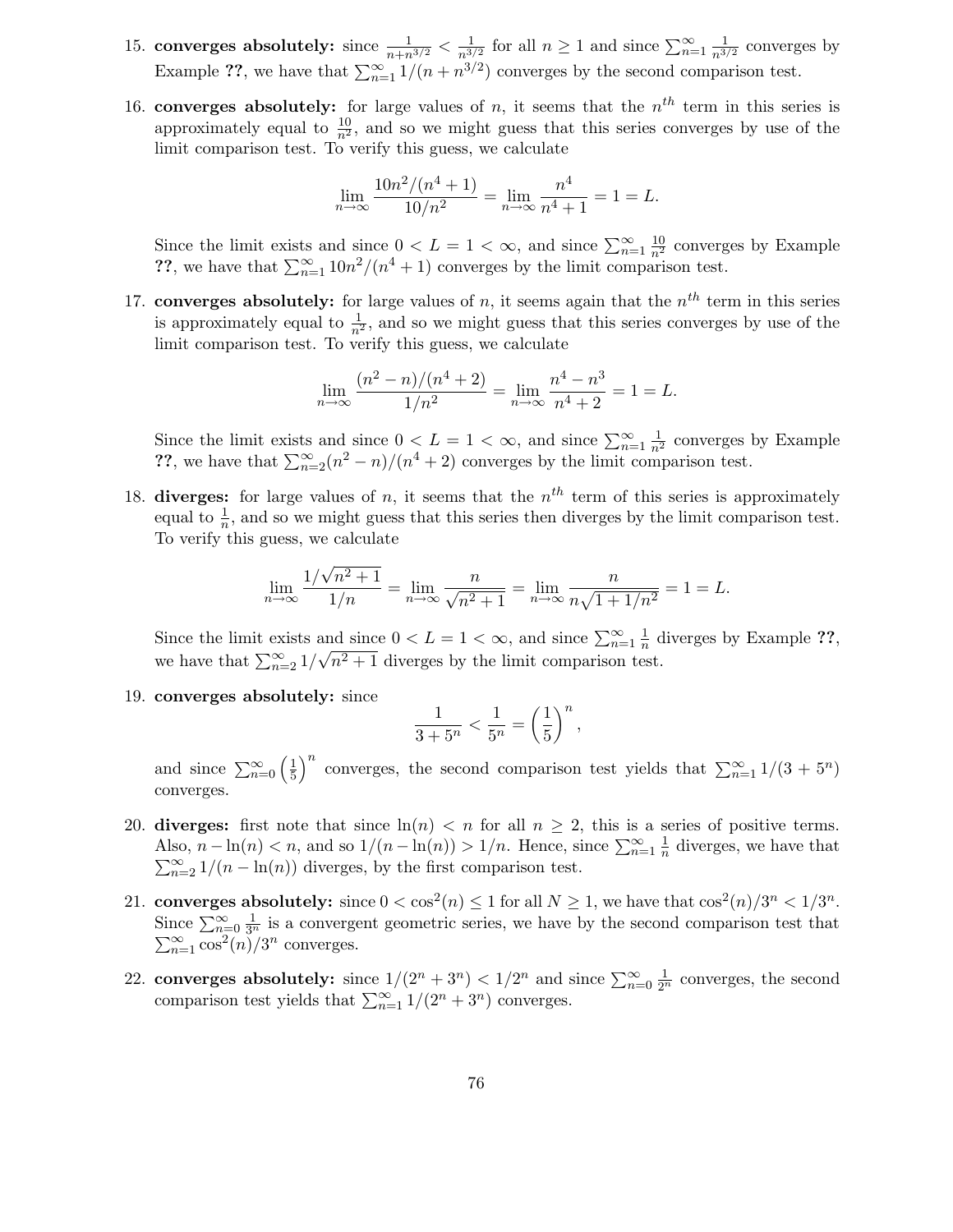- 23. converges absolutely: since  $1 + \sqrt{n} \ge 2$  for  $n \ge 1$ , we have that  $n^{1+\sqrt{n}} \ge n^2$  for  $n \ge 1$ , and so  $1/n^{(1+\sqrt{n})} \leq 1/n^2$  for  $n \geq 1$ . Hence, since  $\sum_{n=1}^{\infty} \frac{1}{n^2}$  converges by Example ??, we have by the second comparison test that  $\sum_{n=1}^{\infty} 1/n^{(1+\sqrt{n})}$  converges.
- 24. converges absolutely: since  $2^n(n+1) > 2^n$  for  $n \ge 1$ , we have that  $1/(2^n(n+1)) < 1/2^n$ for  $n \geq 1$ . Since  $\sum_{n=1}^{\infty} \frac{1}{2^n}$  is a convergent geometric series, we have by the second comparison test that  $\sum_{n=1}^{\infty} 1/(2^n(n+1))$  converges.
- 25. diverges: since factorials are involved, we first see whether the ratio test gives us any information, and so we evaluate

$$
\lim_{n \to \infty} \frac{(n+1)!/((n+1)^2 e^{n+1})}{n!/(n^2 e^n)} = \lim_{n \to \infty} \frac{(n+1)! n^2 e^n}{n!(n+1)^2 e^{n+1}} = \lim_{n \to \infty} \frac{n^2}{(n+1)^2} \frac{n+1}{e} = \infty,
$$

and since  $\infty > 1$ , the ratio test implies that  $\sum_{n=1}^{\infty} n!/(n^2 e^n)$  diverges.

[Though it's not obvious how, we could also have applied the  $n^{th}$  term test for divergence, since for large values of  $n$  we have

$$
\frac{n!}{n^2 e^n} = \frac{(n-1)(n-2)!}{n e^n} = \frac{n-1}{n} \frac{n-2}{e} \cdots \frac{2}{e} \frac{1}{e^2} > \frac{n-1}{n} \frac{2}{e} \frac{1}{e^2} > \frac{1}{e^3}.
$$

We simplified by noting that the middle terms  $\frac{n-2}{e}, \ldots, \frac{3}{e}$  $\frac{3}{e}$  are all greater than 1 and that  $\frac{n-1}{n} > \frac{1}{2}$  $\frac{1}{2}$  for *n* large. Hence,  $\lim_{n\to\infty} \frac{n!}{n^2 e^n} \neq 0$ .

26. converges absolutely: there is not an obvious comparison to make, and so we try the ratio test:

$$
\lim_{n \to \infty} \frac{\sqrt{n+1}/(3^{n+1}\ln(n+1))}{\sqrt{n}/(3^n\ln(n))} = \lim_{n \to \infty} \frac{1}{3} \frac{\ln(n)}{\ln(n+1)} \sqrt{\frac{n+1}{n}} = \frac{1}{3},
$$

since  $\lim_{n\to\infty} \frac{\ln(n)}{\ln(n+1)} = 1$ , for instance using l'Hopital's rule. Since  $\frac{1}{3} < 1$ , the ratio test yields that  $\sum_{n=1}^{\infty} \sqrt{n}/(3^n \ln(n))$  converges.

27. converges absolutely: since there are factorials involved, we first try the ratio test:

$$
\lim_{n \to \infty} \frac{(2(n+1))!/((n+1)!)^3}{(2n)!/(n!)^3} = \lim_{n \to \infty} \frac{(2n+2)(2n+1)}{(n+1)^3} = 0 < 1,
$$

and so the ratio test yields that  $\sum_{n=2}^{\infty} (2n)!/(n!)^3$  converges.

- 28. converges absolutely: note that the numerator of each term is either 0 or 2, and so this is a series with non-negative terms. Also,  $(1 - (-1)^n)/n^4 < 2/n^4$  for all  $n \ge 1$  and  $\sum_{n=1}^{\infty} \frac{1}{n^4}$  converges by Example ??, and so by the second comparison test  $\sum_{n=1}^{\infty} (1 - (-1)^n)/n^4$ converges.
- 29. diverges: we start with a bit of algebraic simplification:

$$
\frac{2 + \cos(n)}{n + \ln(n)} \ge \frac{1}{n + \ln(n)} > \frac{1}{2n}.
$$

(The first inequality holds since  $2 + \cos(n) \ge 2 + (-1) = 1$  for all  $n \ge 1$ , and the second inequality holds since  $\ln(n) < n$  for all  $n \ge 1$ , and so  $n + \ln(n) < n + n = 2n$ .) Since  $\sum_{n=1}^{\infty} \frac{1}{2n}$  $2n$ diverges (as it is a constant multiple of the harmonic series), the first comparison test yields that  $\sum_{n=1}^{\infty} (2 + \cos(n))/(n + \ln(n))$  diverges.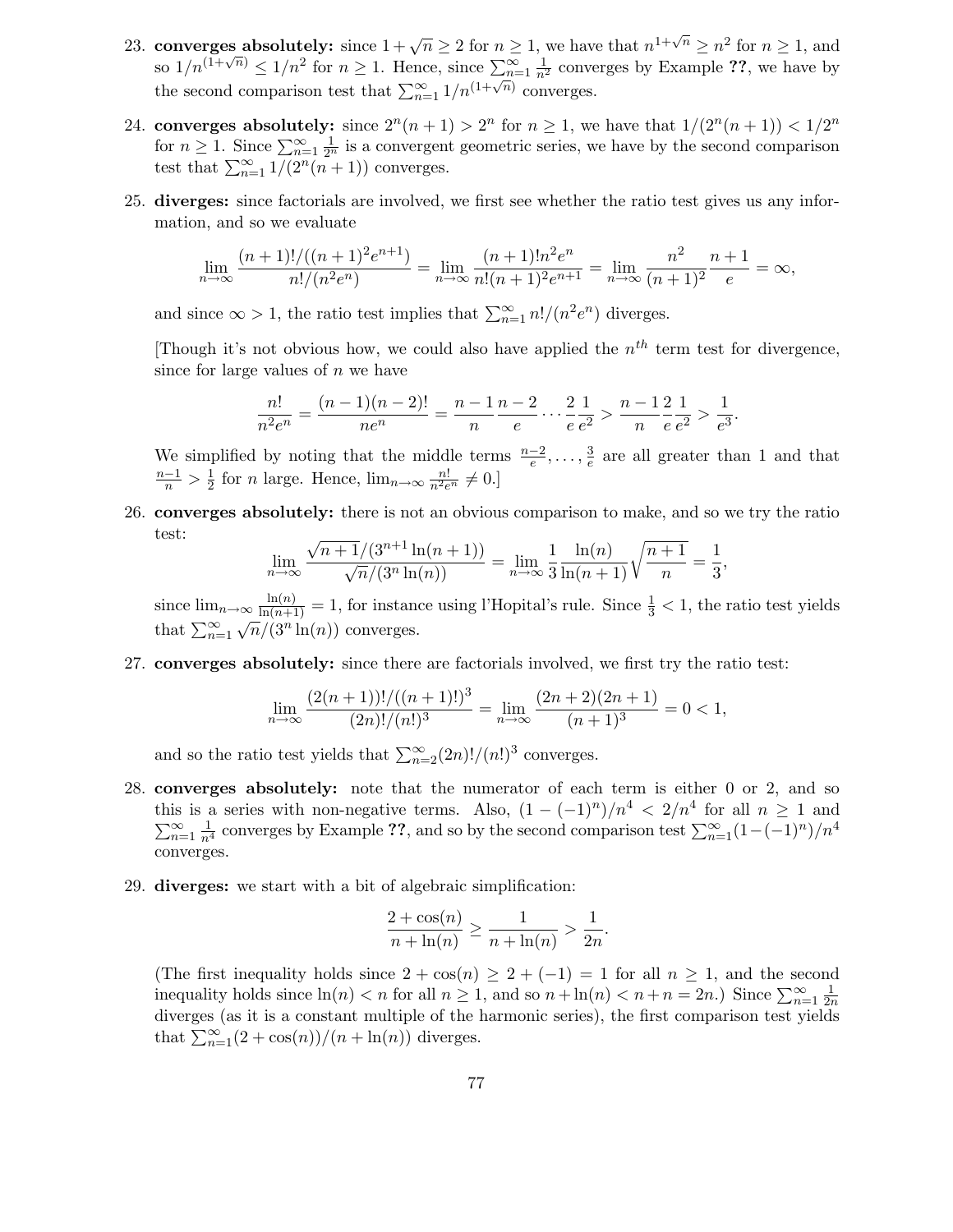30. diverges: for this one, we use the integral test. Set

$$
f(x) = \frac{1}{x \ln(x) \sqrt{\ln(\ln(x))}}
$$

,

so that  $a_n = f(n)$  for all  $n \geq 3$ . (The restriction that  $n \geq 3$  is to ensure that  $\sqrt{\ln(\ln(n))}$  is well defined.) In order to apply the integral test, we need to know that  $f(x)$  is decreasing, which involves calculating a derivative and checking its sign:

$$
f'(x) = \frac{-\left(\ln(x)\sqrt{\ln(\ln(x))} + \sqrt{\ln(\ln(x))} + x\ln(x)\frac{1}{2\sqrt{\ln(\ln(x))}}\frac{1}{x\ln(x)}\right)}{(x\ln(x)\sqrt{\ln(\ln(x))})^2} < 0.
$$

Hence, the integral test can be applied, and says that  $\sum_{n=3}^{\infty} 1/(n \ln(n) \sqrt{\ln(\ln(n))})$  converges if and only if  $\int_3^\infty f(x)dx = \lim_{M \to \infty} \int_3^M f(x)dx$  exists. So, we calculate:

$$
\lim_{M \to \infty} \int_3^M f(x) dx = \lim_{M \to \infty} \int_3^M \frac{1}{x \ln(x) \sqrt{\ln(\ln(x))}} dx = \lim_{M \to \infty} 2 \sqrt{\ln(\ln(x))} \Big|_3^M,
$$

which diverges, and so  $\sum_{n=3}^{\infty} 1/(n \ln(n) \sqrt{\ln(\ln(n))})$  diverges.

31. converges absolutely: try the ratio test, since there are factorials about:

$$
\lim_{n \to \infty} \frac{(n+1)^{(n+1)} / (\pi^{(n+1)}(n+1)!)}{n^n / (\pi^n n!)} = \lim_{n \to \infty} \left(\frac{n+1}{n}\right)^n \frac{1}{\pi} = \lim_{n \to \infty} \left(1 + \frac{1}{n}\right)^n \frac{1}{\pi} = \frac{e}{\pi} = L.
$$

Since the limit exists and since  $L < 1$ , the ratio test yields that  $\sum_{n=1}^{\infty} n^n/(\pi^n n!)$  converges.

32. converges absolutely: since both the numerator and the denominator are raised to (essentially) the same power, we try the root test, and so need to calculate:

$$
\lim_{n \to \infty} \left( \frac{2^{n+1}}{n^n} \right)^{1/n} = \lim_{n \to \infty} 2^{1/n} \frac{2}{n} = L = 0
$$

(since  $\lim_{n\to\infty} 2^{1/n} = 2^0 = 1$ ). Since the limit exists and since  $L < 1$ , the root test yields that  $\sum_{n=1}^{\infty} 2^{n+1}/n^n$  converges.

33. converges conditionally: we first test for absolute convergence, by considering the related series  $\sum_{n=1}^{\infty} |(-1)^{n-1}/\sqrt{n}| = \sum_{n=1}^{\infty} 1/\sqrt{n}$ , which diverges by Example ??.

We now test for convergence. This is an alternating series, and so we use the alternating series test: write

$$
\sum_{n=1}^{\infty} \frac{(-1)^{n-1}}{\sqrt{n}} = (-1) \sum_{n=1}^{\infty} \frac{(-1)^n}{\sqrt{n}} = (-1) \sum_{n=1}^{\infty} (-1)^n a_n,
$$

where  $a_n = \frac{1}{\sqrt{2}}$  $\frac{1}{n} > 0$  for all  $n \geq 1$ . Since  $\lim_{n \to \infty} a_n = \lim_{n \to \infty} \frac{1}{\sqrt{n}}$  $\frac{1}{n} = 0$  and since  $a_{n+1} =$  $\frac{1}{\sqrt{n+1}} < \frac{1}{\sqrt{n}}$  $\frac{1}{n} = a_n$  for all  $n \geq 1$ , the alternating series test applies and yields that this series converges.

Hence, this series converges but does not converge absolutely. That is, the series converges conditionally.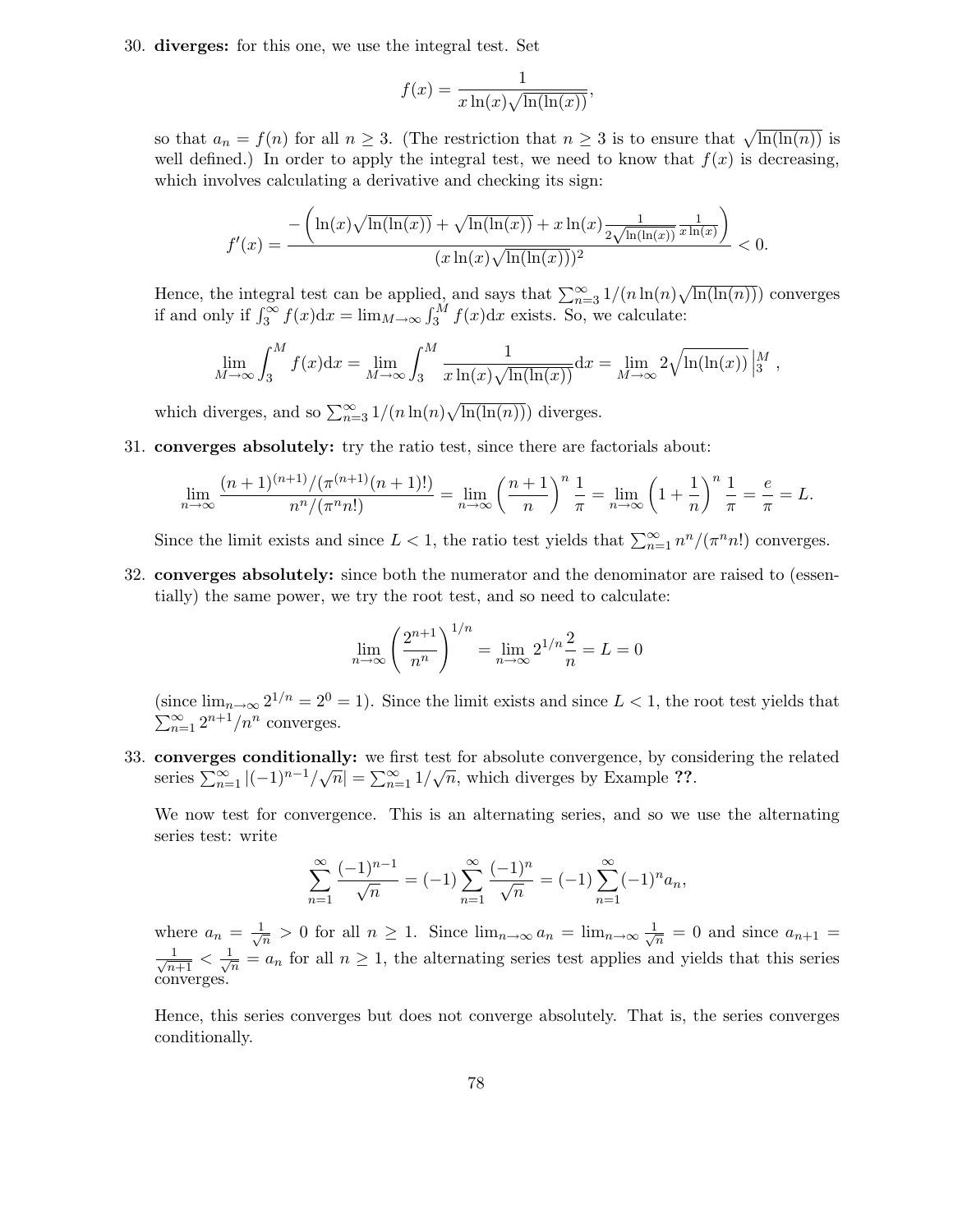34. converges conditionally: we first check for absolute convergence, that is, convergence of the associated series  $\sum_{n=1}^{\infty} |\cos(\pi n)/((n+1)\ln(n+1))| = \sum_{n=1}^{\infty} 1/((n+1)\ln(n+1)).$  For this series, we apply the integral test, with  $f(x) = 1/((x + 1)\ln(x + 1))$ . Since

$$
f'(x) = \frac{-\left(\ln(x+1) + (x+1)\frac{1}{x+1}\right)}{(x+1)^2(\ln(x+1))^2} = \frac{-(\ln(x+1)+1)}{(x+1)^2(\ln(x+1))^2} < 0
$$

for  $x \geq 1$ , the integral test yields that the series converges if and only if  $\int_1^{\infty} f(x) dx =$  $\lim_{M\to\infty} \int_1^M f(x) dx$  exists, so we calculate:

$$
\lim_{M \to \infty} \int_1^M \frac{1}{(x+1)\ln(x+1)} dx = \lim_{M \to \infty} \ln(\ln(x+1)) \Big|_1^M = \lim_{M \to \infty} (\ln(\ln(M+1)) - \ln(\ln(2))),
$$

which diverges (very very slowly). So, the series does not converge absolutely.

We now test for convergence. Since  $\cos(\pi n) = (-1)^n$ , this is an alternating series, and we start with the alternating series test. Since  $(n+1)\ln(n+1) < (n+2)\ln(n+2)$  for all  $n \geq 1$ , we have that  $1/((n+1)\ln(n+1)) > 1/((n+2)\ln(n+2))$  for  $n \geq 1$ . Since  $\lim_{n\to\infty} 1/((n+1)\ln(n+1)) = 0$ (and since  $1/((n+1)\ln(n+1)) > 0$  for  $n \ge 1$ ), the alternating series test applies and yields that the series converges.

Hence, this series converges but does not converge absolutely. That is, the series converges conditionally.

- 35. diverges: since  $\lim_{n\to\infty} (n^2-1)/(n^2+1) = 1$ , we have that  $\lim_{n\to\infty} (-1)^n (n^2-1)/(n^2+1)$ does not exist, and so  $\sum_{n=1}^{\infty}(-1)^n(n^2-1)/(n^2+1)$  diverges by the  $n^{th}$  term test for divergence.
- 36. converges absolutely: we first test for absolute convergence, by considering the associated series  $\sum_{n=1}^{\infty} |(-1)^n/(n\pi^n)| = \sum_{n=1}^{\infty} 1/(n\pi^n)$ . Since  $1/(n\pi^n) \le 1/\pi^n$  for  $n \ge 1$  and since  $\sum_{n=0}^{\infty} \frac{1}{\pi^n}$  converges, the second comparison test yields that  $\sum_{n=1}^{\infty} 1/(n\pi^n)$  converges, and hence that  $\sum_{n=1}^{\infty}(-1)^n/(n\pi^n)$  converges absolutely.
- 37. converges conditionally: we first test for absolute convergence, that is, convergence of the associated series  $\sum_{n=1}^{\infty} |(-1)^n (20n^2 - n - 1)/(n^3 + n^2 + 33)| = \sum_{n=1}^{\infty} (20n^2 - n - 1)/(n^3 + n^2 + 33).$ Since the  $n^{th}$  term looks like a constant multiple of  $\frac{1}{n}$  for large n, let's try the limit comparison test:

$$
\lim_{n \to \infty} \frac{(20n^2 - n - 1)/(n^3 + n^2 + 33)}{1/n} = \lim_{n \to \infty} \frac{20n^3 - n^2 - n}{n^3 + n^2 + 33} = 20 = L.
$$

Since the limit exists and  $0 < L < \infty$ , the series being considered here diverges, since the harmonic series converges. So, the original series does not converge absolutely.

We now test for convergence. The series  $\sum_{n=1}^{\infty}(-1)^n(20n^2 - n - 1)/(n^3 + n^2 + 33)$  $\sum_{n=1}^{\infty}(-1)^n a_n$  is an alternating series, since  $\frac{20n^2-n-1}{n^3+n^2+33} > 0$  for  $n \ge 1$ , and so let's check whether it satisfies the conditions of the alternating series test. Since  $(20n^2 - n - 1)/(n^3 + n^2 + 33)$ is a rational function and the denominator has higher degree than the numerator, we have that  $\lim_{n\to\infty} (20n^2 - n - 1)/(n^3 + n^2 + 33) = 0$ . All that remains to check is whether the  $a_n$  are monotonically decreasing. For this, let  $f(x) = (20x^2 - x - 1)/(x^3 + x^2 + 33)$ , so that  $f(n) = a_n$ , and check that it's decreasing, which involves calculating  $f'(x)$ :

$$
f'(x) = \frac{-20x^4 + 2x^3 + 4x^2 + 1322x - 33}{(x^3 + x^2 + 33)^2} < 0
$$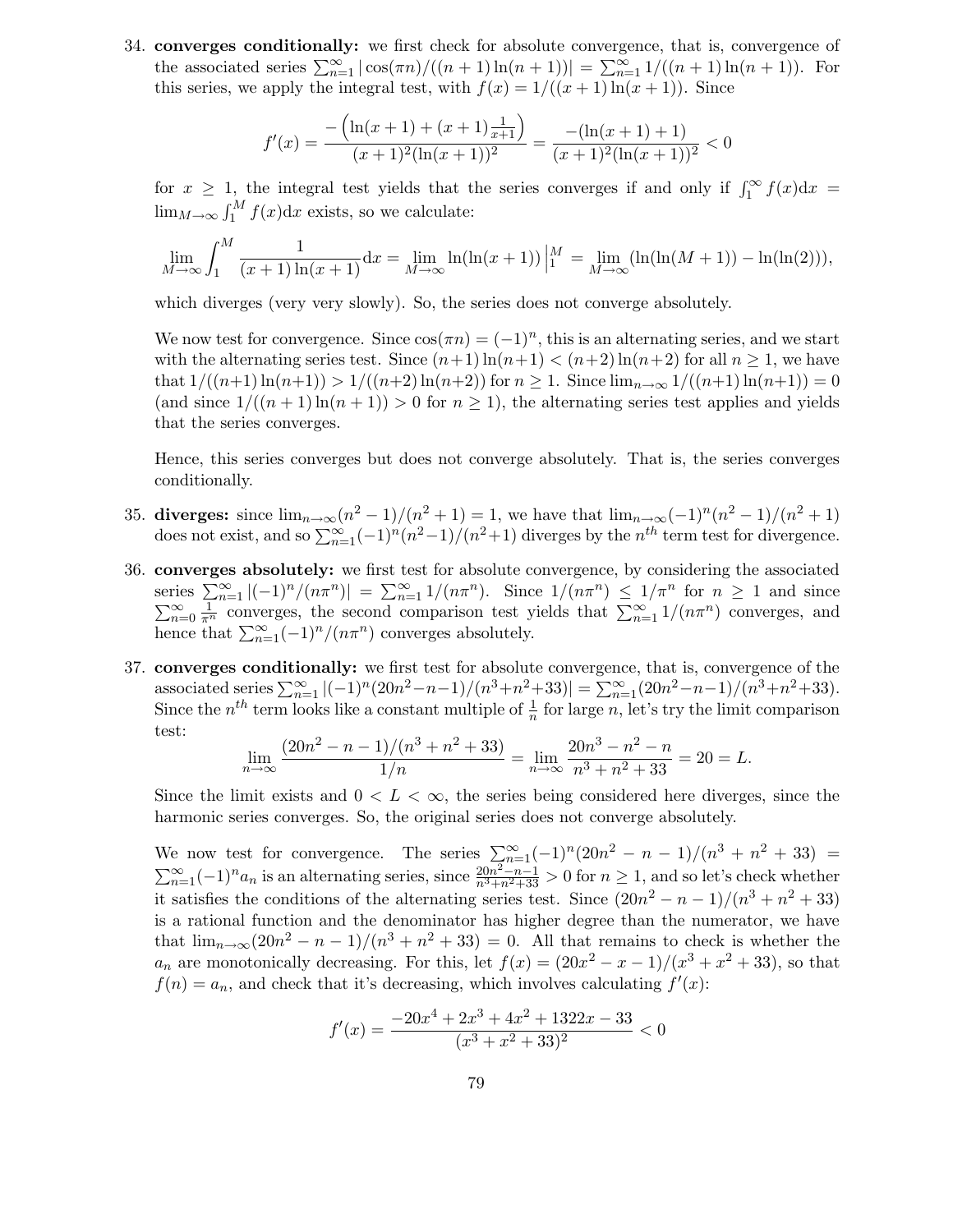for all x greater than any of the roots of the numerator. So, the alternating series test applies, and yields that this series converges.

Hence, this series converges but does not converge absolutely. That is, the series converges conditionally.

38. diverges: note that, for  $n \geq 101$ , we have

$$
\frac{n!}{100^n} = \frac{n(n-1)\cdots 1}{100^n} = \frac{n}{100} \cdot \frac{n-1}{100} \cdots \frac{101}{100} \cdot \frac{100}{100} \cdot \frac{99}{100} \cdots \frac{1}{100} > \frac{99}{100} \cdots \frac{1}{100},
$$

and so  $\lim_{n\to\infty} n!/(-100)^n$  does not exist. Hence, by the  $n^{th}$  term test for divergence, the series diverges.

39. converges absolutely: we apply the integral test, with the function  $f(x) = \frac{1}{x \ln(x)(\ln(\ln(x)))^2}$ . First, we check to see that  $f(x)$  is decreasing, by calculating its derivative:

$$
f'(x) = \frac{-\left(\ln(x)(\ln(\ln(x)))^2 + (\ln(\ln(x)))^2 + 1\right)}{(x \ln(x)(\ln(\ln(x)))^4} < 0
$$

for  $x \ge 2$  (and the denominator is non-zero for  $x \ge 3$ ). So, now we need to calculate

$$
\int_3^{\infty} f(x) dx = \lim_{M \to \infty} \int_3^M \frac{1}{x \ln(x) (\ln(\ln(x))^2} dx
$$
  
= 
$$
\lim_{M \to \infty} \frac{1}{\ln(\ln(x))} \Big|_3^M = \lim_{M \to \infty} \left( \frac{-1}{\ln(\ln(M))} + \frac{1}{\ln(\ln(3))} \right) = \frac{1}{\ln(\ln(3))}.
$$

Since the limit converges,  $\sum_{n=3}^{\infty} 1/(n \ln(n)(\ln(\ln(n)))^2)$  converges absolutely.

40. diverges: we start with a bit of arithmetic, noting that the numerator satisfies:  $(1+(-1)^n)$ 0 for *n* odd and  $(1 + (-1)^n) = 2$  for *n* even. Hence, the terms of the series are non-zero only for n even, so let's make the substitution  $n = 2k$  for  $k \ge 1$ . Then, for n even, we have that

$$
\frac{1 + (-1)^n}{\sqrt{n}} = \frac{2}{\sqrt{2k}} = \frac{\sqrt{2}}{\sqrt{k}} > \frac{1}{\sqrt{k}}.
$$

Hence, by the first comparison test and Example ??, we have that  $\sum_{n=1}^{\infty} (1 + (-1)^n)/\sqrt{n}$ diverges.

41. converges absolutely: again, we begin with a bit of algebra, simplifying the  $n^{th}$  in the series by noting that

$$
\frac{e^n \cos^2(n)}{1+\pi^n} \le \frac{e^n}{1+\pi^n} \le \frac{e^n}{\pi^n} = \left(\frac{e}{\pi}\right)^n,
$$

where the first inequality follows from  $\cos^2(n) \leq 1$  for all  $n \geq 1$ . Since  $\sum_{n=0}^{\infty} (e/\pi)^n$  converges, the second comparison test yields that  $\sum_{n=1}^{\infty} e^n \cos^2(n)/(1 + \pi^n)$  converges.

42. converges absolutely: since there are factorials involved, let's first try the ratio test:

$$
\lim_{n \to \infty} \frac{(n+1)^4/(n+1)!}{n^4/n!} = \lim_{n \to \infty} \left(\frac{n+1}{n}\right)^4 \frac{n!}{(n+1)!} = \lim_{n \to \infty} \left(\frac{n+1}{n}\right)^4 \frac{1}{n+1} = 0 = L.
$$

Since the limit exists and since  $L < 1$ , the ratio test yields that the series converges.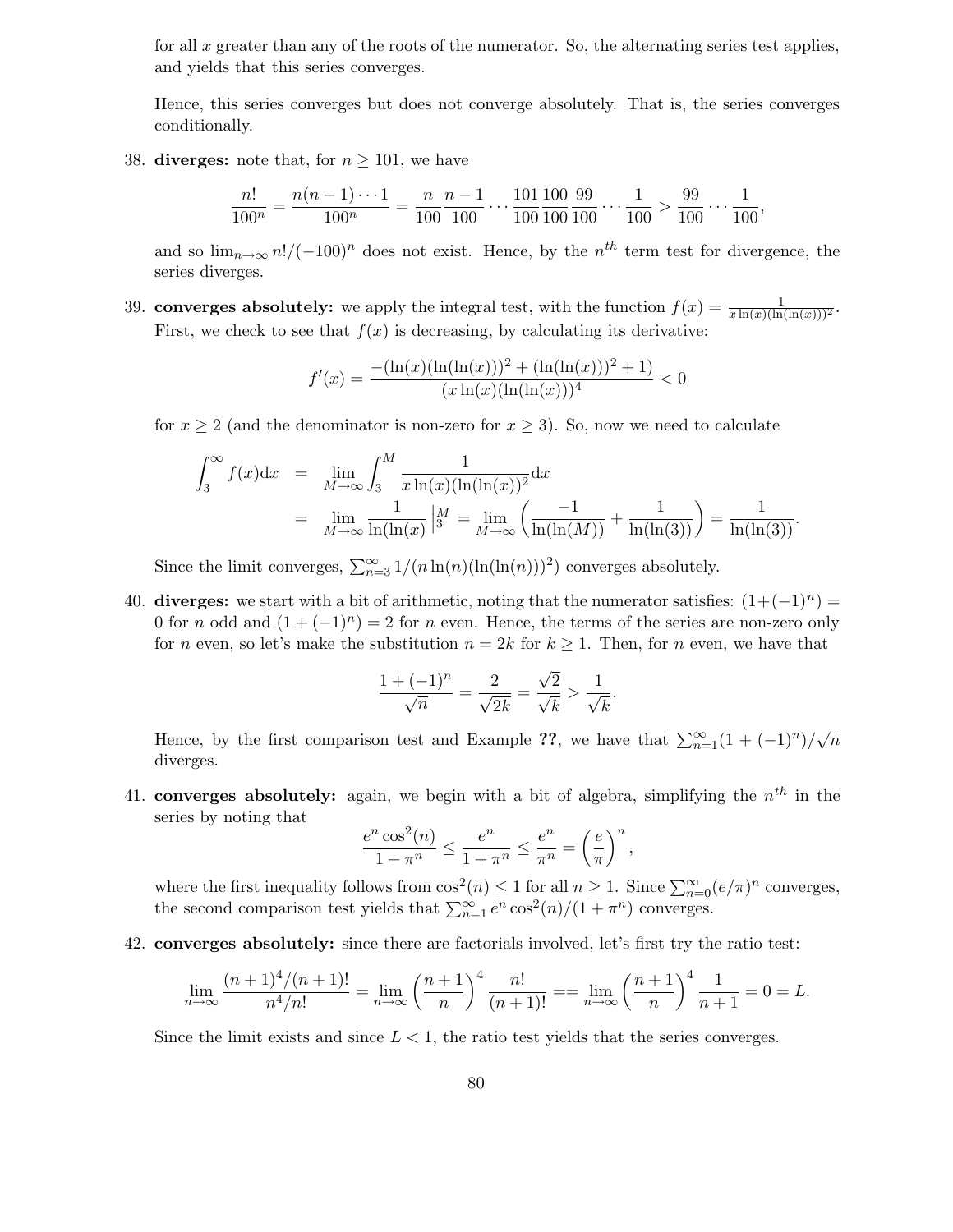43. converges absolutely: again, since there are factorials involved, we first try the ratio test:

$$
\lim_{n \to \infty} \frac{(2(n+1))! 6^{(n+1)}/(3(n+1))!}{(2n)! 6^n/(3n)!} = \lim_{n \to \infty} \frac{6(2n+2)(2n+1)}{(3n+3)(3n+2)(3n+1)} = 0 = L.
$$

Since the limit exists and since  $L < 1$ , the ratio test yields that the series converges.

44. converges absolutely: and yet again, since there are factorials involved, our first attempt should be with the ratio test:

$$
\lim_{n \to \infty} \frac{(n+1)^{100} 2^{(n+1)} / \sqrt{(n+1)!}}{n^{100} 2^n / \sqrt{n!}} = \lim_{n \to \infty} \left(\frac{n+1}{n}\right)^{100} \frac{2}{\sqrt{n+1}} = 0 = L.
$$

Since the limit exists and since  $L < 1$ , the ratio test yields that this series converges.

45. diverges: since there are factorials involved, we first try the ratio test:

$$
\lim_{n \to \infty} \frac{(1 + (n+1)!)/(1 + (n+1))!}{(1 + n!)/(1 + n)!} = \lim_{n \to \infty} \frac{1 + (n+1)!}{(1 + n!)(n+2)} = \lim_{n \to \infty} \frac{1/n! + n + 1}{(1/n! + 1)(n+2)} = 1,
$$

and so the ratio test gives no information. (This discussion was put in to remind you that the ratio test doesn't always work with factorials.)

Hmm. Notice that when n is large,  $1 + n!$  is very nearly equal to n!, and so  $(1 + n!)/(n + 1)!$ is very nearly equal to  $n!/(n+1)! = 1/(n+1)$ . So, let's try the limit comparison test with  $1/(n+1)$ :

$$
\lim_{n \to \infty} \frac{(1+n!)/(1+n)!}{1/(n+1)} = \lim_{n \to \infty} \frac{(n+1)(1+n!)}{(n+1)!} = \lim_{n \to \infty} \frac{1+n!}{n!} = 1 = L.
$$

Since the limit exists and since  $\sum_{n=0}^{\infty} 1/(n+1)$  diverges (as it's the harmonic series less the leading term), the series  $\sum_{n=3}^{\infty} (1+n!)/(1+n)!$  diverges by the limit comparison test.

46. diverges: again, since there are factorials involved, we first try the ratio test:

$$
\lim_{n \to \infty} \frac{2^{2(n+1)}((n+1)!)^2}{(2(n+1))!} \frac{(2n)!}{2^{2n}(n!)^2} = \lim_{n \to \infty} \frac{4(n+1)^2}{(2n+1)(2n+2)} = 1,
$$

and so the ratio test yields no information.

So, let's explicitly try the  $n<sup>th</sup>$  term test for divergence. We start with a bit of algebraic massage, namely:

$$
2^{2n}(n!)^2 = (2^n \cdot n!)^2 = ((2n) \cdot (2n-2) \cdot (2n-4) \cdots 4 \cdot 2)^2,
$$

and so

$$
\frac{2^{2n}(n!)^2}{(2n)!} = \frac{(2n) \cdot (2n) \cdot (2n-2) \cdot (2n-2) \cdot \cdot \cdot 2 \cdot 2}{(2n) \cdot (2n-1) \cdot (2n-2) \cdot (2n-3) \cdot \cdot \cdot 2 \cdot 1} = \frac{(2n) \cdot (2n-2) \cdot \cdot \cdot 2}{(2n-1) \cdot (2n-3) \cdot \cdot \cdot 1} > 1.
$$

In particular, the limit  $\lim_{n\to\infty} 2^{2n} (n!)^2/(2n)!$  cannot be zero, and so the  $n^{th}$  term test yields that  $\sum_{n=1}^{\infty} 2^{2n} (n!)^2 / (2n)!$  diverges.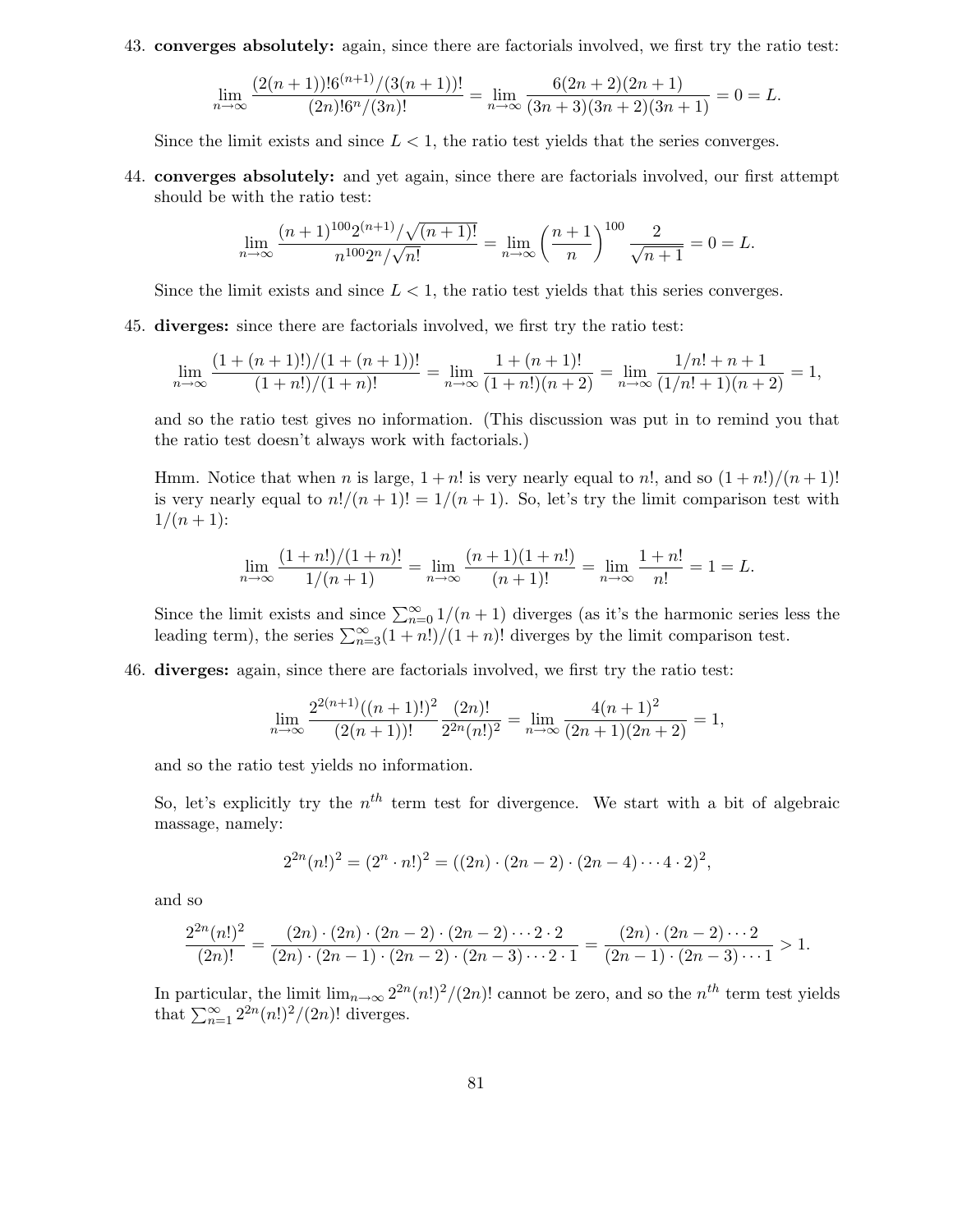- 47. converges absolutely: we first check for absolute convergence, namely the convergence of the series  $\sum_{n=1}^{\infty} |(-1)^n/(n^2 + \ln(n))| = \sum_{n=1}^{\infty} 1/(n^2 + \ln(n))$ . Since  $n^2 + \ln(n) > n^2$ , we have that  $1/(n^2 + \ln(n)) < 1/n^2$ , and so by the second comparison test, the series  $\sum_{n=1}^{\infty} 1/(n^2 +$ ln(n)) converges. That is, the original series  $\sum_{n=1}^{\infty}(-1)^n/(n^2 + \ln(n))$  converges absolutely.
- 48. converges absolutely: we begin with a bit of algebraic massage, noting that

$$
\sum_{n=1}^{\infty} \frac{(-1)^{2n}}{2^n} = \sum_{n=1}^{\infty} \frac{((-1)^2)^n}{2^n} = \sum_{n=1}^{\infty} \frac{1}{2^n} = \sum_{n=1}^{\infty} \left(\frac{1}{2}\right)^n.
$$

This is a convergent geometric series, converging to

$$
\frac{1}{1 - \frac{1}{2}} - 1 = 1.
$$

(The subtraction of 1 arises from the fact that the starting index in this series is not 0, so that

$$
\sum_{n=1}^{\infty} \frac{1}{2^n} = \sum_{n=0}^{\infty} \frac{1}{2^n} - \left(\frac{1}{2}\right)^0 = \sum_{n=0}^{\infty} \frac{1}{2^n} - 1 = 2 - 1 = 1.
$$

49. converges absolutely: we first check for absolute convergence, namely the convergence of the series  $\sum_{n=1}^{\infty} |(-2)^n/n!| = \sum_{n=1}^{\infty} 2^n/n!$ . Since there are factorials involved, we make use of the ratio test:

$$
\lim_{n \to \infty} \frac{2^{(n+1)}/(n+1)!}{2^n/n!} = \lim_{n \to \infty} \frac{2}{n+1} = 0 = L.
$$

Since this limit exists and satisfies  $L < 1$ , the ratio test yields that  $\sum_{n=1}^{\infty} 2^n/n!$  converges, and hence that the original series  $\sum_{n=1}^{\infty}(-2)^n/n!$  converges absolutely.

50. diverges: first, note that this is not an alternating series, but is a series with all non-positive terms. Hence, for this series, convergence and absolute convergence are equivalent, as they are for series with non-negative terms.

Now, for n large,  $n/(n^2+1)$  is approximately equal to  $1/n$ , and so let's try the limit comparison test with  $\frac{1}{n}$ . So, we calculate:

$$
\lim_{n \to \infty} \frac{n/(n^2 + 1)}{1/n} = \lim_{n \to \infty} \frac{n^2}{n^2 + 1} = 1 = L.
$$

Since the limit exists and since  $0 < L = 1 < \infty$ , and since  $\sum_{n=1}^{\infty} -1/n$  diverges (as it is a constant multiple of the harmonic series), the limit comparison test yields that the series  $\sum_{n=1}^{\infty}$  -n/(n<sup>2</sup> + 1) diverges.

51. converges conditionally: we start by noting that  $cos(n\pi) = (-1)^n$ , and so this is an alternating series. So, we first check for absolute convergence, namely the convergence of the series  $\sum_{n=1}^{\infty} |100 \cos(n\pi)/(2n+3)| = \sum_{n=1}^{\infty} 100/(2n+3)$ . Here, there are many tests that yield divergence, for instance we may use the limit comparison test with the harmonic series  $\sum_{n=1}^{\infty} \frac{1}{n}$  $\frac{1}{n}$ :

$$
\lim_{n \to \infty} \frac{100/(2n+3)}{1/n} = \lim_{n \to \infty} \frac{100n}{2n+3} = 50 = L;
$$

since this limit exists and satisfies  $0 < L = 50 < \infty$ , and since the harmonic series diverges, the limit comparison test yields that  $\sum_{n=1}^{\infty} 100/(2n+3)$  diverges.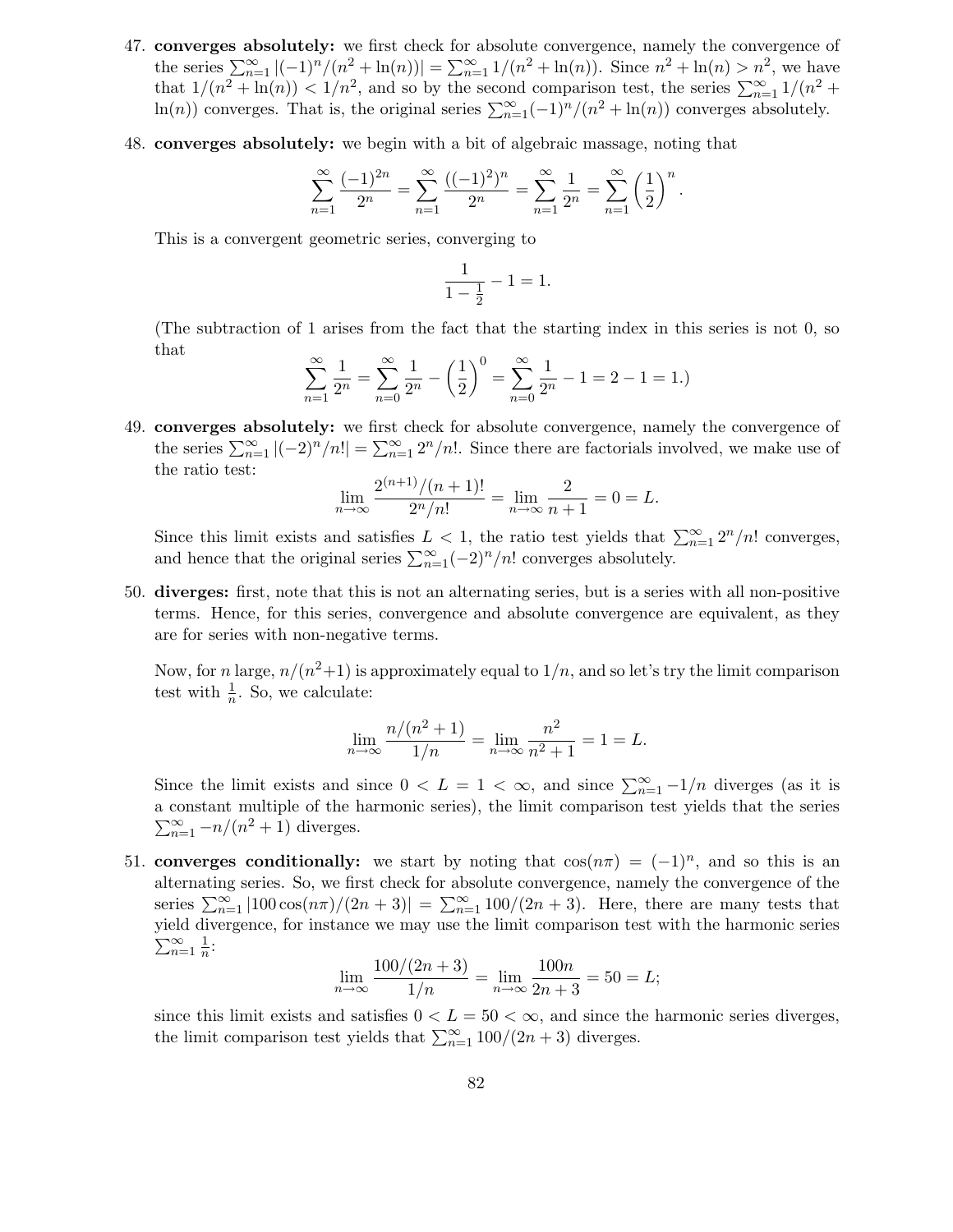However, since  $\frac{100}{2(n+1)+3} = \frac{100}{2n+5} < \frac{100}{2n+3}$  and since  $\lim_{n\to\infty} \frac{100}{2n+3} = 0$ , the alternating series test yields that  $\sum_{n=1}^{\infty} 100 \cos(n\pi)/(2n+3)$  converges.

Hence, this series converges but does not converge absolutely. That is, the series converges conditionally.

52. converges conditionally: as before, we begin by simplifying the expression of each term. Here, note that  $sin((n + 1/2)\pi) = (-1)^n$ , and so this is an alternating series. As always, we first check for absolute convergence, namely the convergence of the series  $\sum_{n=10}^{\infty} |\sin((n +$  $\frac{1}{2}\pi$ / $\ln(\ln(n))$  =  $\sum_{n=10}^{\infty} \frac{1}{\ln(\ln(n))}$ . Since  $n > \ln(\ln(n))$  for all  $n \ge 10$ , we have that  $1/\ln(\ln(n)) > 1/n$  for all  $n \ge 10$ , and so the series  $\sum_{n=10}^{\infty} 1/\ln(\ln(n))$  diverges by the first comparison test. That is, the original series does not converge absolutely.

We are now ready to determine convergence of the original series. As this is an alternating series, let's check whether the hypthoses of the alternating series test are satisfied. Since  $1/\ln(\ln(n)) > 1/\ln(\ln(n+1))$  and since  $\lim_{n\to\infty} 1/\ln(\ln(n)) = 0$  (since  $\lim_{n\to\infty} \ln(\ln(n)) =$  $\infty$ ), the alternating series test applies to this series, and yields that the series  $\sum_{n=10}^{\infty} \sin((n +$  $1/2\pi$ / $\ln(\ln(n))$  converges.

Hence, this series converges but does not converge absolutely. That is, the series converges conditionally.

53. diverges: similar to the algebraic manipulation we performed on the series whose terms were the reciprocals of the terms in this series, we calculate:

$$
\frac{(2n)!}{2^{2n}(n!)^2} = \frac{(2n)!}{(2^n n!)^2}
$$
  
= 
$$
\frac{(2n) \cdot (2n-1) \cdot (2n-2) \cdot (2n-3) \cdots 2 \cdot 1}{(2n) \cdot (2n) \cdot (2n-2) \cdot (2n-2) \cdots 2 \cdot 2}
$$
  
= 
$$
\frac{(2n-1) \cdot (2n-3) \cdots 3 \cdot 1}{(2n) \cdot (2n-2) \cdots 4 \cdot 2}
$$
  
= 
$$
\frac{1}{2n} \frac{2n-1}{2n-2} \frac{2n-3}{2n-4} \cdots \frac{5}{4} \frac{3}{2} > \frac{1}{2n}.
$$

Hence, since the series  $\sum_{n=1}^{\infty} \frac{1}{2n}$  $\frac{1}{2n}$  diverges (as it is a constant multiple of the harmonic series), the first comparison test yields that  $\sum_{n=1}^{\infty} (2n)!/(2^{2n}(n!)^2)$  diverges.

54. converges absolutely: since each term is a power, we first attempt to apply the root test, and so we calculate:

$$
\lim_{n \to \infty} \left[ \left( \frac{n}{n+1} \right)^{n^2} \right]^{1/n} = \lim_{n \to \infty} \left( \frac{n}{n+1} \right)^n = \lim_{n \to \infty} \left( \frac{n+1}{n} \right)^{-n} = \frac{1}{\lim_{n \to \infty} \left( 1 + \frac{1}{n} \right)^n} = \frac{1}{e} = L.
$$

Since the limit exists and since  $L < 1$ , the root test yields that  $\sum_{n=1}^{\infty} (n/(n+1))^{n^2}$  converges.

55. converges absolutely: we begin with a bit of algebraic manipulation, namely noting that

$$
1+2+\cdots+n=\frac{n(n+1)}{2}
$$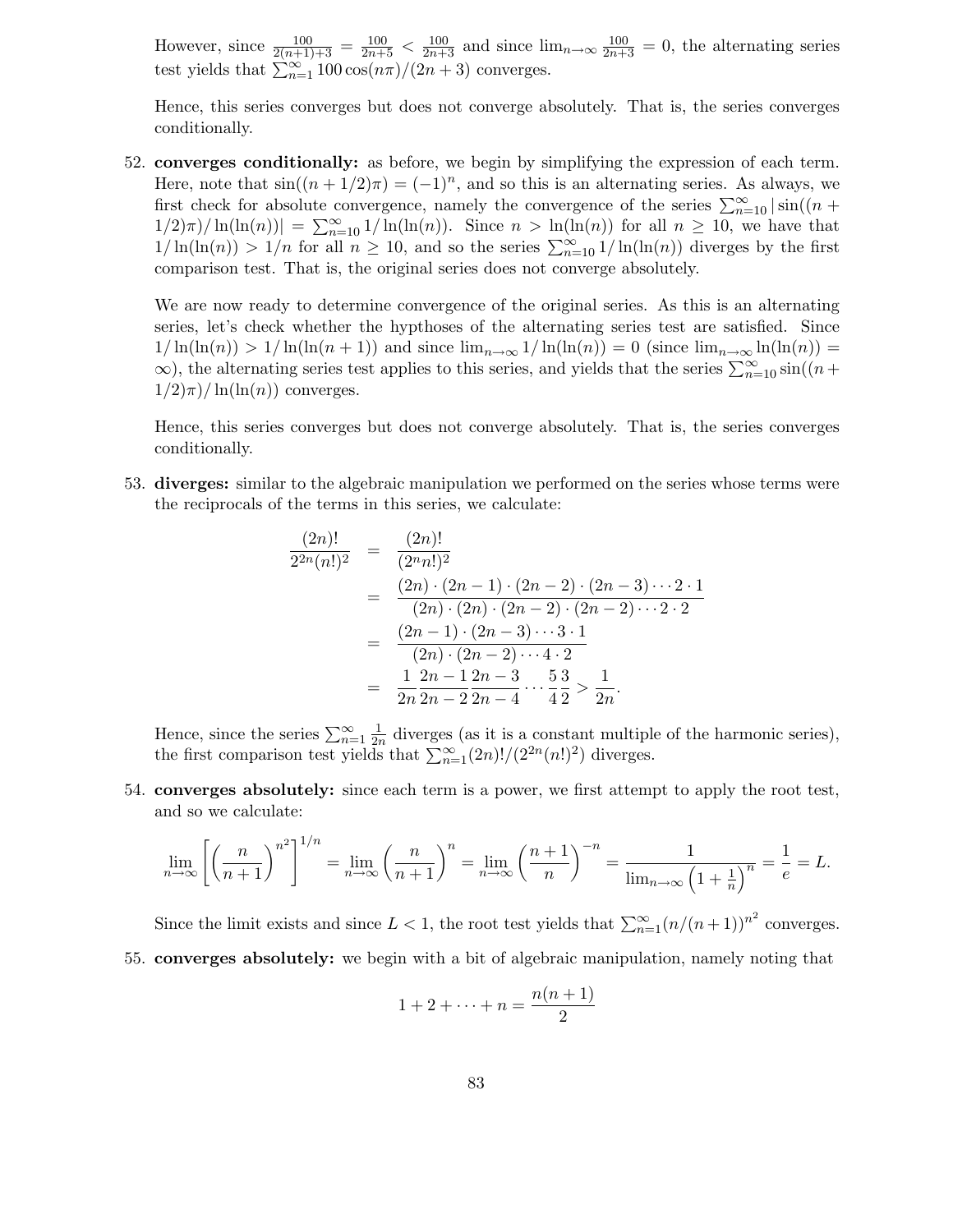for  $n \geq 1$ , and so

$$
\frac{1}{1+2+\cdots+n} = \frac{2}{n(n+1)} < \frac{2}{n^2}
$$

for  $n \geq 1$ . Since  $\sum_{n=1}^{\infty} 1/n^2$  converges, by Example ??, the second comparison test yields that  $\sum_{n=1}^{\infty} 1/(1+2+\cdots+n)$  converges.

56. converges absolutely: we begin with a bit of simplification, namely noting that

$$
0 \le \frac{\ln(n)}{2n^3 - 1} \le \frac{n}{2n^3 - 1} \le \frac{n}{n^3} = \frac{1}{n^2}
$$

for  $n \geq 1$ . (The first inequality follows since  $\ln(n) \leq n$  for  $n \geq 1$ , while the second inequality follows since  $2n^3 - 1 \geq n^3$  for  $n \geq 1$ .) Since  $\sum_{n=1}^{\infty} 1/n^2$  converges by Example ??, the second comparison test yields that  $\sum_{n=1}^{\infty} \ln(n)/(2n^3 - 1)$  converges.

- 57. converges absolutely: note that this is not an alternating series, even though the terms are not all of the same sign (since  $sin(n)$  behaves a bit strangely). However, we still begin testing for convergence by testing for absolute convergence, namely the convergence of the series  $\sum_{n=1}^{\infty} |\sin(n)/n^2|$ . Since  $|\sin(n)| \leq 1$  for all  $n \geq 1$ , and since  $\sum_{n=1}^{\infty} 1/n^2$  converges by Example ??, the second comparison test yields that  $\sum_{n=1}^{\infty} \sin(n)/n^2$  converges absolutely.
- 58. diverges: since  $\lim_{n\to\infty}$  $\frac{(n-1)}{n} = 1$ , we have that  $\lim_{n\to\infty}$  $\frac{(-1)^n(n-1)}{n}$  does not exist (since for large n, it is oscillating between numbers near 1 and numbers near  $-1$ ). Since this limit does not exist, the  $n^{th}$  term test for divergence yields that  $\sum_{n=1}^{\infty}(-1)^n(n-1)/n$  diverges.
- 59. diverges: we can rewrite this series as a geometric series, to whit:

$$
\sum_{n=1}^{\infty} \frac{(-1)^n 2^{3n}}{7^n} = \sum_{n=1}^{\infty} \frac{(-8)^n}{7^n} = \sum_{n=1}^{\infty} \left(\frac{-8}{7}\right)^n.
$$

Since  $\vert - \frac{8}{7}$  $\frac{8}{7}$   $\geq$  1, this is a divergent geometric series.

- 60. converges absolutely: this is similar to a series we handled a few problems ago. Even though the terms are not of the same sign and are not of alternating signs, we still begin our check for convergence by checking for absolute convergence. Since  $|\cos(n)/n^4| \leq 1/n^4$  (since  $|\cos(n)| \leq 1$  for all  $n \geq 1$ ) and since  $\sum_{n=1}^{\infty} 1/n^4$  converges, the second comparison test yields that  $\sum_{n=1}^{\infty} \cos(n)/n^4$  converges absolutely.
- 61. diverges: even though this is an alternating series, I personally feel the need to try the  $n^{th}$ term test first, since for n large, the dominant terms are the  $3<sup>n</sup>$  in the numerator and the  $2^n$  in the demoninator, and so I expect that the value of  $3^n/(n(2^n+1))$  to be large for large values of  $n$ . Let's check this:

$$
\frac{3^n}{n(2^n+1)} = \frac{3^n}{n \cdot 2^n + n} > \frac{3^n}{n \cdot 2^n + n \cdot 2^n} = \frac{3^n}{2n \cdot 2^n} = \left(\frac{3}{2}\right)^n \frac{1}{2n}.
$$

Now, notice that  $(3/2)^n > n$  for  $n \ge 3$  (since  $(3/2)^3 > 3$  and the derivative of  $(3/2)^n - n$  is positive for  $n \geq 3$ , and so

$$
\frac{3^n}{n(2^n+1)} > \left(\frac{3}{2}\right)^n \frac{1}{2n} > \frac{1}{2}
$$

for  $n \geq 3$ . (So, not exactly large for large values of n, but big enough to do the trick.) Hence, the limit  $\lim_{n\to\infty}(-1)^n3^n/(n(2^n+1))$  does not exist (as it oscillates positive and negative and never settles down to 0), and so by the  $n^{th}$  term test for divergence,  $\sum_{n=1}^{\infty}(-1)^{n}3^{n}/(n(2^{n}+1))$ diverges.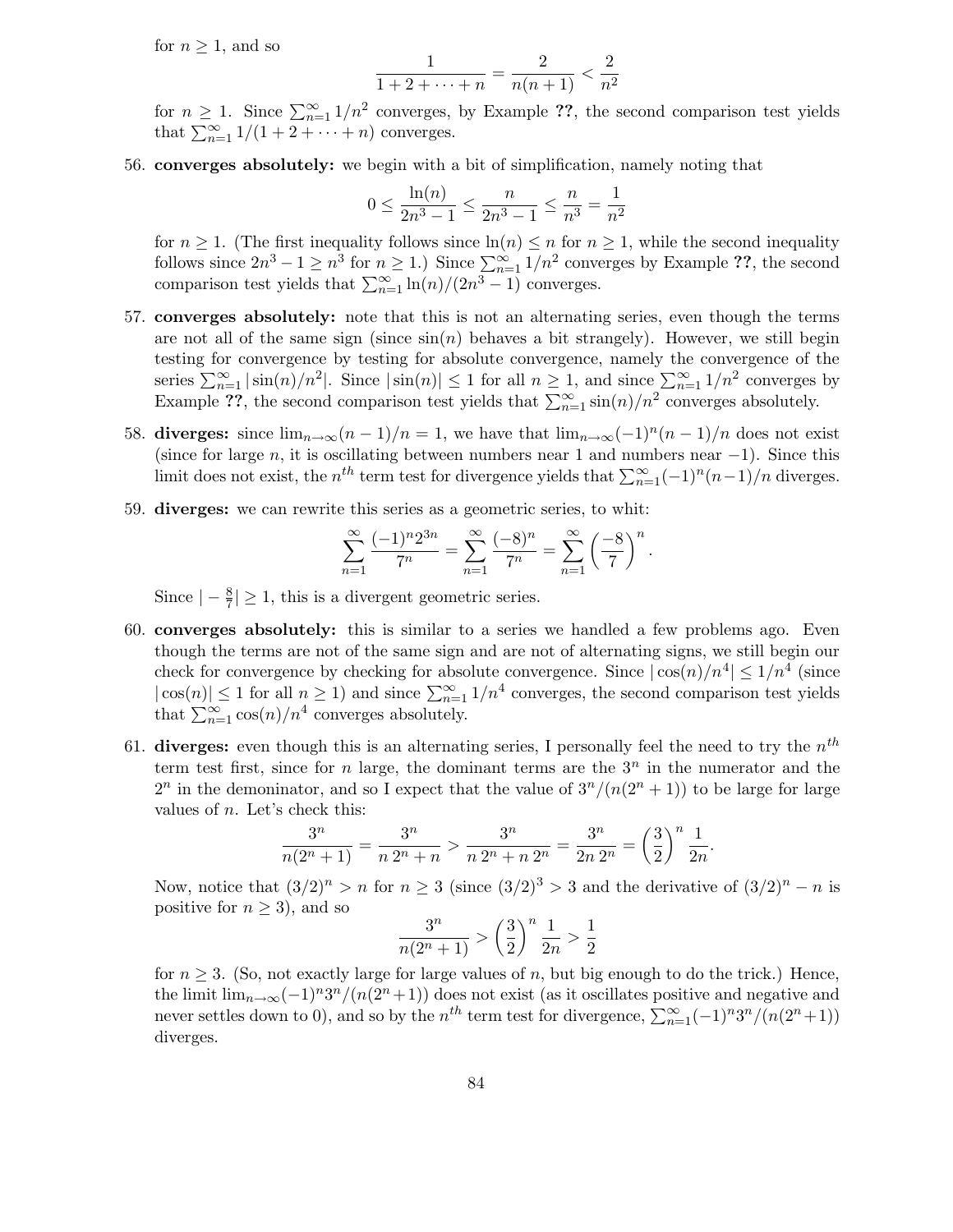62. converges conditionally: we first check for absolute convergence, namely the convergence of the series  $\sum_{n=1}^{\infty} |(-1)^{n-1}n/(n^2+1)| = \sum_{n=1}^{\infty} n/(n^2+1)$ . Since  $n/(n^2+1) > n/(n^2+n^2) =$  $1/(2n)$  for all  $n \geq 1$  and since  $\sum_{n=1}^{\infty} 1/(2n)$  diverges (as it is a constant multiple of the harmonic series), the first comparison test yields that  $\sum_{n=1}^{\infty} n/(n^2+1)$  diverges, and so the original series does not converge absolutely.

As it is an alternating series, we can attempt to check convergence by seeing if we can apply the alternating series test. Since  $\lim_{n\to\infty} n/(n^2+1) = 0$  and since  $n/(n^2+1) >$  $(n+1)/((n+1)^2+1)$  for all  $n\geq 1$ , the hypotheses of the alternating series test are met, and so  $\sum_{n=1}^{\infty} (-1)^{n-1} n/(n^2+1)$  converges.

Hence, this series converges but does not converge absolutely. That is, the series converges conditionally.

63. converges absolutely: we first check absolute convergence, namely the convergence of the series  $\sum_{n=2}^{\infty} |(-1)^{n-1}/(n \ln^2(n))| = \sum_{n=2}^{\infty} 1/(n \ln^2(n))$ . For this series, we use the integral test: set  $f(x) = 1/(x \ln^2(x))$ . We need to check that  $f(x)$  is decreasing, which we do by calculating its derivative:

$$
f'(x) = \frac{-(\ln^2(x) + 2\ln(x))}{x^2 \ln^4(x)} < 0
$$

for  $x \ge 2$  (since  $\ln(x) > 0$  for  $x \ge 2$ ). We now calculate:

$$
\int_2^{\infty} f(x) dx = \lim_{M \to \infty} \int_2^M \frac{1}{x \ln^2(x)} dx
$$
  
= 
$$
\lim_{M \to \infty} \frac{-1}{\ln(x)} \Big|_2^M
$$
  
= 
$$
\lim_{M \to \infty} \left( \frac{-1}{\ln(M)} + \frac{1}{\ln(2)} \right) = \frac{1}{\ln(2)}.
$$

Since this limit exists, the integral test yields that the series  $\sum_{n=2}^{\infty} 1/(n \ln^2(n))$  converges, and hence that the original series  $\sum_{n=2}^{\infty}(-1)^{n-1}/(n \ln^2(n))$  converges absolutely.

64. diverges: we apply the ratio test (Proposition ??), as this is a series with non-zero terms:

$$
\lim_{n \to \infty} \left| \frac{(-1)^n 2^{(n+1)}/(n+1)^2}{(-1)^{n-1} 2^n/n^2} \right| = \lim_{n \to \infty} \frac{2n^2}{(n+1)^2} = 2 = L.
$$

Since this limit exists and satisfies  $L > 1$ , the series  $\sum_{n=1}^{\infty} (-1)^{n-1} 2^n/n^2$  diverges.

- 65. converges absolutely: we first check for absolute convergence, namely the convergence of the series  $\sum_{n=1}^{\infty} |(-1)^n \sin(\sqrt{n})/n^{3/2}| = \sum_{n=1}^{\infty} |\sin(\sqrt{n})|/n^{3/2}$ . Since  $|\sin(\sqrt{n})|/n^{3/2} \le 1/n^{3/2}$ for  $n \geq 1$  (since  $|\sin(\sqrt{n})| \leq 1$  for  $n \geq 1$ ), and since  $\sum_{n=1}^{\infty} 1/n^{3/2}$  converges by Example ??, the second comparison test yields that  $\sum_{n=1}^{\infty} |\sin(\sqrt{n})|/n^{3/2}$  converges, and hence that the original series  $\sum_{n=1}^{\infty}(-1)^n \sin(\sqrt{n})/n^{3/2}$  converges absolutely.
- 66. converges absolutely: even though there are no factorials, let us apply the ratio test. So, we calculate:

$$
\lim_{n \to \infty} \frac{(n+1)^4 e^{-(n+1)^2}}{n^4 e^{-n^2}} = \lim_{n \to \infty} \left(\frac{n+1}{n}\right)^4 e^{-2n-1} = 0 = L.
$$

Since this limit exists and since  $L < 1$ , the ratio test yields that the series  $\sum_{n=1}^{\infty} n^4 e^{-n^2}$ converges.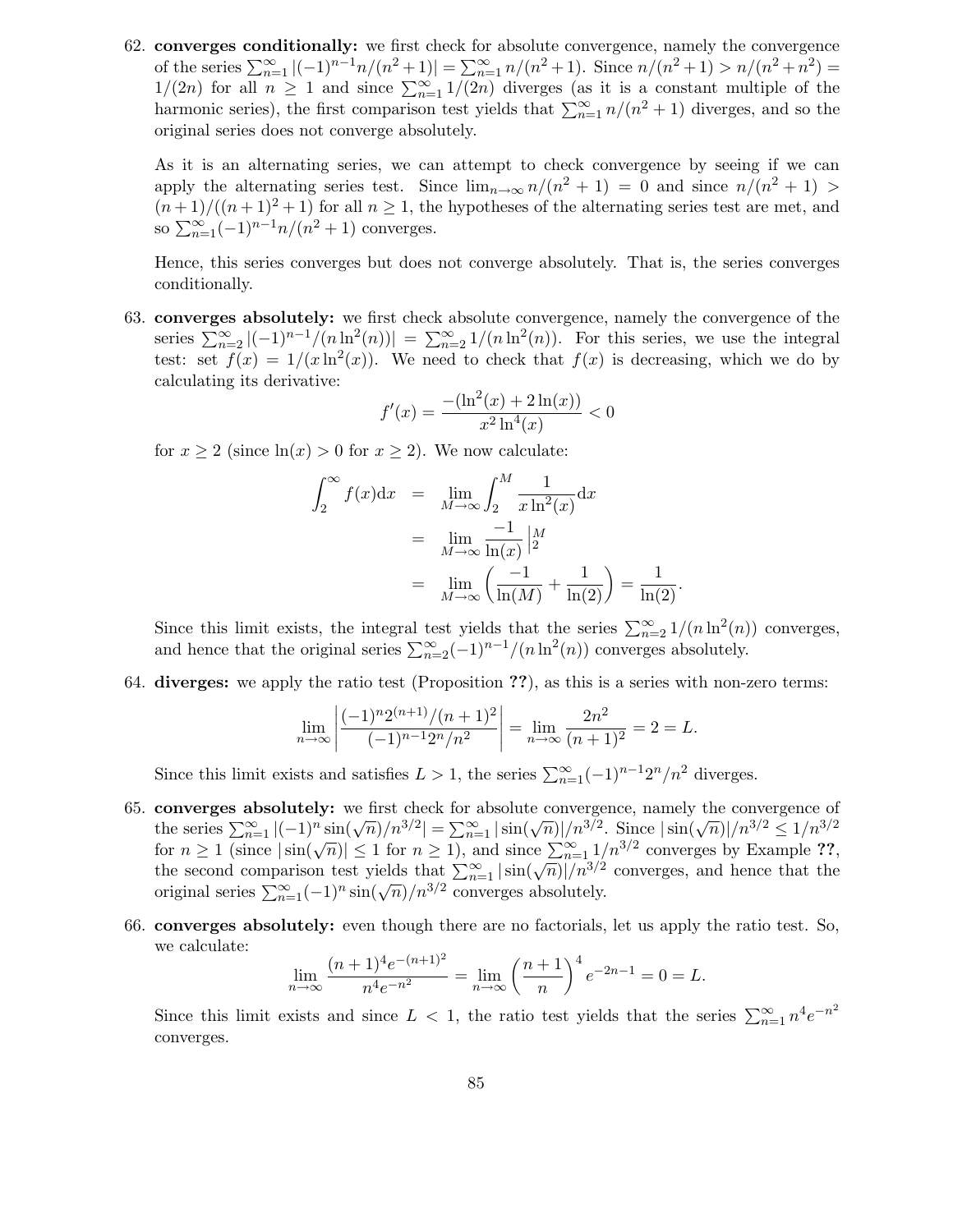67. converges conditionally: before testing for absolute convergence, we perform a bit of algebraic simplification, by noting that

$$
\sin\left(\frac{n\pi}{2}\right) = \sin\left(\frac{2k\pi}{2}\right) = \sin(k\pi) = 0
$$

for  $n$  even and

$$
\sin\left(\frac{\pi n}{2}\right) = \sin\left(\frac{\pi (2k+1)}{2}\right) = \sin\left(k\pi + \frac{\pi}{2}\right) = (-1)^k
$$

for  $n = 2k + 1$  odd. Hence, setting  $n = 2k + 1$  for  $k \geq 0$ , we may rewrite the series as

$$
\sum_{n=1}^{\infty} \frac{\sin(n\pi/2)}{n} = \sum_{k=0}^{\infty} \frac{\sin(\pi(2k+1)/2)}{2k+1} = \sum_{k=0}^{\infty} \frac{(-1)^k}{2k+1}.
$$

We first test for absolute convergence, namely the convergence of the series  $\sum_{k=0}^{\infty} |(-1)^k/(2k+1)$  $|1\rangle| = \sum_{k=0}^{\infty} 1/(2k+1)$ . However, since  $1/(2k+1) > 1/(2k+2) = 1/2(k+1)$  and since  $\sum_{k=0}^{\infty} 1/(k+1)$  is the harmonic series, the series  $\sum_{k=0}^{\infty} 1/(2k+1)$  diverges by the first comparison test, and hence the original series does not converge absolutely.

To test convergence, we use the alternating series test. Since  $1/(2k+1) > 1/(2(k+1) +$ 1) for all  $k \geq 0$  and since  $\lim_{k\to\infty} 1/(2k+1) = 0$ , the alternating series test yields that  $\sum_{k=0}^{\infty}(-1)^k/(2k+1)$  converges.

Hence, this series converges but does not converge absolutely. That is, the series converges conditionally.

68. diverges: for this series, we first note that  $\ln(x) < x^{1/8}$  for x large  $(x > e^{32}$  works), as follows: consider the function  $f(x) = x^{1/8} - \ln(x)$ , and note that

$$
f(e^{8k}) = (e^{8k})^{1/8} - \ln(e^{8k}) = e^k - 8k,
$$

and so  $f(e^{32}) = e^4 - 32 = 22.5982... > 0.$ 

Moreover, for  $x \ge e^{32}$ , we have that  $f(x)$  is increasing: differentiating, we see that

$$
f'(x) = \frac{1}{8}x^{-7/8} - \frac{1}{x} = \frac{1}{x} \left(\frac{1}{8}x - 1\right),
$$

and so  $f'(x) > 0$  for  $x > 8$ .

So, for  $n > e^{32}$ , we have that

$$
\frac{1}{\ln(n)^8} > \frac{1}{(n^{1/8})^8} = \frac{1}{n},
$$

and hence by the first comparison test,  $\sum_{n=2}^{\infty} 1/(\ln(n))^8$  diverges. (Note that we are making heavy use of Fact ??, that ignoring finitely many terms of a series does not affect its convergence or divergence.)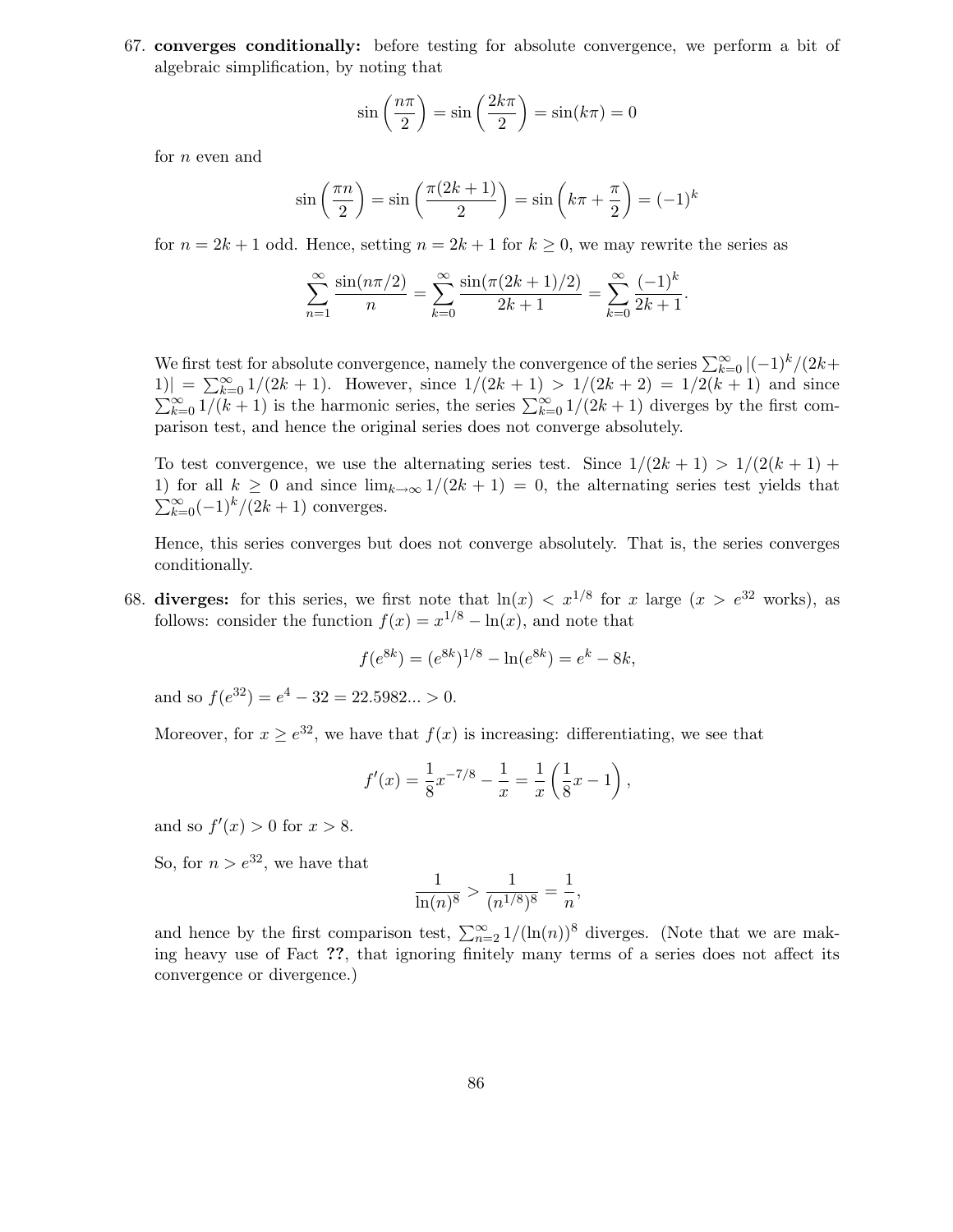69. converges absolutely: (note that the lower limit 13 for the series yields that  $\ln(n)$  and  $\ln(\ln(n))$  are positive for all terms in the series.) We apply the integral test, using the function

$$
f(x) = \frac{1}{x \ln(x)(\ln(\ln(x)))^p}
$$

.

We first check that  $f(x)$  is decreasing:

$$
f'(x) = \frac{- (\ln(x)\ln(\ln(x))^p + \ln(\ln(x))^p + p)}{(x\ln(x)\ln(\ln(x))^p)^2} < 0
$$

for  $x > 13$ , since both  $\ln(x) > 0$  and  $\ln(\ln(x)) > 0$  for  $x > 13$  and since  $p > 0$  by assumption.

In order to apply the integral test, we now need to calculate:

$$
\int_{13}^{\infty} f(x) dx = \lim_{M \to \infty} \int_{13}^{M} \frac{1}{x \ln(x) (\ln(\ln(x)))^p}.
$$

There are two cases: if  $p = 1$ , we get

$$
\lim_{M \to \infty} \int_{13}^{M} \frac{1}{x \ln(x) (\ln(\ln(x)))} = \lim_{M \to \infty} \ln(\ln(\ln(x))) \Big|_{13}^{M} = \lim_{M \to \infty} (\ln(\ln(\ln(M))) - \ln(\ln(\ln(13)))) = \infty,
$$

and so for  $p = 1$  the series diverges.

For  $p \neq 1$ , we get:

$$
\lim_{M \to \infty} \int_{13}^{M} \frac{1}{x \ln(x) (\ln(\ln(x))^{p}} = \lim_{M \to \infty} \frac{1}{-p+1} \frac{1}{\ln(\ln(x))^{p-1}} \Big|_{13}^{M}
$$
  
= 
$$
\frac{1}{-p+1} \lim_{M \to \infty} (\ln(\ln(M))^{-p+1} - \ln(\ln(13))^{-p+1}),
$$

which converges for  $p > 1$  (since  $-p+1 < 0$ ) and diverges for  $p < 1$  (since  $-p+1 > 0$ ). Hence, the series  $\sum_{n=13}^{\infty} 1/(n \ln(n)(\ln(\ln(n)))^p)$  converges if and only if  $p > 1$ . (Note that this is really just Example ?? in a bit of disguise.)

**Solution ??:** By the contrapositive to the  $n^{th}$  term test for divergence, since the series  $\sum_{n=1}^{\infty} a_n$ converges, we have that  $\lim_{n\to\infty} a_n = 0$ . In particular, taking  $\varepsilon = 1$  and remembering that each  $a_n > 0$ , there exists M so that  $0 < a_n < 1$  for all  $n > M$ . Since  $0 < a_n < 1$  for  $n > M$  and since  $s \geq 1$ , we have that  $a_n^s < a_n$  for  $n > M$ , and so by the second comparison test, we have that  $\sum_{n=M+1}^{\infty} a_n^s$  converges by comparison to  $\sum_{n=M+1}^{\infty} a_n$ . Since  $\sum_{n=M+1}^{\infty} a_n^s$  converges, we see that  $\sum_{n=0}^{\infty} a_n^s$  converges, as desired.

### Solution ??:

1. radius of convergence is  $\infty$ , interval of convergence is R: Apply the ratio test and calculate:

$$
\lim_{n \to \infty} \left| \frac{(-1)^{n+1} x^{n+1} / (n+1)!}{(-1)^n x^n / n!} \right| = |x| \lim_{n \to \infty} \frac{1}{n+1} = 0.
$$

Hence, this series converges absolutely for all values of  $x$  (since this limit is 0 for every value of  $x$ ).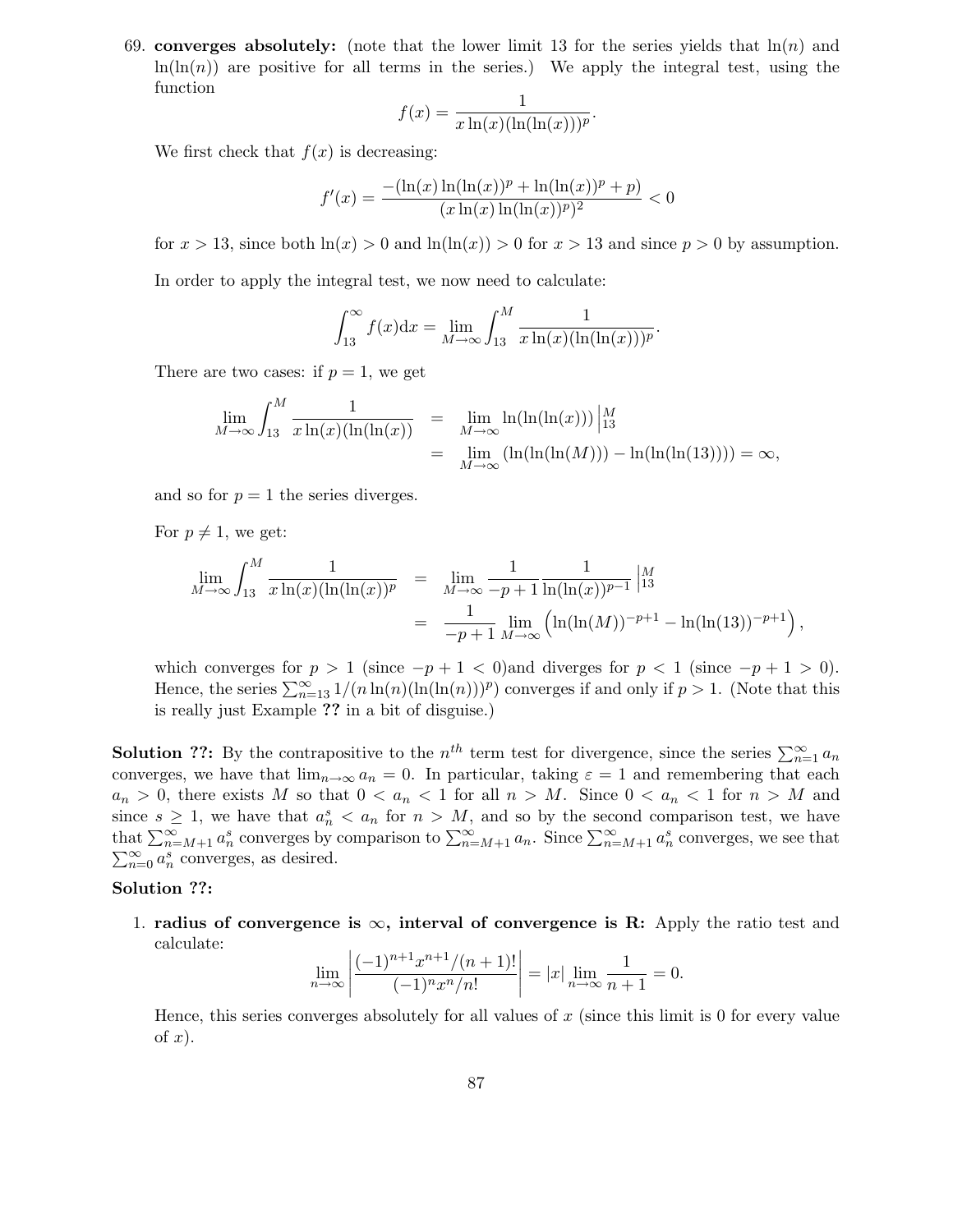2. radius of convergence is  $\frac{1}{5}$ , interval of convergence is  $\left[-\frac{1}{5}\right]$  $\frac{1}{5}, \frac{1}{5}$  $\frac{1}{5}$ : Apply the ratio test and calculate:

$$
\lim_{n \to \infty} \left| \frac{5^{n+1} x^{n+1} / (n+1)^2}{5^n x^n / n^2} \right| = |x| \lim_{n \to \infty} \frac{5n^2}{(n+1)^2} = 5|x|.
$$

Hence, this series converges absolutely for  $5|x| < 1$ , that is for  $|x| < \frac{1}{5}$  $\frac{1}{5}$ , and so the radius of convergence is  $\frac{1}{5}$ . We now need to check the endpoints of the interval  $\left(-\frac{1}{5}\right)$  $\frac{1}{5}, \frac{1}{5}$  $(\frac{1}{5})$ :

At  $x = -\frac{1}{5}$  $\frac{1}{5}$ , the series becomes  $\sum_{n=1}^{\infty} 5^n(-1/5)^n/n^2 = \sum_{n=1}^{\infty} (-1)^n/n^2$ , which converges absolutely.

At  $x=\frac{1}{5}$  $\frac{1}{5}$ , the series becomes  $\sum_{n=1}^{\infty} 5^n (1/5)^n/n^2 = \sum_{n=1}^{\infty} 1/n^2$ , which converges absolutely.

So the series converges absolutely for all x in the closed interval  $\left[-\frac{1}{5}\right]$  $\frac{1}{5}, \frac{1}{5}$  $\frac{1}{5}$ , and diverges elsewhere.

3. radius of convergence is 1, interval of convergence is  $[-1, 1]$ : Apply the ratio test and calculate:

$$
\lim_{n \to \infty} \left| \frac{x^{n+1}/((n+1)(n+2))}{x^n/(n(n+1))} \right| = |x| \lim_{n \to \infty} \frac{n}{n+2} = |x|.
$$

Hence, this series converges absolutely for  $|x| < 1$ , and so the radius of convergence is 1. We now need to check the endpoints of the interval  $(-1, 1)$ :

At  $x = -1$ , the series becomes  $\sum_{n=1}^{\infty} (-1)^n/(n(n+1))$ , which converges absolutely.

At  $x = 1$ , the series becomes  $\sum_{n=1}^{\infty} 1/(n(n+1))$ , which converges absolutely.

So, the series converges absolutely for all x in the closed interval  $[-1, 1]$ , and diverges elsewhere.

4. radius of convergence is 1, interval of convergence is  $[-1, 1)$ : Apply the ratio test and calculate:

$$
\lim_{n \to \infty} \left| \frac{(-1)^{n+1} x^{n+1} / \sqrt{n+1}}{(-1)^n x^n / \sqrt{n}} \right| = |x| \lim_{n \to \infty} \sqrt{\frac{n}{n+1}} = |x|.
$$

Hence, this series converges absolutely for  $|x| < 1$ , and so the radius of convergence is 1. We now need to check the endpoints of the interval  $(-1, 1)$ :

At  $x = -1$ , the series becomes  $\sum_{n=1}^{\infty} (-1)^n / \sqrt{n}$ , which converges conditionally. (The alternating series test yields convergence, but this series does not converge absolutely, by comparison to the harmonic series.)

At  $x = 1$ , the series becomes  $\sum_{n=1}^{\infty} 1/\sqrt{n}$ , which diverges.

So, the series converges absolutely for all x in the open interval  $(-1, 1)$ , converges conditionally at  $x = -1$ , and diverges elsewhere.

5. radius of convergence is  $\infty$ , interval of convergence is R: Apply the ratio test and calculate:

$$
\lim_{n \to \infty} \left| \frac{(-1)^{n+1} x^{2(n+1)+1} / (2(n+1)+1)!}{(-1)^n x^{2n+1} / (2n+1)!} \right| = |x|^2 \lim_{n \to \infty} \frac{(2n+1)!}{(2n+3)!}
$$
  
=  $|x|^2 \lim_{n \to \infty} \frac{1}{(2n+3)(2n+2)} = 0.$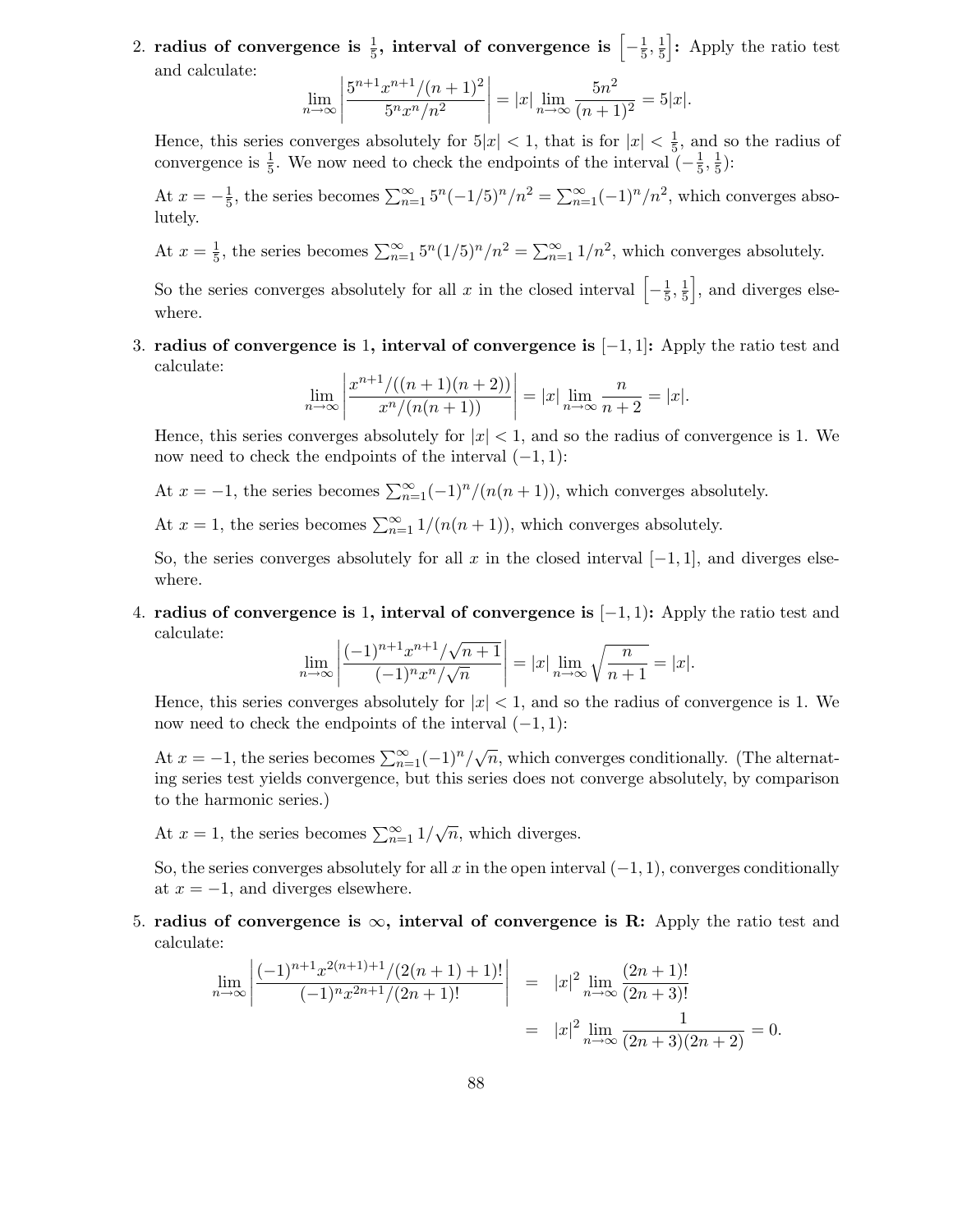Hence, this series converges absolutely for all values of  $x$  (since this limit is 0 for every value of  $x$ ).

6. radius of convergence is  $\infty$ , interval of convergence is R: Apply the ratio test and calculate:

$$
\lim_{n \to \infty} \left| \frac{3^{n+1} x^{n+1} / (n+1)!}{3^n x^n / n!} \right| = |x| \lim_{n \to \infty} \frac{3}{n+1} = 0.
$$

Hence, this series converges absolutely for all values of  $x$  (since this limit is 0 for every value of  $x$ ).

7. radius of convergence is 1, interval of convergence is  $[-1, 1]$ : Apply the ratio test and calculate:

$$
\lim_{n \to \infty} \left| \frac{x^{n+1}/(1 + (n+1)^2)}{x^n/(1+n^2)} \right| = |x| \lim_{n \to \infty} \frac{1+n^2}{2+2n+n^2} = |x|.
$$

Hence, this series converges absolutely for  $|x| < 1$ , and so the radius of convergence is 1. We now need to check the endpoints of the interval  $(-1, 1)$ :

At  $x = -1$ , the series becomes  $\sum_{n=0}^{\infty} (-1)^n/(1+n^2)$ , which converges absolutely.

At  $x = 1$ , the series becomes  $\sum_{n=0}^{\infty} 1/(1 + n^2)$ , which converges absolutely.

So, the series converges absolutely for all x in the closed interval  $[-1, 1]$ , and diverges elsewhere.

8. radius of convergence is 1, interval of convergence is  $(-2, 0]$ : Apply the ratio test and calculate:

$$
\lim_{n \to \infty} \left| \frac{(-1)^{(n+1)+1}(x+1)^{n+1}/(n+1)}{(-1)^{n+1}(x+1)^n/n} \right| = |x+1| \lim_{n \to \infty} \frac{n}{n+1} = |x+1|.
$$

Hence, this series converges absolutely for  $|x + 1| < 1$ , and so the radius of convergence is 1. We now need to check the endpoints of the interval  $(-2, 0)$ :

At  $x = -2$ , the series becomes  $\sum_{n=1}^{\infty} (-1)^{n+1}(-1)^n/n = -\sum_{n=1}^{\infty} 1/n$ , which diverges, being a constant multiple of the harmonic series.

At  $x = 0$ , the series becomes  $\sum_{n=1}^{\infty} (-1)^{n+1}/n$ , which converges conditionally, as it is the alternating harmonic series.

So, the series converges absolutely for all x in the open interval  $(-2, 0)$ , converges conditionally at  $x = 0$ , and diverges elsewhere.

9. radius of convergence is  $\frac{4}{3}$ , interval of convergence is  $(-\frac{19}{3}$  $\frac{19}{3}, -\frac{11}{3}$  $\frac{11}{3}$ : Apply the ratio test and calculate:

$$
\lim_{n \to \infty} \left| \frac{3^{n+1}(x+5)^{n+1}/4^{n+1}}{3^n(x+5)^n/4^n} \right| = \frac{3}{4} |x+5|.
$$

Hence, this series converges absolutely for  $\frac{3}{4}|x+5| < 1$ , that is for  $|x+5| < \frac{4}{3}$  $\frac{4}{3}$ , and so the radius of convergence is  $\frac{4}{3}$ . We now need to check the endpoints of the interval  $\left(-\frac{19}{3}\right)$  $\frac{19}{3}, -\frac{11}{3}$  $\frac{11}{3}$ .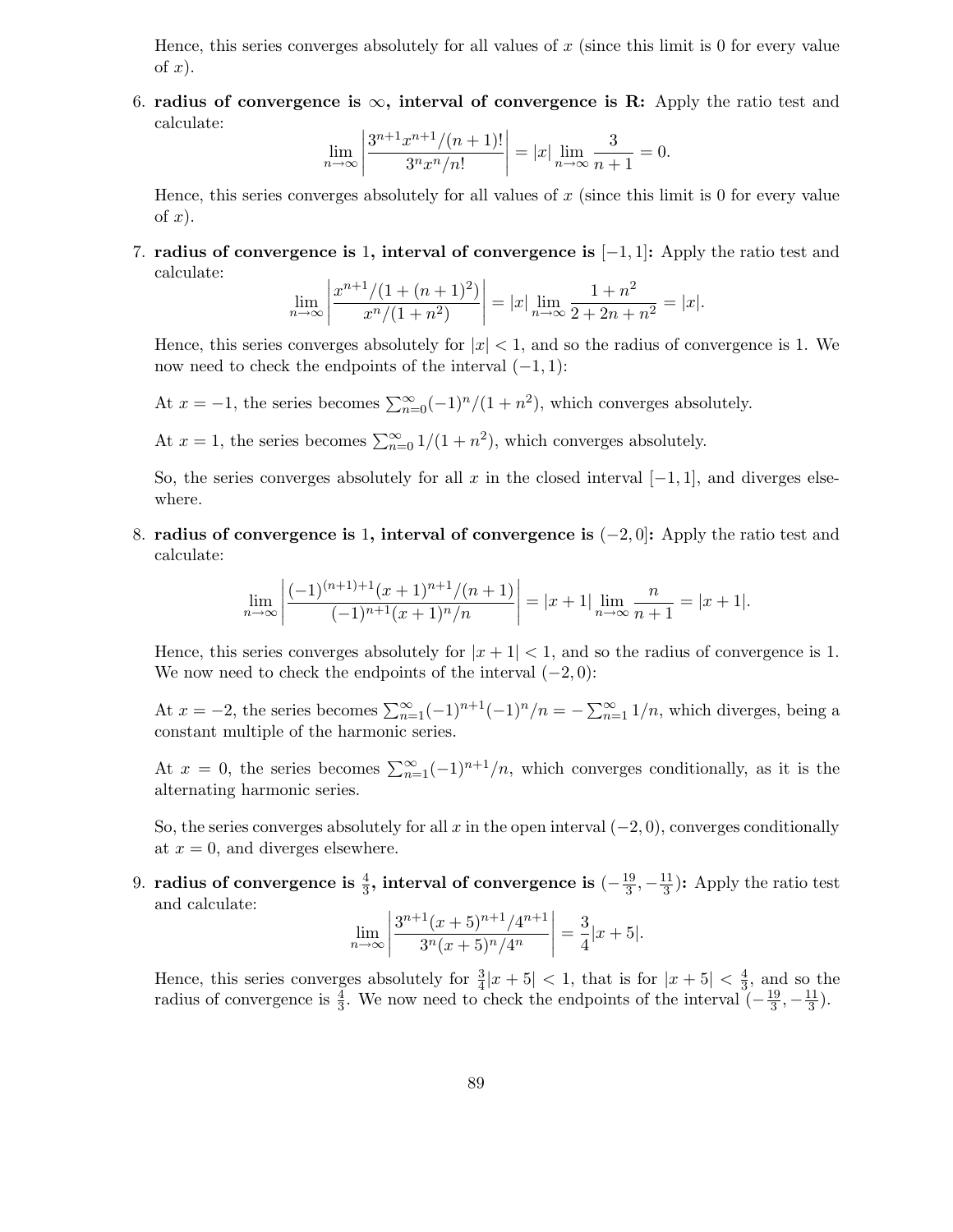At  $x = -\frac{19}{3}$  $\frac{19}{3}$ , the series becomes

$$
\sum_{n=0}^{\infty} \frac{3^n \left(-\frac{19}{3} + 5\right)^n}{4^n} = \sum_{n=0}^{\infty} (-1)^n,
$$

which diverges (being, for instance, a divergent geometric series).

At  $x = -\frac{11}{3}$  $\frac{11}{3}$ , the series becomes

$$
\sum_{n=0}^{\infty} \frac{3^n \left(-\frac{11}{3} + 5\right)^n}{4^n} = \sum_{n=0}^{\infty} 1,
$$

which diverges (again being, for instance, a divergent geometric series).

So, the series converges absolutely for all x in the open interval  $\left(-\frac{19}{3}\right)$  $\frac{19}{3}, -\frac{11}{3}$  $\frac{11}{3}$ , and diverges elsewhere.

10. radius of convergence is 1, interval of convergence is [−2, 0]: Apply the ratio test and calculate:

$$
\lim_{n \to \infty} \left| \frac{(-1)^{n+1}(x+1)^{2(n+1)+1}/((n+1)^2+4)}{(-1)^n(x+1)^{2n+1}/(n^2+4)} \right| = |x+1|^2 \lim_{n \to \infty} \frac{n^2+4}{n^2+2n+5} = |x+1|^2.
$$

Hence, this series converges absolutely for  $|x+1|^2 < 1$ , that is for  $|x+1| < 1$ , and so the radius of convergence is 1. We now need to check the endpoints of the interval  $(-2, 0)$ .

At  $x = -2$ , the series becomes  $\sum_{n=1}^{\infty} (-1)^n (-1)^{2n+1}/(n^2+4) = \sum_{n=1}^{\infty} (-1)^{n+1}/(n^2+4)$ , which converges absolutely.

At  $x = 0$ , the series becomes  $\sum_{n=1}^{\infty} (-1)^n/(n^2 + 4)$ , again which converges absolutely.

So, the series converges absolutely for all x in the closed interval  $[-2, 0]$ , and diverges elsewhere.

11. radius of convergence is  $\infty$ , interval of convergence is R: Apply the ratio test and calculate:

$$
\lim_{n \to \infty} \left| \frac{\pi^{n+1}(x-1)^{2(n+1)}/(2(n+1)+1)!}{\pi^n(x-1)^{2n}/(2n+1)!} \right| = |x-1|^2 \lim_{n \to \infty} \frac{\pi}{(2n+2)(2n+3)} = 0.
$$

Hence, this series converges absolutely for all values of  $x$  (since this limit is 0 for every value of  $x$ ).

12. radius of convergence is  $\infty$ , interval of convergence is R: This time, since the coefficients are  $n^{th}$  powers, we apply the root test and calculate:

$$
\lim_{n \to \infty} \left| \frac{x^n}{(\ln(n))^n} \right|^{1/n} = |x| \lim_{n \to \infty} \frac{1}{\ln(n)} = 0.
$$

Hence, this series converges absolutely for all values of  $x$  (since this limit is 0 for every value of  $x$ ).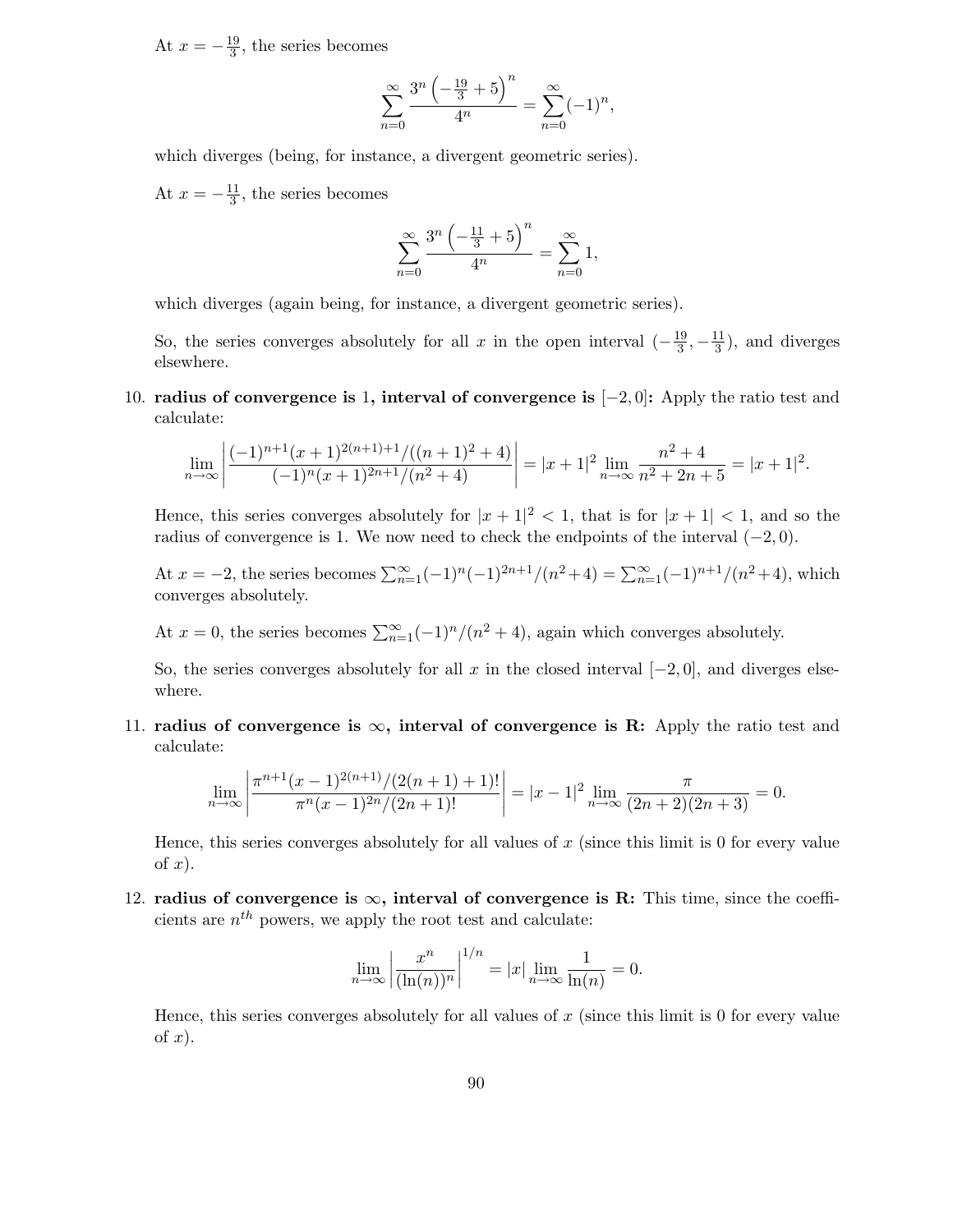13. radius of convergence is  $\frac{1}{3}$ , interval of convergence is  $(-\frac{1}{3})$  $\frac{1}{3}, \frac{1}{3}$  $\frac{1}{3}$ : Apply the ratio test and calculate:

$$
\lim_{n \to \infty} \left| \frac{3^{n+1} x^{n+1}}{3^n x^n} \right| = 3|x|.
$$

Hence, this series converges absolutely for  $3|x| < 1$ , that is  $|x| < \frac{1}{3}$  $\frac{1}{3}$ , and so the radius of convergence is  $\frac{1}{3}$ . We now need to check the endpoints of the interval  $\left(-\frac{1}{3}\right)$  $\frac{1}{3}, \frac{1}{3}$  $\frac{1}{3}$ .

At  $x = -\frac{1}{3}$  $\frac{1}{3}$ , the series becomes

$$
\sum_{n=0}^{\infty} 3^n \left(-\frac{1}{3}\right)^n = \sum_{n=0}^{\infty} (-1)^n,
$$

which diverges (being, for instance, a divergent geometric series).

At  $x=\frac{1}{3}$  $\frac{1}{3}$ , the series becomes

$$
\sum_{n=0}^{\infty} 3^n \left(\frac{1}{3}\right)^n = \sum_{n=0}^{\infty} 1,
$$

which diverges (again being, for instance, a divergent geometric series).

So, the series converges absolutely for all x in the open interval  $\left(-\frac{1}{3}\right)$  $\frac{1}{3}, \frac{1}{3}$  $\frac{1}{3}$ , and diverges elsewhere.

14. radius of convergence is 0, interval of convergence is  $\{0\}$ : Apply the ratio test and calculate:

$$
\lim_{n \to \infty} \left| \frac{(n+1)! x^{n+1} / 2^{n+1}}{n! x^n / 2^n} \right| = |x| \lim_{n \to \infty} \frac{n+1}{2} = \infty.
$$

Hence, this series converges only for  $x = 0$  and diverges elsewhere.

15. radius of convergence is  $\frac{1}{2}$ , interval of convergence is  $(-\frac{1}{2})$  $\frac{1}{2}, \frac{1}{2}$  $\frac{1}{2}$ : Apply the ratio test and calculate:

$$
\lim_{n \to \infty} \left| \frac{(-2)^{n+1} x^{(n+1)+1} / ((n+1)+1)}{(-2)^n x^{n+1} / (n+1)} \right| = |x| \frac{2(n+1)}{n+2} = 2|x|.
$$

Hence, this series converges absolutely for  $2|x| < 1$ , that is  $|x| < \frac{1}{2}$  $\frac{1}{2}$ , and so the radius of convergence is  $\frac{1}{2}$ . We now need to check the endpoints of the interval  $\left(-\frac{1}{2}\right)$  $\frac{1}{2}, \frac{1}{2}$  $(\frac{1}{2})$ .

At  $x = -\frac{1}{2}$  $\frac{1}{2}$ , the series becomes

$$
\sum_{n=1}^{\infty} \frac{(-2)^n \left(-\frac{1}{2}\right)^{n+1}}{n+1} = -\frac{1}{2} \sum_{n=1}^{\infty} \frac{1}{n+1},
$$

which diverges, as it is a constant multiple of the harmonic series.

At  $x=\frac{1}{2}$  $\frac{1}{2}$ , the series becomes

$$
\sum_{n=1}^{\infty} \frac{(-2)^n \left(\frac{1}{2}\right)^{n+1}}{n+1} = \frac{1}{2} \sum_{n=1}^{\infty} \frac{(-1)^n}{n+1},
$$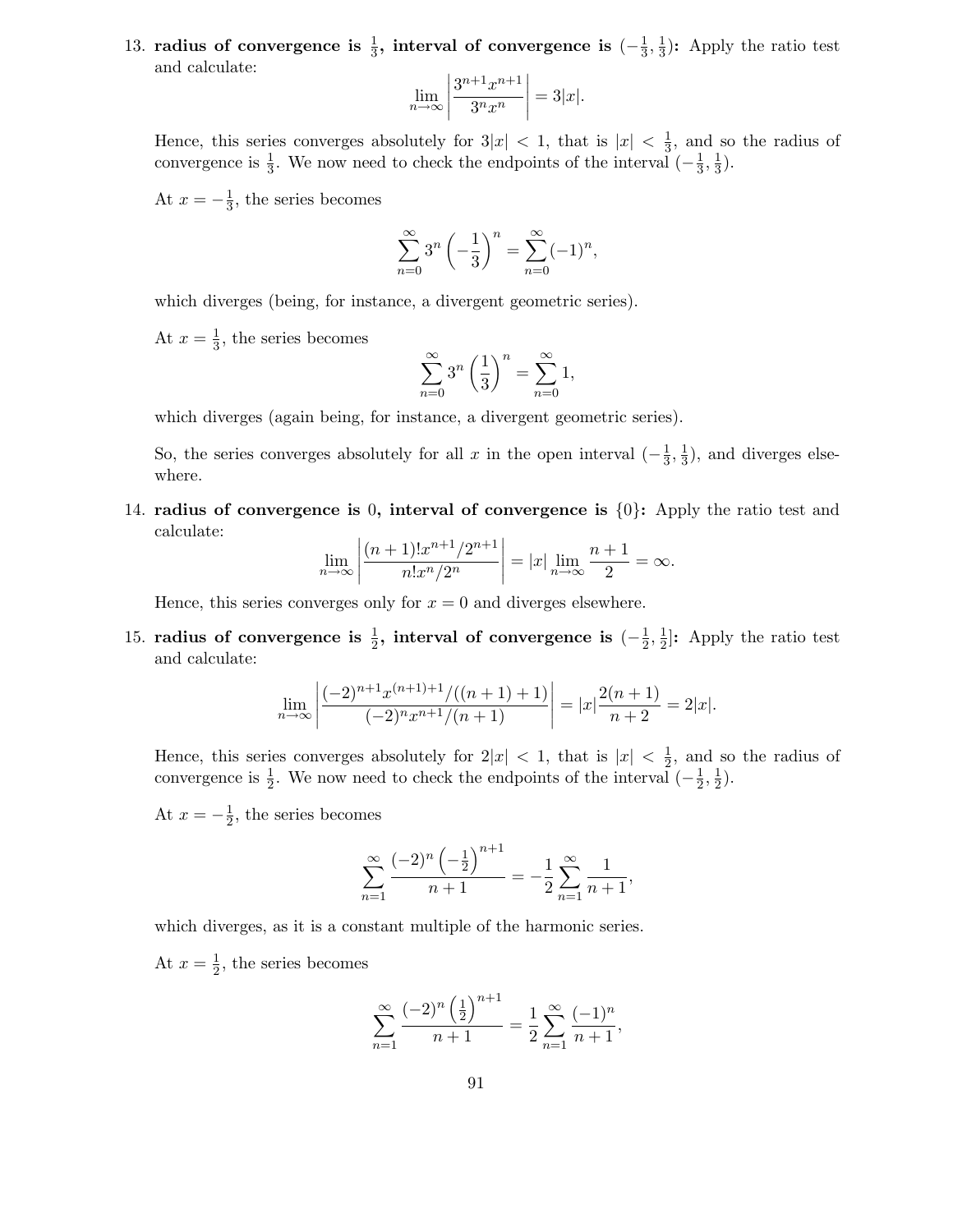which converges, as it is a constant multiple of the alternating harmonic series.

So, the series converges absolutely for all x in the open interval  $\left(-\frac{1}{2}\right)$  $\frac{1}{2}, \frac{1}{2}$  $(\frac{1}{2})$ , converges conditionally at  $x=\frac{1}{2}$  $\frac{1}{2}$ , and diverges elsewhere.

16. radius of convergence is  $\infty$ , interval of convergence is R: Apply the ratio test and calculate:

$$
\lim_{n \to \infty} \left| \frac{(-1)^{n+1} x^{2(n+1)}/(2(n+1))!}{(-1)^n x^{2n}/(2n)!} \right| = |x|^2 \lim_{n \to \infty} \frac{1}{(2n+2)(2n+1)} = 0.
$$

Hence, this series converges absolutely for all values of  $x$  (since this limit is 0 for every value of  $x$ ).

17. radius of convergence is 1, interval of convergence is [−1, 1]: Apply the ratio test and calculate:

$$
\lim_{n \to \infty} \left| \frac{(-1)^{n+1} x^{3(n+1)} / (n+1)^{3/2}}{(-1)^n x^{3n} / n^{3/2}} \right| = |x|^3 \lim_{n \to \infty} \frac{n^{3/2}}{(n+1)^{3/2}} = |x|^3.
$$

Hence, this series converges absolutely for  $|x|^3 < 1$ , that is  $|x| < 1$ , and so the radius of convergence is 1. We now need to check the endpoints of the interval  $(-1, 1)$ .

At  $x = -1$ , the series becomes  $\sum_{n=1}^{\infty} (-1)^n (-1)^n/n^{3/2} = \sum_{n=1}^{\infty} 1/n^{3/2}$ , which converges, by Example ??.

At  $x = 1$ , the series becomes  $\sum_{n=1}^{\infty} (-1)^n/n^{3/2}$ , which converges absolutely, by Example ??.

So, the series converges absolutely for all x in the closed interval  $[-1, 1]$ , and diverges elsewhere.

18. radius of convergence is 1, interval of convergence is [−1, 1]: Apply the ratio test and calculate:

$$
\lim_{n \to \infty} \left| \frac{(-1)^{(n+1)+1} x^{n+1} / ((n+1) \ln^2(n+1))}{(-1)^{n+1} x^n / (n \ln^2(n))} \right| = |x| \lim_{n \to \infty} \frac{n \ln^2(n)}{(n+1) \ln^2(n+1)} = |x|.
$$

Hence, this series converges absolutely for  $|x| < 1$ , and so the radius of convergence is 1. We now need to check the endpoints of the interval  $(-1, 1)$ .

At  $x = -1$ , the series becomes  $\sum_{n=2}^{\infty} (-1)^{n+1} (-1)^n / (n \ln^2(n)) = -\sum_{n=2}^{\infty} 1/(n \ln^2(n))$ , which converges by the integral test: take  $f(x) = 1/(x \ln^2(x))$ . Then,

$$
f'(x) = \frac{-\left(\ln^2(x) + 2\ln(x)\right)}{x^2 \ln^4(x)} < 0
$$

for  $x \geq 2$ , and so  $f(x)$  is decreasing. Then, we evaluate

$$
\int_2^{\infty} f(x) dx = \lim_{M \to \infty} \int_2^M \frac{1}{x \ln^2(x)} dx
$$
  
= 
$$
\lim_{M \to \infty} \frac{-1}{\ln(x)} \Big|_2^M
$$
  
= 
$$
\lim_{M \to \infty} \left( \frac{-1}{\ln(M)} + \frac{1}{\ln(2)} \right) = \frac{1}{\ln(2)},
$$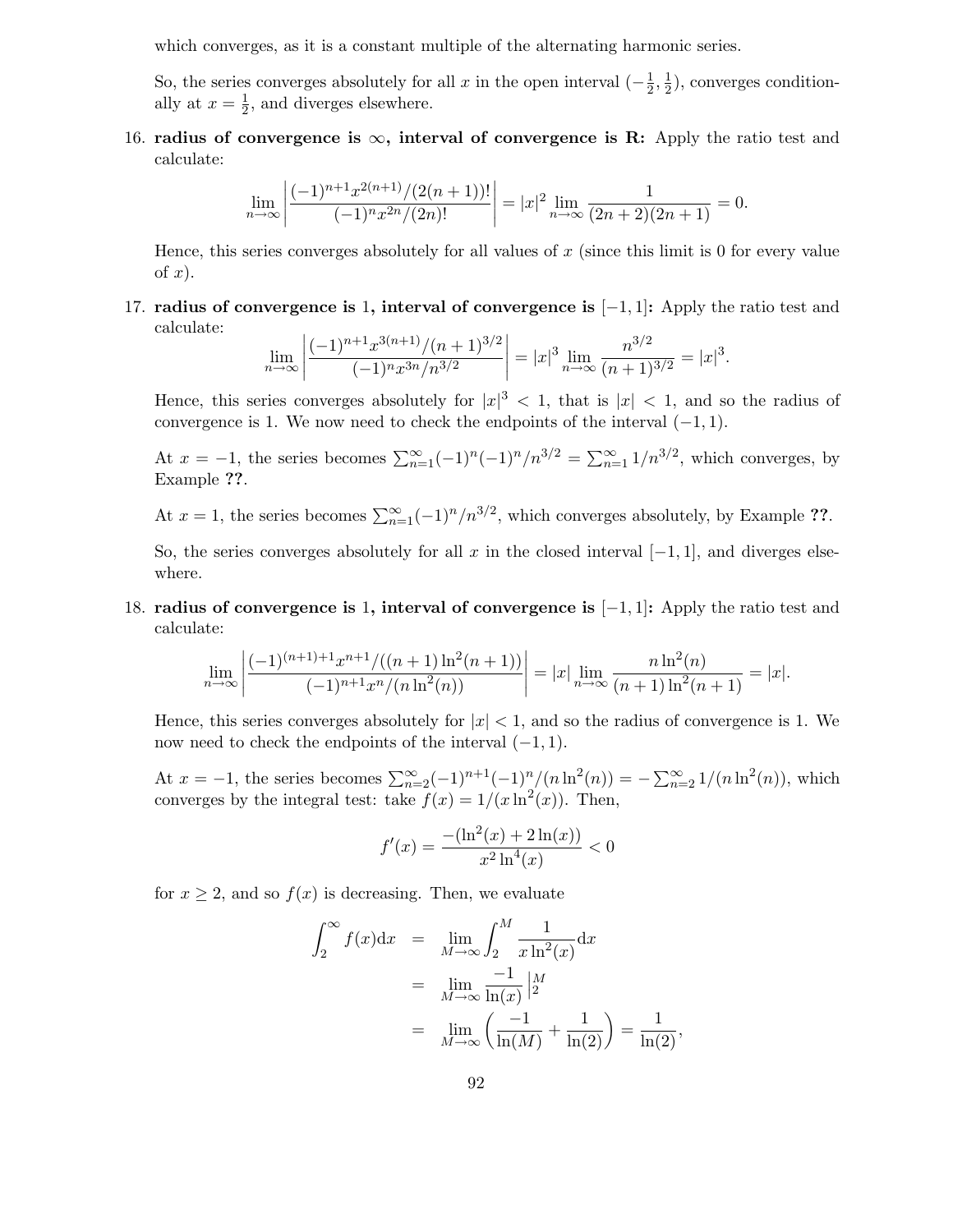which converges. Hence, by the integral test, the series converges.

At  $x = 1$ , the series becomes  $\sum_{n=2}^{\infty} (-1)^{n+1}/(n \ln^2(n))$ , which converges absolutely by the argument just given.

So, the series converges absolutely for all x in the closed interval  $[-1, 1]$ , and diverges elsewhere.

19. radius of convergence is 2, interval of convergence is  $(1, 5)$ : Apply the ratio test and calculate:

$$
\lim_{n \to \infty} \left| \frac{(x-3)^{n+1}/2^{n+1}}{(x-3)^n/2^n} \right| = \frac{1}{2}|x-3|.
$$

Hence, this series converges absolutely for  $\frac{1}{2}|x-3| < 1$ , that is  $|x-3| < 2$ , and so the radius of convergence is 2. We now need to check the endpoints of the interval  $(1, 5)$ .

At  $x = 1$ , the series becomes  $\sum_{n=0}^{\infty} (-2)^n / 2^n = \sum_{n=0}^{\infty} (-1)^n$ , which diverges, being for instance a divergent geometric series.

At  $x = 5$ , the series becomes  $\sum_{n=0}^{\infty} 1$ , which diverges, again being for instance a divergent geometric series.

So, the series converges absolutely for all  $x$  in the open interval  $(1, 5)$ , and diverges elsewhere.

20. radius of convergence is 1, interval of convergence is [3, 5]: Apply the ratio test and calculate:

$$
\lim_{n \to \infty} \left| \frac{(-1)^{n+1}(x-4)^{n+1}/((n+1)+1)^2}{(-1)^n(x-4)^n/(n+1)^2} \right| = |x-4| \lim_{n \to \infty} \frac{(n+1)^2}{(n+2)^2} = |x-4|.
$$

Hence, this series converges absolutely for  $|x-4| < 1$ , and so the radius of convergence is 1. We now need to check the endpoints of the interval  $(3, 5)$ .

At  $x = 3$ , the series becomes  $\sum_{n=1}^{\infty} (-1)^n (-1)^n/(n+1)^2 = \sum_{n=1}^{\infty} 1/(n+1)^2$ , which converges by Example ??.

At  $x = 5$ , the series becomes  $\sum_{n=1}^{\infty} (-1)^n/(n+1)^2$ , which converges absolutely, again by Example ??.

So, the series converges absolutely for all  $x$  in the closed interval [3, 5], and diverges elsewhere.

21. radius of convergence is 0, interval of convergence is  $\{2\}$ : Apply the ratio test and calculate:

$$
\lim_{n \to \infty} \left| \frac{(2(n+1)+1)!(x-2)^{n+1}/(n+1)^3}{(2n+1)!(x-2)^n/n^3} \right| = |x-2| \lim_{n \to \infty} \frac{(2n+3)! \, n^3}{(2n+1)!(n+1)^3} = \infty
$$

for all  $x \neq 2$ . Hence, the series converges only for  $x = 2$ .

22. radius of convergence is 1, interval of convergence is  $[2, 4)$ : Apply the ratio test and calculate:

$$
\lim_{n \to \infty} \left| \frac{\ln(n+1)(x-3)^{n+1}/(n+1)}{\ln(n)(x-3)^n/n} \right| = |x-3| \frac{n \ln(n+1)}{(n+1)\ln(n)} = |x-3|.
$$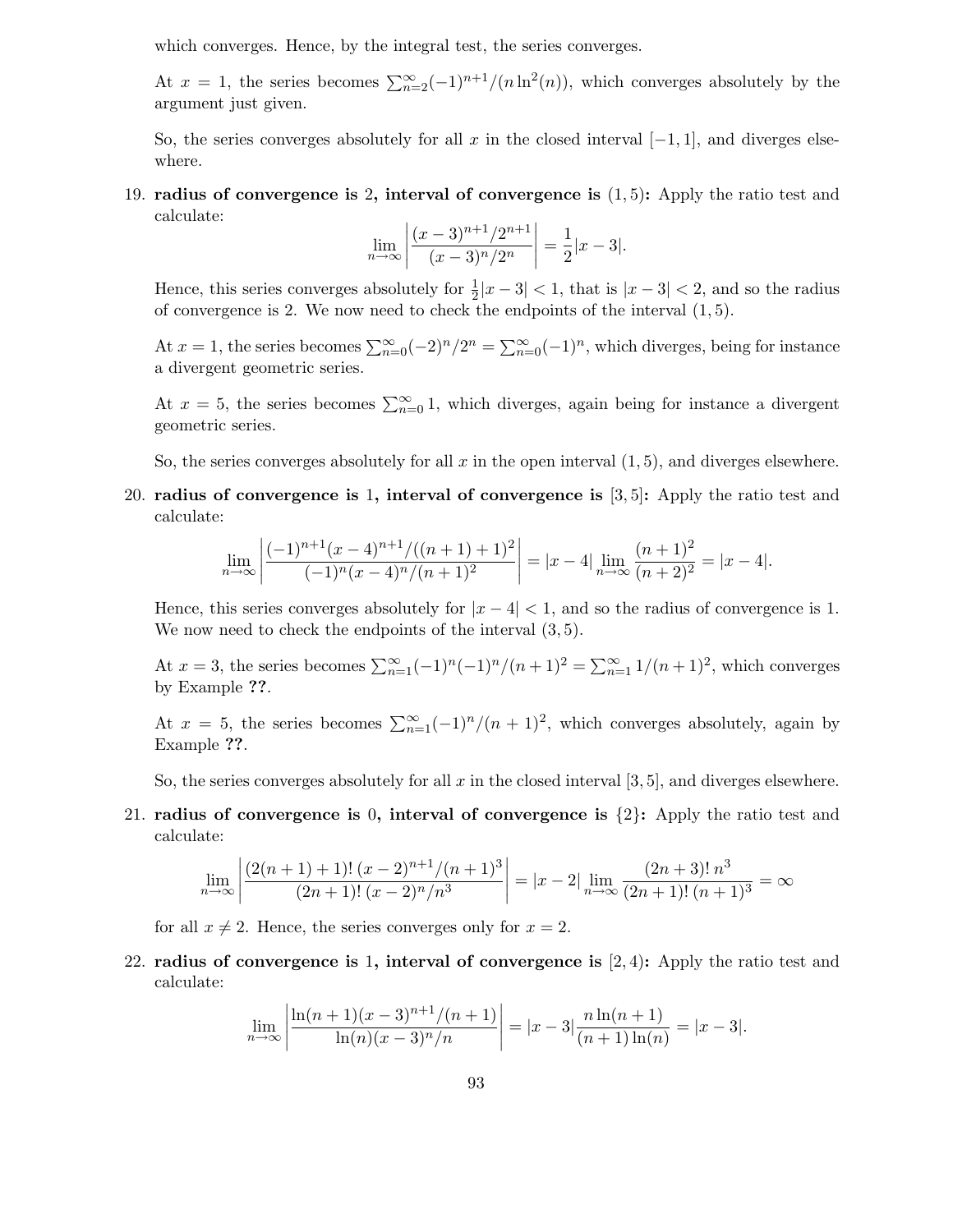Hence, this series converges absolutely for  $|x-3| < 1$ , and so the radius of convergence is 1. We now need to check the endpoints of the interval  $(2, 4)$ .

At  $x = 2$ , the series becomes  $\sum_{n=1}^{\infty} \ln(n)(-1)^n/n$ , which converges by the alternating series test (but does not converge absolutely).

At  $x = 4$ , the series becomes  $\sum_{n=1}^{\infty} \ln(n)/n$ , which diverges by the first comparison test, since  $\ln(n)/n > 1/n$  for  $n \geq 3$  and the harmonic series  $\sum_{n=1}^{\infty} 1/n$  diverges.

So, the series converges absolutely for all  $x$  in the open interval  $(2, 4)$ , converges conditionally at  $x = 2$ , and diverges elsewhere.

23. radius of convergence is 8, interval of convergence is  $(-\frac{13}{2})$  $\frac{13}{2}, \frac{19}{2}$  $\frac{19}{2}$ : Apply the ratio test and calculate:

$$
\lim_{n \to \infty} \left| \frac{(2x-3)^{n+1}/4^{2(n+1)}}{(2x-3)^n/4^{2n}} \right| = \frac{1}{16} |2x-3| = \frac{1}{8} \left| x - \frac{3}{2} \right|.
$$

Hence, this series converges absolutely for  $\frac{1}{8}$   $\left| x - \frac{3}{2} \right|$  $\left|\frac{3}{2}\right|$  < 1, that is for  $\left|x-\frac{3}{2}\right|$  $\left|\frac{3}{2}\right|$  < 8, and so the radius of convergence is 8. We now need to check the endpoints of the interval  $\left(-\frac{13}{2}\right)$  $\frac{13}{2}, \frac{19}{2}$  $\frac{19}{2}$ ).

- At  $x = -\frac{13}{2}$  $\frac{13}{2}$ , the series becomes  $\sum_{n=0}^{\infty} (2(-13/2) - 3)^n/4^{2n} = \sum_{n=0}^{\infty} (-1)^n$ , which diverges.
- At  $x = \frac{19}{2}$  $\frac{19}{2}$ , the series becomes  $\sum_{n=0}^{\infty} (2(19/2) - 3)^n/4^{2n} = \sum_{n=0}^{\infty} 1$ , which diverges.

So, the series converges absolutely for all x in the open interval  $\left(-\frac{13}{2}\right)$  $\frac{13}{2}, \frac{19}{2}$  $\frac{19}{2}$ , and diverges elsewhere.

24. radius of convergence is b, interval of convergence is  $(a - b, a + b)$ : Apply the ratio test and calculate:

$$
\lim_{n \to \infty} \left| \frac{(x-a)^{n+1}/b^{n+1}}{(x-a)^n/b^n} \right| = \frac{1}{b}|x-a|.
$$

Hence, this series converges absolutely for  $\frac{1}{b}|x-a| < 1$ , that is for  $|x-a| < b$ , and so the radius of convergence is b. We now need to check the endpoints of the interval  $(a - b, a + b)$ .

- At  $x = a b$ , the series becomes  $\sum_{n=2}^{\infty} (a b a)^n / b^n = \sum_{n=2}^{\infty} (-1)^n$ , which diverges.
- At  $x = a + b$ , the series becomes  $\sum_{n=2}^{\infty} (a + b a)^n / b^n = \sum_{n=2}^{\infty} 1$ , which diverges.

So, the series converges absolutely for all x in the open interval  $(a - b, a + b)$ , and diverges elsewhere. (Note that the previous series is a specific example of this general phenomenon, with  $a=\frac{3}{2}$  $\frac{3}{2}$  and  $b = 8.$ )

25. radius of convergence is  $\infty$ , interval of convergence is R: Apply the ratio test and calculate:

$$
\lim_{n \to \infty} \left| \frac{((n+1)+p)!x^{n+1}/((n+1)!((n+1)+q)!)}{(n+p)!x^n/(n!(n+q)!)} \right| = |x| \lim_{n \to \infty} \frac{n+1+p}{(n+1)(n+1+q)} = 0.
$$

Hence, this series converges absolutely for all values of  $x$  (since this limit is 0 for every value of  $x$ ).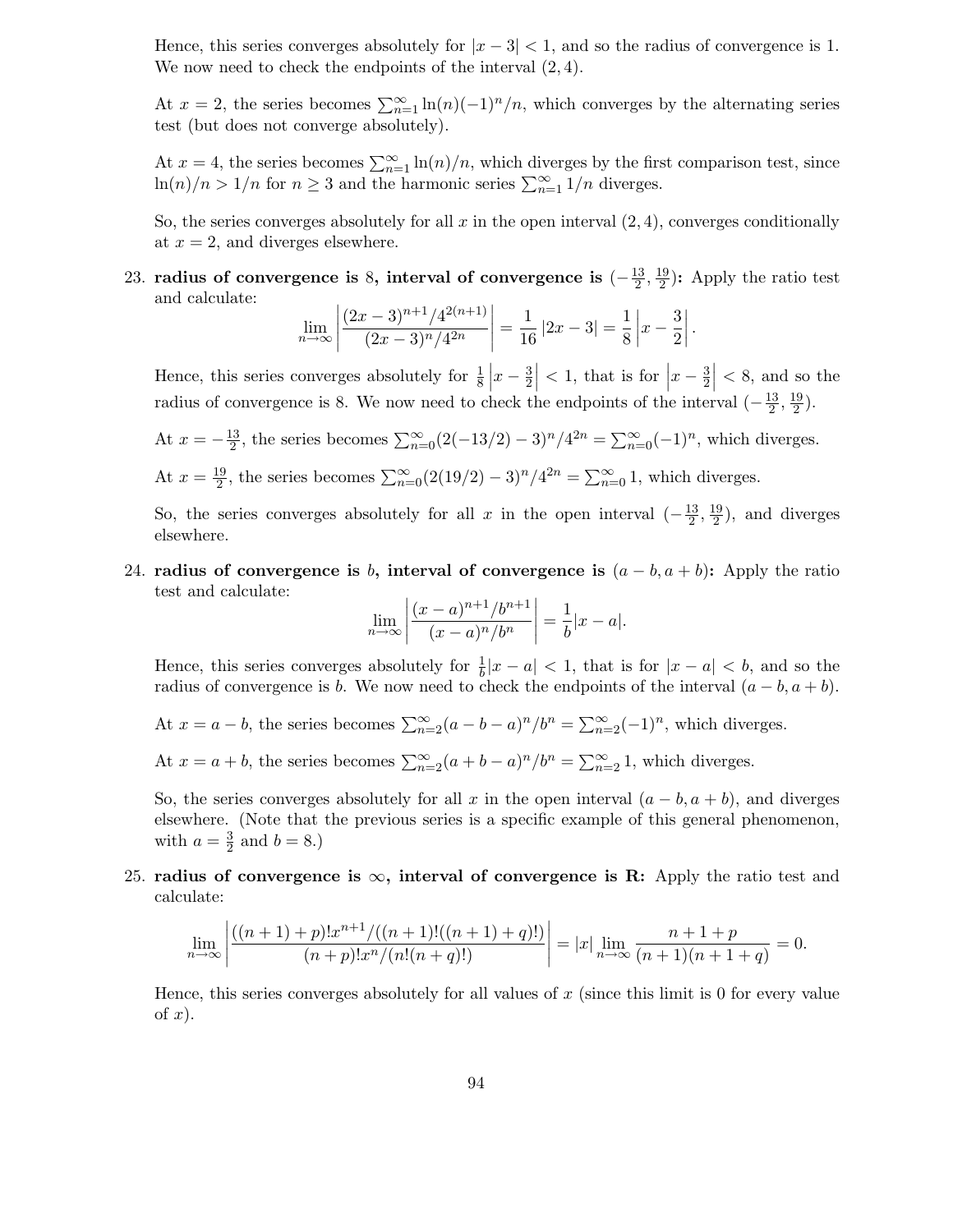26. radius of convergence is 3, interval of convergence is [−3, 3): Apply the ratio test and calculate:

$$
\lim_{n \to \infty} \left| \frac{x^{(n+1)-1}/((n+1)3^{n+1})}{x^{n-1}/(n3^n)} \right| = |x| \lim_{n \to \infty} \frac{n}{3(n+1)} = \frac{1}{3}|x|.
$$

Hence, this series converges absolutely for  $\frac{1}{3}|x| < 1$ , that is for  $|x| < 3$ , and so the radius of convergence is 3. We now need to check the endpoints of the interval  $(-3, 3)$ .

At  $x = -3$ , the series becomes  $\sum_{n=1}^{\infty} (-3)^{n-1}/(n3^n) = \frac{1}{3}$  $\frac{1}{3}\sum_{n=1}^{\infty}\frac{(-1)^{n-1}}{n}$ , which converges conditionally, as it is a constant multiple of the alternating harmonic series.

At  $x = 3$ , the series becomes  $\sum_{n=1}^{\infty} 3^{n-1}/(n3^n) = \frac{1}{3}$  $\frac{1}{3}\sum_{n=1}^{\infty}\frac{1}{n}$  $\frac{1}{n}$ , which diverges, as it is a constant multiple of the harmonic series.

So, the series converges absolutely for all x in the open interval  $(-3, 3)$ , converges conditionally at  $x = -3$ , and diverges elsewhere.

27. radius of convergence is  $\infty$ , interval of convergence is R: Apply the ratio test and calculate:

$$
\lim_{n \to \infty} \left| \frac{(-1)^{(n+1)-1} x^{2(n+1)-1} / (2(n+1)-1)!}{(-1)^{n-1} x^{2n-1} / (2n-1)!} \right| = |x|^2 \lim_{n \to \infty} \frac{1}{2n(2n+1)} = 0.
$$

Hence, this series converges absolutely for all values of  $x$  (since this limit is 0 for every value of  $x$ ).

28. radius of convergence is 0, interval of convergence is  $\{a\}$ : Apply the ratio test and calculate:

$$
\lim_{n \to \infty} \left| \frac{(n+1)!(x-a)^{n+1}}{n!(x-a)^n} \right| = |x-a| \lim_{n \to \infty} (n+1) = \infty
$$

for all  $x \neq a$ . Hence, the series converges only for  $x = a$ .

29. radius of convergence is 2, interval of convergence is  $(-1, 3)$ : Apply the ratio test and calculate:

$$
\lim_{n \to \infty} \left| \frac{(n+1)(x-1)^{n+1}/(2^{n+1}(3(n+1)-1))}{n(x-1)^n/(2^n(3n-1))} \right| = |x-1| \lim_{n \to \infty} \frac{(n+1)(3n-1)}{2n(3n+2)} = \frac{1}{2}|x-1|.
$$

Hence, this series converges absolutely for  $\frac{1}{2}|x-1| < 1$ , that is for  $|x-1| < 2$ , and so the radius of convergence is 2. We now need to check the endpoints of the interval  $(-1, 3)$ .

At  $x = -1$ , the series becomes  $\sum_{n=1}^{\infty} n(-1-1)^n/(2^n(3n-1)) = \sum_{n=1}^{\infty} (-1)^n n/(3n-1)$ , which diverges by the  $n^{th}$  term test for divergence, as  $\lim_{n\to\infty} \frac{n}{3n-1} = \frac{1}{3}$  $\frac{1}{3}$ , and so  $\lim_{n\to\infty} \frac{(-1)^n n}{3n-1}$  $\frac{-1)^n}{3n-1}$  does not exist.

At  $x = 3$ , the series becomes  $\sum_{n=1}^{\infty} n(3-1)^n/(2^n(3n-1)) = \sum_{n=1}^{\infty} n/(3n-1)$ , which again diverges by the  $n^{th}$  term test for divergence.

So, the series converges absolutely for all x in the open interval  $(-1, 3)$ , and diverges elsewhere.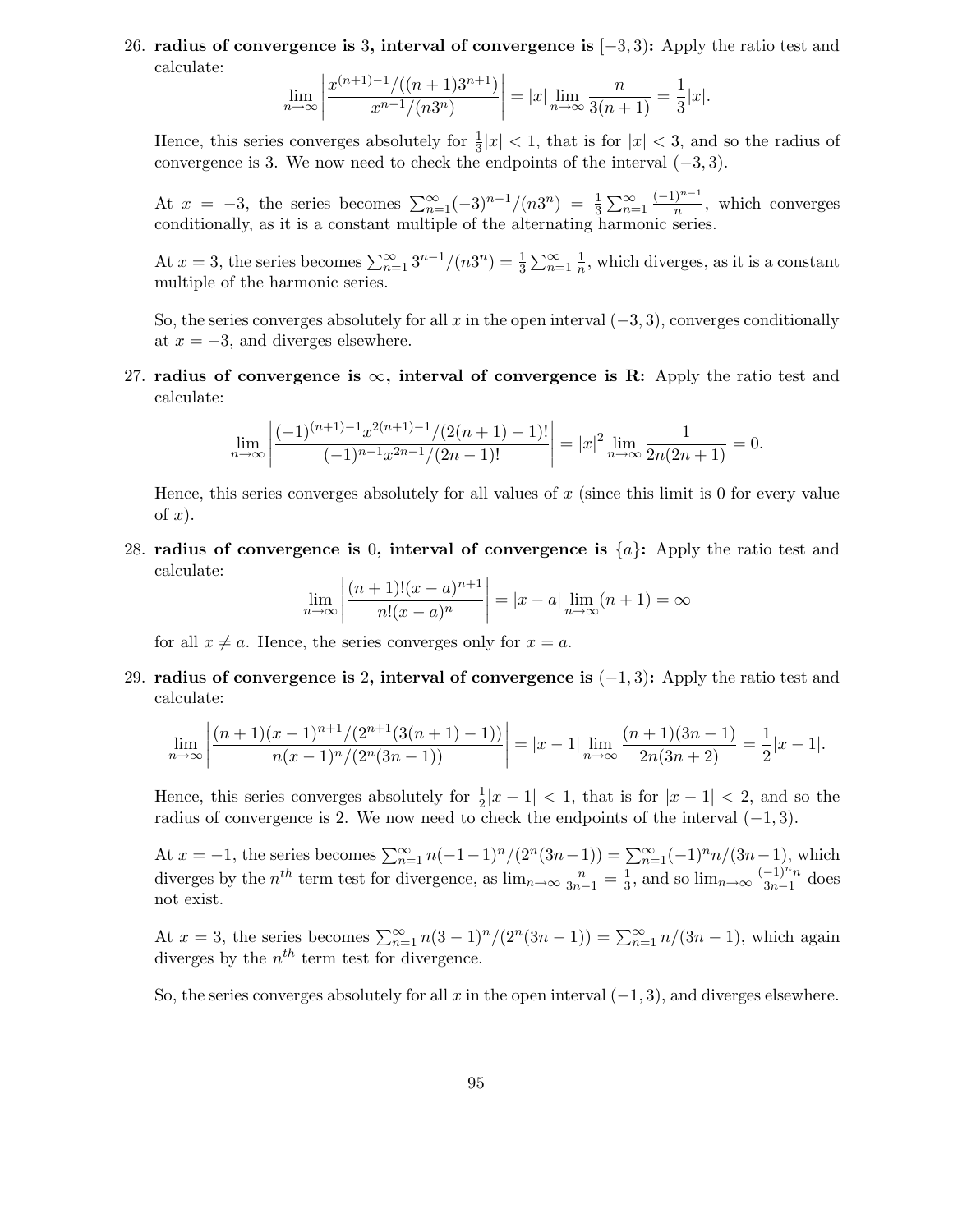**Solution ??:** The condition that the  $a_n$  satisfy is similar to the condition of the root test, and so we apply the root test to the power series  $\sum_{n=0}^{\infty} a_n x^n$ . Namely, we calculate

$$
\lim_{n \to \infty} |a_n x^n|^{1/n} = |x| \lim_{n \to \infty} |a_n|^{1/n} = L|x|.
$$

Hence, the series converges absolutely for  $L|x| < 1$ , that is  $|x| < \frac{1}{L}$  $\frac{1}{L}$ , and diverges for  $L|x| > 1$ , and so the radius of convergence of this series is  $\frac{1}{L}$ , as desired.

Solution ??: We can use the same techniques that we have developed for power series for other series, that are not strictly speaking power series. For instance, we can apply the ratio test to the series, for all the values of  $x$  for which the terms are defined.

1. first, we note that this series is not defined at  $x = 1$ , but is defined for all other values of x. Applying the ratio test, we calculate:

$$
\lim_{n \to \infty} \left| \frac{((x+2)/(x-1))^{n+1}/(2(n+1)-1)}{((x+2)/(x-1))^{n}/(2n-1)} \right| = \frac{|x+2|}{|x-1|} \lim_{n \to \infty} \frac{2n-1}{2n+1} = \frac{|x+2|}{|x-1|}
$$

.

Hence, this series converges absolutely for  $\frac{|x+2|}{|x-1|} < 1$ , that is for  $|x+2| < |x-1|$ , which is the open ray  $(-\infty, -\frac{1}{2})$  $(\frac{1}{2})$ , and diverges for  $\frac{|x+2|}{|x-1|} > 1$ , which is the union  $(-\frac{1}{2})$  $(\frac{1}{2}, 1) \cup (1, \infty).$ 

At  $x = -\frac{1}{2}$  $\frac{1}{2}$ , the only remaining point at which to test for convergence, the series becomes

$$
\sum_{n=1}^{\infty} \frac{1}{2n-1} \left( \frac{-\frac{1}{2} + 2}{-\frac{1}{2} - 1} \right)^n = \sum_{n=1}^{\infty} \frac{1}{2n-1} (-1)^n,
$$

which converges conditionally, by the alternating series test. Hence, the series converges on the closed ray  $(-\infty, -\frac{1}{2})$  $\frac{1}{2}$ .

2. for this series, first note that the series is not defined at  $x = 0, x = 1, x = 2$ , et cetera, and so the domain of consideration is the complement in  $\bf{R}$  of the non-negative integers  $\mathbf{W} = \{0, 1, 2, \ldots\}$  (the whole numbers). Applying the ratio test, we calculate

$$
\lim_{n \to \infty} \left| \frac{1/((x+n+1)(x+n+1-1))}{1/((x+n)(x+n-1))} \right| = \lim_{n \to \infty} \left| \frac{x+n-1}{x+n+1} \right| = 1
$$

for every (allowable) value of  $x$ , and so yields no information. However, we are saved by the observation that the series

$$
\sum_{n=1}^{\infty} \frac{1}{(n+\alpha)(n+\beta)}
$$

converges for all  $\alpha$ ,  $\beta$ , by limit comparison to the series  $\sum_{n=1}^{\infty} \frac{1}{n^2}$ . Hence, taking  $\alpha = x$  and  $\beta = x - 1$ , we have that  $\sum_{n=1}^{\infty} 1/((x + n)(x + n - 1))$  converges at every value of x for which it is defined, namely the union

$$
(-\infty,0) \cup (0,1) \cup (1,2) \cup (2,3) \cup \cdots = \mathbf{R} - \mathbf{W}.
$$

Solution ??: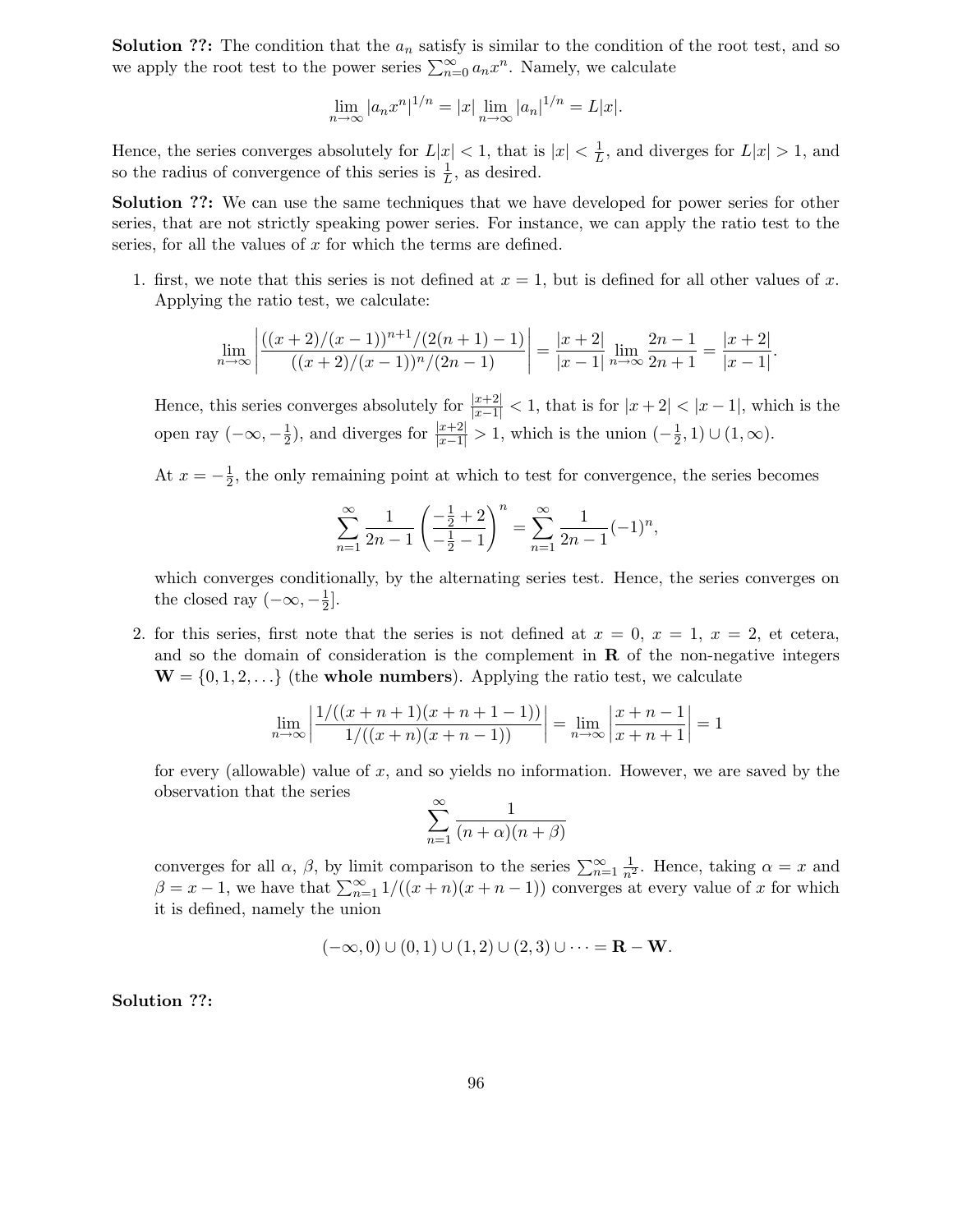1. To show that  $h_n(x)$  is continuous at  $a \in \mathbf{R}$ , we need to show that  $\lim_{x\to a} h_n(x) = h_n(a)$ . Recalling the definition of limit, this translates to showing that for each  $\varepsilon > 0$ , there exists δ > 0 so that if  $|x - a| < δ$ , then  $|h_n(x) - h_n(a)| < ε$ . Since  $h_n(x) = x^n$ , this is the same as showing that for each  $\varepsilon > 0$ , there exists  $\delta > 0$  so that if  $|x - a| < \delta$ , then  $|x^n - a^n| < \varepsilon$ . Let's break the proof into cases.

If  $n = 1$ , then all we need to do to satisfy the definition is take  $\delta = \varepsilon$ . So, we can assume that  $n \geq 2$ . If in addition we have that  $a = 0$ , then by the definition of limit, we need to show that for each  $\varepsilon > 0$ , there is  $\delta > 0$  so that if  $|x| < \delta$ , then  $|x^n| = |x|^n < \varepsilon$ . So, taking  $\delta = \varepsilon^{1/n}$ , we are done in this case as well.

Consider now the case that  $n \geq 2$  and  $a > 0$ , and factor  $|x^n - a^n|$  to get  $|x^n - a^n|$  =  $|(x-a)(x^{n-1}+ax^{n-2}+\cdots+a^{n-2}x+a^{n-1})|$ . Recall that we have a great deal of choice in how we choose  $\delta$ , so we may restrict our attention to the interval  $|x - a| < \frac{1}{2}$  $\frac{1}{2}a$ , so that 1  $\frac{1}{2}a < x < \frac{3}{2}$  $\frac{3}{2}a$ , by requiring that  $\delta < \frac{1}{2}$  $\frac{1}{2}a$  (which makes sense, since  $a > 0$ ). Calculating, we see that

$$
\begin{aligned}\n|x^n - a^n| &= |(x - a)(x^{n-1} + ax^{n-2} + \dots + a^{n-2}x + a^{n-1})| \\
&\le |x - a|(x^{n-1} + ax^{n-2} + \dots + a^{n-2}x + a^{n-1}) \\
&< |x - a| \left( \left(\frac{3}{2}a\right)^{n-1} + a\left(\frac{3}{2}a\right)^{n-2} + \dots + a^{n-2}\frac{3}{2}a + a^{n-1} \right) \\
&= |x - a|a^{n-1} \sum_{k=0}^{n-1} \left(\frac{3}{2}\right)^k \\
&= |x - a|a^{n-1} \frac{1 - (3/2)^n}{1 - (3/2)} = C|x - a|,\n\end{aligned}
$$

where  $C = a^{n-1} \frac{1-(3/2)^n}{1-(3/2)} > 0$  depends on both  $a > 0$  and  $n \ge 2$ . So, take  $\delta$  to be the smaller of  $\frac{1}{C}\varepsilon$  and  $\frac{1}{2}a$ . Then, for  $|x-a| < \delta$ , we have that  $|x^n - a^n| < C|x-a| \leq \varepsilon$  as desired. (The first inequality follows from the calculation above and the fact that  $|x - a| < \delta < \frac{1}{2}$  $\frac{1}{2}a$ , while the second inequality follows from  $\delta < \frac{1}{C}$  $\frac{1}{C}\varepsilon.$ )

A similar argument, with appropriate placements of absolute values, holds for  $a < 0$ . (Note that for a given  $\varepsilon > 0$ , the choice of  $\delta$  depends on  $\varepsilon$ , on  $a$ , and on  $n$ .)

- 2. To show that  $q(x)$  is continuous at  $a \in \mathbf{R}$ , we need to show that  $\lim_{x\to a} q(x) = q(a)$ . Recalling the definition of limit, this translates to showing that for each  $\varepsilon > 0$ , there exists  $\delta > 0$  so that if  $|x-a| < \delta$ , then  $|g(x)-g(a)| < \varepsilon$ . Since  $g(x) = c$  for all x, this is the same as showing that for each  $\varepsilon > 0$ , there exists  $\delta > 0$  so that if  $|x - a| < \delta$ , then  $|c - c| = 0 < \varepsilon$ . So, regardless of the value of  $\varepsilon$ , taking  $\delta = 1$  (or whatever your favorite positive number happens to be today) satisfies the definition.
- 3. To show that  $f(x)$  is continuous at  $a \in \mathbf{R}$ , we need to show that  $\lim_{x\to a} f(x) = f(a)$ . Recalling the definition of limit, this translates to showing that for each  $\varepsilon > 0$ , there exists  $\delta > 0$  so that if  $|x - a| < \delta$ , then  $|f(x) - f(a)| < \varepsilon$ . Since  $|f(x) - f(a)| \le c|x - a|$ , taking  $\delta = \frac{1}{c}\varepsilon$  satisfies the definition. (If  $|x - a| < \delta = \frac{1}{c}\varepsilon$ , then  $|f(x) - f(a)| \le c|x - a| < c\frac{1}{c}\varepsilon = \varepsilon$ , as  $\frac{1}{c}\varepsilon$ , then  $|f(x) - f(a)| \leq c|x - a| < c\frac{1}{c}$  $\frac{1}{c}\varepsilon = \varepsilon$ , as desired.) (Functions that satisfy this condition are often referred to as Lipschitz functions.)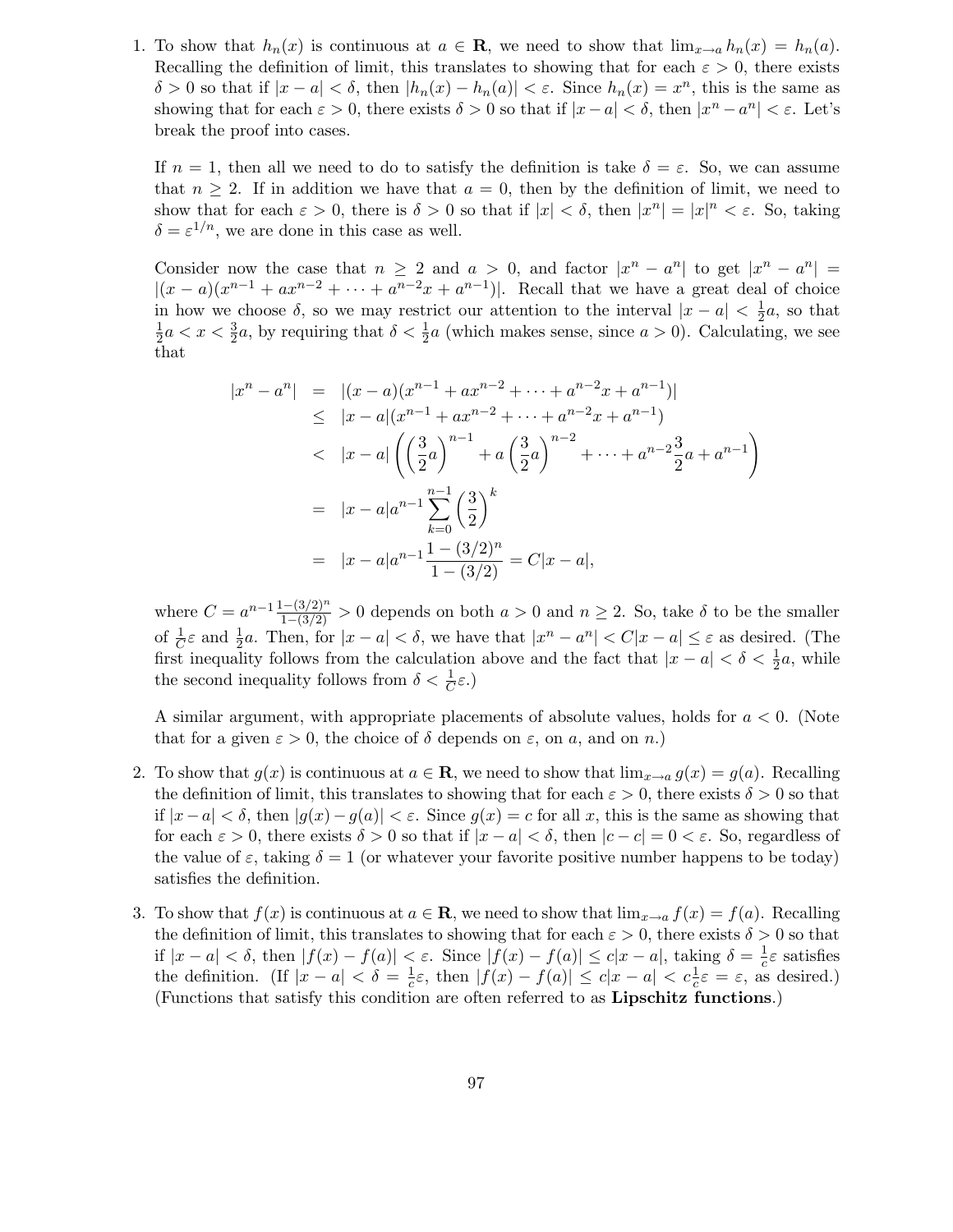**Solution ??:** First, since  $\lim_{x\to\infty}(f(x+1)-f(x))=0$ , for any  $\varepsilon>0$ , there exists  $x_0$  (which we can take to be positive) so that  $|f(x+1)-f(x)| < \frac{1}{2}$  $\frac{1}{2}\varepsilon$  for  $x > x_0$ . Now, using the maximum value property, Theorem ??, there exists a maximum value M of  $|f(x)|$  on the interval  $[x_0, x_0 + 1]$ .

The first claim is that for any  $k \geq 0$ , we have that  $|f(x)| \leq \frac{k}{2}$  $\frac{k}{2}k\varepsilon + M$  for x in the interval  $[x_0 + k, x_0 + k + 1]$ . To see this, let K be the maximum value of  $|f(x)|$  on  $[x_0 + k, x_0 + k + 1]$ , occurring at y. Then,  $x_0 + k \le y \le x_0 + k + 1$ , and so  $x_0 \le y - k \le x_0 + 1$ . We now engage in some algebraic manipulation:

$$
|f(y)| = |f(y) - f(y - k) + f(y - k)|
$$
  
\n
$$
\leq |f(y) - f(y - k)| + |f(y - k)|
$$
  
\n
$$
\leq |f(y) - f(y - 1) + f(y - 1) - \dots + f(y - k + 1) + f(y - k + 1) - f(y - k)| + |f(y - k)|
$$
  
\n
$$
\leq |f(y) - f(y - 1)| + |f(y - 1) - f(y - 2)| + \dots + |f(y - k + 1) - f(y - k)| + |f(y - k)|
$$
  
\n
$$
\leq \frac{1}{2}\varepsilon + \frac{1}{2}\varepsilon + \dots + \frac{1}{2}\varepsilon + M
$$
  
\n
$$
\leq \frac{k}{2}\varepsilon + M.
$$

In particular, this tells us that

$$
\frac{|f(y)|}{y} \leq \frac{\frac{k}{2}\varepsilon + M}{y} \leq \frac{\frac{k}{2}\varepsilon}{y} + \frac{M}{y} \leq \frac{\frac{k}{2}\varepsilon}{x_0 + k} + \frac{M}{y} < \frac{\frac{k}{2}\varepsilon}{k} + \frac{M}{y} < \frac{1}{2}\varepsilon + \frac{M}{y}
$$

for all y in the interval  $[x_0 + k, x_0 + k + 1]$ .

Now, choose  $x_1 > x_0$  so that  $\frac{M}{x_1} < \frac{1}{2}$  $\frac{1}{2}\varepsilon$ . Then, for all  $y > x_1$ , we have that

$$
\left|\frac{f(y)}{y}\right| = \frac{|f(y)|}{y} < \frac{1}{2}\varepsilon + \frac{M}{y} < \frac{1}{2}\varepsilon + \frac{1}{2}\varepsilon
$$

for all  $y > x_1$ . In particular, we have that the definition of  $\lim_{x\to\infty} \frac{f(x)}{x} = 0$  is satisfied, as desired.

**Solution ??:** Since f is continuous on [a, b], so is  $g(x) = -f(x)$ . Since g is continuous on the closed interval [a, b], the maximum value property applied to g yields that there exists some  $x_0$ in [a, b] so that  $g(x_0) \ge g(x)$  for all x in [a, b]. Hence,  $-f(x_0) \ge -f(x)$  for all x in [a, b], and so  $f(x_0) \leq f(x)$  for all x in [a, b]. That is, f satisfies the minimum value property.

## Solution ??:

- 1. as before, consider the continuous function  $g(x) = f(x) x$ . Since  $f(a) < a$ , we have that  $g(a) = f(a) - a < 0$ . Since  $f(b) > b$ , we have that  $g(b) = f(b) - b > 0$ . Hence, the intermediate value property applied to g yields that there exists c in  $(a, b)$  with  $g(c) = 0$ . That is,  $f(c) - c = 0$ , and so  $f(c) = c$ . Hence, the equation  $f(x) = x$  has a solution in [a, b].
- 2. first of all, note that  $g(x) = x^2 \cos(x)$  is continuous on all of **R**, and so is continuous on every closed interval  $[a, b]$  in **R**. In order to apply the intermediate value property to find a point c at which  $q(c) = 0$ , we need to find a and b so that  $q(a) > 0$  and  $q(b) < 0$  (or vice versa), and the intermediate value property then implies the existence of such a number  $c$ between a and b.

So, let's start plugging numbers into g:  $g(0) = -\cos(0) = -1 < 0$  and  $g(2) = (2)^2 - \cos(2) =$ 4.6536... > 0, and so there exists a number  $c_1$  between 0 and 2 with  $g(c_1) = 0$ . (Note that since  $(2)^2 = (-2)^2$  and  $\cos(2) = \cos(-2)$ , we also have that there exists  $c_2$  between  $-2$  and 0 with  $q(c_2) = 0.$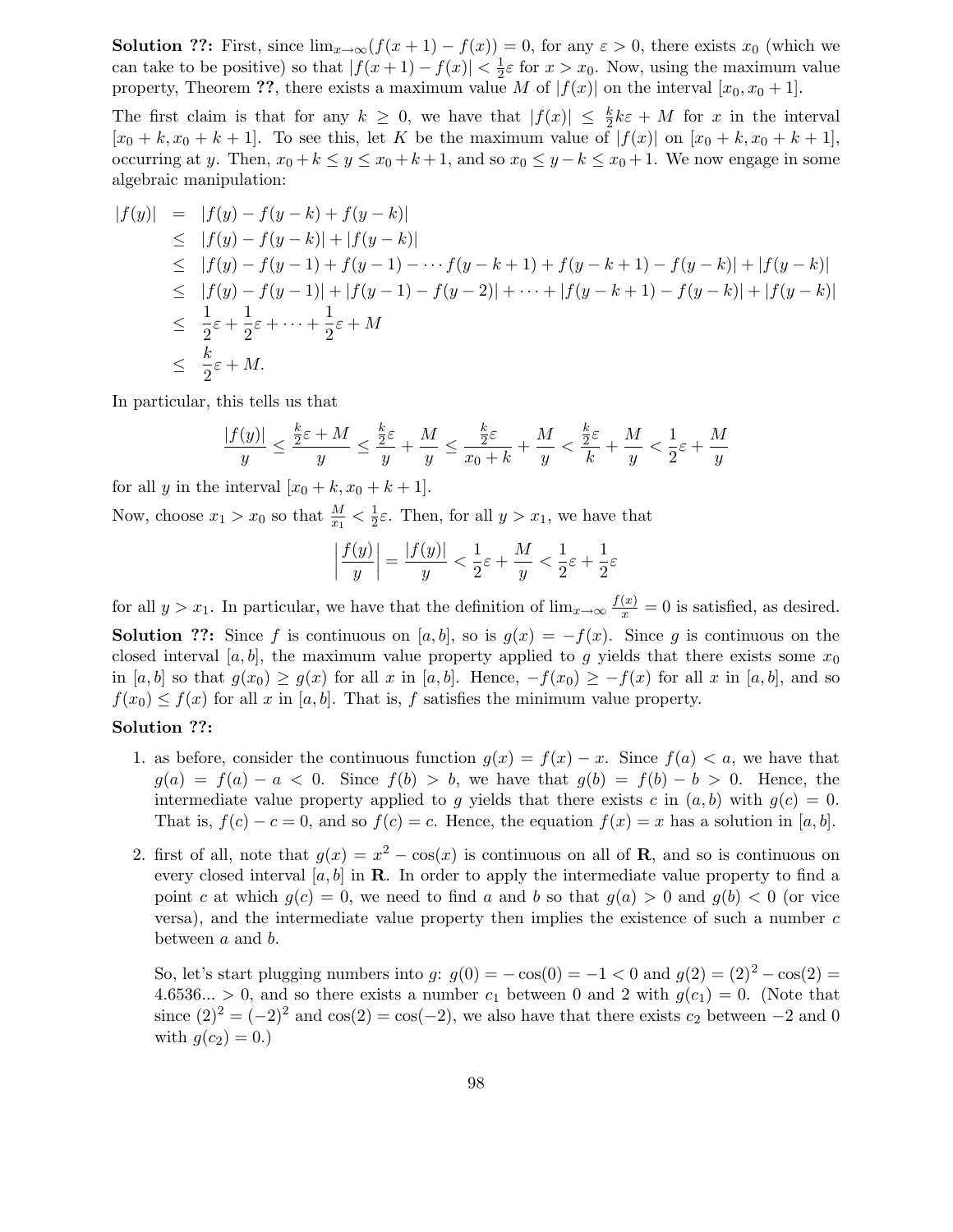- 3. for  $f(x) = x^{1995} + 7654x^{123} + x$  on the closed interval  $[-a, a]$ , start by verifying continuity; actually, f is continuous on all of R being a polynomial, and hence is continuous on  $[-a, a]$ . Now, check the sign of f on the endpoints of the given interval:  $f(a) = a^{1995} + 7654a^{123} + a >$ 0 (since  $a > 0$ ) and  $f(-a) = (-a)^{1995} + 7654(-a)^{123} + (-a) = -f(a) < 0$ , and so the intermediate value property implies that there exists some c in  $(-a, a)$  with  $f(c) = 0$ . (And actually, casual inspection reveals that  $f(0) = 0.$
- 4. for  $tan(x) = e^{-x}$  for x in [-1, 1], start by defining  $g(x) = tan(x) e^{-x}$ , so that  $tan(c) = e^{-c}$ if and only if  $g(c) = 0$ , as was done above. Note that g is continuous on  $[-1, 1]$ , since  $e^{-x}$  is continuous on all of **R** and  $tan(x)$  is continuous as long as its denominator  $cos(x)$  is non-zero, which holds true on  $[-1, 1]$ . Since we are working on the closed interval  $[-1, 1]$ , check the values of g on the endpoints:  $g(1) = \tan(1) - e^{-1} = 1.1895... > 0$  and  $g(-1) = -4.2757... < 0$ , and so there exists some c in  $(-1, 1)$  with  $g(c) = 0$ , and hence with  $tan(c) = e^{-c}$ .
- 5. as above,  $f(x) = x^3 + 2x^5 + (1+x^2)^{-2}$  is continuous on  $[-1, 1]$ , as it is the sum of a polynomial and a rational function whose denominator is non-zero on  $[-1, 1]$ . As always, check the endpoints of the interval first:  $f(1) = \frac{13}{4}$  $rac{13}{4}$  and  $f(-1) = -\frac{11}{4}$  $\frac{11}{4}$ , and so by the intermediate value property, there is some c in  $(-1, 1)$  at which  $f(c) = 0$ .
- 6. consider  $f(x) = 3\sin^2(x) 2\cos^3(x)$ . Since both  $\sin(x)$  and  $\cos(x)$  are continuous on all of  $\bf{R}$ , we have that f is continuous on all of  $\bf{R}$ . Since no specific closed interval is given, we need to find an appropriate interval on which to apply the intermediate value property for f, if in fact such an interval exists. Fortunately, we remember that  $sin(k\pi) = 0$  for all integers k, and so we may consider the interval  $[k\pi,(k+1)\pi]$  for any integer  $k \geq 1$ , so that the interval lies in  $(0, \infty)$ . At the endpoints of this interval,  $f(k\pi) = -2\cos^3(k\pi)$  and  $f((k+1)\pi) = -2\cos^3((k+1)\pi)$ . Since  $\cos(k\pi)$  and  $\cos((k+1)\pi)$  are equal to  $\pm 1$  and have opposite signs,  $f(k\pi)$  and  $f((k+1)\pi)$  are both non-zero and have opposite signs, and so by the intermediate value property, there is a point  $c_k$  in  $(k\pi,(k+1)\pi)$  at which  $f(c_k) = 0$ , that is, at which  $3\sin^2(c_k) = 2\cos^3(c_k)$ , as desired.
- 7. first, note that  $f(x) = 3 + x^5 1001x^2$  is a polynomial and so is continuous on all of **R**, and in particular is continuous for  $x > 0$ . As above, we need to choose a closed interval on which to apply the intermediate value property. Let's start by evaluating  $f$  at some of the natural numbers:  $f(1) = -997$ ;  $f(2) = -3969$ ;  $f(10) = -90097$ ;  $f(11) = 880$ . Hence, the intermediate value property implies that there is a number c in the open interval  $(10, 11)$  at which  $f(c) = 0$ .

**Solution ??:** first, for the sake of notational clarity, define the *n*-fold composition of f with itself by  $f^{\circ n}$ , so that  $f^{\circ n} = f \circ f^{\circ (n-1)}$ . The hypothesis can then be restated as saying that the sequence  ${f^{\circ n}(c)}$  converges to a. Now, apply f to both sides. Since f is continuous, the sequence  ${f(f^{\circ n}(c))}$ converges to  $f(a)$ , by Proposition ??. However, since  $f(f^{\circ n}(c)) = f \circ f^{\circ n}(c) = f^{\circ(n+1)}(c)$ , the sequence  $\{f(f^{\circ n}(c))\}$  is the same as the sequence  $\{f^{\circ n}(c)\}$  with the first term removed, and so  $\{f(f^{\circ n}(c))\}$  converges to a as well. Hence, since  $\{f(f^{\circ n}(c))\}$  converges to both a and  $f(a)$ , we have that  $a = f(a)$ .

**Solution ??:** First, note that f is continuous on [1, 4], as it is the composition of two continuous functions, namely absolute value and a linear polynomial. However, f is not differentiable at  $x = 2$ (since absolute value is not differentiable at 0), and so the hypotheses of the mean value theorem are not satisfied.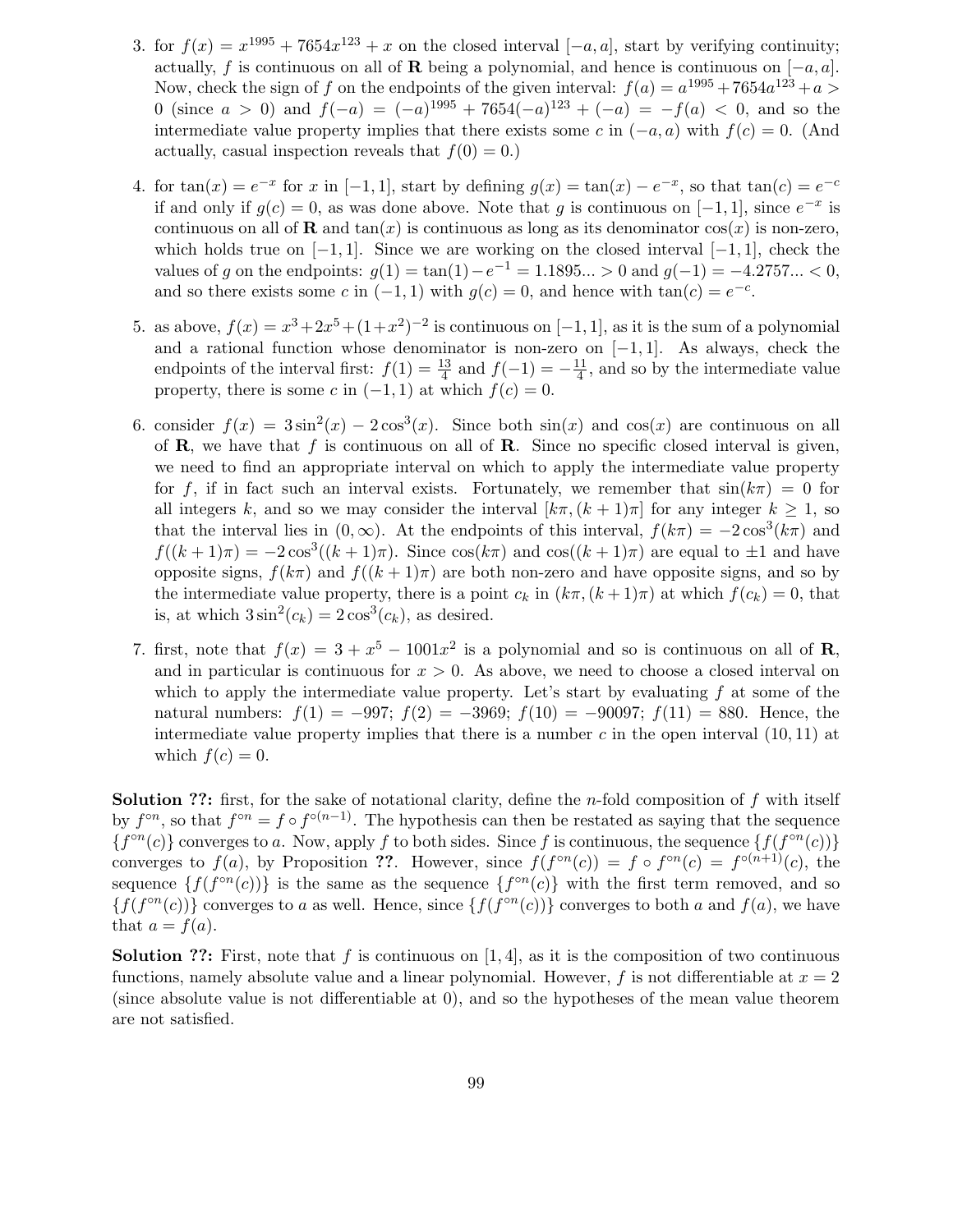To see that f does not satisfy the conclusion of the mean value theorem, we calculate:  $f(4)-f(1)=$  $|4-2|-|1-2|=2-1=1$  and  $4-1=3$ . However, for  $x > 2$ , we have that  $f'(x)=1$ and for  $x < 2$  we have that  $f'(x) = -1$ , and so there cannot be a point c in  $(1, 4)$  at which  $f'(c) = (f(4) - f(1))/(4 - 1) = 1/3.$ 

## Solution ??:

1. This proof follows the same general outline as the proof just given. Suppose that  $g'(x) =$  $a_{n-1}x^{n-1} + a_{n-2}x^{n-2} + \cdots + a_1x + a_0$ , and consider the new function  $h(x) = \frac{1}{n}$  $\frac{1}{n}a_{n-1}x^n +$ 1  $\frac{1}{n-1}a_{n-2}x^{n-1} + \cdots + \frac{1}{2}$  $\frac{1}{2}a_1x^2 + a_0x - g(x)$ . Note that since g and polynomials are differentiable, and hence continuous, on all of  $\mathbf{R}$ , we have that h is differentiable, and hence continuous, on all of **R**. Also,  $h'(x) = a_{n-1}x^{n-1} + a_{n-2}x^{n-2} + \cdots + a_1x + a_0 - g'(x) = 0$  for all  $x \in \mathbb{R}$ .

For  $x_0 > 0$ , apply the mean value theorem to h on the interval  $[0, x_0]$ . Since h is continuous on  $[0, x_0]$  and differentiable on  $(0, x_0)$ , the mean value theorem yields that there exists some c in  $(0, x_0)$  so that  $h(x_0) - h(0) = h'(c)(x_0 - 0) = 0$ , since  $h'(c) = 0$ . That is,  $h(x_0) = h(0)$ for all  $x_0 > 0$ . As above, we also get that  $h(x_0) = h(0)$  for all  $x_0 < 0$  by applying the mean value theorem to h on the interval  $[x_0, 0]$ .

Hence, setting  $b = h(0)$ , we have that  $h(x) = b$  for all  $x \in \mathbb{R}$ . Substituting in the definition of h, this yields that  $\frac{1}{n}a_{n-1}x^n + \frac{1}{n-1}$  $\frac{1}{n-1}a_{n-2}x^{n-1} + \cdots + \frac{1}{2}$  $\frac{1}{2}a_1x^2 + a_0x - g(x) = b$  for all  $x \in \mathbf{R}$ , that is,  $g(x) = \frac{1}{n}$  $\frac{1}{n}a_{n-1}x^n + \frac{1}{n-1}$  $\frac{1}{n-1}a_{n-2}x^{n-1} + \cdots + \frac{1}{2}$  $\frac{1}{2}a_1x^2 + a_0x - b$  for all  $x \in \mathbf{R}$ , and so g is a polynomial of degree n.

2. This is a slightly different sort of argument, and we break it into two pieces, corresponding to the two inequalities.

Set  $h(x) = x - \ln(x+1)$ , and note that h is differentiable, and hence continuous, on  $(-1, \infty)$ . The two cases, of  $-1 < x < 0$  and of  $x > 0$ , are handled in the same fashion, and we write out the details only for the case  $x > 0$ . Apply the mean value theorem to h on any closed interval in  $[0, \infty)$ . Note that  $h(0) = 0 - \ln(1) = 0$ . If there were another point  $x_0 > 0$  at which  $h(x_0) = 0$ , then by applying either Rolle's theorem or the mean value theorem to h on the interval  $[0, x_0]$ , there would exist a point c in  $(0, x_0)$  at which  $h'(c) = 0$ . However,  $h'(c) = 1 - \frac{1}{c+1}$ , which is non-zero for  $c \neq 0$ . Hence,  $h(x) \neq 0$  for all  $x \in (0, \infty)$ . By the intermediate value theorem, this forces either  $h(x) > 0$  for all  $x > 0$  or  $h(x) < 0$  for all  $x > 0$ (because if there are points a and b in  $(0, \infty)$  at which  $h(a) > 0$  and  $h(b) < 0$ , then there is a point c between a and b at which  $h(c) = 0$ . Since  $h(1) = 1 - \ln(2) = 0.3069... > 0$ , we have that  $h(x) > 0$  on  $(0, \infty)$ , that is, that  $x > \ln(x+1)$  for all  $x > 0$ , as desired. (As noted above, the argument to show that  $h(x) > 0$  for  $-1 < x < 0$ , or equivalently that  $x > \ln(x + 1)$  for  $-1 < x < 0$ , is similar, and is left for you to write out.)

For the other inequality, set  $g(x) = \ln(x+1) - \frac{x}{x+1}$ , and note that g is differentiable, and hence continuous, for  $x > -1$ . (As above, we give the details in the case that  $x > 0$ , and leave the case of  $-1 < x < 0$  to you the reader.) Note that  $g'(x) = \frac{x}{(x+1)^2} > 0$  for  $x > 0$ . In particular, applying the mean value theorem to g on the interval  $[0, x_0]$ , we see that there is c in  $(0, x_0)$  so that  $g(x_0) - g(0) = g'(c)(x_0 - 0) > 0$ , since both  $g'(c) > 0$  and  $x_0 > 0$ . Hence,  $g(x_0) > g(0) = 0$  for all  $x > 0$ . That is,  $\ln(x + 1) > \frac{x}{x+1}$  for all  $x > 0$ .

3. Here, set  $g(x) = x - \sin(x)$ . We wish to show that  $g(x) > 0$  for all  $x > 0$ . First, note that since  $-1 \leq \sin(x) \leq 1$  for all  $x \in \mathbb{R}$ , we have that  $g(x) > 0$  for  $x > 1$ , and so we can restrict our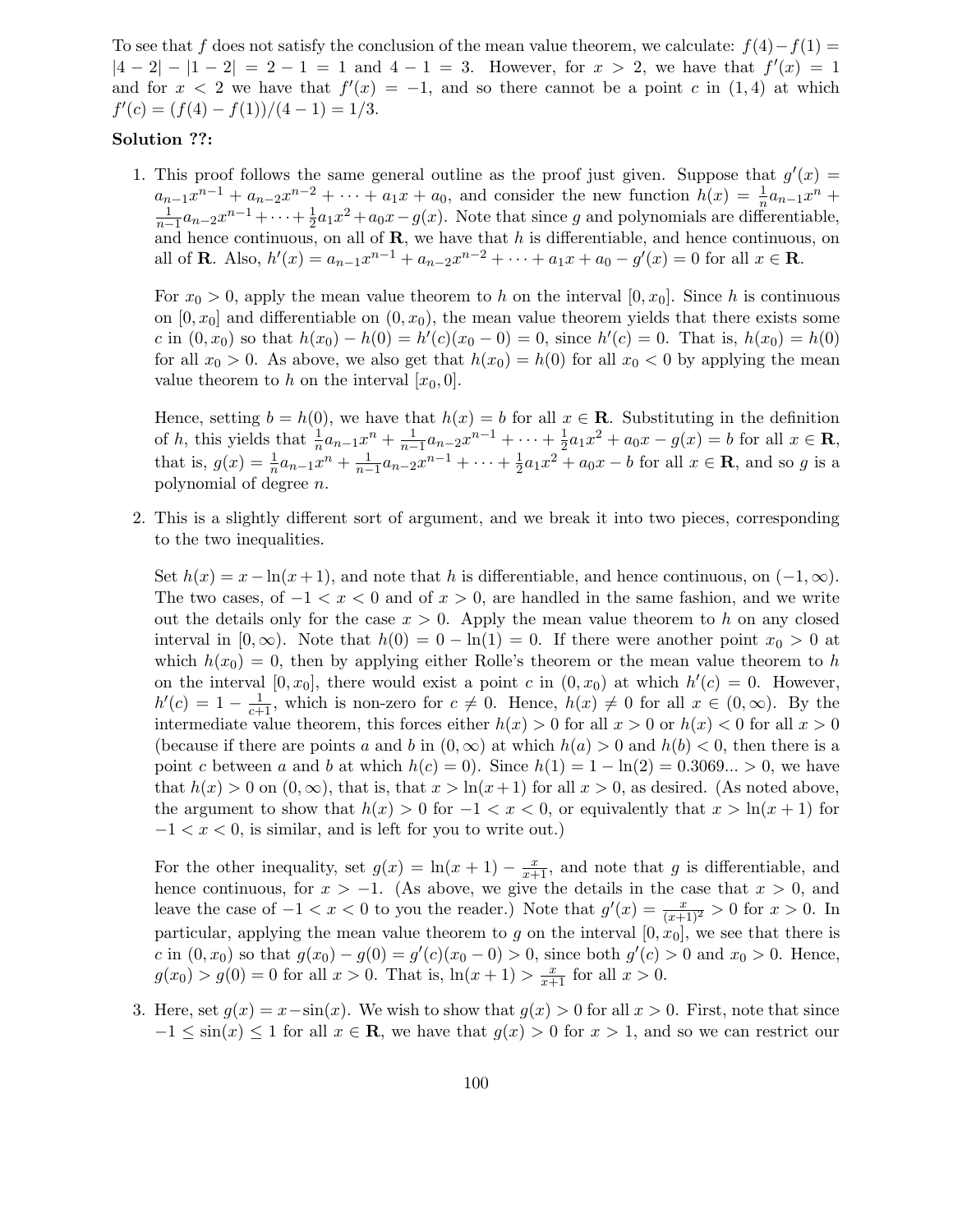attention henceforth to  $0 < x \leq 1$ . Also, note that  $g(x)$  is differentiable, and hence continuous, on all of **R**, and so we may apply the mean value theorem to g on any closed interval  $[0, x_0]$ for  $0 < x_0 \le 1$ . So, there exists some c in  $(0, x_0)$  so that  $g(x_0) - g(0) = g'(c)(x_0 - 0)$ . Since  $g(0) = 0$  and since  $g'(c) = 1 - \cos(c) > 1$  for  $c \in (0,1)$ , we have that  $g(x_0) > 0$  for all  $0 < x_0 \leq 1$ , and hence that  $g(x) > 0$  for all  $x > 0$ , as desired.

### Solution ??:

- 1. we know that there is one solution to  $f(x) = 0$  in  $[-a, a]$ , namely  $x = 0$  (which can be found with using the intermediate value theorem or by inspection). To see that there are no others, we again use Rolle's theorem: if there were b in  $[-a, a]$ ,  $b \neq 0$ , with  $f(b) = 0$ , then there would exist some point c between b and 0 with  $f'(c) = 0$ . However,  $f'(x) = 1995x^{1994} + 941442x^{122} + 1$ and so  $f'(c) \geq 1 > 0$  for all  $c \in \mathbb{R}$ . Hence, by Rolle's theorem, there is no second solution to  $f(x) = 0.$
- 2. again working with  $g(x) = \tan(x) e^{-x}$ , we saw earlier that there is a solution to  $g(x) = 0$ in the interval  $[-1, 1]$ . However, since  $g'(x) = \sec^2(x) + e^{-x} > 0$  for all  $x \in (-1, 1)$ , Rolle's theorem implies that there can be no second solution to  $g(x) = 0$  in the interval [−1, 1]. (It is the same reasoning as before: if there were two solutions to  $g(x) = 0$ , then there would exist a point c between them at which  $g'(c) = 0$ ; however, the calculation above shows that  $g'(c) \neq 0$  for all c in  $(-1, 1)$ )
- 3. we don't have enough information to decide whether we've found all the solutions to  $f(x) = 0$ . With  $f(x) = 3\sin^2(x) - 2\cos^3(x)$ , we have that  $f'(x) = 6\sin(x)\cos(x) + 6\cos^2(x)\sin(x) =$  $6\sin(x)\cos(x)(1+\cos(x)) = 0$  when  $x = k\pi$  for  $k \in \mathbb{N}$  (since  $\sin(k\pi) = 0$ ) and when  $x =$  $(k+\frac{1}{2})$  $(\frac{1}{2})\pi$  (since  $\cos((k+\frac{1}{2})$  $(\frac{1}{2})\pi$  = 0 for  $k \in \mathbb{N}$ ). Note that  $f(k\pi) = -2\cos^3(k\pi) = (-1)^{k+1}2 \neq 0$ and that  $f((k+\frac{1}{2}))$  $(\frac{1}{2})\pi$ ) =  $3\sin^2((k+\frac{1}{2})$  $(\frac{1}{2})\pi$  = 3  $\neq$  0. So, for any  $m \in \mathbb{N}$ , consider the interval  $(m\pi,(m+2)\pi).$

So, there exist three points in this interval at which  $f'(x) = 0$ , namely at  $(m + \frac{1}{2})$  $(\frac{1}{2})\pi$ ,  $(m+1)\pi$ , and  $(m+\frac{3}{2})$  $\frac{3}{2}$ ) $\pi$ , and our earlier analysis using the intermediate value theorem found only two points in this interval at which  $f(x) = 0$ . However, while Rolle's theorem yields that two points at which  $f(x) = 0$  yields one point at which  $f'(x) = 0$ , we are unable to argue the other way: there may be many points at which  $f'(x) = 0$  and still no points at which  $f(x) = 0$ . This example shows the limitations of this sort of analysis.

4. for  $f(x) = 3 + x^5 - 1001x^2$  on  $x > 0$ , again differentiate:  $f'(x) = 5x^4 - 2002x = x(5x^3 - 1001x^2)$ 2002), and so there is only one point in  $(0, \infty)$  at which  $f'(x) = 0$ , namely the solution c of  $5c^3 - 2002 = 0$ . By calculation, we have that  $c = 7.3705...$ , and so if there is a second solution to  $f(x) = 0$  in  $(0, \infty)$ , it must lie in the interval  $(0, c)$  (since by Rolle's theorem, if there are two solutions to  $f(x) = 0$ , then there exists at least one solution to  $f'(x) = 0$  between them).

Since  $f(0) = 3$  and since  $f(c) = -32624.3179...$ , the intermediate value property implies that that there is a solution to  $f(x) = 0$  in the interval  $(0, c)$ . Since the only solution to  $f'(x) = 0$ on  $(0, \infty)$  occurs at c, Rolle's theorem implies that there can be at most two solutions to  $f(x) = 0$  in  $(0, \infty)$ , and we have found them both.

Solution ??: (In these problems, I've stopped explicitly checking the continuity and diffentiability hypotheses of the intermediate value property and of Rolle's theorem and the mean value theorem, because they have been checked so many times already and since they hold true for all the functions in this exercise.)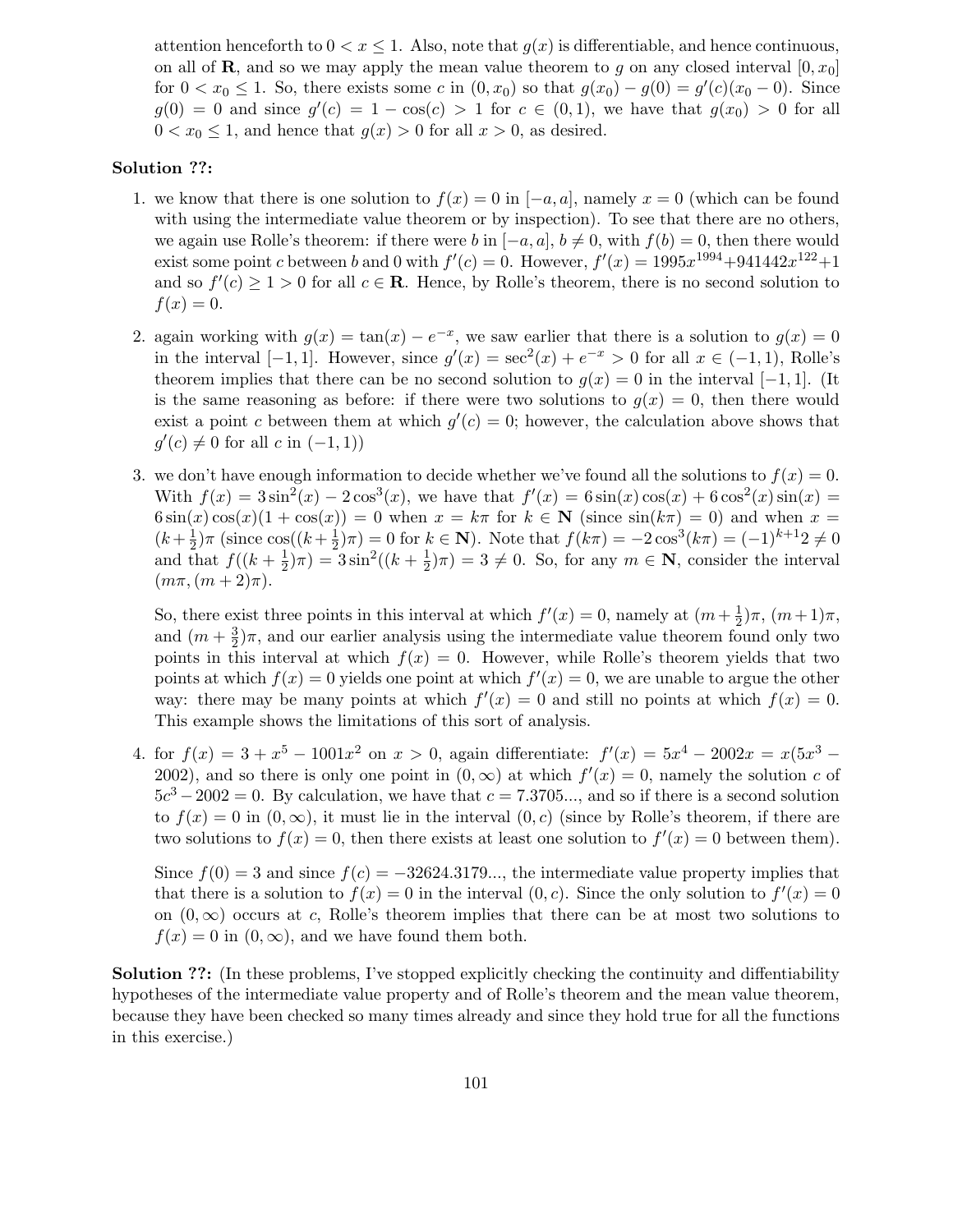- 1. using the general mantra that two solutions to  $g(x) = 0$  yield one solution to  $g'(x) = 0$  via Rolle's theorem, let's see if we can find three solutions to  $g(x) = 0$  for  $g(x) = x^3 - 12\pi x^2 +$  $44\pi^2x - 48\pi^3 + \cos(x) - 1$ . Factoring, we see that  $g(x) = (x - 2\pi)(x - 4\pi)(x - 6\pi) + \cos(x) - 1$ , and so  $q(2\pi) = q(4\pi) = q(6\pi) = 0$ . By Rolle's theorem, there then exists a in  $(2\pi, 4\pi)$  and b in  $(4\pi, 6\pi)$  so that  $g'(a) = g'(b) = 0$ , as desired. (Also, note that the mixture of polynomial and trigonometric functions makes it unlikely that we would find solutions to  $g'(x) = 0$  by direct calculation.)
- 2. a still slightly different method: calculating, we see that  $f'(x) = 4x^3 \pi^3 \cos(x)$ , and that  $f'(-10) = -4000 - \pi^3 - \cos(-1000) < 0$  and that  $f'(10) = 4000 - \pi^3 - \cos(1000) > 0$ . Since f is continuous on **R**, it is certainly continuous on the interval  $[-10, 10]$ , and so by the intermediate value property, there is some a in  $(-10, 10)$  at which  $f'(a) = 0$ .
- 3. label the points at which g vanishes as  $a_1 < a_2 < \cdots < a_n$ . For each consecutive pair  $a_k, a_{k+1}$ , Rolle's theorem yields that there exists a point  $b_k$  between  $a_k$  and  $a_{k+1}$  at which  $g'(b_k) = 0$ . This yields  $k-1$  points  $b_1, \ldots, b_{k-1}$  at which the derivative  $g'(x)$  vanishes, as desired.
- 4. let  $h(x) = x^3 + px + q$ . Suppose that h has two real roots; by Rolle's theorem, there is then a number c between these roots at which  $h'(c) = 0$ . However, calculating directly we see that  $h'(x) = 3x^2 + p \ge p > 0$  for all  $x \in \mathbb{R}$ , and so there are no solutions to  $h'(x) = 0$ . Hence, there can be at most one root of h.

To see that there is a root, we note that since h has odd degree (and since the coefficient of the highest degree term is positive), we have that  $\lim_{x\to\infty} h(x) = \infty$  and  $\lim_{x\to-\infty} h(x) = -\infty$ . Hence, we can find a point a at which  $h(a) > 0$  and a point b at which  $h(b) < 0$ , and the intermediate value property then implies that there is a point between  $a$  and  $b$  at which  $h(x)=0.$ 

Solution ??: [Note that for some of these limits, we do not need to use as heavy a piece of machinery as l'Hopital's rule, just some clever simplifying.]

1. since this limit has the indeterminate form  $\frac{0}{0}$  (since both  $\lim_{x\to 2}(1 - \cos(\pi x)) = 0$  and  $\lim_{x\to 2} \sin^2(\pi x) = 0$ , we may use l'Hopital's rule:

$$
\lim_{x \to 2} \frac{1 - \cos(\pi x)}{\sin^2(\pi x)} = \lim_{x \to 2} \frac{\pi \sin(\pi x)}{2\pi \sin(\pi x) \cos(\pi x)} = \lim_{x \to 2} \frac{1}{2\cos(\pi x)} = \frac{1}{2}
$$

.

(Note that we may also evaluate this limit without l'Hopital's rule, using the trigonometric identity  $\sin^2(\theta) + \cos^2(\theta) = 1$ , as follows:

$$
\lim_{x \to 2} \frac{1 - \cos(\pi x)}{\sin^2(\pi x)} = \lim_{x \to 2} \frac{1 - \cos(\pi x)}{1 - \cos^2(\pi x)} = \lim_{x \to 2} \frac{1}{1 + \cos(\pi x)} = \frac{1}{2}.
$$

2. again, here we have the choice of factoring or using l'Hopital's rule. I feel like factoring:

$$
\lim_{x \to -1} \frac{x^7 + 1}{x^3 + 1} = \lim_{x \to -1} \frac{(x+1)(x^6 - x^5 + x^4 - x^3 + x^2 - x + 1)}{(x+1)(x^2 - x + 1)}
$$

$$
= \lim_{x \to -1} \frac{x^6 - x^5 + x^4 - x^3 + x^2 - x + 1}{x^2 - x + 1} = \frac{7}{3}.
$$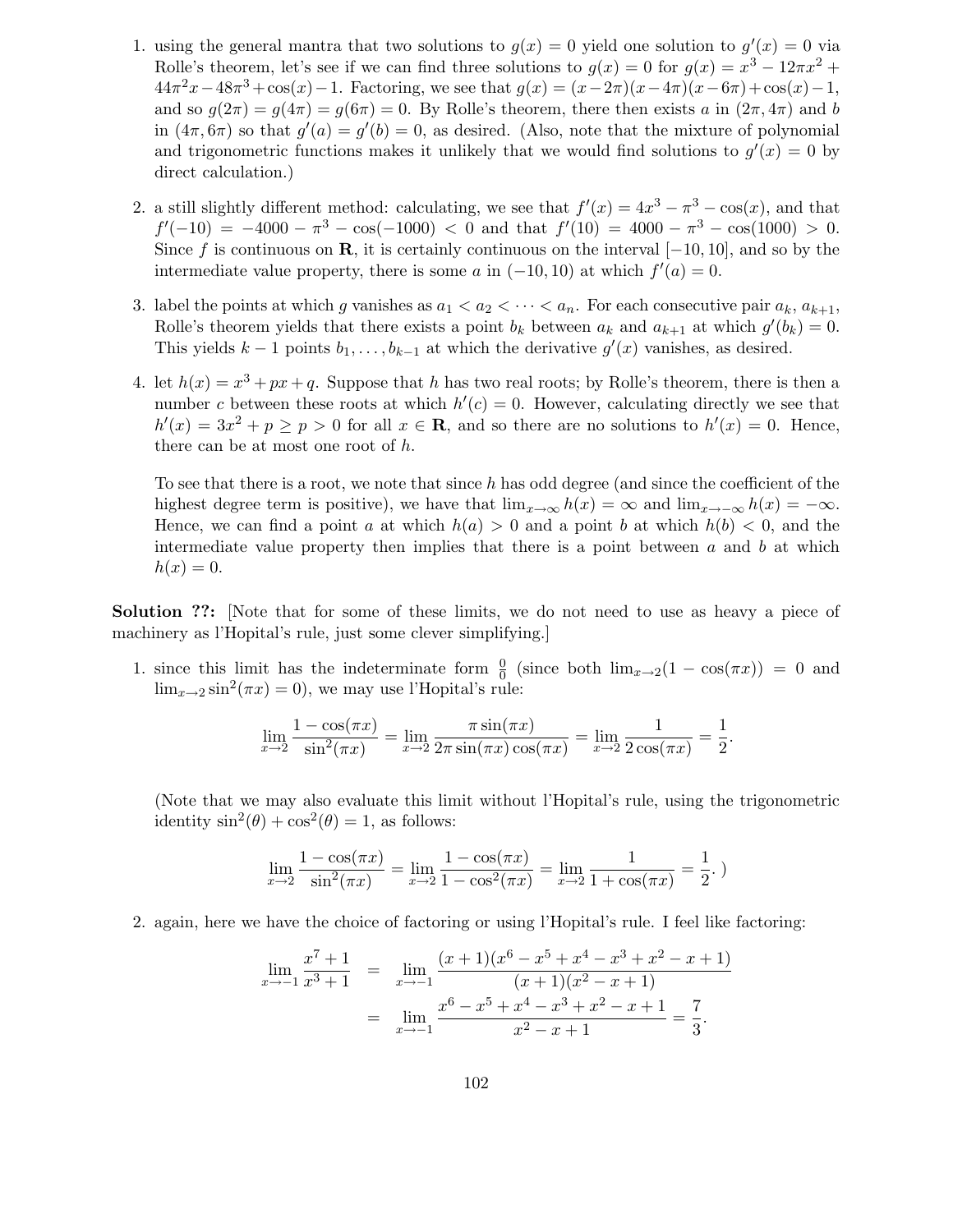3. write  $tan(z) = sin(z)/cos(z)$  and simplify:

$$
\lim_{x \to 3} \frac{1 + \cos(\pi x)}{\tan^2(\pi x)} = \lim_{x \to 3} \frac{(1 + \cos(\pi x))\cos^2(\pi x)}{\sin^2(\pi x)} \n= \lim_{x \to 3} \frac{(1 + \cos(\pi x))\cos^2(\pi x)}{1 - \cos^2(\pi x)} = \lim_{x \to 3} \frac{\cos^2(\pi x)}{1 - \cos(\pi x)} = \frac{1}{2}.
$$

4. as this has the indeterminate form  $\frac{0}{0}$ , and since there seems to be no easy simplification possible, we use l'Hopital's rule:

$$
\lim_{x \to 1} \frac{1 - x + \ln(x)}{1 + \cos(\pi x)} = \lim_{x \to 1} \frac{-1 + \frac{1}{x}}{-\pi \sin(\pi x)}.
$$

Since this limit still has the indeterminate form  $\frac{0}{0}$ , we may use l'Hopital's rule again:

$$
\lim_{x \to 1} \frac{-1 + \frac{1}{x}}{-\pi \sin(\pi x)} = \lim_{x \to 1} \frac{-\frac{1}{x^2}}{-\pi^2 \cos(\pi x)} = -\frac{1}{\pi^2}.
$$

5. this has the indeterminate form  $\infty^0$ , and so we rewrite it:

$$
\lim_{x \to \infty} (\ln(x))^{1/x} = \lim_{x \to \infty} \left( e^{\ln(\ln(x))} \right)^{1/x} = e^{\lim_{x \to \infty} \ln(\ln(x))/x}.
$$

The exponent has the indeterminate form  $\frac{\infty}{\infty}$ , and so we may use l'Hopital's rule:

$$
\lim_{x \to \infty} \frac{\ln(\ln(x))}{x} = \lim_{x \to \infty} \frac{\frac{1}{\ln(x)} \cdot \frac{1}{x}}{1} = 0.
$$

Hence, we see that

$$
\lim_{x \to \infty} (\ln(x))^{1/x} = e^{\lim_{x \to \infty} \ln(\ln(x))/x} = e^0 = 1.
$$

6. factoring, we see that

$$
\lim_{x \to 2} \frac{x^2 + x - 6}{x^2 - 4} = \lim_{x \to 2} \frac{(x - 2)(x + 3)}{(x - 2)(x + 2)} = \lim_{x \to 2} \frac{x + 3}{x + 2} = \frac{5}{4}.
$$

7. as this limit has the indeterminate form  $\frac{0}{0}$ , we may use l'Hopital's rule:

$$
\lim_{x \to 0} \frac{x + \sin(2x)}{x - \sin(2x)} = \lim_{x \to 0} \frac{1 + 2\cos(2x)}{1 - 2\cos(2x)} = \frac{1 + 2}{1 - 2} = -3.
$$

8. since this limit has the indeterminate form  $\frac{\infty}{\infty}$ , we may apply l'Hopital's rule:

$$
\lim_{x \to 0} \frac{e^x - 1}{x^2} = \lim_{x \to 0} \frac{e^x}{2x} = \lim_{x \to 0} \frac{e^x}{2} = \infty.
$$

(The second equality follows from applying l'Hopital's rule a second time, which is valid since the limit still has the indeterminate form  $\frac{\infty}{\infty}$ .)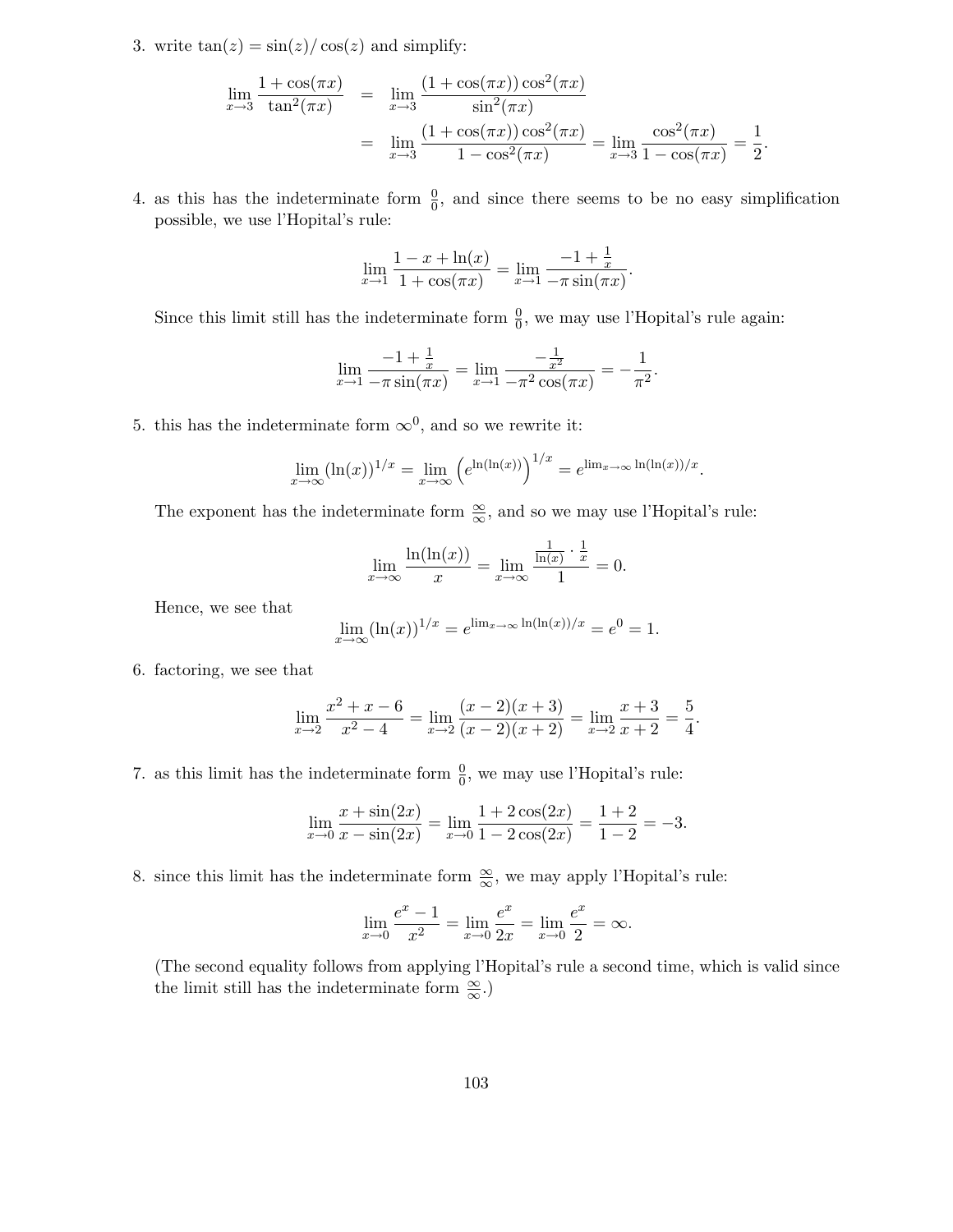9. in this limit, though we need to check at each stage, we will apply l'Hopital's rule four times, as the original limit has the indeterminate form  $\frac{0}{0}$ , and each of the first three applications of l'Hopital's rule results in a limit still in the indeterminate form  $\frac{0}{0}$ .

$$
\lim_{x \to 0} \frac{e^x + e^{-x} - x^2 - 2}{\sin^2(x) - x^2} = \lim_{x \to 0} \frac{e^x - e^{-x} - 2x}{2\sin(x)\cos(x) - 2x} = \lim_{x \to 0} \frac{e^x - e^{-x} - 2x}{\sin(2x) - 2x}
$$

$$
= \lim_{x \to 0} \frac{e^x + e^{-x} - 2}{2\cos(2x) - 2}
$$

$$
= \lim_{x \to 0} \frac{e^x - e^{-x}}{-4\sin(2x)}
$$

$$
= \lim_{x \to 0} \frac{e^x + e^{-x}}{-8\cos(2x)} = -\frac{1}{4}.
$$

10. this limit has the indeterminate form  $\frac{\infty}{\infty}$ , and so we apply l'Hopital's rule:

$$
\lim_{x \to \infty} \frac{\ln(x)}{x} = \lim_{x \to \infty} \frac{\frac{1}{x}}{1} = 0.
$$

11. here, we first attempt to evaluate the limit by factoring, a sensible first step for limits of rational functions:

$$
\lim_{x \to 2} \frac{x^3 - x^2 - x - 2}{x^3 - 3x^2 + 3x - 2} = \lim_{x \to 2} \frac{(x - 2)(x^2 + x + 1)}{(x - 2)(x^2 - x + 1)} = \lim_{x \to 2} \frac{x^2 + x + 1}{x^2 - x + 1} = \frac{7}{3}.
$$

12. again, we first attempt to evaluate the limit by factoring:

$$
\lim_{x \to 1} \frac{x^3 - x^2 - x + 1}{x^3 - 2x^2 + x} = \lim_{x \to 1} \frac{(x - 1)(x^2 - 1)}{x(x - 1)^2} = \lim_{x \to 1} \frac{x + 1}{x} = 2.
$$

# Solution ??:

1. this is an improper integral because  $1/x^{3/2}$  is continuous on  $(0, 4]$  and  $\lim_{x\to 0+} 1/x^{3/2} = \infty$ . So, we evaluate:

$$
\int_0^4 \frac{1}{x^{3/2}} dx = \lim_{c \to 0+} \int_c^4 \frac{1}{x^{3/2}} dx
$$
  
=  $\lim_{c \to 0+} \int_c^4 x^{-3/2} dx$   
=  $\lim_{c \to 0+} \left( -\frac{2}{\sqrt{4}} + \frac{2}{\sqrt{c}} \right)$   
=  $-1 + 2 \lim_{c \to 0+} \frac{1}{\sqrt{c}} = \infty$ ,

and so this improper integral diverges.

2. this is an improper integral because the interval of integration is  $[1,\infty)$ , which is not a closed interval. So, we evaluate:

$$
\int_1^{\infty} \frac{1}{x+1} dx = \lim_{M \to \infty} \int_1^M \frac{1}{x+1} dx
$$
  
= 
$$
\lim_{M \to \infty} \left[ \ln(M+1) - \ln\left(\frac{1}{2}\right) \right] = \infty,
$$

and so this improper integral diverges.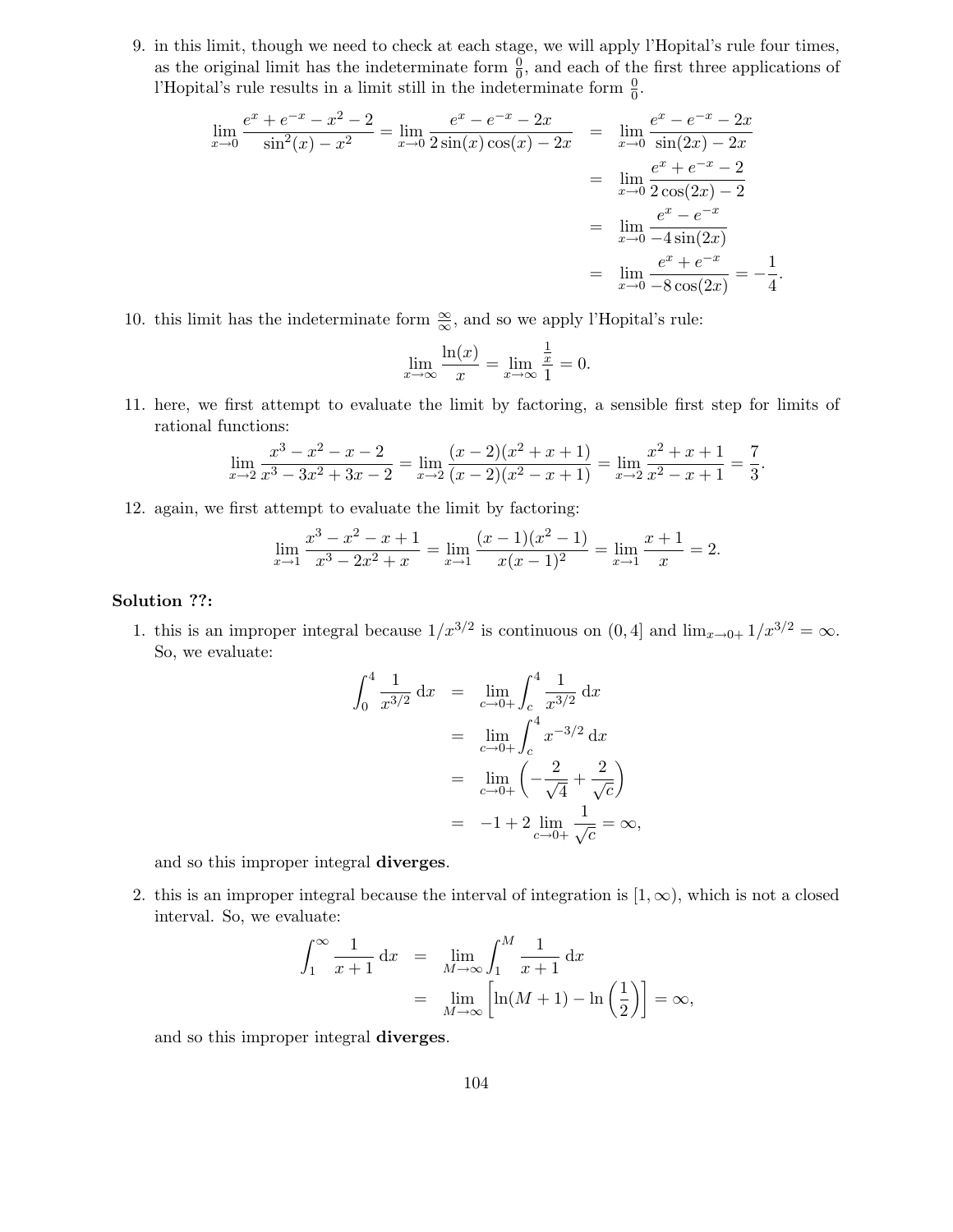3. this is an improper integral, as the interval of integration is  $[5, \infty)$ , which is not a closed interval. So, we evaluate:

$$
\int_5^\infty \frac{1}{(x-1)^{3/2}} dx = \lim_{M \to \infty} \int_5^M \frac{1}{(x-1)^{3/2}} dx
$$
  
= 
$$
\lim_{M \to \infty} \int_5^M (x-1)^{-3/2} dx
$$
  
= 
$$
\lim_{M \to \infty} \left[ -\frac{2}{\sqrt{M-1}} + 1 \right] = 1,
$$

and so this improper integral converges to 1.

4. this is an improper integral because  $1/(9-x)^{3/2}$  is continuous on  $[0,9)$  and  $\lim_{x\to 9^-} 1/(9-x)^{3/2}$  $(x)^{3/2} = \infty$ . So, we evaluate:

$$
\int_0^9 \frac{1}{(9-x)^{3/2}} dx = \lim_{c \to 9^-} \int_0^c \frac{1}{(9-x)^{3/2}} dx
$$
  
= 
$$
\lim_{c \to 9^-} \int_0^c (9-x)^{-3/2} dx
$$
  
= 
$$
\lim_{c \to 9^-} \left[ -\frac{2}{3} + \frac{2}{\sqrt{9-c}} \right] = \infty,
$$

and so this improper integral diverges.

5. this is an improper integral, since the interval of integration is  $(-\infty, -2]$  and so is not a closed interval. So, we evaluate:

$$
\int_{-\infty}^{-2} \frac{1}{(x+1)^3} dx = \lim_{M \to -\infty} \int_{M}^{-2} \frac{1}{(x+1)^3} dx
$$
  
= 
$$
\lim_{M \to -\infty} \left[ -\frac{1}{2} \frac{1}{(-2+1)^2} + \frac{1}{2} \frac{1}{(M+1)^2} \right] = -\frac{1}{2},
$$

and so this improper integral converges to  $-\frac{1}{2}$  $rac{1}{2}$ .

6. this is an improper integral, since the integrand is not continuous on  $[-1, 8]$  as it has a discontinuity at 0. Hence, we can break it up as the sum of two improper integrals:

$$
\int_{-1}^{8} \mathrm{d}x/x^{1/3} = \int_{-1}^{0} \mathrm{d}x/x^{1/3} + \int_{0}^{8} \mathrm{d}x/x^{1/3},
$$

and we have that  $\int_{-1}^{8} dx/x^{1/3}$  converges if both  $\int_{-1}^{0} dx/x^{1/3}$  and  $\int_{0}^{8} dx/x^{1/3}$  converge. So, we evaluate:

$$
\int_{-1}^{0} \frac{1}{x^{1/3}} dx = \lim_{c \to 0-} \int_{-1}^{c} \frac{1}{x^{1/3}} dx
$$
  
= 
$$
\lim_{c \to 0-} \int_{-1}^{c} x^{-1/3} dx
$$
  
= 
$$
\lim_{c \to 0-} \left[ \frac{3}{2} c^{2/3} - \frac{3}{2} \right] = -\frac{3}{2},
$$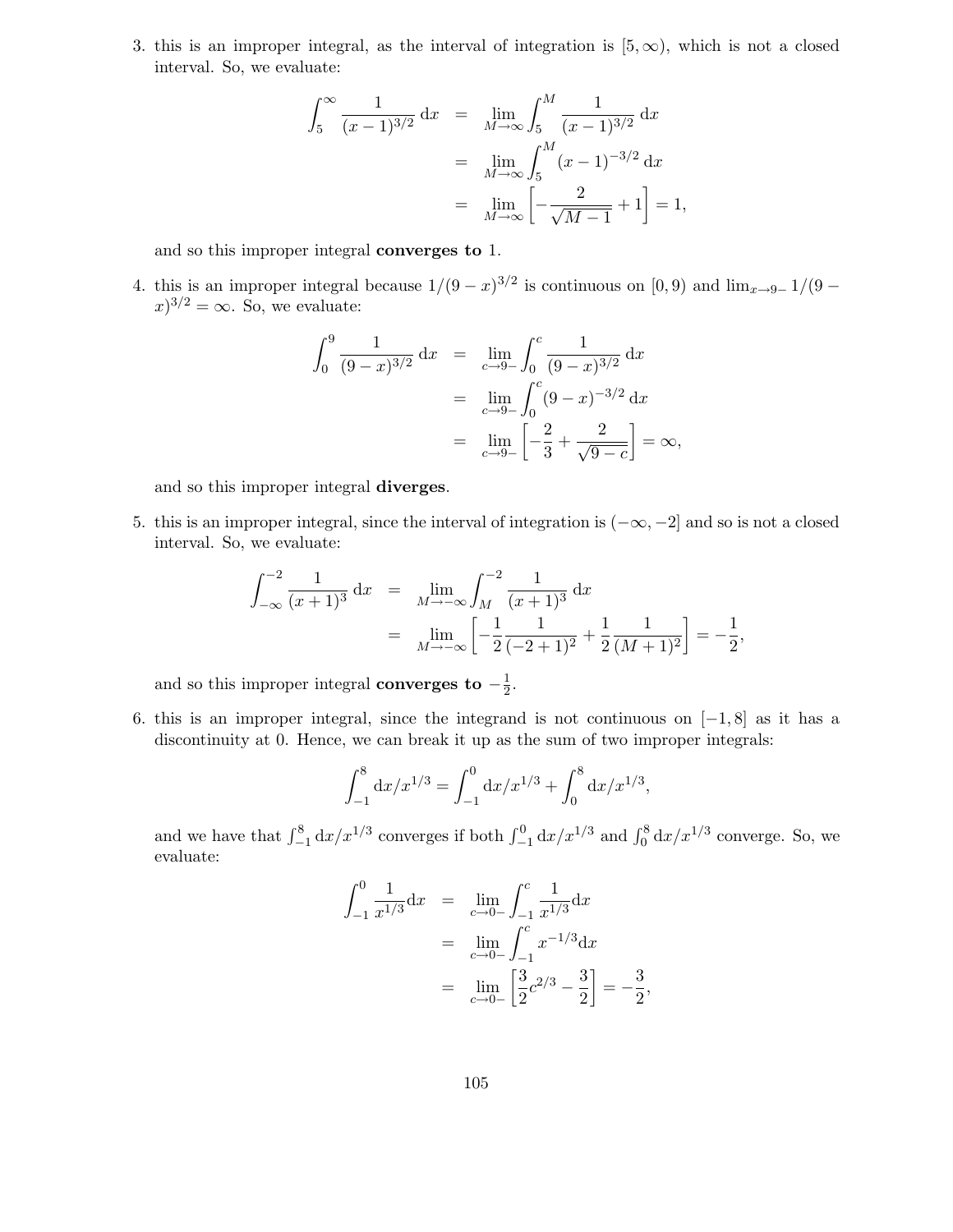and

$$
\int_0^8 \frac{1}{x^{1/3}} dx = \lim_{c \to 0+} \int_c^8 \frac{1}{x^{1/3}} dx
$$
  
= 
$$
\lim_{c \to 0+} \int_c^8 x^{-1/3} dx
$$
  
= 
$$
\lim_{c \to 0+} \left[ \frac{3}{2} 8^{2/3} - \frac{3}{2} c^{2/3} \right] = 6.
$$

Since both these improper integrals converge, we see that the original improper integral  $\int_{-1}^{8} dx/x^{1/3}$  converges to  $\frac{9}{2}$ .

7. this is an improper integral, since the interval of integration is  $(2,\infty)$  and hence is not a closed interval. So, we evaluate:

$$
\int_{2}^{\infty} \frac{1}{(x-1)^{1/3}} dx = \lim_{M \to \infty} \int_{2}^{M} \frac{1}{(x-1)^{1/3}} dx
$$
  
= 
$$
\lim_{M \to \infty} \int_{2}^{M} (x-1)^{-1/3} dx
$$
  
= 
$$
\lim_{M \to \infty} \left[ \frac{3}{2} (M-1)^{2/3} - \frac{3}{2} \right] = \infty,
$$

and so this improper integral diverges.

8. this is an improper integral since the interval of integration is  $(-\infty, \infty)$  and hence is not a closed interval. We evaluate this improper integral by breaking it up as the sum of two improper integrals  $\int_{-\infty}^{\infty} x dx/(x^2 + 4) = \int_{-\infty}^{0} x dx/(x^2 + 4) + \int_{0}^{\infty} x dx/(x^2 + 4)$ , and evaluating the two resulting improper integrals separately. So,

$$
\int_{-\infty}^{0} \frac{x}{x^2 + 4} dx = \lim_{M \to -\infty} \int_{M}^{0} \frac{x}{x^2 + 4} dx
$$
  
= 
$$
\lim_{M \to -\infty} \left[ \frac{1}{2} \ln(M^2 + 4) - \frac{1}{2} \ln(4) \right] = \infty.
$$

Since one of these two improper integrals diverges, we don't need to evaluate the other one, as the original improper integral  $\int_{-\infty}^{0} x \, dx / (x^2 + 4)$  necessarily **diverges.** 

9. this is an improper integral, as the integrand is continuous on  $(0, 1]$  and  $\lim_{x\to 0+} e^{\sqrt{x}}/\sqrt{x} = \infty$ . So, we evaluate:

$$
\int_0^1 \frac{e^{\sqrt{x}}}{\sqrt{x}} dx = \lim_{c \to 0+} \int_c^1 \frac{e^{\sqrt{x}}}{\sqrt{x}} dx
$$
  
= 
$$
\lim_{c \to 0+} (2 - 2\sqrt{c}) = 2,
$$

and so this improper integral converges to 2.

10. this is an improper integral, as the interval of integration is  $(1,\infty)$  and so is not a closed interval. Moreover, the integrand is not continuous at 0 but  $\lim_{x\to 1+} 1/x \ln(x) = \infty$ , and so we need to break this improper integral into the sum of two improper integrals  $\int_1^\infty dx/x \ln(x) =$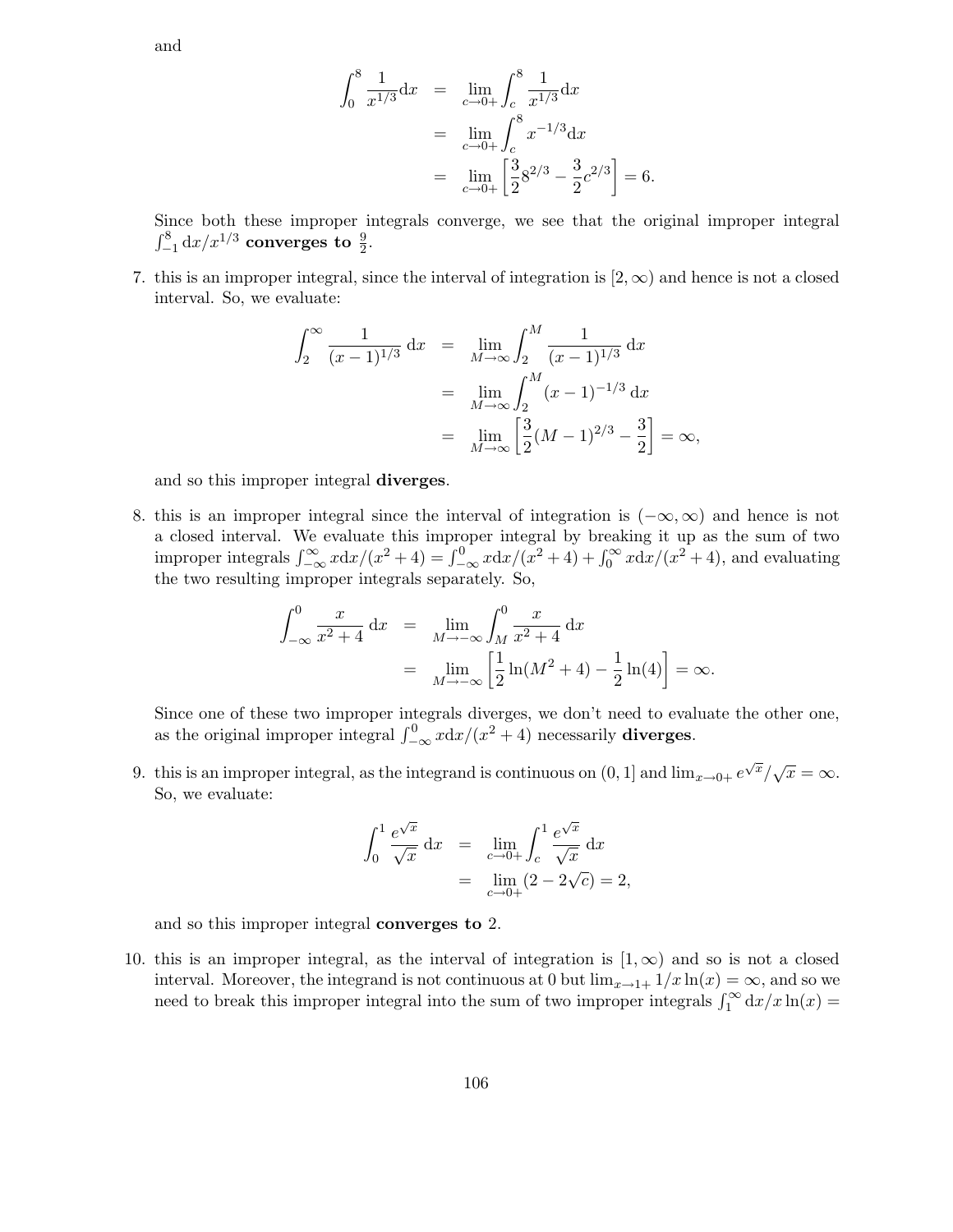$\int_1^2 dx/x \ln(x) + \int_2^\infty dx/x \ln(x)$ , and evaluate the two resulting improper integrals separately. So,

$$
\int_{1}^{2} \frac{1}{x \ln(x)} dx = \lim_{c \to 1+} \int_{c}^{2} \frac{1}{x \ln(x)} dx
$$
  
= 
$$
\lim_{c \to 1+} (\ln(\ln(2)) - \ln(\ln(c))) = \infty,
$$

and so this improper integral diverges, and so the original improper integral  $\int_1^{\infty} dx/x \ln(x)$ necessarily diverges.

**Solution ??:** We first need to write  $\int_{-\infty}^{\infty} (1+x) dx/(1+x^2)$  as the sum of two improper integrals, for instance

$$
\int_{-\infty}^{\infty} \frac{1+x}{1+x^2} dx = \int_{-\infty}^{0} \frac{1+x}{1+x^2} dx + \int_{0}^{\infty} \frac{1+x}{1+x^2} dx,
$$

and then evaluate the two resulting improper integrals separatedly. So,

$$
\int_0^\infty \frac{1+x}{1+x^2} dx = \lim_{M \to \infty} \int_0^M \frac{1+x}{1+x^2} dx
$$
  
= 
$$
\lim_{M \to \infty} \left[ \int_0^M \frac{1}{1+x^2} dx + \int_0^M \frac{x}{1+x^2} dx \right]
$$
  
= 
$$
\lim_{M \to \infty} \left[ (\arctan(M) - \arctan(0)) + \left( \frac{1}{2} \ln(1 + M^2) - \frac{1}{2} \right) \right] = \infty,
$$

since  $\lim_{M\to\infty} \ln(1+M^2) = \infty$ , and so the original improper integral  $\int_{-\infty}^{\infty} (1+x) dx/(1+x^2)$ diverges.

However, when we evaluate  $\lim_{t\to\infty} \int_{-t}^{t} (1+x) dx/(1+x^2)$ , we get

$$
\lim_{t \to \infty} \int_{-t}^{t} \frac{1+x}{1+x^2} dx = \lim_{t \to \infty} \left[ \int_{-t}^{t} \frac{1}{1+x^2} dx + \int_{-t}^{t} \frac{x}{1+x^2} dx \right]
$$
\n
$$
= \lim_{t \to \infty} \left[ (\arctan(t) - \arctan(-t)) + \frac{1}{2} \left( \ln(1+t^2) - \ln(1+(-t)^2) \right) \right]
$$
\n
$$
= \lim_{t \to \infty} 2 \arctan(t) = 2\frac{\pi}{2} = \pi,
$$

and so  $\lim_{t\to\infty} \int_{-t}^{t} (1+x) dx/(1+x^2)$  converges. (Here, we use that  $\arctan(-t) = -\arctan(t)$ .) Solution ??:

1. we start by calculating the derivatives of f at  $a = 6$ :

$$
f^{(0)}(6) = f(6) = 455; f^{(1)}(6) = f'(6) = 185; f^{(2)}(6) = 48; f^{(3)}(6) = 6; f^{(n)}(6) = 0 \text{ for } n \ge 4.
$$

Hence, the Taylor series for f centered at  $a = 6$  is

$$
\sum_{n=0}^{\infty} \frac{1}{n!} f^{(n)}(6)(x-6)^n = 455 + 185(x-6) + \frac{1}{2} 48(x-6)^2 + \frac{1}{6} 6(x-6)^3.
$$

The radius of convergence of this series is  $\infty$  (using the root test, for instance), and so the interval of convergence is R.